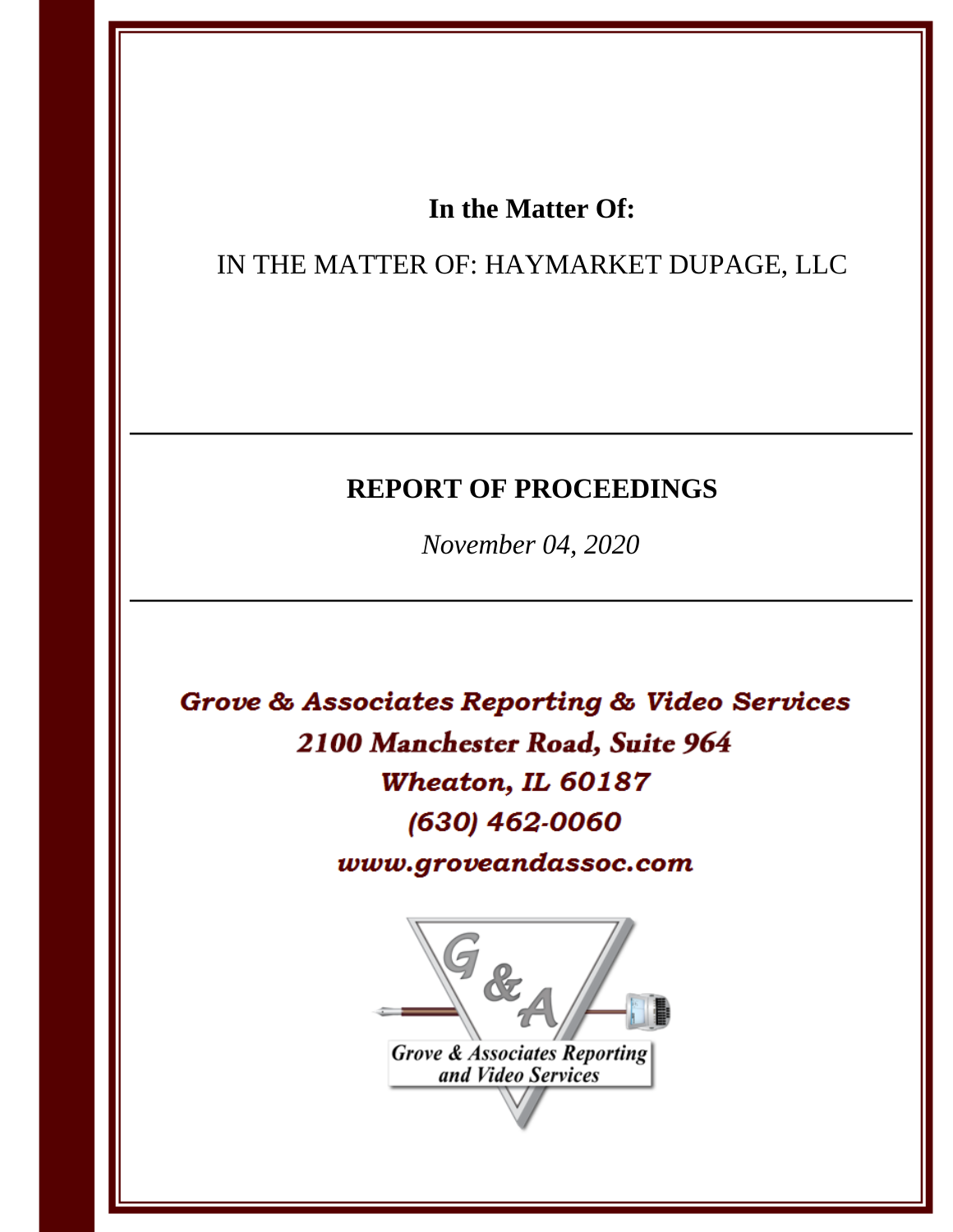STATE OF ILLINOIS  $\qquad$  ) ) SS. COUNTY OF DU PAGE ) BEFORE THE VILLAGE OF ITASCA PLAN COMMISSION In The Matter of:  $\qquad \qquad$  )  $\big)$ Haymarket DuPage LLC (a) PC #19-014 860 West Irving Park Road (b) · Itasca, Illinois· · · · · · · ·)

REPORT OF PROCEEDINGS had and testimony taken at the public hearing of the above-entitled cause, taken by Shannon M. Frey, CSR No. 84-002277, RMR, CRR, on Wednesday, November 4, 2020, at 7:00 PM, at Itasca Village Hall, 550 West Irving Park Road, Itasca, Illinois.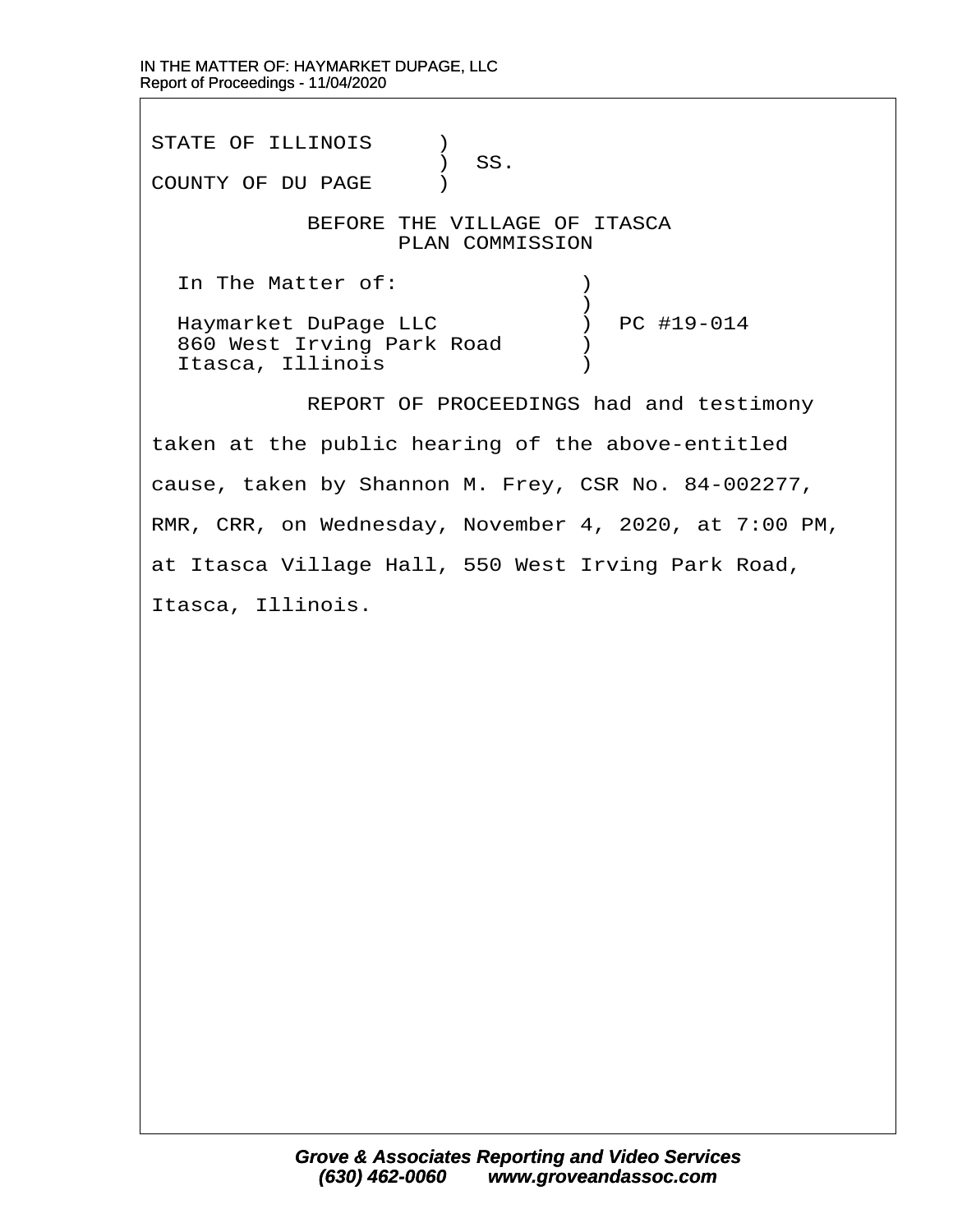| $\mathbf 1$    | PRESENT:                                                          |
|----------------|-------------------------------------------------------------------|
| $\overline{2}$ | MR. BRENDAN DALY, Chairman;                                       |
| 3              | MR. FRANK CARELLO, Commissioner;                                  |
| 4              | MS. LORI DRUMMOND, Commissioner;                                  |
| 5              | MR. JEFFREY HOLMES, Commissioner;                                 |
| 6              | MS. KRISTA RAY, Commissioner;                                     |
| 7              | MR. ANTHONY RUSSO, Commissioner.                                  |
| 8              |                                                                   |
| 9              | ALSO PRESENT:                                                     |
| 10             | MR. MO KHAN, Village Planner;                                     |
| 11             | MS. SHANNON MALIK JARMUSZ, Director of<br>Community Development;  |
| 12             |                                                                   |
| 13             | MS. AMANDA MELONE, Recording Secretary;                           |
| 14             | MS. YORDANA WYSOCKI, Village Attorney;                            |
| 15             | HERVAS, CONDON & BERSANI, P.C., by                                |
| 16             | MR. CHARLES E. HERVAS<br>333 Pierce Road, Suite 195               |
| 17             | Itasca, Illinois 60143<br>$(630)$ 773-4774                        |
| 18             | chervas@hcbattorneys.com<br>Appeared on behalf of City of Itasca; |
| 19             | DASPIN & AUMENT, LLP, by                                          |
| 20             | MS. BRIDGET M. O'KEEFE<br>300 South Wacker Drive, Suite 2200      |
| 21             | Chicago, Illinois 60606<br>$(312)$ 258-3795                       |
| 22             | bokeefe@daspinaument.com and                                      |
| 23             |                                                                   |
| 24             |                                                                   |
|                |                                                                   |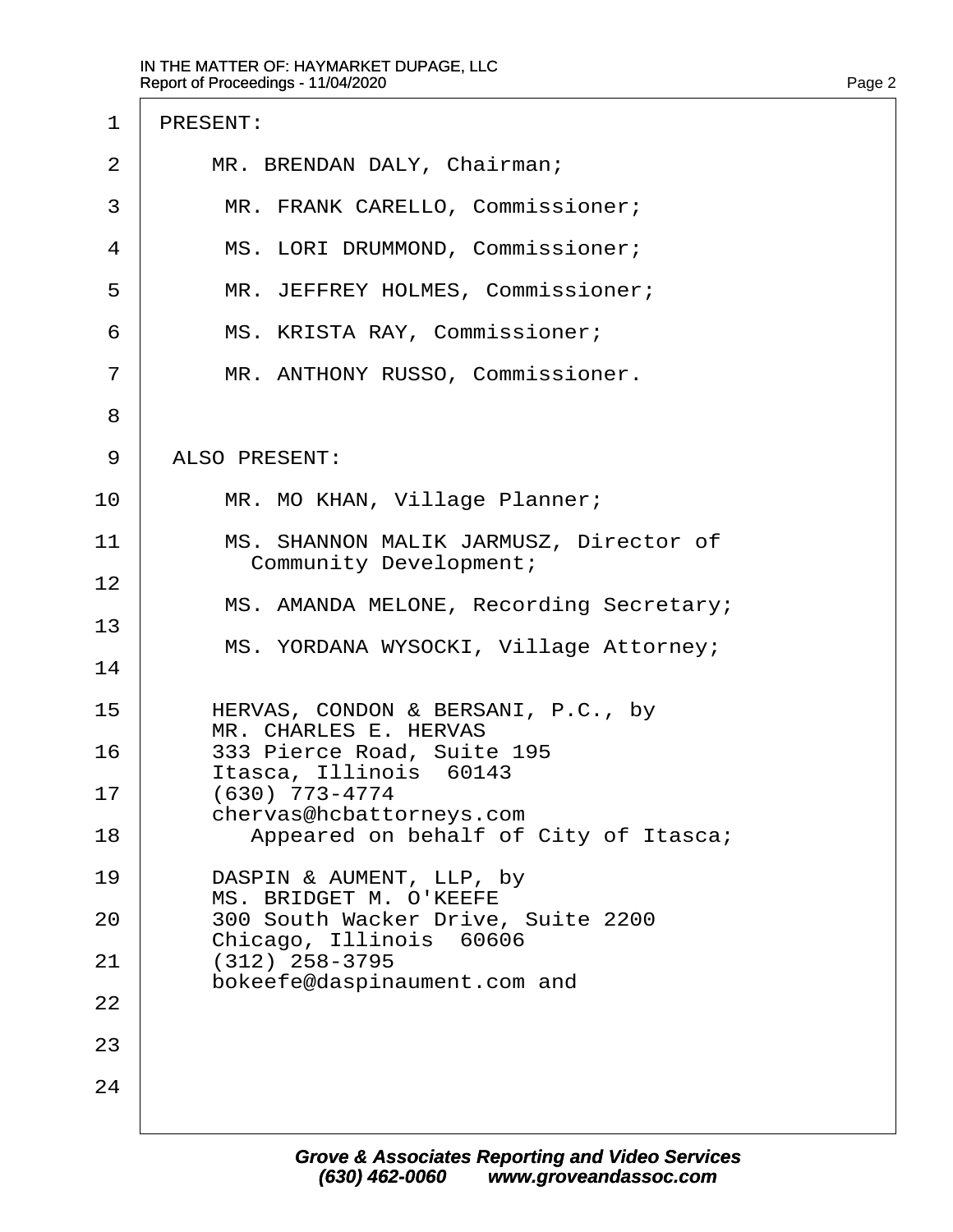#### IN THE MATTER OF: HAYMARKET DUPAGE, LLC Report of Proceedings - 11/04/2020 Page 3 (1999) and the state of the state of the state of the state of the state of the state of the state of the state of the state of the state of the state of the state of the state of the state of the state of the state

1 | ALSO PRESENT: (Cont'd.) 2 BOND, DICKSON & CONWAY, by MS. MARY E. DICKSON 3 | 400 South Knoll Street, Unit C Wheaton, Illinois 60187  $4 | (630) 681 - 1000$ marydickson@bond-dickson.com 5 | Appeared on behalf of Haymarket DuPage LLC; 6 FRANCZEK, P.C., by MS. JENNIFER SMITH 7 | 300 South Wacker Drive, Suite 3400 Chicago, Illinois 60606 ·8· · · ·(312) 786-6589 · · · · ·jas@franczek.com 9 | Appeared on behalf of Itasca School District; 10 JOHNSON & BELL, LTD., by GARRETT L. BOEHM, JR. 11 | 33 West Monroe Street, Suite 2700 Chicago, IL 60603  $12$   $(312)$  984-0221 boehmq@jbltd.com 13 **I Appeared on behalf of 865 West Irving Park** Road, LLC; 14 OTTOSEN, DINOLFO, HASENBLAG & CASTALDO, LTD., by 15 | MR. STEPHEN H. DI NOLFO 1804 North Naper Boulevard, Suite 350 16 | Naperville, Illinois 60563  $(630) 682 - 0085$ 17 Sdinolfo@ottosenlaw.com Appeared on behalf of Itasca Fire Protection 18 District. 19 · · · · · · · · · · · · · · ·- - - 20 21 22 23 24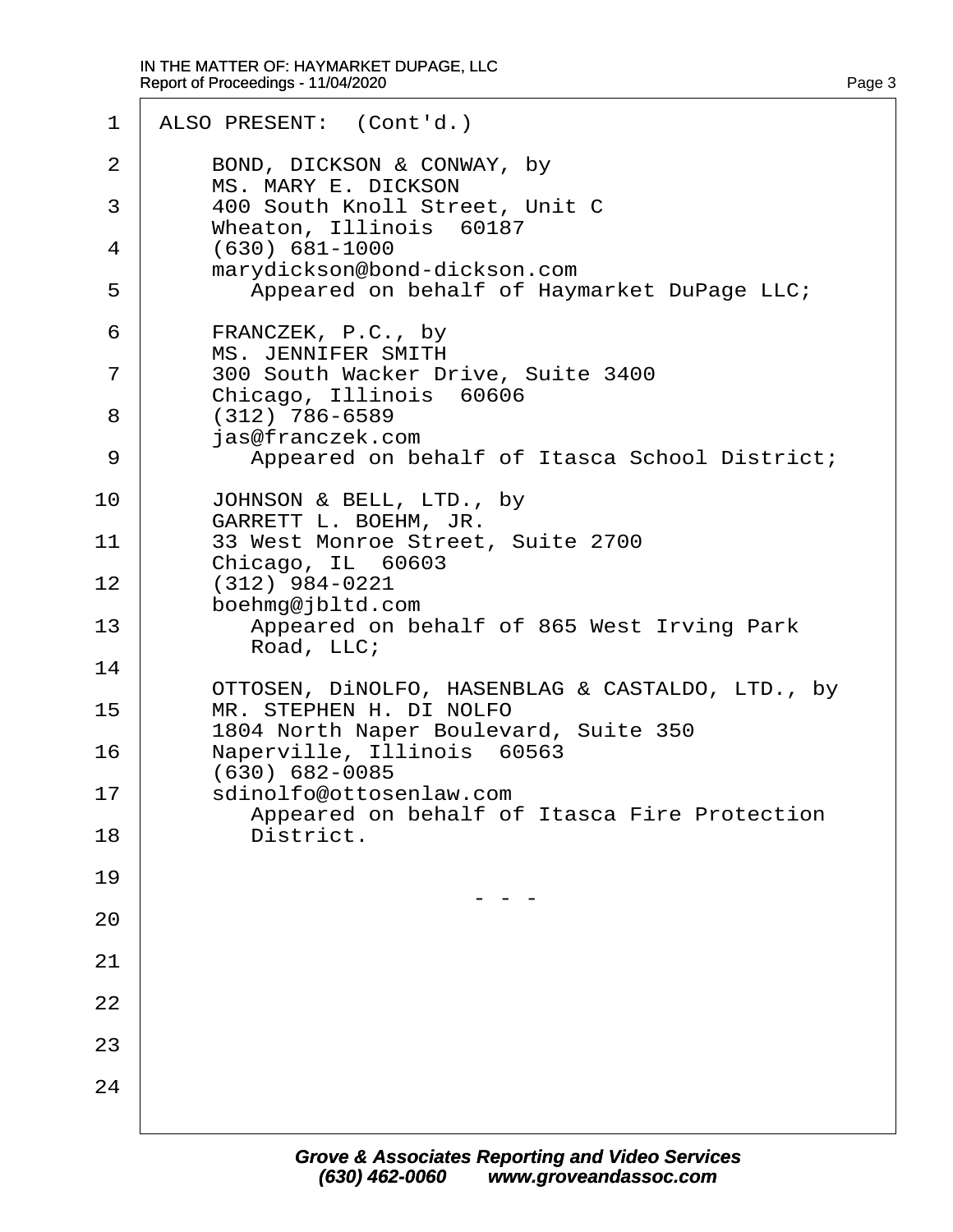| $1\,$          |                           | INDEX |          |                               |
|----------------|---------------------------|-------|----------|-------------------------------|
| $\overline{a}$ |                           |       |          |                               |
| 3              | WITNESS                   |       |          | Line                          |
| $\overline{4}$ |                           |       | Page     |                               |
| 5              | AARON N. GRUEN            |       | 10       | 108                           |
| 6              | Mr. Di Nolfo<br>Mr. Boehm |       | 26<br>53 | 17<br>21                      |
| $\overline{7}$ | Ms. Smith<br>Ms. O'Keefe  |       | 80<br>91 | 20<br>20                      |
| $\,8\,$        | Mr. Di Nolfo<br>Ms. Smith |       | 94<br>94 | $\overline{\mathbf{3}}$<br>24 |
| $\mathsf 9$    |                           |       |          |                               |
| 10             | EXHIBITS:                 |       |          | ID ADMITTED                   |
| 11             | HAYMARKET                 |       |          |                               |
| 12             | No. 43<br>No. 41          |       | 15<br>31 | 110                           |
| 13             | No. 45<br>No. 44          |       | 108      | 110<br>110                    |
| 14             |                           |       |          |                               |
| $15$           |                           |       |          |                               |
| 16             |                           |       |          |                               |
| 17             |                           |       |          |                               |
| $18\,$         |                           |       |          |                               |
| 19             |                           |       |          |                               |
| $20$           |                           |       |          |                               |
| 21             |                           |       |          |                               |
| $2\sqrt{2}$    |                           |       |          |                               |
| 23             |                           |       |          |                               |
| 24             |                           |       |          |                               |
|                |                           |       |          |                               |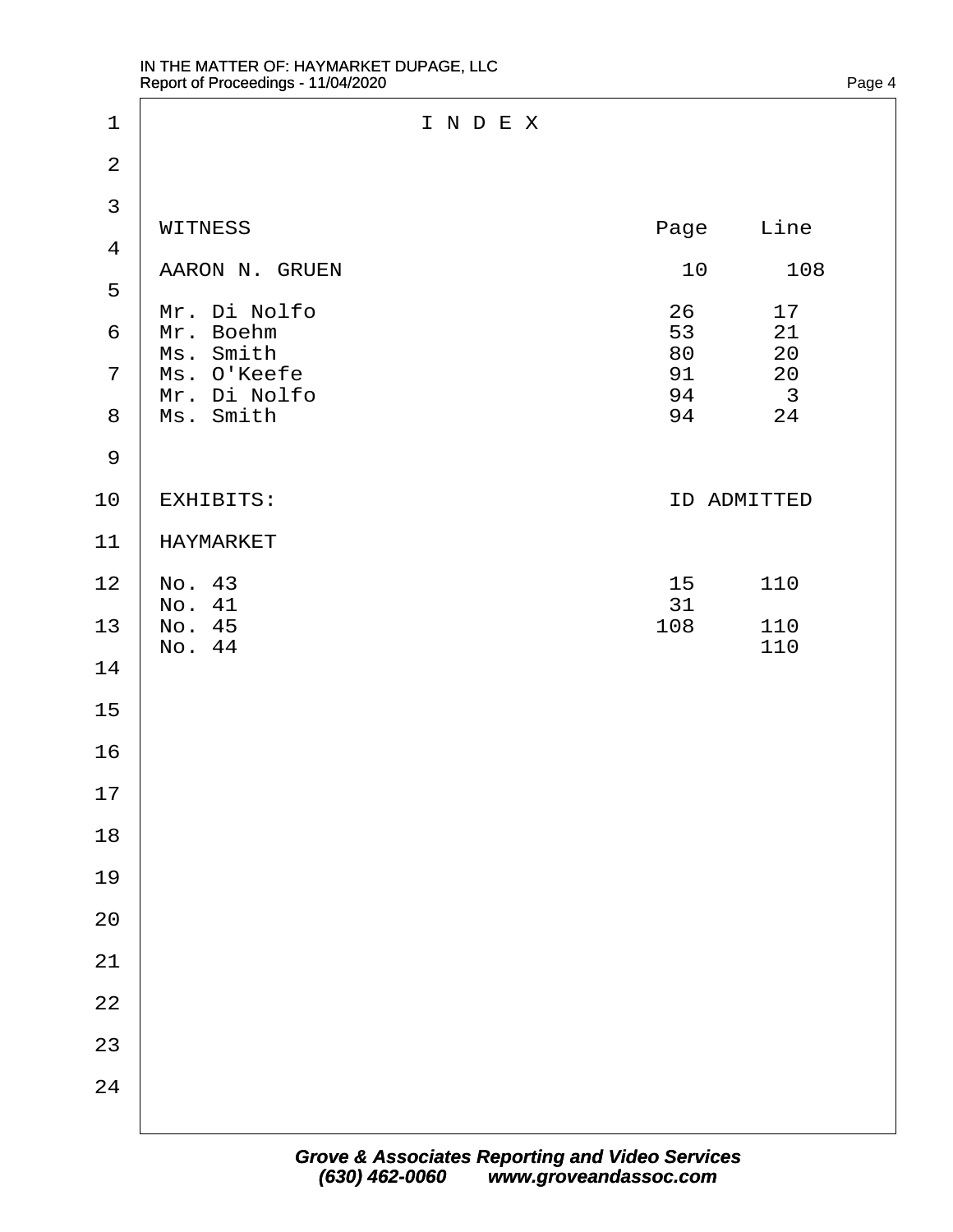$\Gamma$ 

| $\mathbf 1$ | CHAIRMAN DALY: Good evening, everyone.                |
|-------------|-------------------------------------------------------|
| 2           | Today is Wednesday, November 4th, 2020. The case      |
| 3           | before the Plan Commission this evening is PC 19-014  |
| 4           | continued from last Wednesday, October 28th.          |
| 5           | The Petitioner and owner is                           |
| 6           | Haymarket DuPage LLC. The location is 860 West        |
| 7           | Irving Park Road.                                     |
| 8           | The request is for a petition for a                   |
| 9           | planned development by special use with exceptions    |
| 10          | and Class I site plan approval all in order to permit |
| 11          | a mixed use residential and a healthcare facility and |
| 12          | other accessory uses in the B-2 community business    |
| 13          | district at 860 West Irving Park Road.                |
| 14          | The procedures for tonight and the                    |
| 15          | meetings moving forward are as follows: No. 1:        |
| 16          | Tonight will begin with a presentation by the         |
| 17          | Petitioner's witness, Mr. Aaron Gruen.                |
| 18          | No. 2: We are proceeding remotely                     |
| 19          | with 25 people in the room due to COVID-19, and the   |
| 20          | public may watch the proceedings through the          |
| 21          | Villages's YouTube channel.                           |
| 22          | No. 3: Anyone wishing to make                         |
| 23          | public comment will be able to do so after the        |
| 24          | presentation of cases. They need to sign up on the    |
|             |                                                       |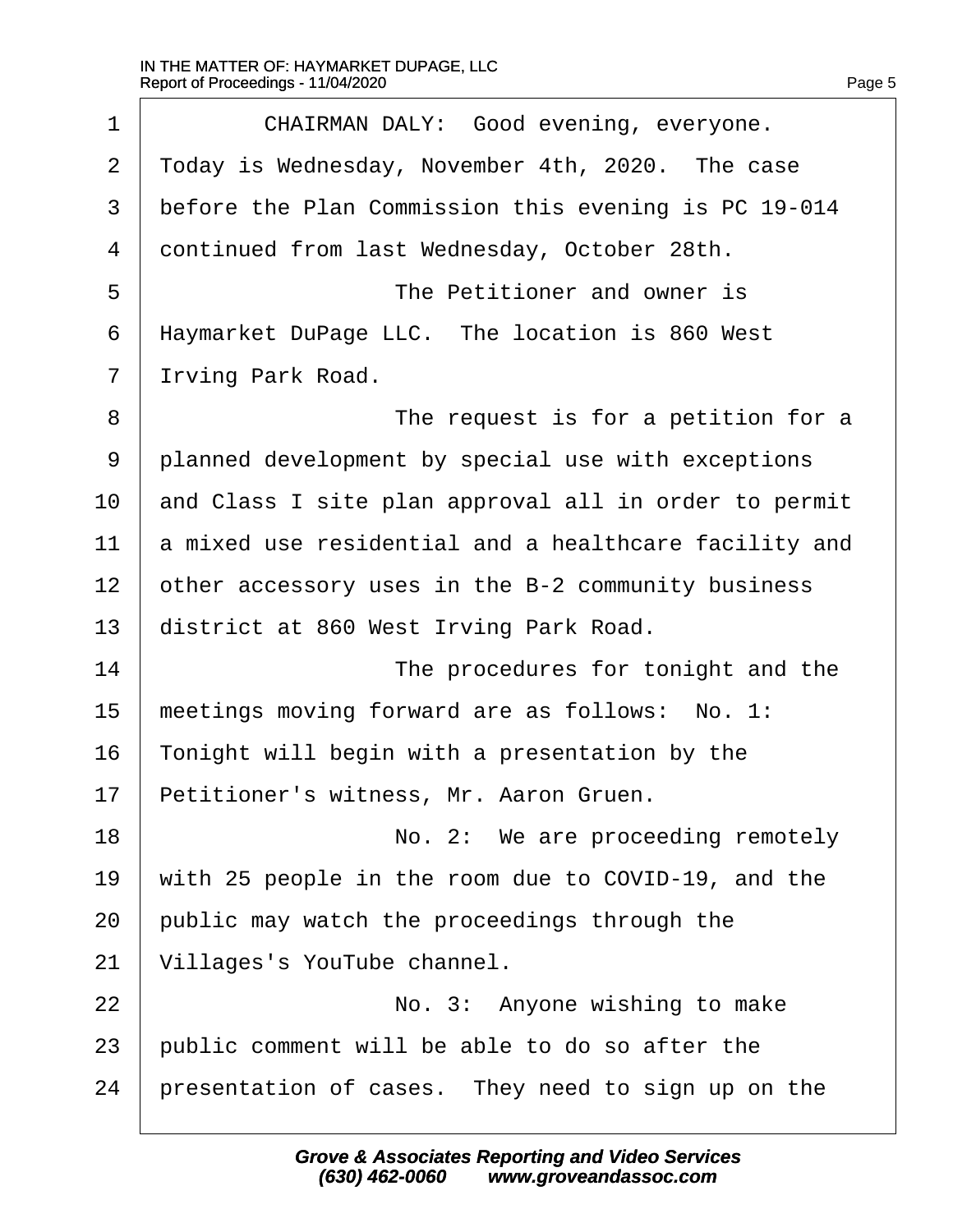1 | Village's website. 2 | No. 4: Anyone wishing to ask 3 questions of the Petitioner, Village staff or other  $4$   $\vert$  parties will be able to do so after the presentation  $5$  of cases. The sign-up form is on the Village's  $6$  website. ·7· · · · · · · · · · ·And No. 5:· Remote village staff is 8 monitoring the video streaming. If the video 9 streaming does not work during the proceedings, we  $10$   $\vert$  will stop and wait until the video streaming is fixed  $11$   $\vert$  or reschedule for another date. 12 | **And now our Village counsel**, 13 | Mr. Chuck Hervas, has some opening remarks. 14 | MR. HERVAS: All right. Thank you, Chairman  $15$  Daly. 16 arr 1 aave these same opening remarks 17  $\vert$  at the last hearing and I'm going to repeat them for 18  $\parallel$  the benefit of those that may not have been with us  $19$  | for the first resumed hearing. 20· · · · · · · · · · ·Again, my name is Chuck Hervas and  $21$  | I am the attorney that's advising the Commission in  $22$  | this matter. 23· · · · · · · · · · ·This is a legal preceding with  $24$  | legal significance. A court reporter is recording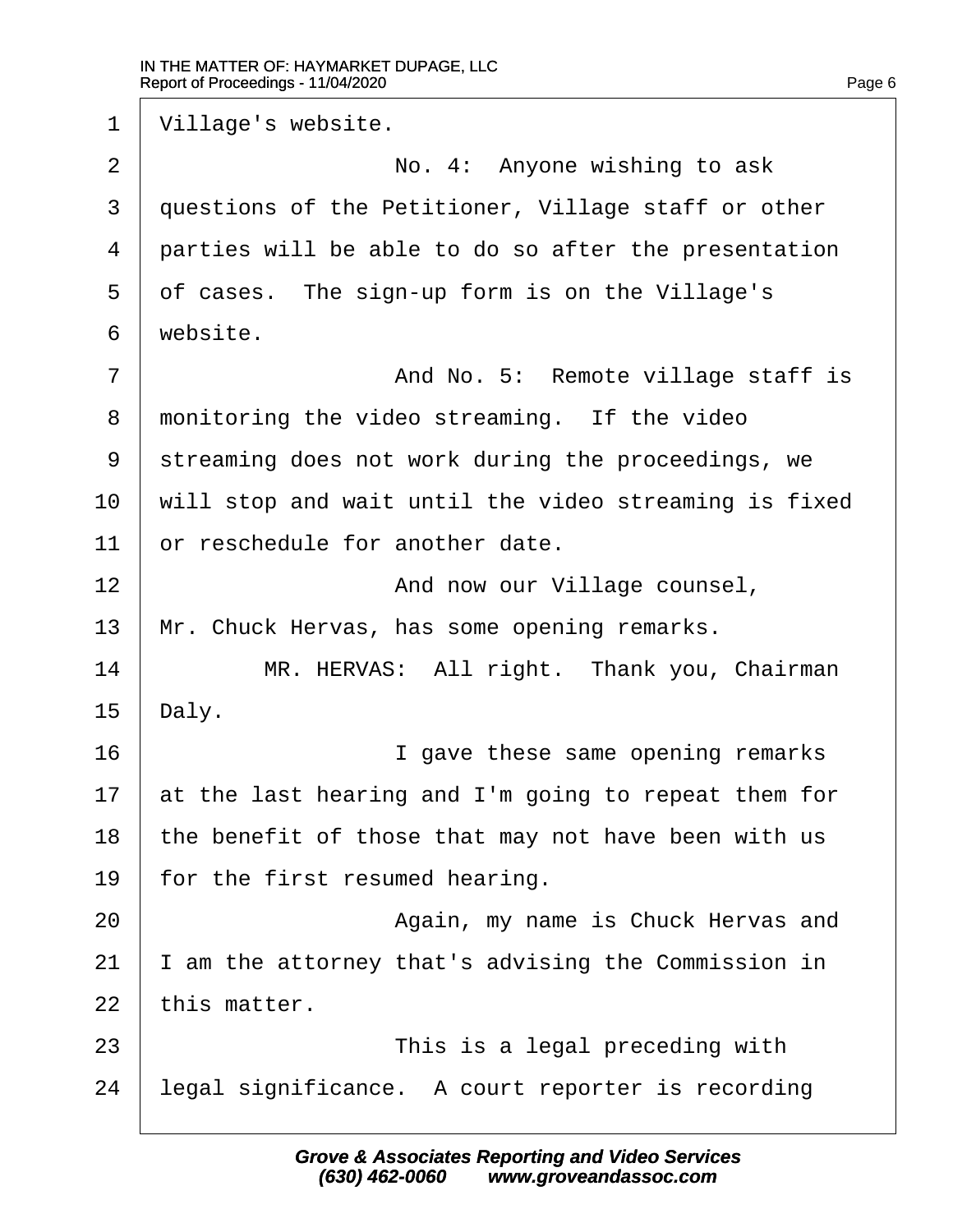$\Gamma$ 

| This is not a trial, but we are developing a record  |
|------------------------------------------------------|
| of proceedings before the Plan Commission. This is a |
| legal public hearing on a zoning petition.           |
| My job is to protect the rights of                   |
| the Petitioner, any objectors, and the public. The   |
| Plan Commission will make findings and a             |
| recommendation to the Village Board.                 |
| Please understand that the Plan                      |
| Commission is a recommending body. The Village Board |
| will be making the final decision on the Haymarket   |
| Zoning Petition.                                     |
|                                                      |
| Second point. Witnesses will be                      |
| presented by the Petitioner and possibly by other    |
| interested parties. Cross-examination will be        |
| allowed only by the attorneys or anyone who has been |
| legally recognized as an interested party. And it's  |
| important to note, as Chairman Daly mentioned, the   |
| process will allow for public questions and public   |
| comments.                                            |
| Number three. This is a slow and                     |
| deliberate process that creates a record appropriate |
| for a plan commission hearing. I ask that you please |
|                                                      |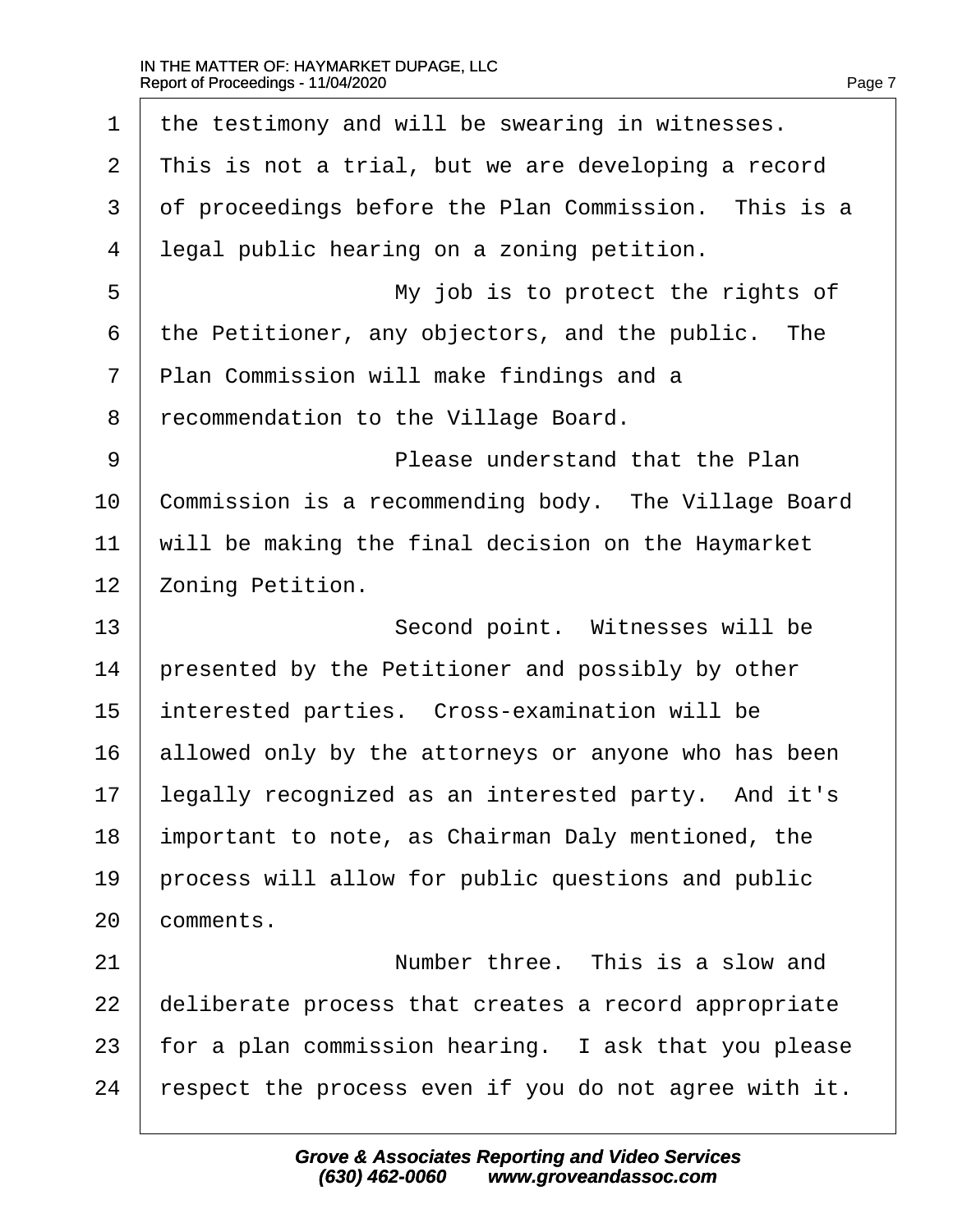$\Gamma$ 

| $\mathbf 1$    | Please know there is a lot of                         |
|----------------|-------------------------------------------------------|
| $\overline{2}$ | information on the Village's website under a          |
| 3              | dedicated section involving the Haymarket Zoning      |
| 4              | Petition. The Village has anticipated lots of         |
| 5              | questions and has provided information on the website |
| 6              | to answer those questions.                            |
| 7              | And then number four. Finally, for                    |
| 8              | all of those present, as we talked about last week,   |
| 9              | it's very important that you speak directly into the  |
| 10             | microphone so that you can be heard.                  |
| 11             | I think that we learned last week                     |
| 12             | that the wireless microphones are a little bit less   |
| 13             | sensitive; and, therefore, you have to really get on  |
| 14             | top of that microphone. So please make sure that you  |
| 15             | do that so that not only can everyone in the room     |
| 16             | hear, but those on the live stream can hear, as well. |
| 17             | That's all I have. Mr. Chairman,                      |
| 18             | we may proceed.                                       |
| 19             | CHAIRMAN DALY: Thank you, Chuck.                      |
| 20             | Again, I'd like to welcome everyone                   |
| 21             | to this meeting of the November 4th, 2020, Itasca     |
| 22             | Planning Commission. I now call this meeting to       |
| 23             | order.                                                |
| 24             | Will the secretary please call the                    |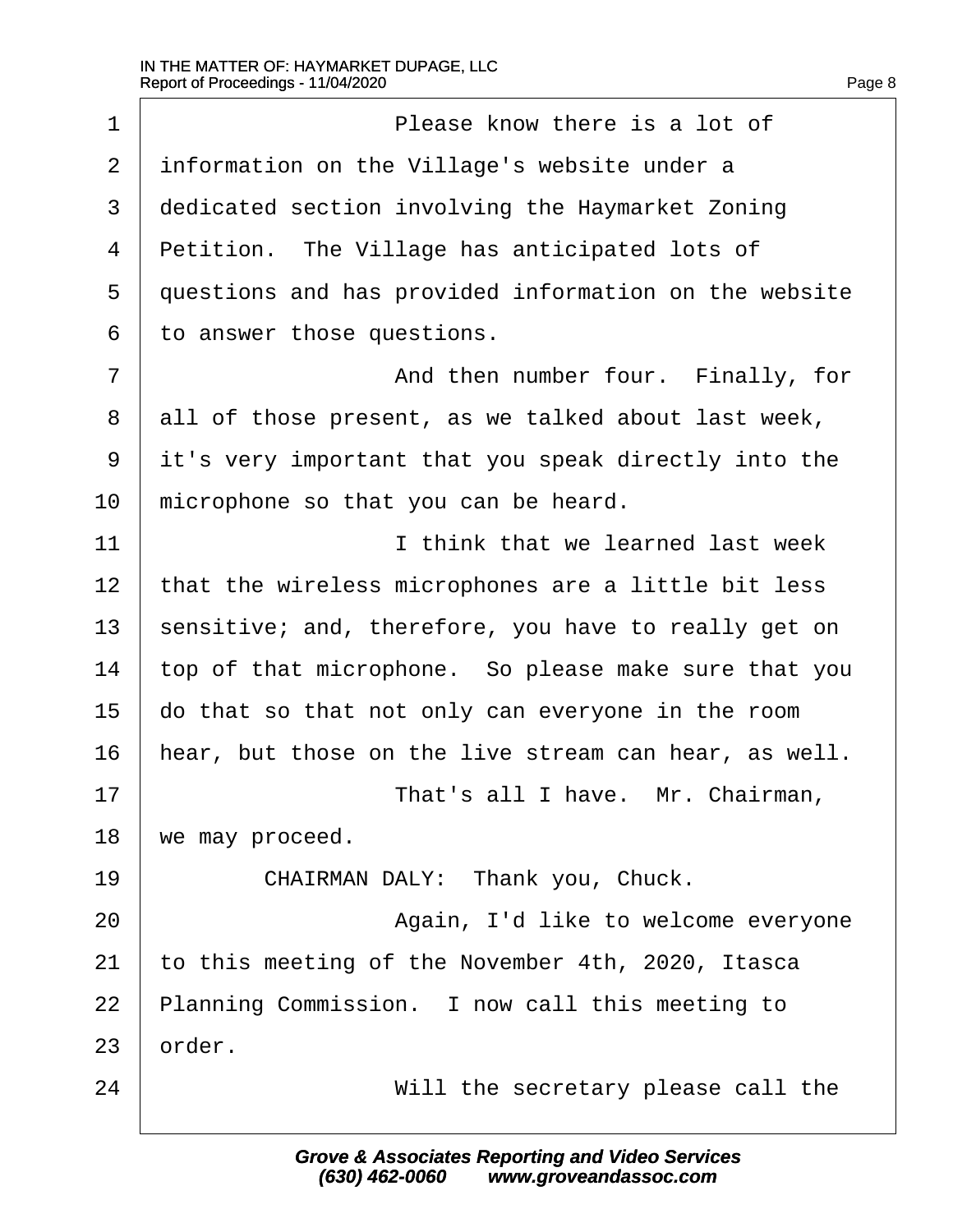| $\mathbf 1$    | roll.                                             |
|----------------|---------------------------------------------------|
| $\overline{2}$ | MS. MELONE: Chairman Daly?                        |
| 3              | CHAIRMAN DALY: Here.                              |
| 4              | MS. MELONE: Commissioner Carello?                 |
| 5              | MS. JARMUSZ: Absent.                              |
| 6              | MS. MELONE: Commissioner Drummond?                |
| 7              | COMMISSIONER DRUMMOND: Here.                      |
| 8              | MS. MELONE: Commissioner Holmes?                  |
| 9              | COMMISSIONER HOLMES: Here.                        |
| 10             | MS. MELONE: Commissioner Ray?                     |
| 11             | COMMISSIONER RAY: Here.                           |
| 12             | MS. MELONE: Commissioner Russo?                   |
| 13             | COMMISSIONER RUSSO: Here.                         |
| 14             | CHAIRMAN DALY: I declare a quorum present.        |
| 15             | Our order of business before the                  |
| 16             | Commission this evening is public hearing on case |
| 17             | No. 19-014. I will entertain a motion to open the |
| 18             | hearing for the case.                             |
| 19             | MS. MALIK JARMUSZ: So moved.                      |
| 20             | COMMISSIONER RAY: Second.                         |
| 21             | CHAIRMAN DALY: All in favor?                      |
| 22             | COMMISSIONER DRUMMOND: Aye.                       |
| 23             | COMMISSIONER HOLMES: Aye.                         |
| 24             | COMMISSIONER RAY: Aye.                            |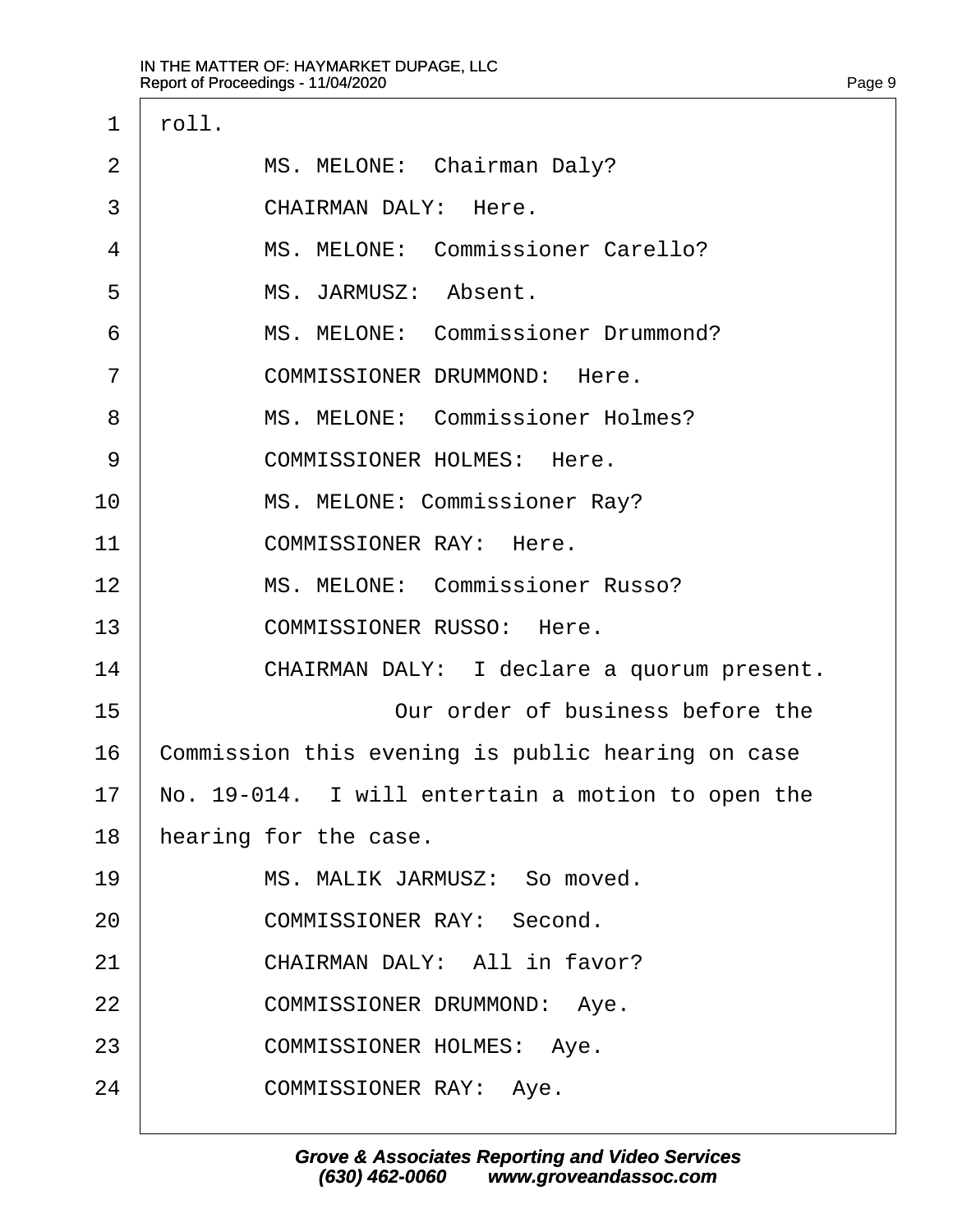1 | COMMISSIONER RUSSO: Aye. 2 | CHAIRMAN DAY: Opposed? ·3· · · · · · · · · · ·(No Response.) 4 | CHAIRMAN DAY: Hearing none, I would ask that  $5$  the motion carry. And the public hearing is now  $6 \mid$  open. ·7· · · · · · · · · · ·Ms. O'Keefe, please present your 8 | first witness. 9 | MS. O'KEEFE: Good evening. Once again, for  $10$  the record, my name is Bridget O'Keefe with Daspin & 11 | Aument. I'm here tonight with my co-counsel Mary 12 | Dickson with Bond, Dickson & Conway, and Dr. Daniel 13 | Lustig from Haymarket Group. 14 a consider the verte presenting for your 15  $\vert$  consideration Mr. Aaron Gruen who is a principal with 16 Gruen Gruen + Associates. 17· · · · · · · · · · ·I'll turn it over to Mr. Gruen. 18 | MR. GRUEN: Thank you. I'll do my best --19 | CHAIRMAN DALY: Sir, excuse me. Before you  $20$  | start, can we have you sworn in by the court  $21$  reporter. 22 | **Witness Sworn.**) 23 | THE WITNESS; I'll do my best to be clear 24 through the mask and speak into the microphone as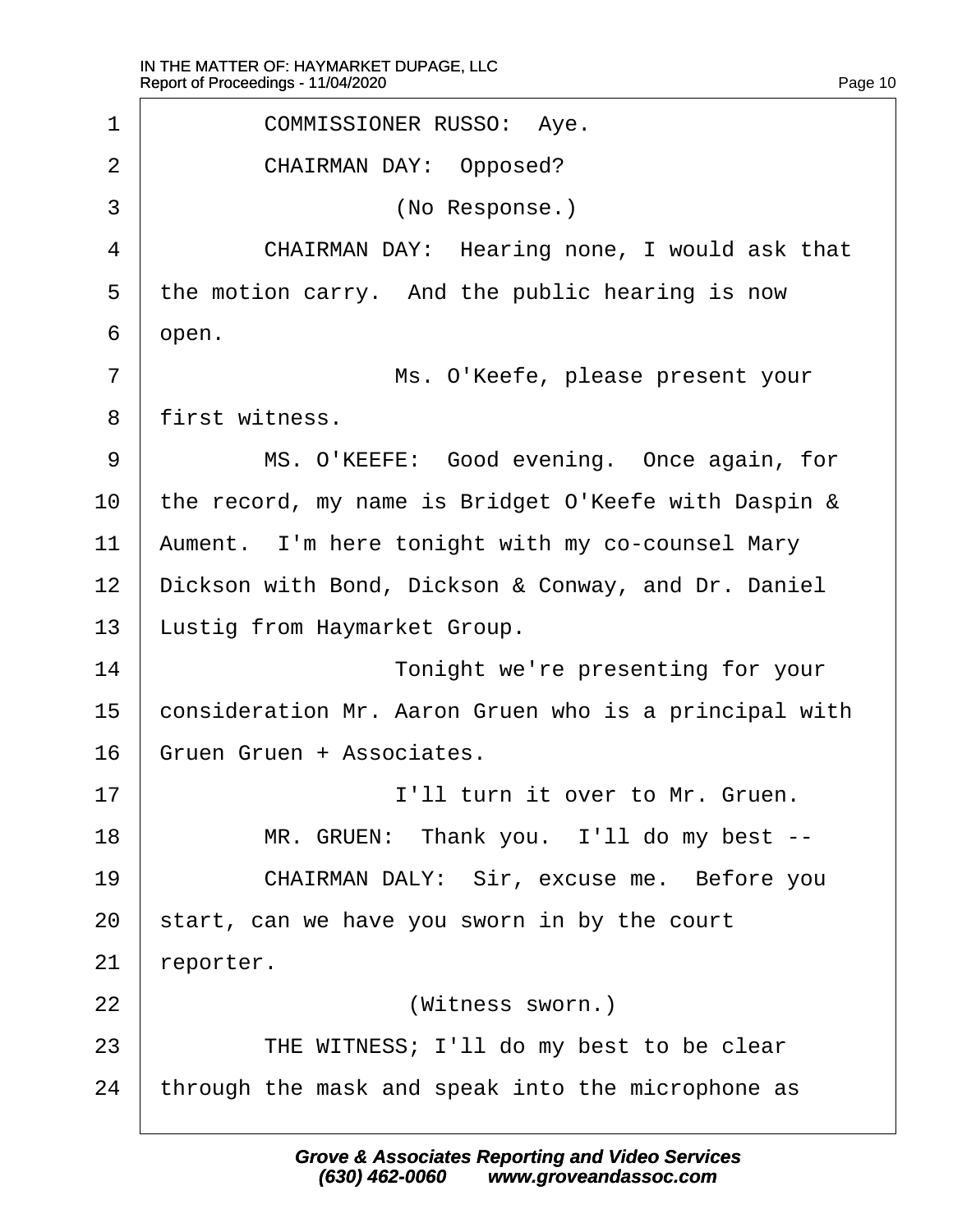$\Gamma$ 

| $\mathbf 1$ | best I can. You'll be sure to let me know if you     |
|-------------|------------------------------------------------------|
| 2           | cannot hear me.                                      |
| 3           | COMMISSIONER RAY: Is the green light on your         |
| 4           | microphone on?                                       |
| 5           | MS. O'KEEFE: Yes, it is.                             |
| 6           | THE WITNESS: Yes.                                    |
| 7           | MR. KHAN: (Indicating.)                              |
| 8           | CHAIRMAN DALY: That's even better.                   |
| 9           | THE WITNESS: Gruen Gruen + Associates has            |
| 10          | for over 50 years analyzed the fiscal and economic   |
| 11          | impacts of a wide variety of projects and plans,     |
| 12          | including the impacts of colleges, hospitals,        |
| 13          | businesses, and office, retail, hotel, industrial,   |
| 14          | and residential developments, sell storage           |
| 15          | facilities, auto malls, utility plants, transit      |
| 16          | service, professional sport franchises and stadiums, |
| 17          | museums, entertainment complexes, and the airports.  |
| 18          | Gruen Gruen + Associates has served                  |
| 19          | over 40 communities in the Chicago region, including |
| 20          | Aurora, Clarendon Hills, Glen Ellyn, Hinsdale,       |
| 21          | West Chicago, Wheaton, and Winfield, as well as the  |
| 22          | DuPage international airport.                        |
| 23          | I have led or contributed to all of                  |
| 24          | the assignments and have served as a principal at    |
|             |                                                      |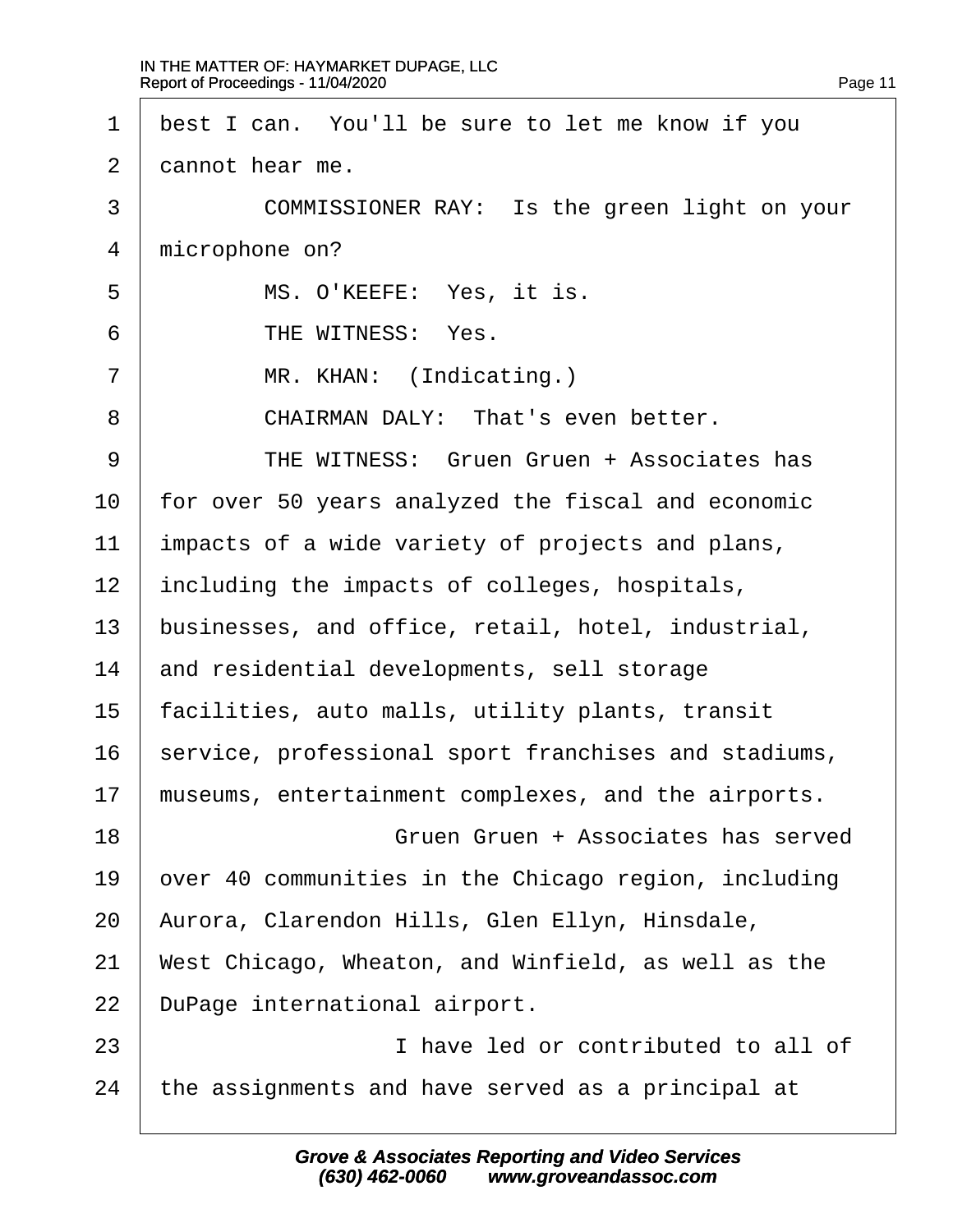$\Gamma$ 

| Gruen Gruen + Associates since 1991.                   |
|--------------------------------------------------------|
| MS. O'KEEFE: Mr. Chairman, I'd like to                 |
| present Mr. Gruen as an expert witness this evening.   |
| CHAIRMAN DALY: Thank you. Please proceed.              |
| THE WITNESS: If you wouldn't mind, just                |
| check the next slide. While you're working on it,      |
| I'll continue.                                         |
| Gruen Gruen + Associates was                           |
| retained -- perfect, thank you -- to complete an       |
| independent, objective evaluation of the fiscal        |
| impact of the proposed Haymarket DuPage substance use  |
| disorder, behavioral health treatment facility on the  |
| local taxing entities which may provide services to    |
| Haymarket DuPage.                                      |
| The taxing entities which would                        |
| provide service include the Village of Itasca and the  |
| Itasca fire Protection District No. 1.                 |
| Gruen Gruen + Associates was also                      |
| asked to estimate the economic impacts of the          |
| Haymarket DuPage on the local economy.                 |
|                                                        |
| Next slide, please.                                    |
| Haymarket DuPage is estimated to                       |
| generate over \$17,700 per year in tax revenues to the |
|                                                        |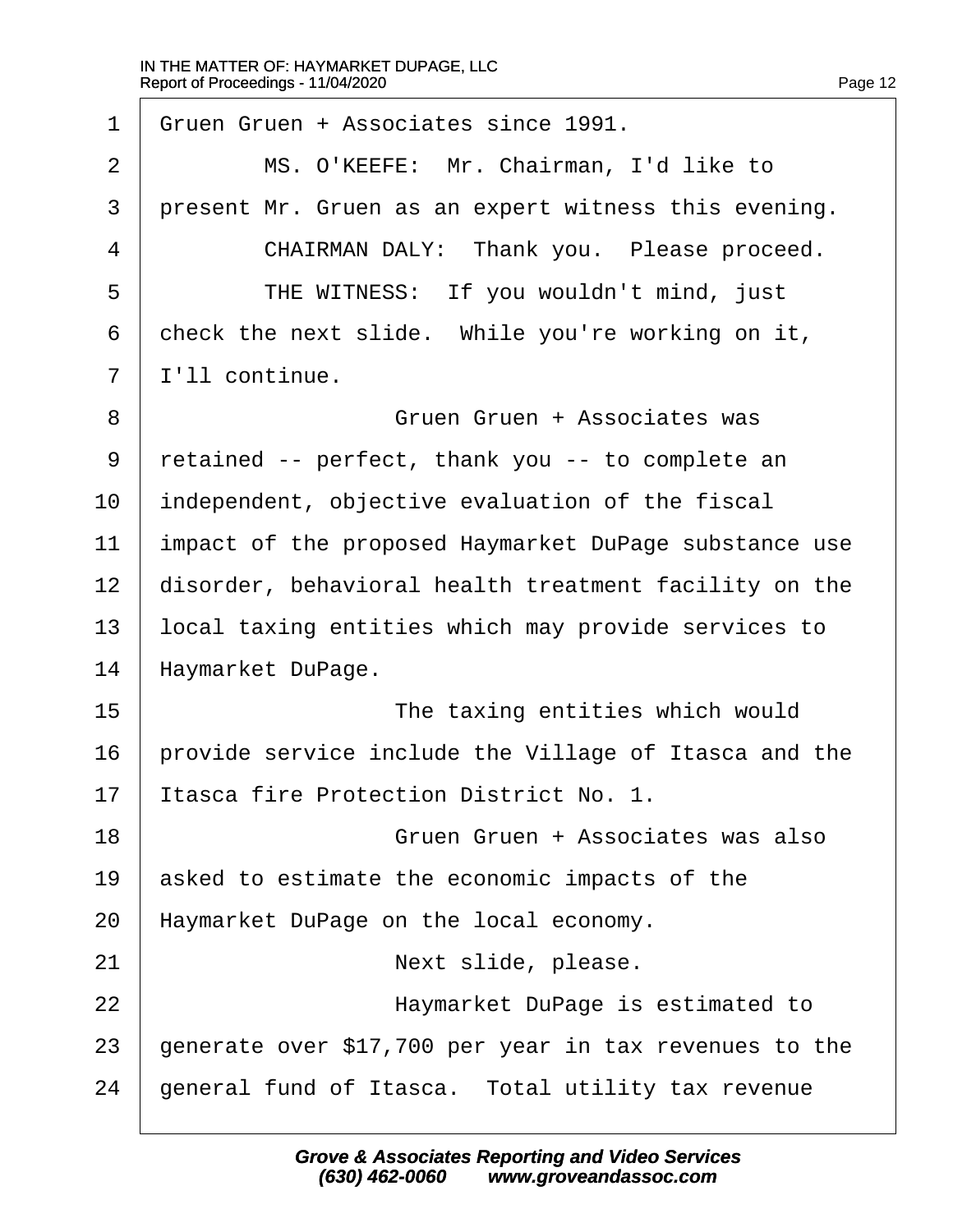| $\mathbf 1$ | per year is estimated at \$13,283. Sales tax revenue, |
|-------------|-------------------------------------------------------|
| 2           | including food and beverage tax revenue, attributable |
| 3           | to spending locally by Haymarket workers is estimated |
| 4           | to total \$4,462 per year.                            |
| 5           | Next slide, please.                                   |
| 6           | General fund costs that the Village                   |
| 7           | of Itasca may incur to serve Haymarket DuPage include |
| 8           | public safety or police and general government        |
| 9           | services. Haymarket DuPage is estimated to            |
| 10          | induce approximately \$27,716, to \$35,210 per year.  |
| 11          | CHAIRMAN DALY: Excuse me, sir, we're having           |
| 12          | technical difficulties.                               |
| 13          | MR. KHAN: I'm not getting the slides.                 |
| 14          | CHAIRMAN DALY: This is like vote counting.            |
| 15          | Mr. Gruen, you may proceed.                           |
| 16          | THE WITNESS: I think we were on -- since              |
| 17          | that was so exciting, let's revisit that one. And     |
| 18          | we're on general fund costs that the Village of       |
| 19          | Itasca may encourage -- may incur to serve Haymarket  |
| 20          | DuPage, include public safety or police and general   |
| 21          | government services.                                  |
| 22          | Haymarket DuPage is estimated to                      |
| 23          | induce approximately \$27,716 to \$35,210 per year in |
| 24          | municipal service costs.                              |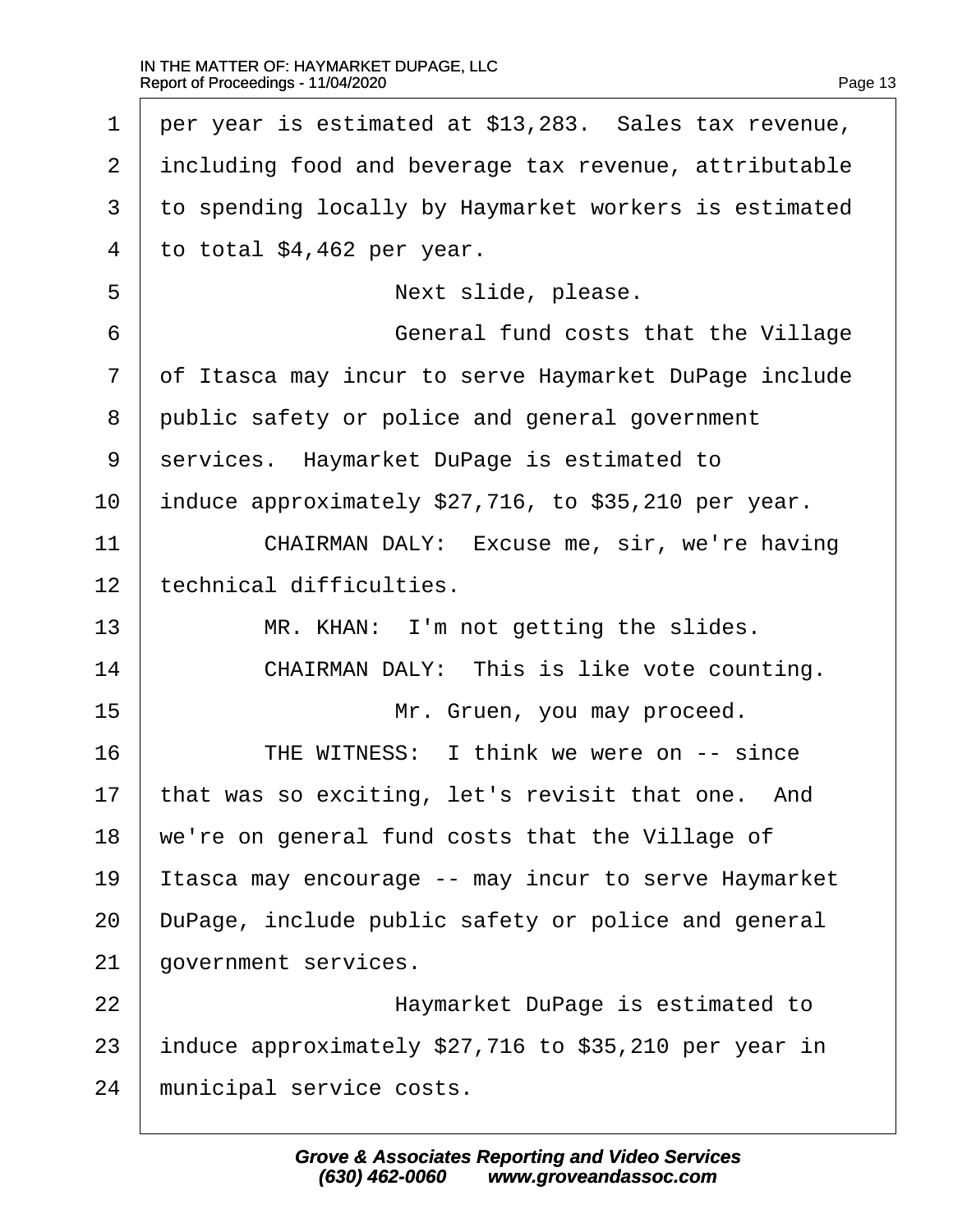| $\mathbf 1$    | The next slide, please.                              |
|----------------|------------------------------------------------------|
| $\overline{2}$ | Excluding nonoperating costs                         |
| 3              | related to debt service and capital outlays, the     |
| $\overline{4}$ | fiscal year 2019 to '20 budget for public safety or  |
| 5              | police services totals \$6,037,776. An estimated     |
| 6              | 40 percent of the budget is fixed, or, in other      |
| 7              | words, does not vary with changes in population or   |
| 8              | employment. For example, if the number of residents  |
| 9              | or jobs increase in a community, there's still only  |
| 10             | one police chief.                                    |
| 11             | Personnel costs for management and                   |
| 12             | administrative staff related to salaries, payroll    |
| 13             | tax, and benefits are estimated as fixed costs. All  |
| 14             | pension costs are assumed to be fixed.               |
| 15             | In addition, the estimate treats                     |
| 16             | non-payroll costs, including building and equipment  |
| 17             | maintenance, liability insurance, and professional   |
| 18             | service -- services is fixed operating expenditures. |
| 19             | According to Polaris, the public                     |
| 20             | safety consultant for Haymarket DuPage, for the      |
| 21             | five-year period 2014 through 2018, the average      |
| 22             | annual police calls for service total 8,665. So      |
| 23             | dividing the estimated annual variable public safety |
| 24             | costs or police costs of $$3,607,516$ , by the 8,665 |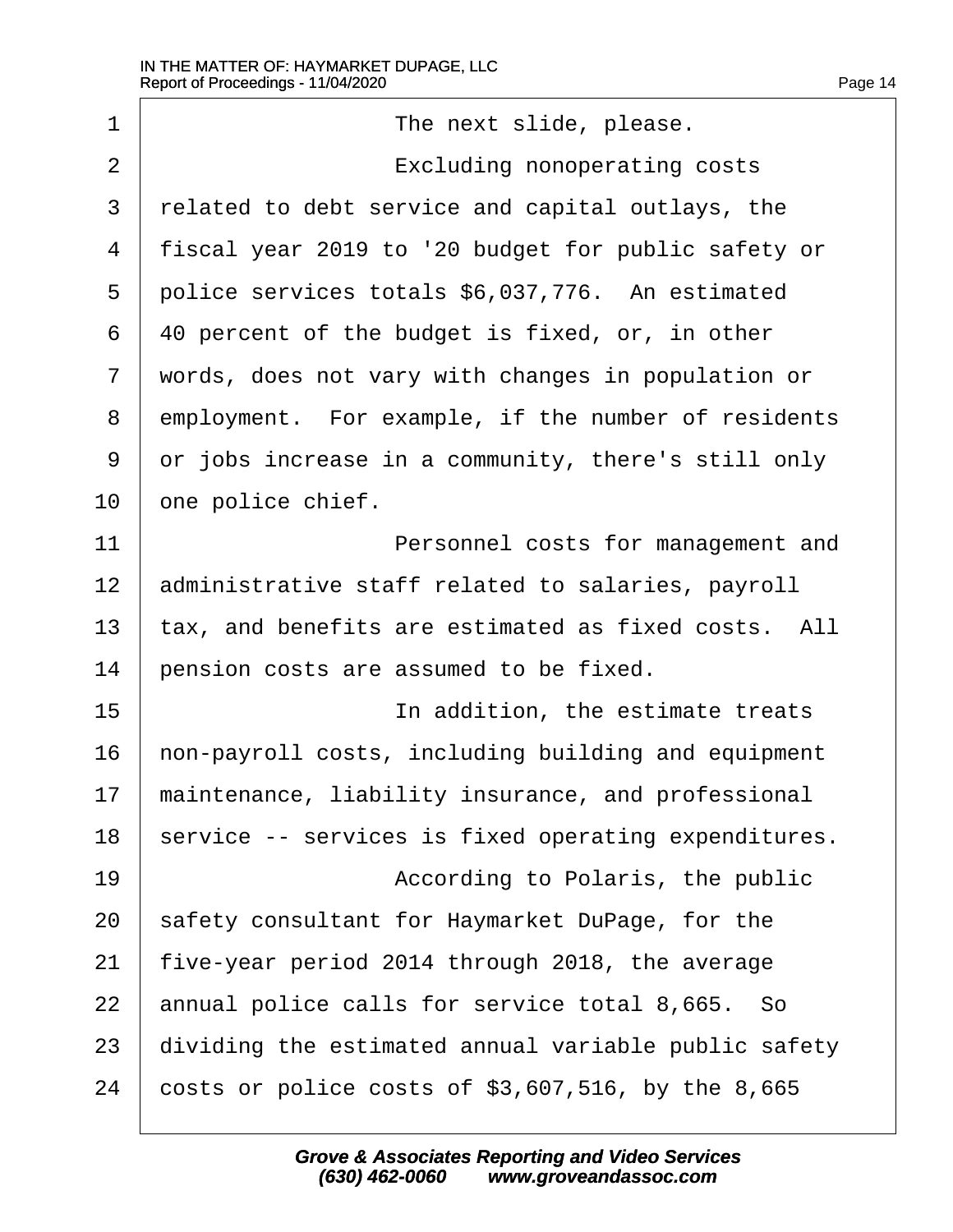1 | annual calls produces a cost estimate of \$416.33 per  $2 \mid$  call. 3 CHAIRMAN DALY: Sir, excuse me. I'm sorry.  $4 \mid$  We are restarting the computer system. We dropped  $5$  the deal again. So I appreciate your patience  $-$ -6 FIHE WITNESS: Sure. 7 | CHAIRMAN DALY: -- in helping us work through 8 our issue to make sure the public can see all of the 9 exhibits you've prepared. 10 and while we're waiting I have a  $11$   $\mid$  question for staff. Is this presentation currently  $12$  online or is it going to be online tomorrow? 13· · · · · ·MS. MALIK JARMUSZ:· Is it online. 14 CHAIRMAN DALY: It is. So those of you who 15  $\vert$  are watching at home, this is a publicly submitted  $16$  and publicly recorded presentations on the Village  $17$  website. 18 | (Haymarket Exhibit No. 43 identified.) 19· · · · · ·MR. KHAN:· Exhibit 43. 20 CHAIRMAN DALY: Exhibit 43. Thank you, Mo. 21 | THE WITNESS: All right. The one that says 22 | "Fiscal Impact Analysis Findings" -- actually, we're  $23$  | getting  $-$  I'm sorry. 24 · · · · · · MS. O'KEEFE: It's this one. It's this one.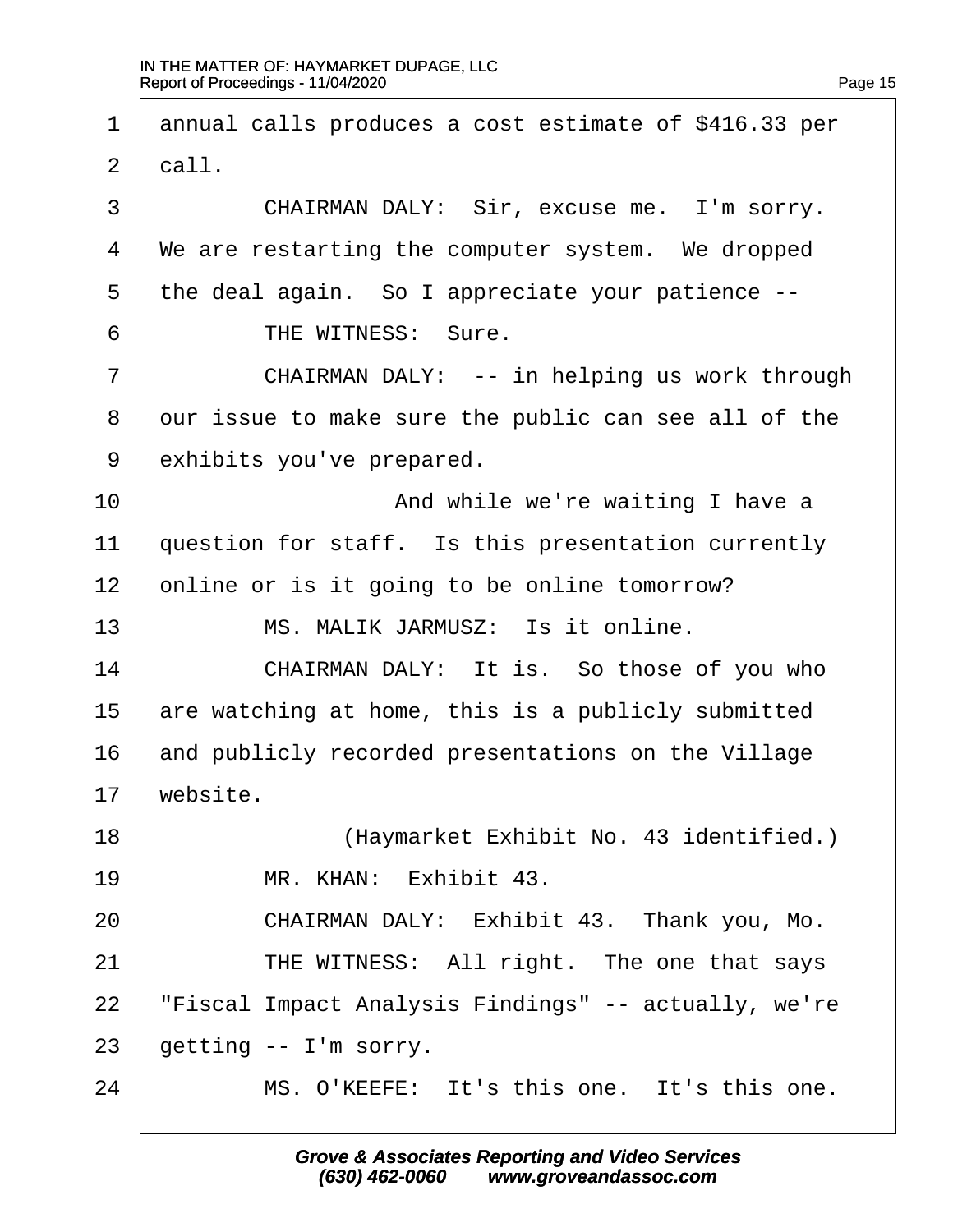$1$  (Indicating.) 2 | THE WITNESS: Oh, this is -- right. Perfect.  $3 \mid$  So let's just start from the top on this one so  $4$  | that  $-$ 5 | MR. KHAN: Hey, Dan, we're not getting a full  $6$  screen, though. When you go to full screen it locks,  $7$  so we'll have to go with what we've got. They can  $8$  | see the slide, though. ·9· · · · · ·THE WITNESS:· And I'll cover what's on the  $10$   $\vert$  slide. So this is sort of like a belts and  $11$  suspenders approach; anything on the slide I'll  $12$  | cover, if that helps. 13 | CHAIRMAN DALY: Okay, sir, you may proceed. 14 THE WITNESS: Okay. Excluding nonoperating 15  $\vert$  costs related to debt service and capital outlays, 16  $\vert$  the fiscal year 2019-20 budget for public safety  $17$  police services total \$6,037,776. An estimated  $18$  | 40 percent of the budget is fixed or, in other words, 19 aoes not vary with changes in population and  $20$  employment. 21 | **For example, if the number of**  $22$  | residence or jobs increase in a community, there is  $23$  still only one police chief. Personnel costs for 24 I management and administrative staff related to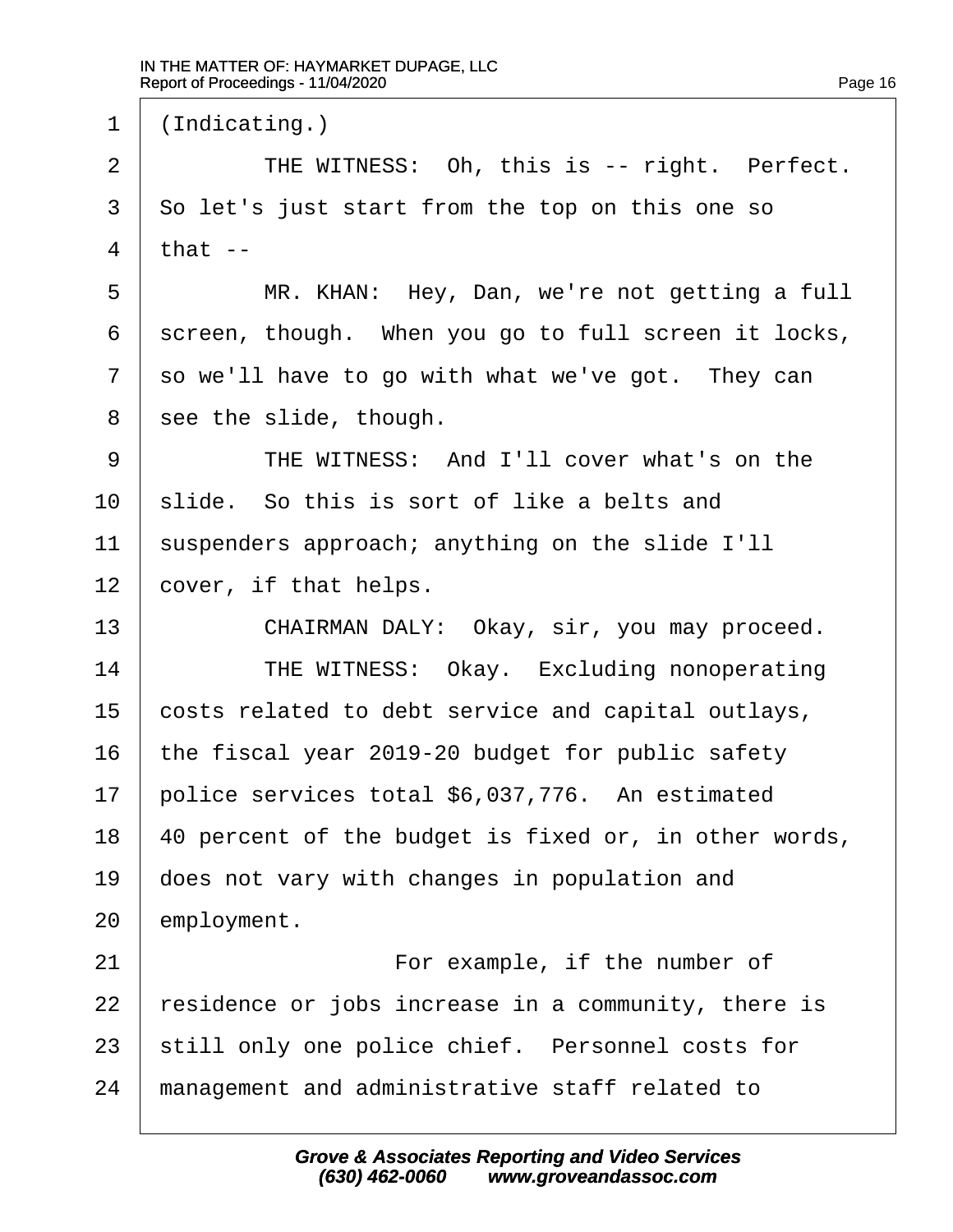1 | salaries, payroll tax, and benefits are estimated as 2 | fixed costs. All pension costs are assumed to be  $3 \mid$  fixed. 4 a straight in addition, the estimate treats 5 | non-payroll costs, including building and equipment  $6$   $\mid$  maintenance, liability insurance, and professional  $7$  | services as fixed operating expenditures. 8 | According to Polaris, the public 9 safety consultant for Haymarket DuPage, for the  $10$  | five-year period 2014 through 2018, the average  $11$  annual police calls for service total 8,665.  $12$   $\mid$  Dividing the estimated annual variable public safety 13 | police costs of  $$3,607,516$  by 8,665 annual calls  $14$   $\mid$  produce a cost estimate of \$416.33 per call. 15 | According to Polaris, Haymarket 16 DuPage is estimated to generate 55 to 73 service 17  $\vert$  calls per year at a per cost per call of \$416.33.  $18$   $\mid$  This equates to annual public safety or police costs  $19$  of approximately \$22,898 to \$30,392. 20 | **So you can go to the next slide**,  $21$  | please. 22· · · · · · · · · · ·With an estimate of total annual 23  $\vert$  tax revenue generated by Haymarket DuPage of \$17,745,  $24$   $\mid$  and an estimate of induced annual service costs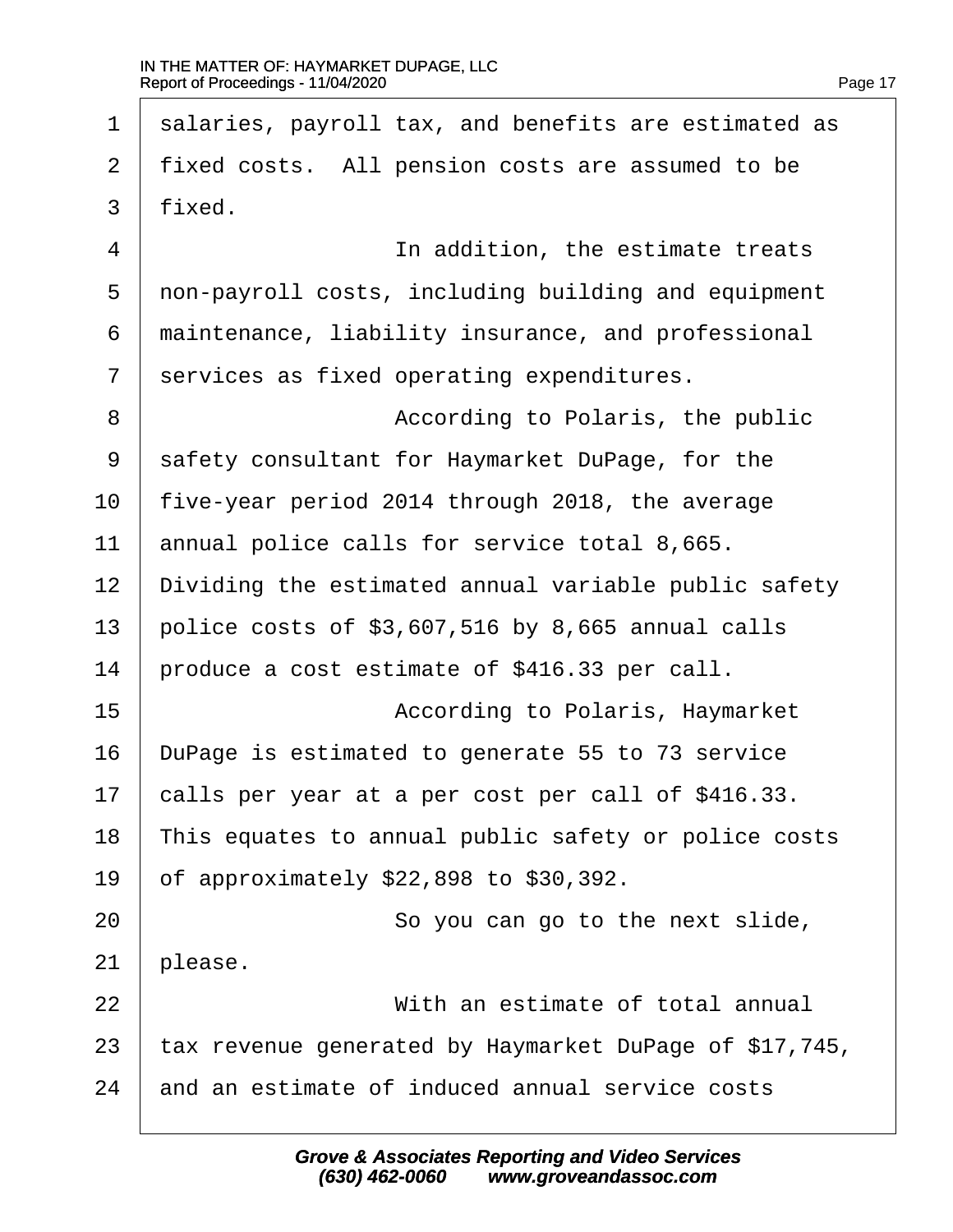$\Gamma$ 

| $\mathbf 1$ | allocated to Haymarket DuPage of \$27,716 to \$35,210, |
|-------------|--------------------------------------------------------|
| 2           | the net annual fiscal impact to the Village of Itasca  |
| 3           | general fund is estimated at approximately a           |
| 4           | negative, or a shortfall, of \$9,971 to \$17,465.      |
| 5           | The next slide, please.                                |
| 6           | The estimated shortfall equates to                     |
| 7           | less than one-tenth to less than two-tenths of one     |
| 8           | percent of the actual total general fund expenditures  |
| 9           | in fiscal year 2018-2019.                              |
| 10          | The next slide, please.                                |
| 11          | The estimate of service costs of                       |
| 12          | the Itasca Fire Protection District potentially        |
| 13          | induced by Haymarket DuPage assumes that 22 percent    |
| 14          | of overall Itasca Fire Protection District costs are   |
| 15          | fixed or do not vary with changes in population and    |
| 16          | employment.                                            |
| 17          | Approximately 1.8 million of                           |
| 18          | ambulance/EMS service costs are assumed to be          |
| 19          | affected by changes in service population. Based on    |
| 20          | the estimated annual service calls or dispatches of    |
| 21          | 932, the variable cost per service call or dispatch    |
| 22          | is estimated at \$1,917 for ambulance or EMS service.  |
| 23          | Similarly, approximately                               |
| 24          | 1.8 million of fire protection service costs are       |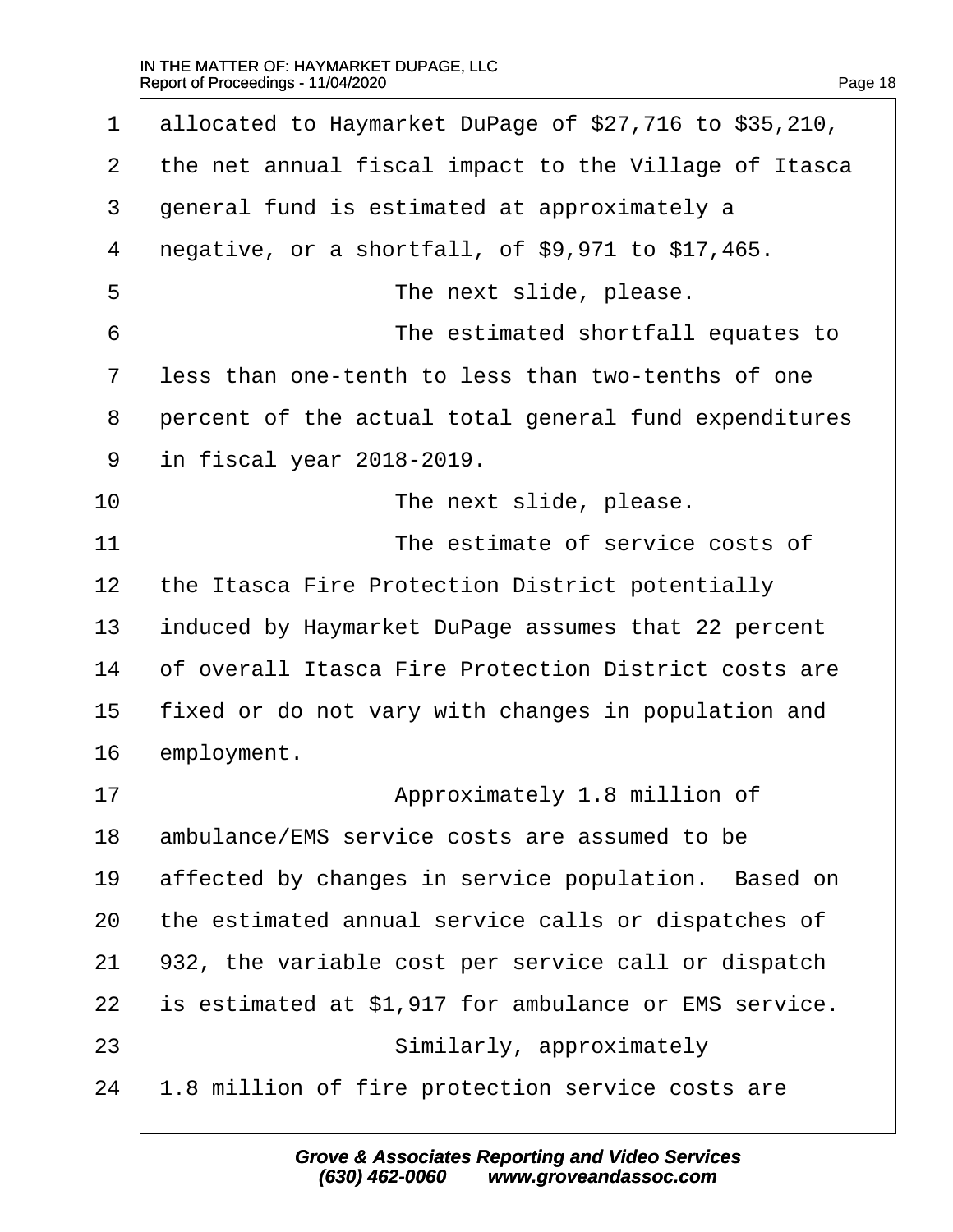| $\mathbf{1}$   | assumed to be affected by changes in service           |
|----------------|--------------------------------------------------------|
| 2              | population. Based on the estimated annual service      |
| 3              | calls/dispatches in the Village of 704, the variable   |
| $\overline{4}$ | cost per service call is estimated at \$2,538 for fire |
| 5              | protection services.                                   |
| 6              | According to Polaris, the public                       |
| 7              | safety consultant retained by Haymarket DuPage,        |
| 8              | Haymarket DuPage is estimated to generate 11 to 19     |
| 9              | EMS calls per year and seven fire protection service   |
| 10             | calls per year.                                        |
| 11             | Utilizing the cost per service                         |
| 12             | call/dispatch metric and applying this metric to the   |
| 13             | estimated number of service calls for Haymarket        |
| 14             | DuPage results in annual Itasca Fire Protection        |
| 15             | Service District costs of 21,091 to \$36,430 for EMS   |
| 16             | service and \$17,768 for fire services. Combined, the  |
| 17             | EMS and fire service calls are estimated to range      |
| 18             | from 38,859 to \$54,198 per year.                      |
| 19             | The next slide, please.                                |
| 20             | The Itasca Fire Protection District                    |
| 21             | fiscal year 2018 Annual Financial Report indicates     |
| 22             | collection revenues of approximately \$329 per call or |
| 23             | dispatch. We use this lower figure rather than have    |
| 24             | a service charge of \$2,100 per call, to be            |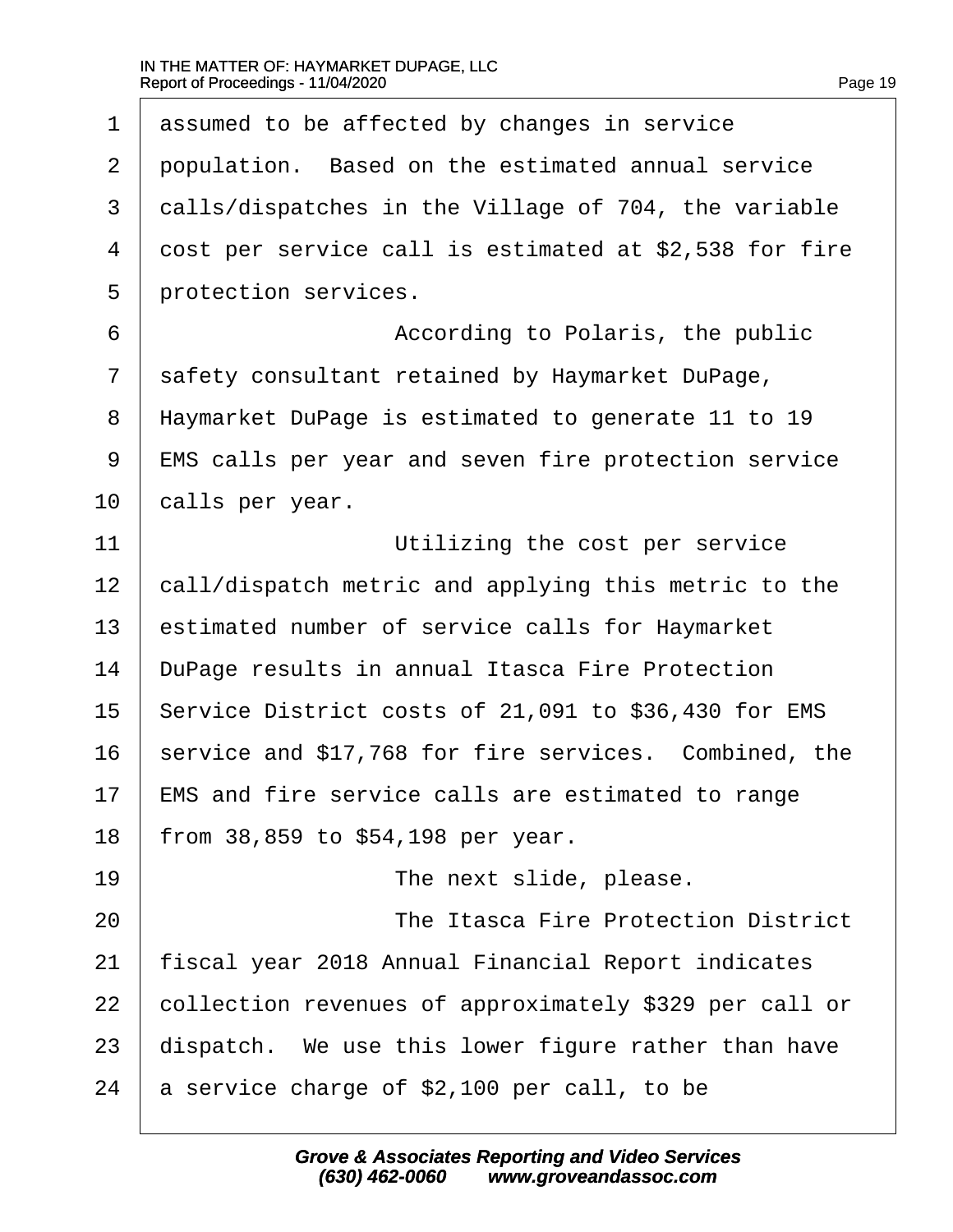1 conservative. 2 | Given estimated average revenues  $3$  | per call of 5,922 to \$7,896 and \$38,859 to \$54,198 of  $4$  expenditures, the net fiscal impact allocated to 5 | providing fire protection service to Haymarket DuPage  $6$  is estimated at a negative, or shortfall, of \$32,937  $7$  | to  $$46,302$ . ·8· · · · · · · · · · ·Next slide, please. 9 a cost of the estimated net service cost of 10 | providing fire protection service, including EMS, 11 equates to .72 of one percent to .93 of one percent 12 of the total Itasca Fire Protection District  $13$  expenditures of  $$4,581,700$ . 14· · · · · · · · · · ·To provide further context, on an 15  $\parallel$  annual cost per capita basis of only the Village  $16$   $\vert$  residents and not of the broader district, the 17 | service cost estimate equates to approximately  $$3.36$ 18 | to \$4.72 per Itasca residents, or put differently, 19 the cost of a coffee at a Starbucks once per year. 20 | **Internal in Sout** Next slide, please. 21 | Now, I'm going to move from talking  $22$  about the fiscal impacts, which refer to the effects  $23$   $\vert$  on the Village budget, to economic impacts, which, in  $24$  | this case, are generated by the operation of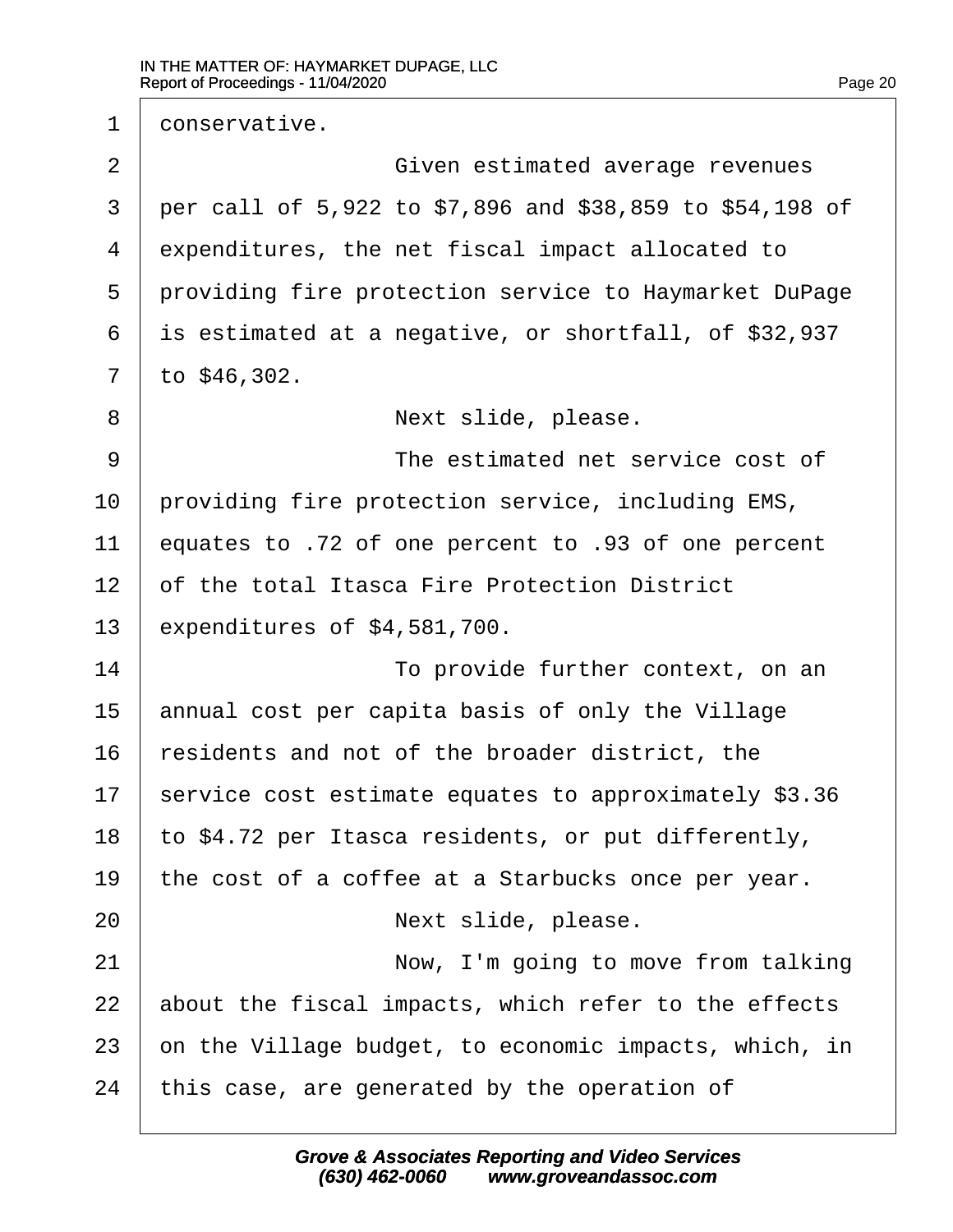$\Gamma$ 

| $\mathbf 1$    | Haymarket DuPage, and estimated in terms of           |
|----------------|-------------------------------------------------------|
| 2              | employment, both full and part-time jobs; earnings,   |
| 3              | meaning wages and salaries, benefits; and             |
| $\overline{4}$ | proprietors' income and output, which is -- which     |
| 5              | is -- means the value of all goods and services       |
| 6              | produced.                                             |
| 7              | Now, the economic impacts                             |
| 8              | attributable to payroll, non-payroll, and worker and  |
| 9              | visitor spending are estimated using something called |
| 10             | RIMS II multipliers produced by the United States     |
| 11             | Bureau of Economic Analysis. RIMS stand for regional  |
| 12             | impact modeling system [sic], and it's one of two     |
| 13             | widely recognized and used impact models.             |
| 14             | And what impact models do is they                     |
| 15             | take these multipliers that provide an accounting     |
| 16             | tool of relationships within industries or between    |
| 17             | industries or linkages and they are done for a        |
| 18             | particular geographic area, in this case DuPage       |
| 19             | County.                                               |
| 20             | When one sector of the economy                        |
| 21             | increases its production because of increased demand  |
| 22             | for its goods or services, firms and institutions and |
| 23             | related industries will also experience increased     |
| 24             | demand for their products. This is referred to as     |
|                |                                                       |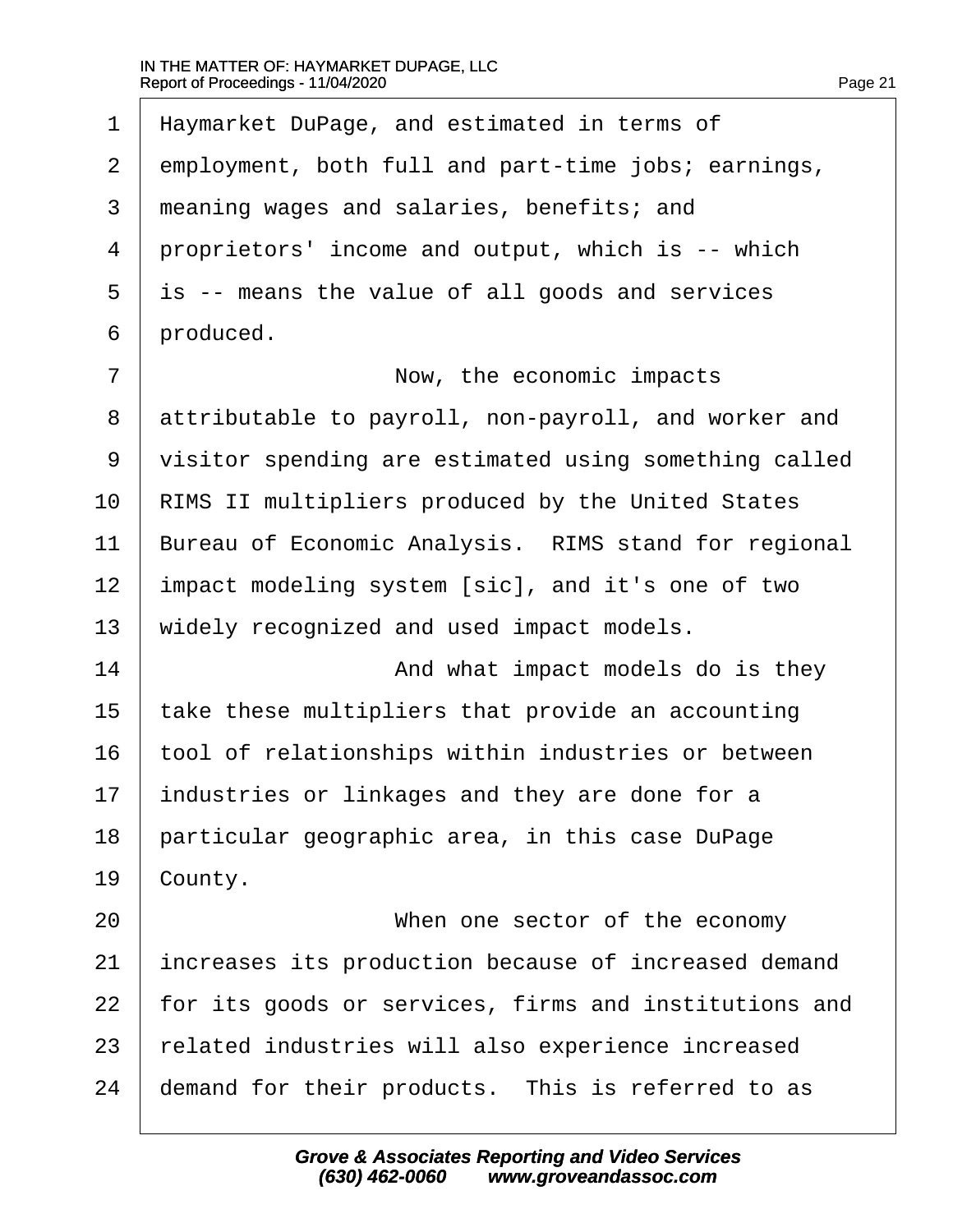| $\mathbf 1$    | the multiplier effect and is represented by something |
|----------------|-------------------------------------------------------|
| 2              | with a jargoning name of a multiplier coefficient.    |
| $\mathfrak{Z}$ | The magnitude of the multiplier                       |
| $\overline{4}$ | depends upon the extent to which firms purchase their |
| 5              | inputs from other firms located in the same region as |
| 6              | contrasted with the purchase of inputs from those     |
| 7              | located outside the regions.                          |
| 8              | Multipliers vary among industries                     |
| 9              | and among regions. For example, larger and more       |
| 10             | diverse regions will tend, on average, to have larger |
| 11             | industry multiplier effects because there's a greater |
| 12             | likelihood that tighter linkages within the region,   |
| 13             | in other words, that an industry's inputs will be     |
| 14             | provided by other businesses within the same region.  |
| 15             | Because some sectors are missing in                   |
| 16             | the local economy, the multiplier effect that we      |
| 17             | present in the report is smaller than those for       |
| 18             | larger economic areas such as if it was done for the  |
| 19             | Chicago metropolitan area.                            |
| 20             | Finally, two terms that I'll try to                   |
| 21             | define. Direct effects are those that result from     |
| 22             | the expenditures made by Haymarket directly for it's  |
| 23             | on-site operations and maintenance activities.        |
| 24             | Indirect effects are the new                          |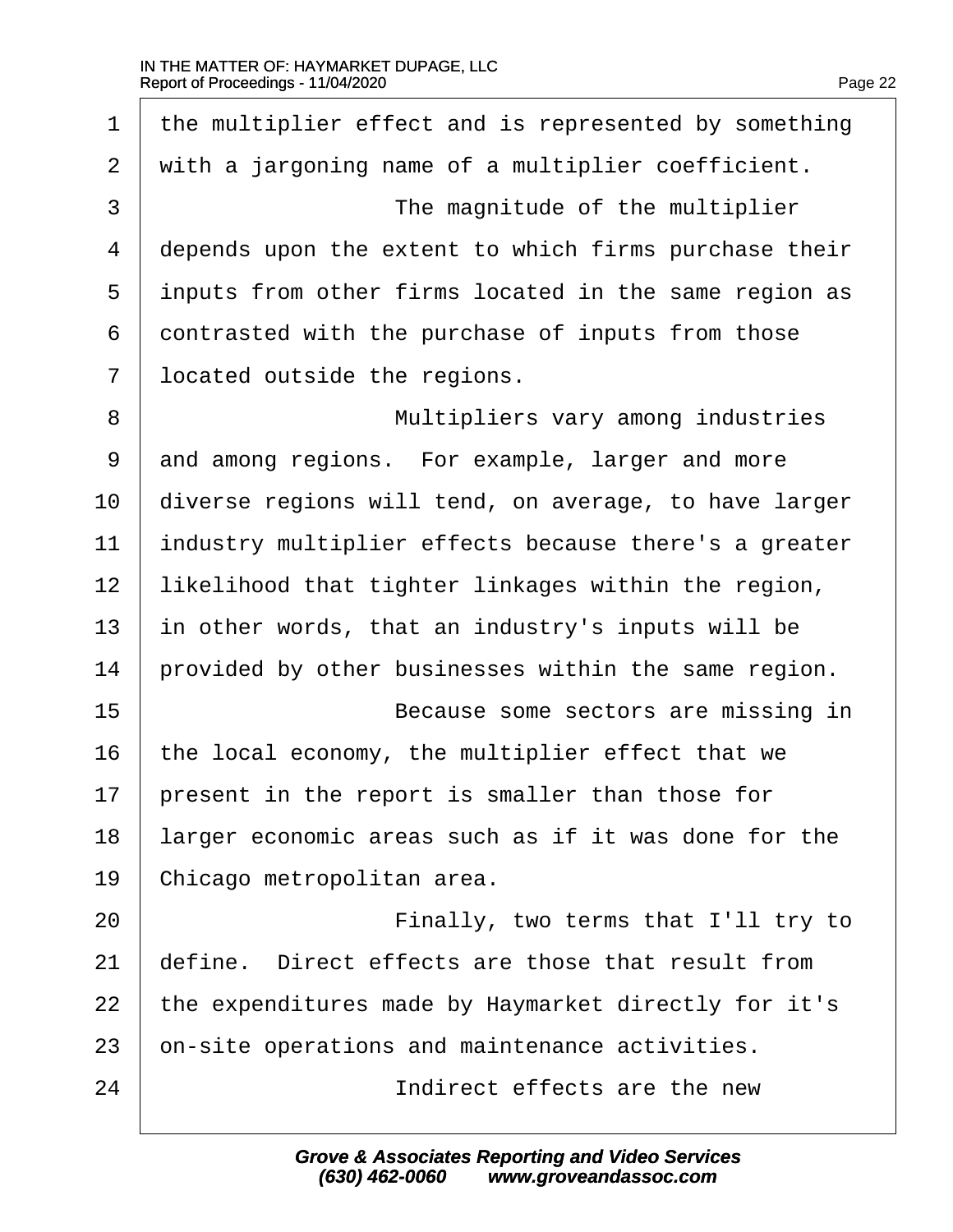$\Gamma$ 

| $\mathbf 1$    | economic activities that occur due to the direct      |
|----------------|-------------------------------------------------------|
| $\overline{2}$ | expenditures of Haymarket DuPage. These effects are   |
| 3              | primarily due to the spin-offs in industry sector and |
| $\overline{4}$ | industry sector demands that follow from the initial  |
| 5              | direct spending.                                      |
| 6              | The multiplier relates to the                         |
| 7              | magnitude of a direct economic impact to a total      |
| 8              | impact that includes both direct and indirect         |
| 9              | impacts.                                              |
| 10             | An employment multiplier of 1.2,                      |
| 11             | for example, indicates that for every 10 jobs         |
| 12             | directly supported by an activity, an additional two  |
| 13             | jobs are created elsewhere in the local economy due   |
| 14             | to industry-to-industry purchases and the             |
| 15             | recirculation of wages and salaries paid to           |
| 16             | employees.                                            |
| 17             | That's the last I'm going to                          |
| 18             | torture you about economic impact terms, but I think  |
| 19             | it will help for the next slide.                      |
| 20             | So the direct impact, the impact                      |
| 21             | that's on-site of Haymarket DuPage operations is      |
| 22             | estimated at 163 jobs with 9.6 million in direct      |
| 23             | earnings or payroll. This equates to direct annual    |
| 24             | earnings of \$58,700 per job at the facility.<br>The  |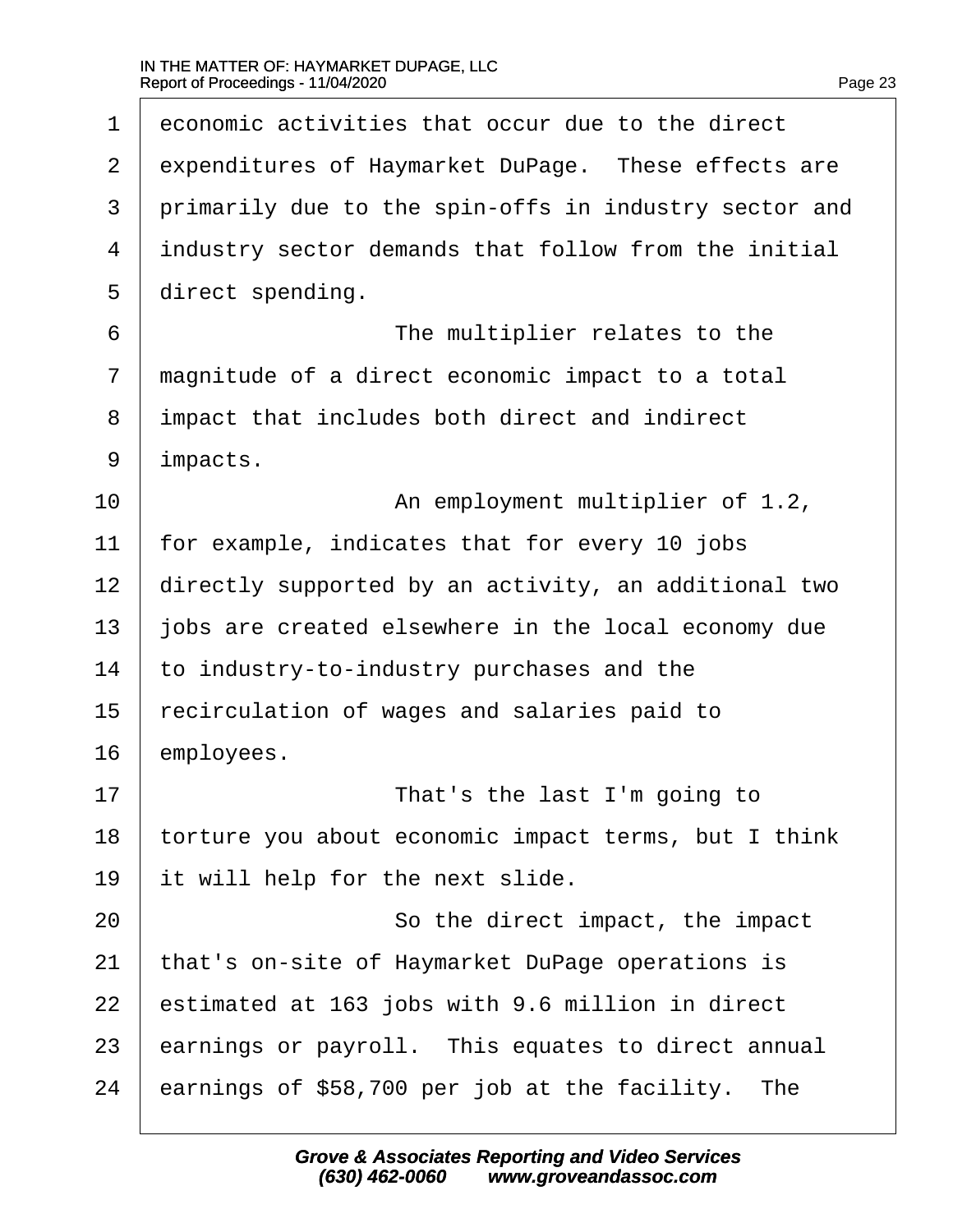| $\mathbf{1}$ | direct annual input -- output, rather, is estimated   |
|--------------|-------------------------------------------------------|
| 2            | at 20.8 million.                                      |
| $\mathsf{3}$ | Next slide, please.                                   |
| 4            | Expenditures on payroll,                              |
| 5            | non-payroll items, and nonresident worker spending    |
| 6            | are estimated to support a total of nearly 28         |
| 7            | additional jobs in DuPage County. These jobs are      |
| 8            | estimated to produce average annual earnings or labor |
| 9            | income of an additional 1,051,000. That's an average  |
| 10           | of \$37,700 per additional job. Added output is       |
| 11           | estimated at nearly 6.86 million.                     |
| 12           | Next slide, please.                                   |
| 13           | The total impact of Haymarket                         |
| 14           | DuPage operations, including direct and indirect      |
| 15           | effects, are estimated at 191 jobs and 10.6 million   |
| 16           | of annual earnings within DuPage County.              |
| 17           | This equates to total annual                          |
| 18           | earnings of 55,600 per job created. The total annual  |
| 19           | output impact is estimated at 27.7 million in DuPage  |
| 20           | County. The employment multiplier within DuPage       |
| 21           | County is estimated at 1.17. This means that for      |
| 22           | every 10 direct on-site jobs to operate the Haymarket |
| 23           | DuPage facility, an additional 1.7 jobs will be       |
|              |                                                       |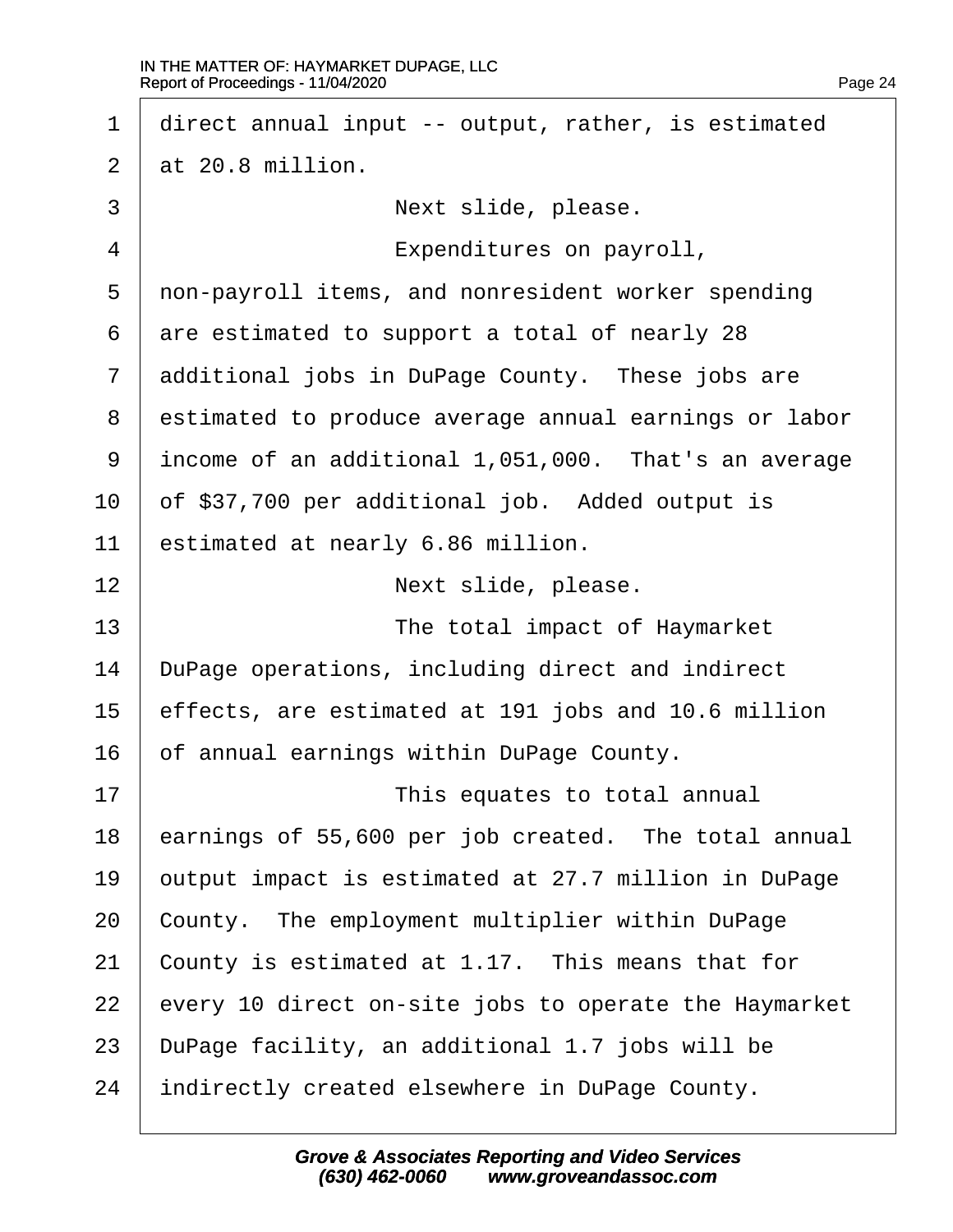$\Gamma$ 

| $\mathbf 1$ | The earnings multiplier of 1.11                       |
|-------------|-------------------------------------------------------|
| 2           | indicates that a thousand dollars in additional       |
| 3           | direct earnings will result in \$110 of indirect      |
| 4           | earnings created elsewhere in DuPage County.          |
| 5           | The output multiplier is estimated                    |
| 6           | at 1.33. This means for every thousand dollars of     |
| 7           | direct economic output, there would be an additional  |
| 8           | \$330 of output elsewhere in DuPage County.           |
| 9           | Most of the economic impacts are                      |
| 10          | attributable to the direct or on-site impacts related |
| 11          | to the jobs and associated payroll for operating the  |
| 12          | facility.                                             |
| 13          | So let me just summarize that very                    |
| 14          | long list of tables with lots of numbers. Haymarket   |
| 15          | would provide an additional source of jobs, and       |
| 16          | incomes, and stimulus to the volume of economic       |
| 17          | activity in the local community in a vacant building  |
| 18          | that no longer hosts jobs and no longer provides      |
| 19          | income to workers or generates business for other     |
| 20          | businesses.                                           |
| 21          | The workers and the businesses                        |
| 22          | serving Haymarket will themselves pay taxes and       |
| 23          | recirculate money, spending some of the money they    |
| 24          | earn from Haymarket in the local economy.             |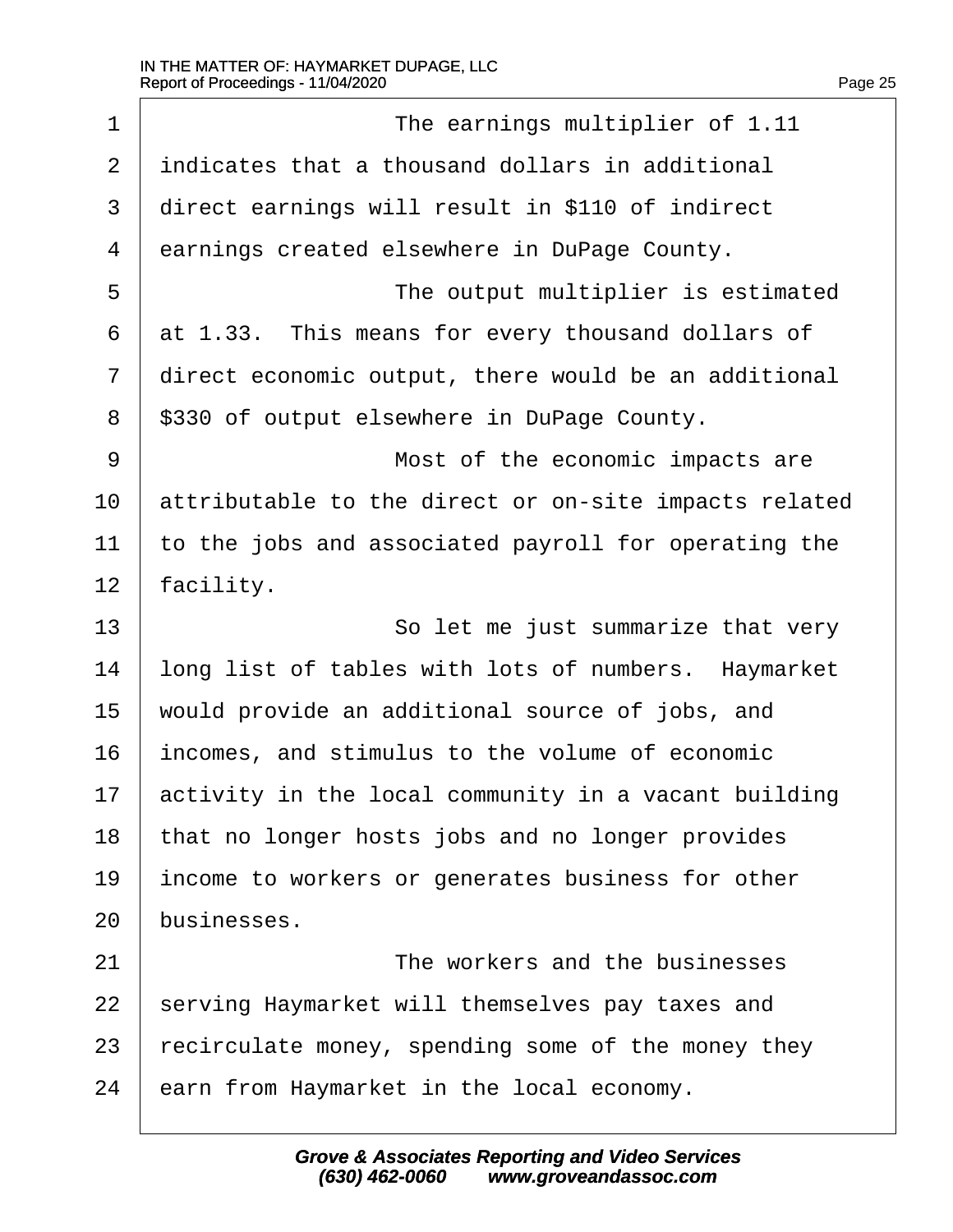| $\mathbf 1$ | The estimated net cost of providing                    |
|-------------|--------------------------------------------------------|
| 2           | services to Haymarket are small, small in terms of     |
| 3           | the proportion of the budgets they make up, small on   |
| 4           | a per capita basis, and small relative to the          |
| 5           | economic benefits they would produce. For example,     |
| 6           | as we just reviewed, at an annual cost of \$27,716 to  |
| 7           | \$35,210, the Village would host 9.6 million in annual |
| 8           | earnings per 163 workers and 20.8 million per year in  |
| 9           | increased economic activity.                           |
| 10          | And that's my formal direct                            |
| 11          | testimony.                                             |
| 12          | CHAIRMAN DALY: Thank you, Mr. Gruen, for               |
| 13          | your testimony this evening.                           |
| 14          | I would ask Mr. DiNolfo to please                      |
| 15          | begin your cross-examination.                          |
| 16          | <b>EXAMINATION</b>                                     |
| 17          | BY MR. DI NOLFO:                                       |
| 18          | Q. Mr. Gruen, I'm sitting behind you                   |
| 19          | because of this COVID situation, so this may be a      |
| 20          | little more awkward than you're used to. So I'll do    |
| 21          | my best so you can hear me, but just a reminder to     |
| 22          | speak into your microphone so everybody can hear your  |
| 23          | answers.                                               |
| 24          | I think you shared with us that                        |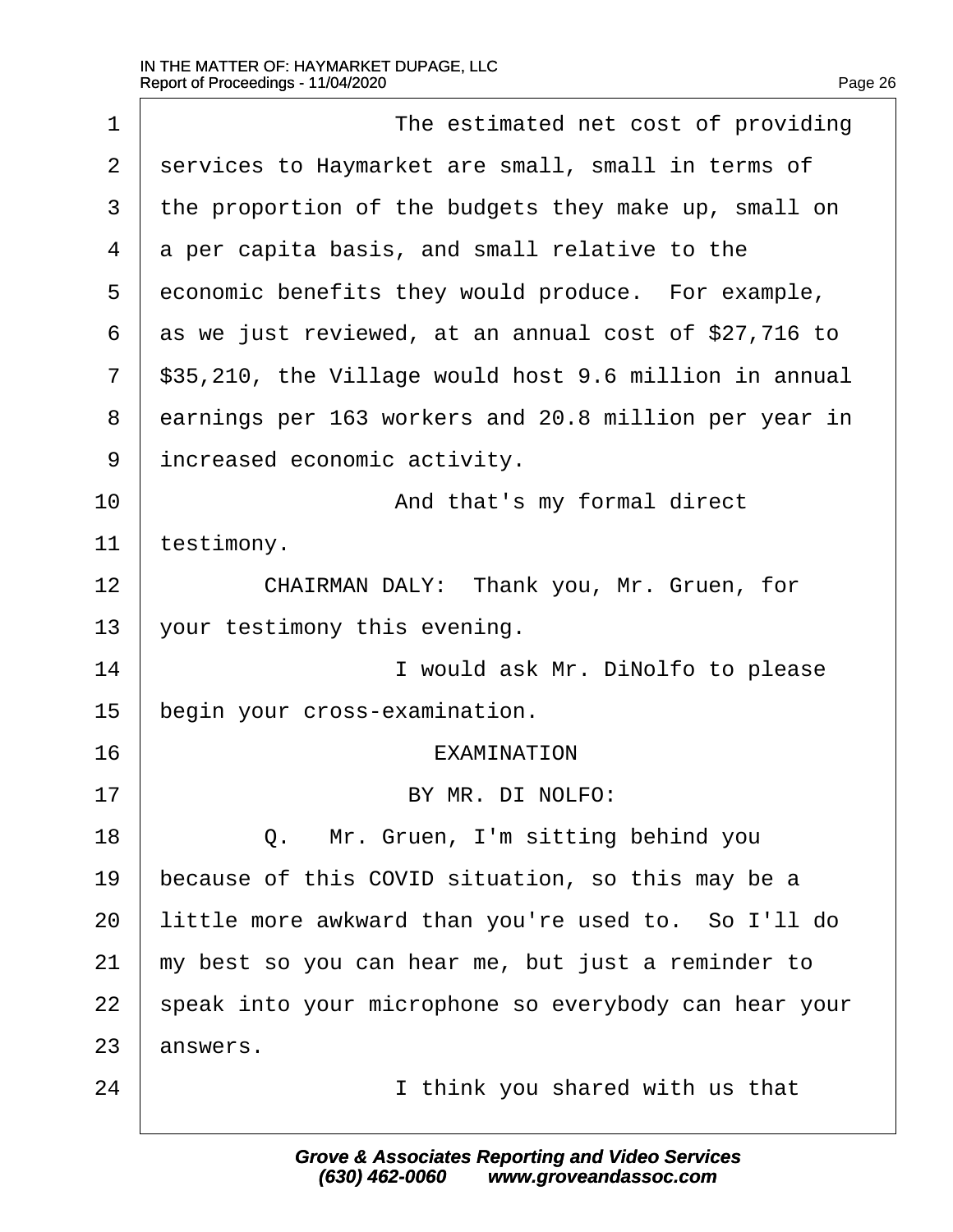$\Gamma$ 

| $\mathbf 1$ | part of the reason you were retained was to estimate |
|-------------|------------------------------------------------------|
| 2           | the financial -- fiscal impact of Haymarket on the   |
| 3           | Village, as well as the Fire Protection District.    |
| 4           | That was part of your task; correct?                 |
| 5           | This is a little awkward, isn't it?<br>Α.            |
| 6           | (Indicating.)                                        |
| 7           | Q. I agree with you.                                 |
| 8           | Yes.<br>Α.                                           |
| 9           | MS. O'KEEFE: You can sit on the end of the           |
| 10          | table.                                               |
| 11          | THE WITNESS: Is that okay?                           |
| 12          | MS. O'KEEFE: Yes.                                    |
| 13          | THE WITNESS: I'll sit here.                          |
| 14          | MS. O'KEEFE: Yeah, that way you can look at          |
| 15          | each other.                                          |
| 16          | BY THE WITNESS:                                      |
| 17          | Yes.<br>Α.                                           |
| 18          | BY MR. DI NOLFO:                                     |
| 19          | Q. All right, so you got my question. Fair           |
| 20          | enough.                                              |
| 21          | And I assume as part of preparing                    |
| 22          | your report you wanted to have access to as much     |
| 23          | information as you need to help you form your        |
| 24          | opinions; fair?                                      |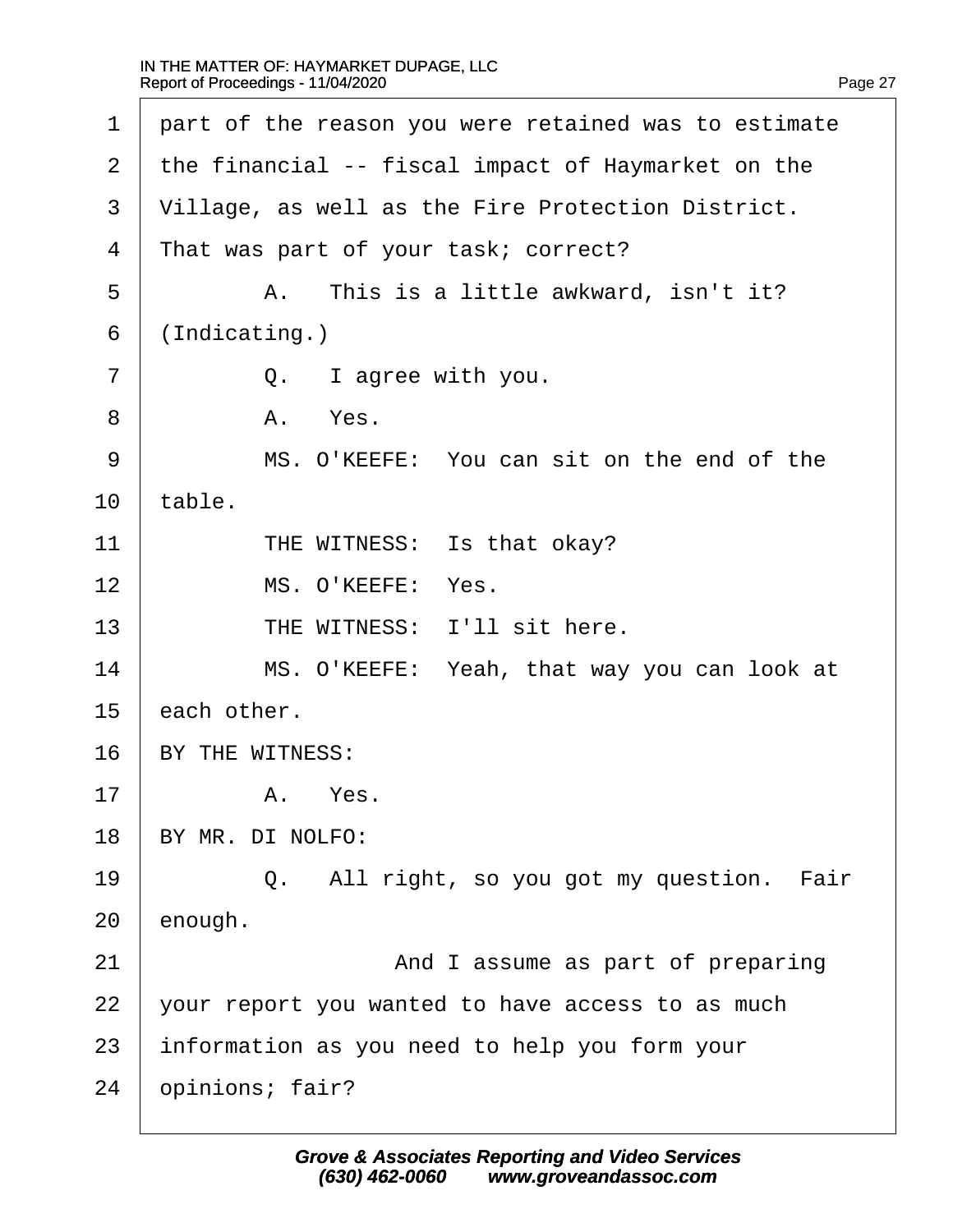$\Gamma$ 

| $\mathbf 1$    | Sure.<br>Α.                                          |
|----------------|------------------------------------------------------|
| $\overline{2}$ | Q. Okay. As part of the process, did you             |
| 3              | review the previous Economic Impact Report filed by  |
| 4              | Teska on behalf of Haymarket in this proceeding?     |
| 5              | MS. O'KEEFE: Objection. That document has            |
| 6              | been withdrawn from the record.                      |
| 7              | MR. DI NOLFO: I don't think you can withdraw         |
| 8              | it from the record. It's already been entered. I     |
| 9              | don't know, Mr. Hervas.                              |
| 10             | MS. O'KEEFE: That document was never entered         |
| 11             | into the record. It was never formally introduced at |
| 12             | a hearing, so it is withdrawn. It was never accepted |
| 13             | as an exhibit.                                       |
| 14             | MR. DI NOLFO: I'll wait to hear from                 |
| 15             | Mr. Hervas.                                          |
| 16             | MR. HERVAS: At this point the question               |
| 17             | relates to what documents that he reviewed; and      |
| 18             | whether or not it was admitted into this record or   |
| 19             | not into this record, it was part of the submissions |
| 20             | from Haymarket, and it's a fair question to ask if   |
| 21             | that -- all he's asked is if he reviewed it, and so  |
| 22             | at this point that's -- I'm going to overrule the    |
| 23             | objection.                                           |
| 24             |                                                      |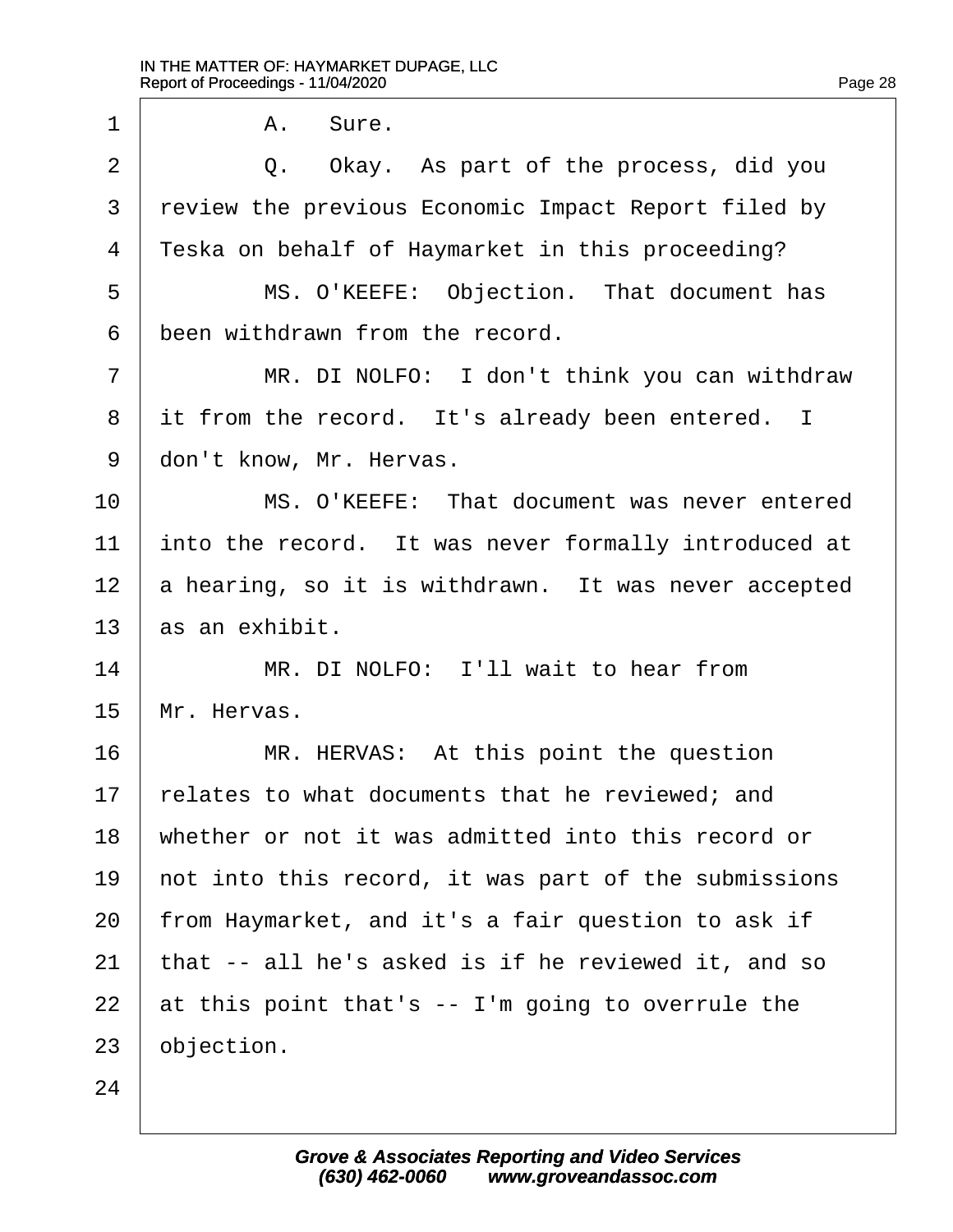1 | BY THE WITNESS:  $2$  |  $2$   $A$   $Yes$ . ·3· ·BY MR. DI NOLFO: 4 0. Okay. And was there anything within  $5$  | that report that you agreed with opinion-wise that  $6$  vou adopted into your opinions? 7 | MS. O'KEEFE: Objection. This document is 8 | not part of the record and it's not relevant to this 9 case at hand. 10 MR. HERVAS: Any response, Mr. DiNolfo? 11 | MR. DI NOLFO: I'm not asking specifically 12 about the report being admitted. I asked based on 13 | his review, if he adopted any of his opinions and  $14$  | incorporated it into his report. I think that is  $15$  relevant. 16 | MR. HERVAS: Normally when an expert is  $17$  | testifying and they have reviewed various documents,  $18$  it is fair game on cross-examination to ask if they  $19$   $\mid$  were familiar with the document, they reviewed the  $20$  document. 21 and  $\lambda$  are interest testified that he did  $22$  | review the document and so it's only fair to allow  $23$  guestioning as to what his opinions are about it. So  $24$  | I'm going to allow it.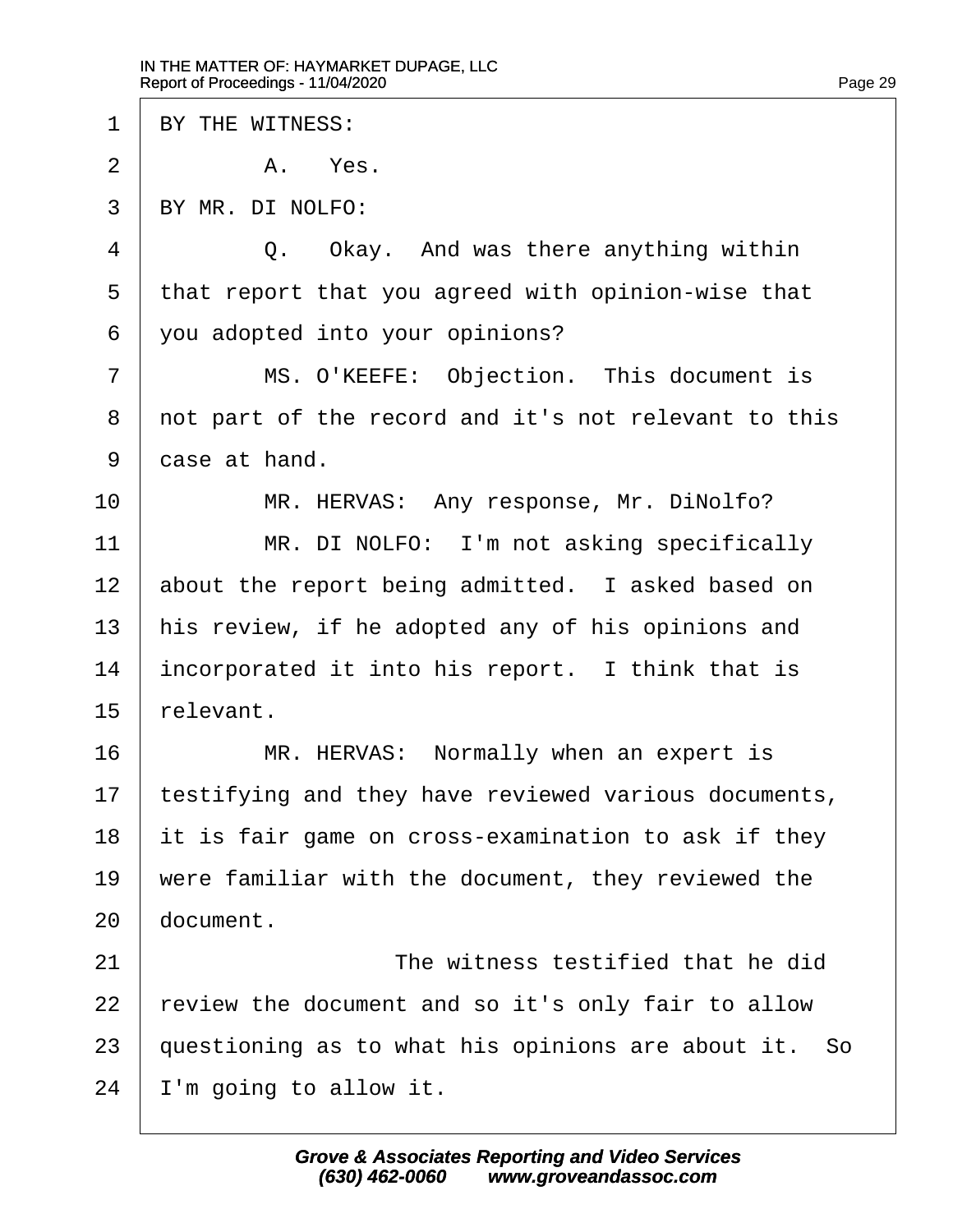1 | BY THE WITNESS:  $2$   $\parallel$   $\blacksquare$   $\blacksquare$   $\blacksquare$   $\blacksquare$   $\blacksquare$   $\blacksquare$   $\blacksquare$   $\blacksquare$   $\blacksquare$   $\blacksquare$   $\blacksquare$   $\blacksquare$   $\blacksquare$   $\blacksquare$   $\blacksquare$   $\blacksquare$   $\blacksquare$   $\blacksquare$   $\blacksquare$   $\blacksquare$   $\blacksquare$   $\blacksquare$   $\blacksquare$   $\blacksquare$   $\blacksquare$   $\blacksquare$   $\blacksquare$   $\blacksquare$   $\blacksquare$   $\blacksquare$   $\$ ·3· ·BY MR. DI NOLFO: 4 0. And when you read it, were there any  $5$  opinions within there that you disagreed with? 6 | A. We didn't rely on it. We did our own 7 | independent, objective analysis. 8 | interest in the spend much time spend much time spend much time 9 reviewing it, and it was not the kind of fiscal and 10 economic report that we were engaged to produce, and 11 so we relied on our own work. We did not rely on  $12$  their work. 13 | Q. So if I were to ask you if your opinions 14 | differ from those of Teska, based on your analysis, 15  $\vert$  vou wouldn't be able to tell me one way or another?  $16$   $A.$   $No.$ 17 | C. Okay. I quess let me also ask you about 18 | the report submitted by the Village by Kenig. Did  $19$  | you look at that at all as part of this process?  $20$   $\overline{A}$ . I did.  $21$   $\vert$  0. And did you study that a little closer  $22$  than perhaps you did the Teska one? 23 | A. It didn't merit much scrutiny because it  $24$   $\mid$  was focused on a report that we didn't prepare, and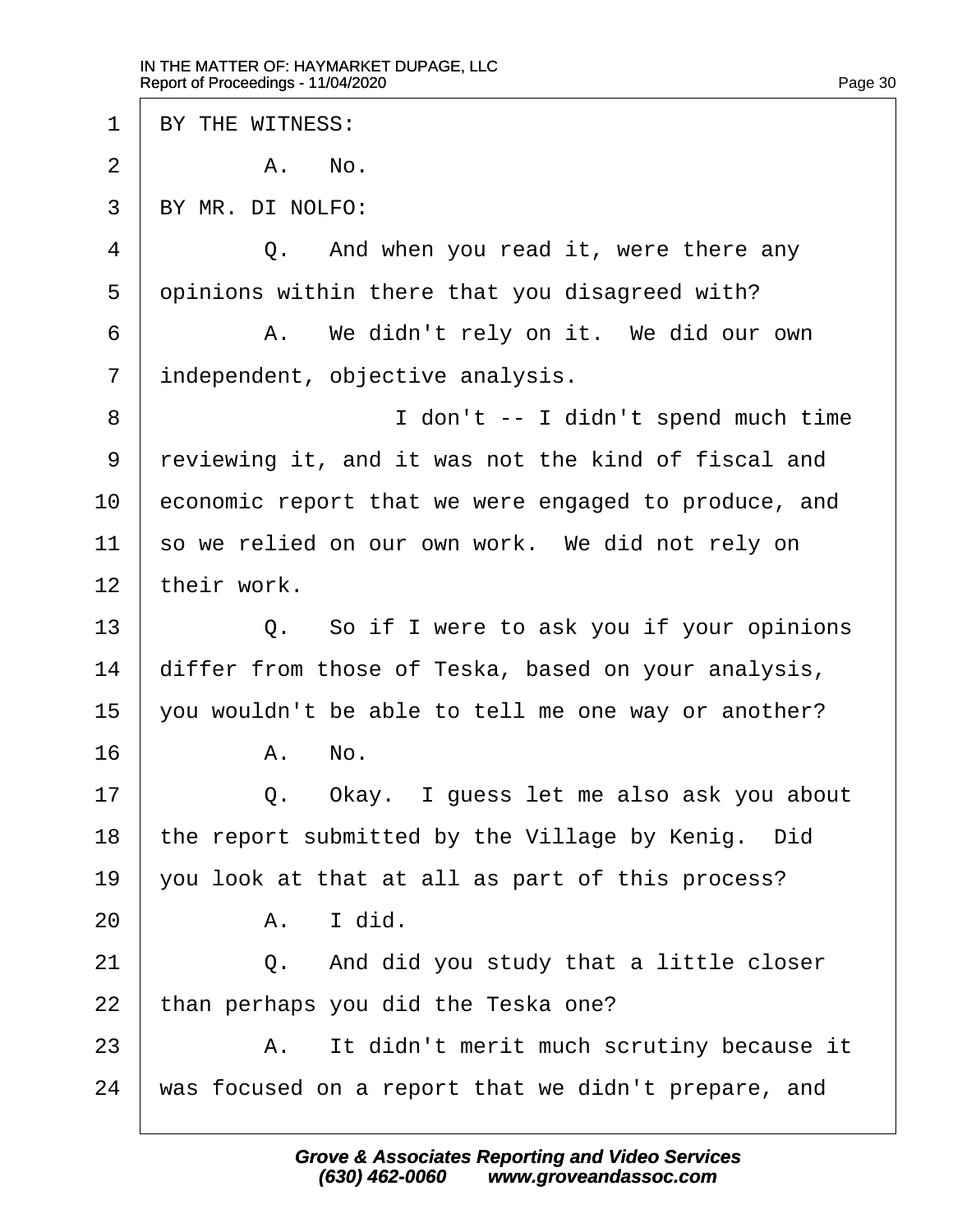1 it wasn't relevant to the analysis and research we  $2 \perp$ undertook. 3 0. Okay. So before we go on to my next 4 area of questioning, I'm just curious, are you aware  $5·$  of what the current permitting and zoning of the site  $6$  at issue is as we sit here today? 7 | A. Not -- I was not hired to do a zoning 8 analysis or render legal opinions on the status of  $9$   $\pm$  the zoning. I was hired to look at the fiscal and 10 | economic impacts. And I'll leave to others who have  $11$   $\parallel$  studied it and are familiar with the details that --12 | the status of zoning property  $-$  of the property, 13 | which is irrelevant to what I was asked to undertake.  $14$   $\vert$  0. All right. So just to be clear, so what 15  $\vert$  the property is currently zoned as has no impact or  $16$   $\vert$  no relevance to your analysis; fair? 17 | A. Very fair. 18 | MR. DI NOLFO: Okay. So I think you have 19 submitted it, and it's been admitted in his report as  $20$  part of your submission, I think, Exhibit 41. So if  $21$  | I could have that put up on the screen. I have a 22 couple questions. 23 | (Haymarket Exhibit No. 41 identified.) 24 | MS. O'KEEFE: I actually was going to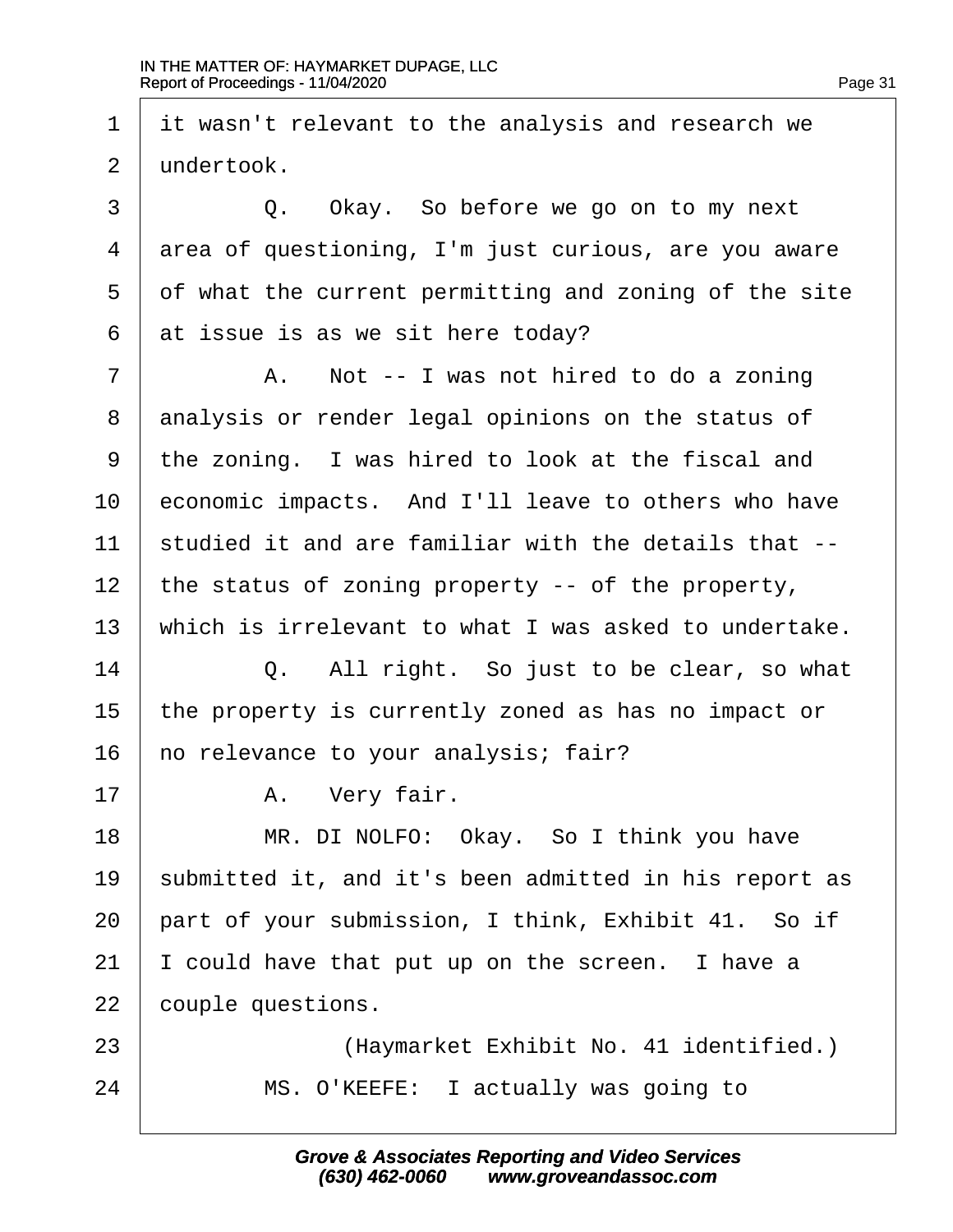$\Gamma$ 

| submit -- that is part of the application. It's part |
|------------------------------------------------------|
| of 41. I had also submitted it separately.           |
| So, Mr. Hervas, would you like to                    |
| keep it as 41 or -- we submitted it the other day    |
| $as$ --                                              |
| CHAIRMAN DALY: I can't hear.                         |
| MS. O'KEEFE: -- yes, 41. Never mind. Never           |
| mind. It is Exhibit 41. Excuse me.                   |
| MR. HERVAS: Okay.                                    |
| MR. HAHN: Is it Mr. Gruen's report?                  |
| MR. DI NOLFO: Yes, sir.                              |
| MR. HAHN: That's Exhibit 44.                         |
| MS. O'KEEFE: No, it's 41.                            |
| MR. HAHN: 41.                                        |
| MR. DI NOLFO: And if you're having problems,         |
| maybe he won't need it.                              |
| BY MR. NI NOLFO:                                     |
| Q. I was just trying to be fair because I            |
| was going to ask you about some of your entries on   |
| that report. Perhaps you know it and don't need it.  |
| If you do, we pull it up for you; fair?              |
| I'll look at this.<br>Α.                             |
| Q. Okay. So on your -- page 10 of your               |
| report there's a chart that pertains to the Itasca   |
|                                                      |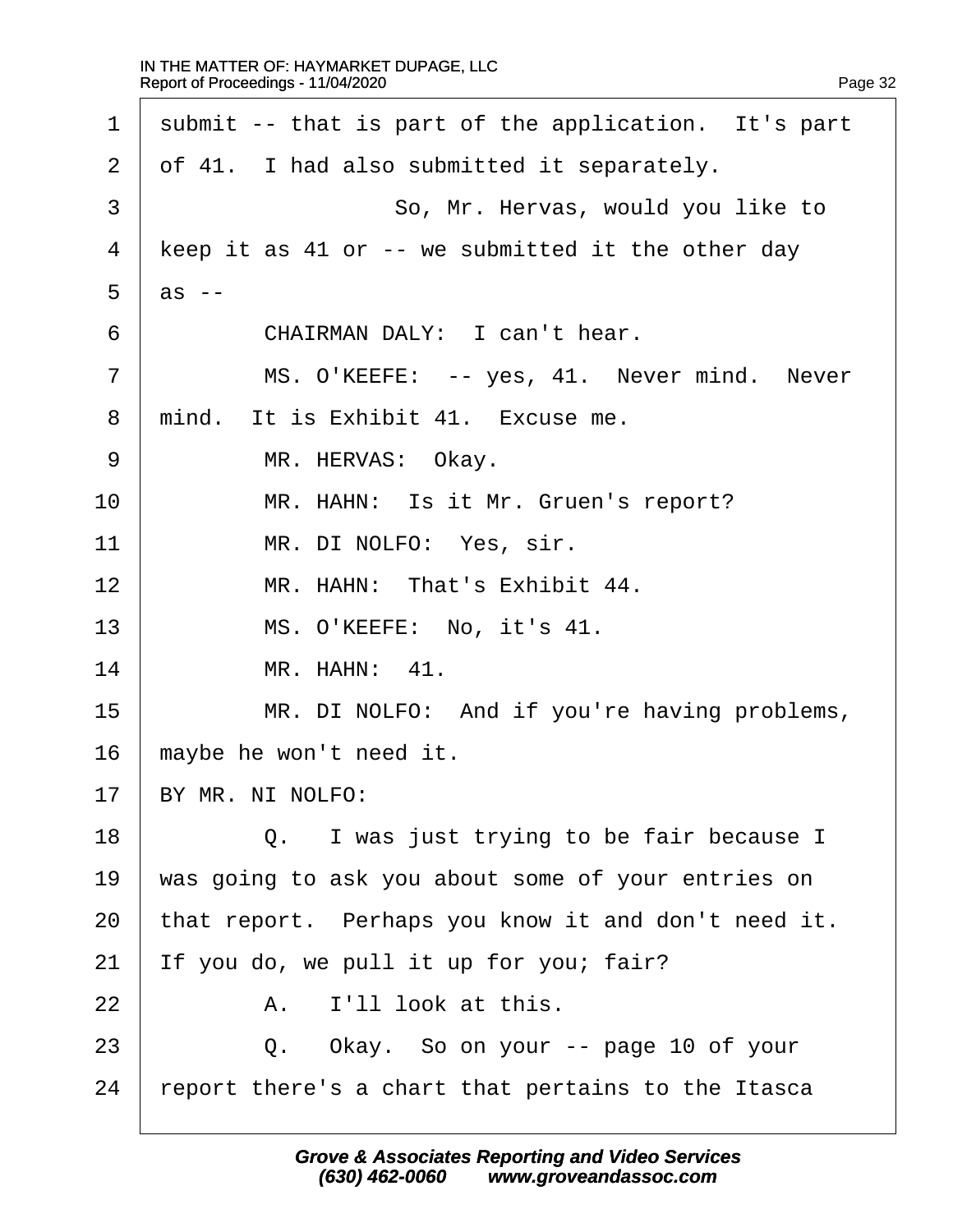| 1  | Fire Protection District. And I think you testified   |
|----|-------------------------------------------------------|
| 2  | that when you did your analysis, there was a deficit  |
| 3  | by the Fire Protection District in their operating    |
| 4  | surplus; correct?                                     |
| 5  | Yes.<br>Α.                                            |
| 6  | All right. And I think -- and maybe I<br>Q.           |
| 7  | misheard you when you testified. When you were        |
| 8  | talking about the police, you talked about pension    |
| 9  | funds being part of the fixed cost that a unit of     |
| 10 | local government has to pay.                          |
| 11 | Did I hear you correctly?                             |
| 12 | Right --<br>Α.                                        |
| 13 | Q.<br>Okay.                                           |
| 14 | -- onto your fixed costs.<br>Α.                       |
| 15 | Right. Now, in the analysis that you<br>Q.            |
| 16 | did, you did not include the obligations of the Fire  |
| 17 | District for the pensions that they have to pay, at   |
| 18 | least according to your footnote; correct?            |
| 19 | Right.<br>Α.                                          |
| 20 | Okay. And, again, I'm not an economist,<br>Q.         |
| 21 | but -- and you can correct me if I'm wrong, but if we |
| 22 | were to include in the pension obligations the amount |
| 23 | that's set, the deficit would be even higher at this  |
| 24 | point for the Fire Protection District; fair?         |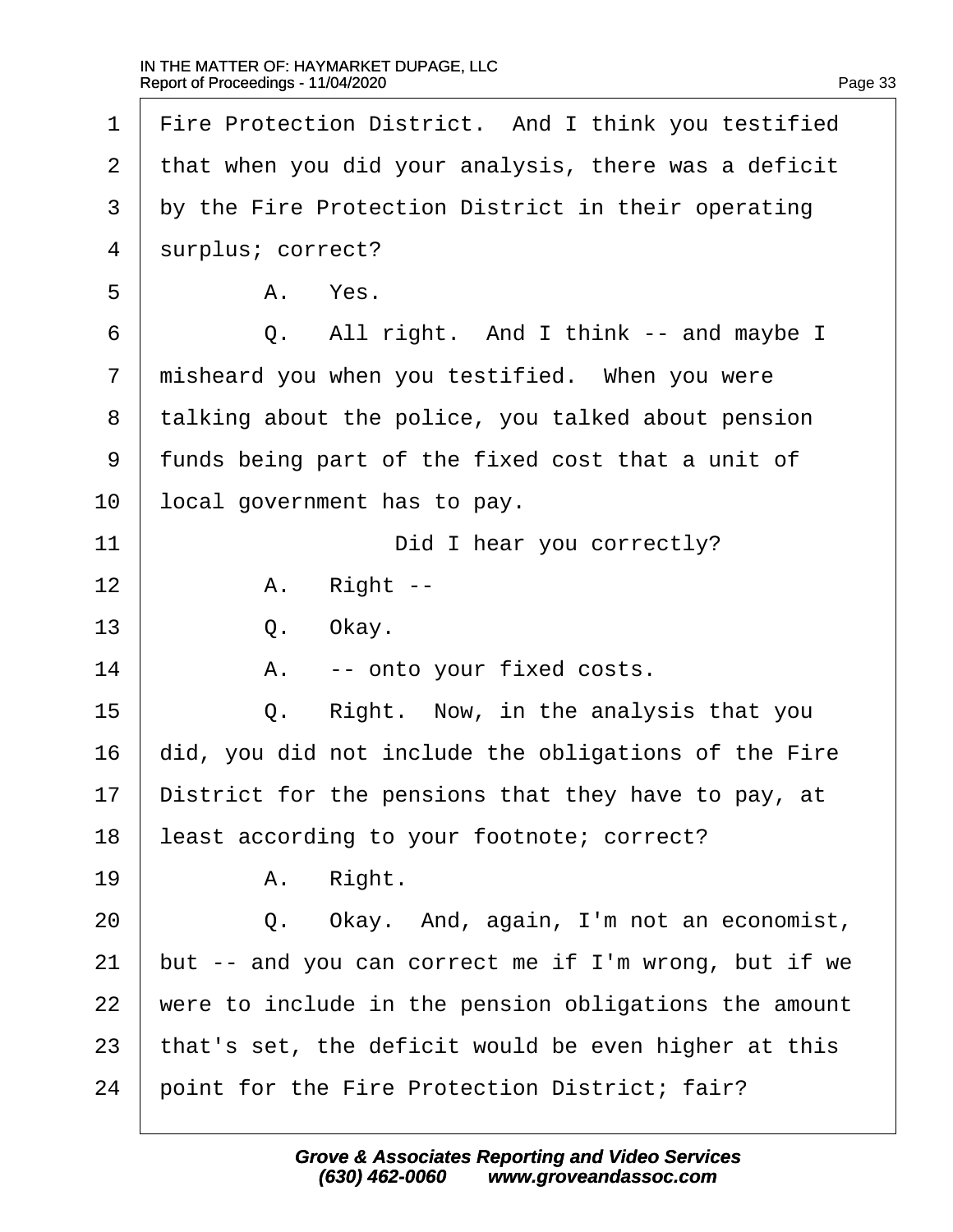$\Gamma$ 

| $\mathbf 1$    | The reason $--$ let me $--$ if I could, I'll<br>Α.    |
|----------------|-------------------------------------------------------|
| 2              | answer your question, but let me go back because we   |
| 3              | had a lot of stop and goes with the technology.       |
| $\overline{4}$ | Costs that are unaffected by                          |
| 5              | changes in population or employment won't be any      |
| 6              | different if you have more employment or more         |
| 7              | population. So a pension cost is not related to the   |
| 8              | addition of a new employer in town; it's going to be  |
| 9              | what the pension costs are.                           |
| 10             | So to answer your question, yes, if                   |
| 11             | we included pension or any other costs that we didn't |
| 12             | include, then the cost would increase. But the        |
| 13             | reason we didn't include pension cost was adding two  |
| 14             | residents, just as an example, won't change the       |
| 15             | pension liability. So it's not -- it's not going to   |
| 16             | be appropriate to include it as an additional cost.   |
| 17             | We were measuring the costs that would be affected by |
| 18             | serving this new use.                                 |
| 19             | So I hope that helps.                                 |
| 20             | Okay, so maybe we can clarify that.<br>Q.             |
| 21             | So when you talked about the                          |
| 22             | 22 percent fixed cost for the Fire Protection         |
| 23             | District, you included the fire chief's salary, the   |
| 24             | deputy chief's salary, fire prevention's salary,      |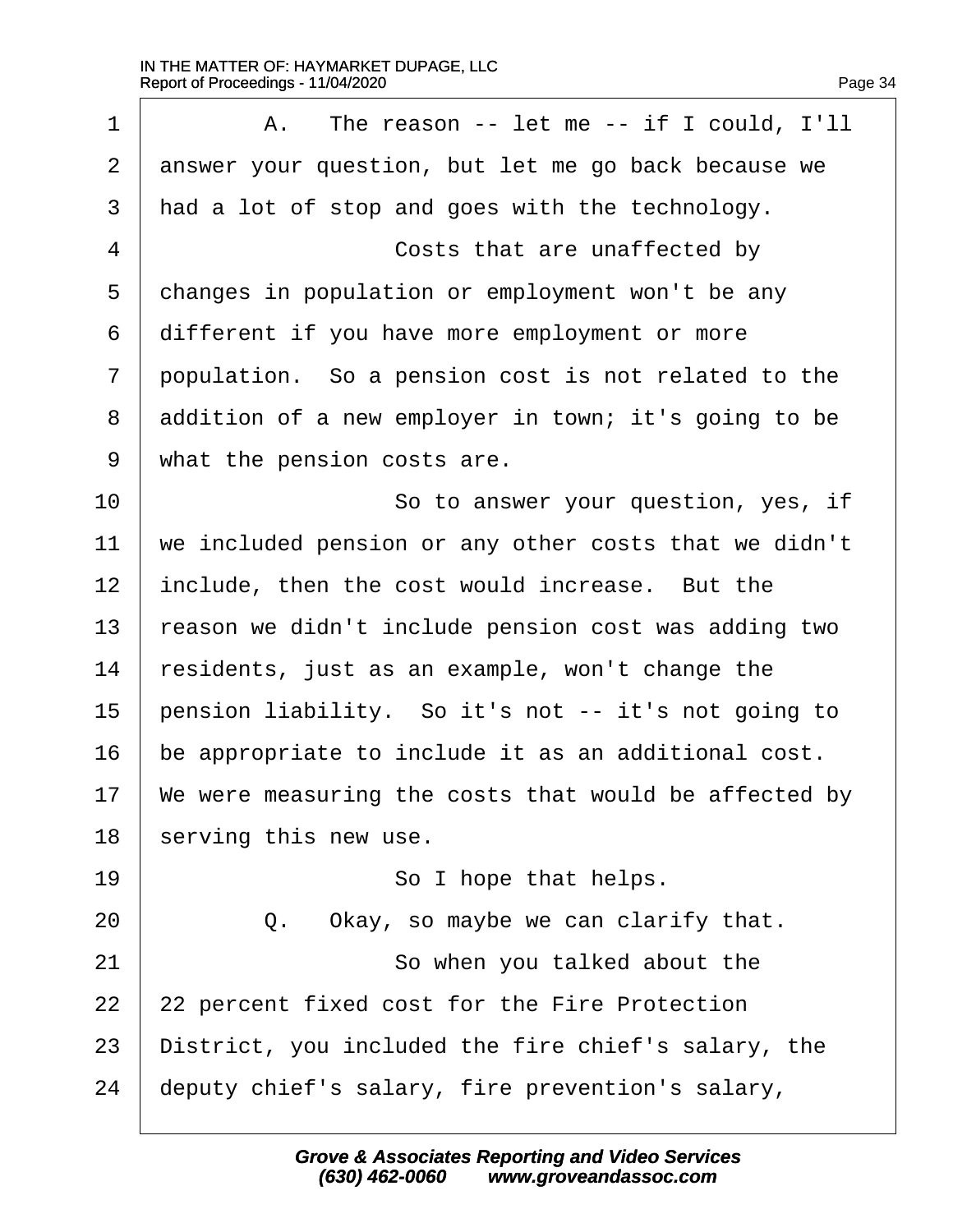$\Gamma$ 

| $\mathbf 1$    | administration, some contracted services, debt              |
|----------------|-------------------------------------------------------------|
| 2              | services, risk reduction payments, but you didn't           |
| 3              | include the firefighters who are employees of the           |
| $\overline{4}$ | District as it stands now and whose salaries are set        |
| 5              | by Collective Bargaining Agreement. Am I correct?           |
| 6              | No. Again, 68 percent of the costs are<br>Α.                |
| 7              | affected by changes in population and employment.           |
| 8              | So, for example, the $-$ - the $-$ - the $-$ - anyone who's |
| 9              | not the fire chief or the executive level, they are         |
| 10             | included because they're included in the rest of            |
| 11             | those costs. So we're not excluding any personnel.          |
| 12             | All we were saying is the costs                             |
| 13             | that -- there are some costs that don't change. So          |
| 14             | if we're assuming that -- whether it's the police           |
| 15             | sergeant who circles the block or the fire department       |
| 16             | member who's available for responding to calls, they        |
| 17             | are not fixed.                                              |
| 18             | They're -- if you have a -- if the                          |
| 19             | population in employment was to double, not just 163        |
| 20             | workers but -- you know, if you were going to have          |
| 21             | 18,000 more, you would -- this -- this methodology          |
| 22             | reflects that you would add staff and you would pay         |
| 23             | the costs per unit.                                         |
| 24             | Would --<br>Q.                                              |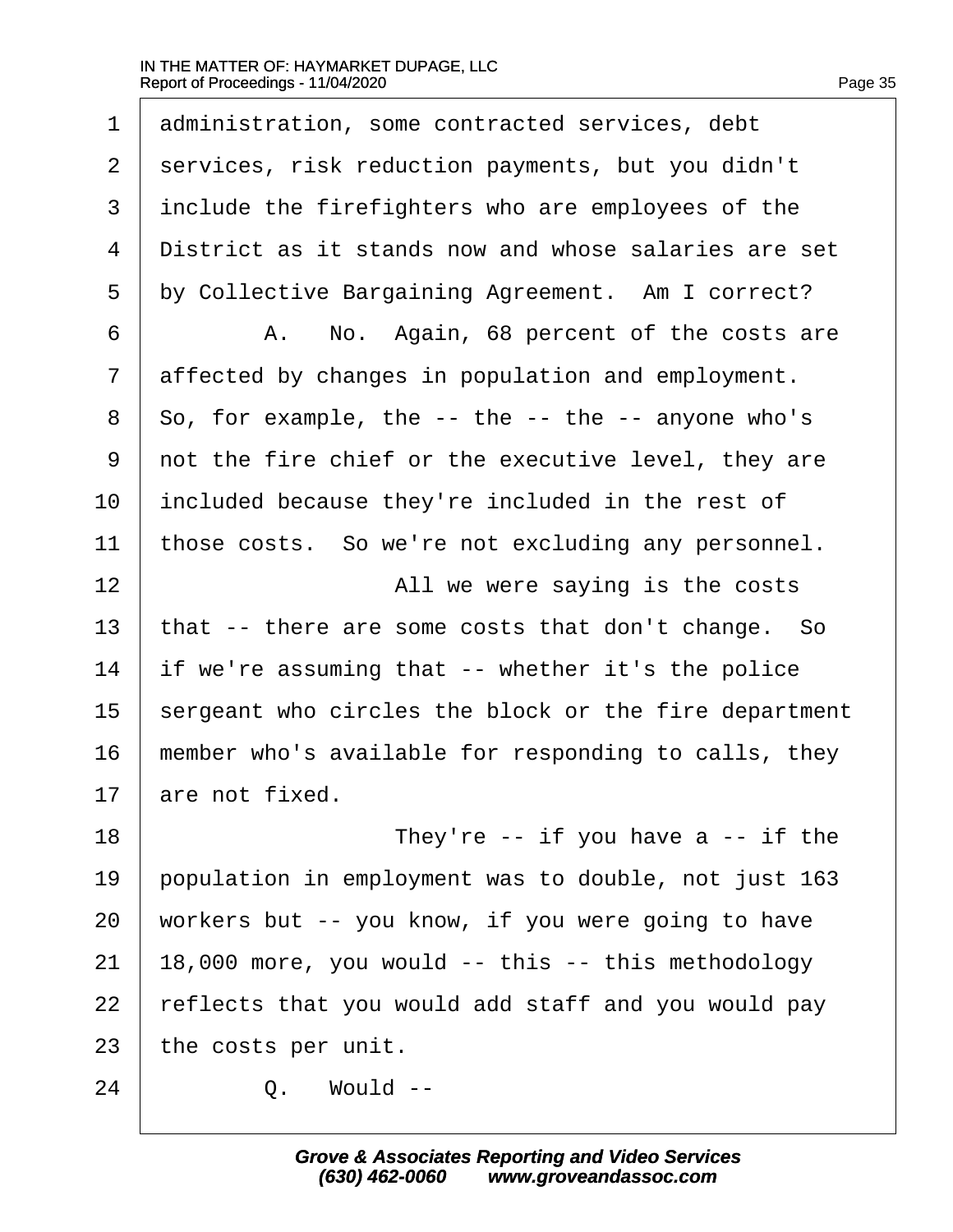$\Gamma$ 

| Page 36 |  |
|---------|--|
|         |  |

| $\mathbf{1}$ | That's what we were picking out.<br>Α.                |
|--------------|-------------------------------------------------------|
| 2            | Well, wouldn't the methodology now,<br>Q.             |
| 3            | because we know we aren't adding 18,000 people, to    |
| 4            | include the cost of those firefighters because it's   |
| 5            | not going to change one way or another whether        |
| 6            | Haymarket --                                          |
| 7            | They're included.<br>Α.                               |
| 8            | Well, the fixed cost for the District to<br>Q.        |
| 9            | pay all of their people is higher than 22 percent of  |
| 10           | the budget. To pay your firefighters --               |
| 11           | Right. That's --<br>Α.                                |
| 12           | -- is like 80 percent, isn't it?<br>Q.                |
| 13           | That's my point. It's actually assuming<br>Α.         |
| 14           | a very low -- I'm trying to -- let me try it again.   |
| 15           | If $--$ if $--$ if we $--$ a 22 percent               |
| 16           | of a fixed cost assumption means that 68 percent of   |
| 17           | the costs do change with -- with additions, whether   |
| 18           | it's one person or 10,000 people.                     |
| 19           | So we have picked up all the costs                    |
| 20           | of operating the Fire District by not have -- by      |
| 21           | having such a low percentage of fixed costs than      |
| 22           | using variable costs, and variable costs are included |
| 23           | in this estimate.                                     |
| 24           | We're not shortchanging the cost of                   |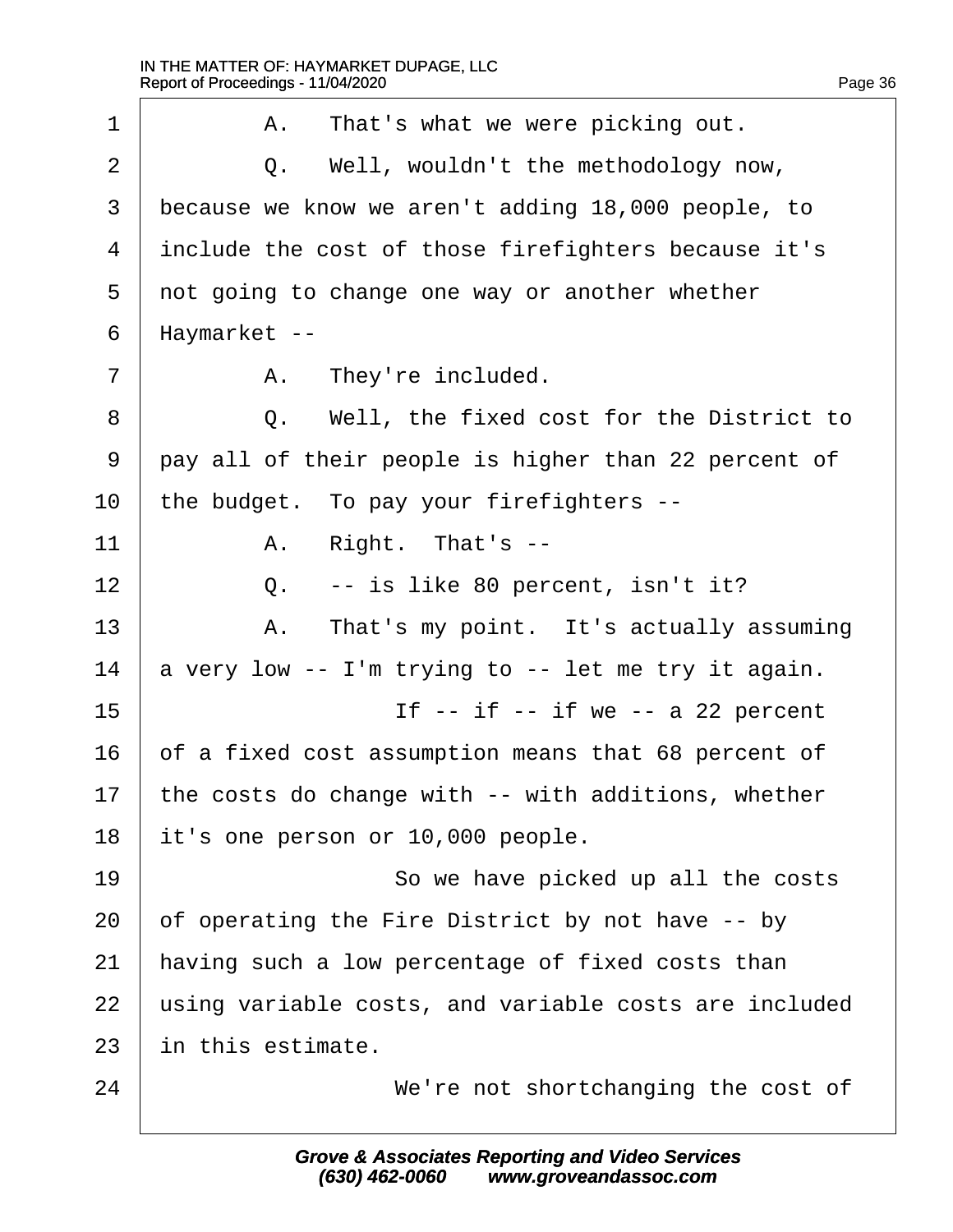$\Gamma$ 

| $\mathbf 1$ | running -- we're picking up most of the costs of the  |
|-------------|-------------------------------------------------------|
| 2           | fire service, and we're not -- we're not keeping them |
| 3           | fixed. So they are included.                          |
| 4           | So when you say that we're not                        |
| 5           | including, you know, the people manning the truck and |
| 6           | putting up the crane or the aerial ladder, we are     |
| 7           | including that. It's -- that's included in the        |
| 8           | costs.                                                |
| 9           | That's included in your 22 percent<br>Q.              |
| $10 \,$     | figure, you're saying?                                |
| 11          | No. It's included -- that's the part --<br>Α.         |
| 12          | That's included in the --<br>$Q$ .                    |
| 13          | A. Flip it.                                           |
| 14          | Okay. So using your 22 percent figure,<br>Q.          |
| 15          | then, you are saying that 68, roughly, percent,       |
| 16          | 78 percent, are variable costs?                       |
| 17          | In other words, are affected by changes<br>Α.         |
| 18          | such as this new use. So we're picking those costs    |
| 19          | up.                                                   |
| 20          | Q. And is that a fair analysis? Do you                |
| 21          | believe there is going to be change to the fire       |
| 22          | department if Haymarket is approved?                  |
| 23          | A. This is just allocating costs on a per             |
| 24          | service call. They -- they -- it has nothing -- they  |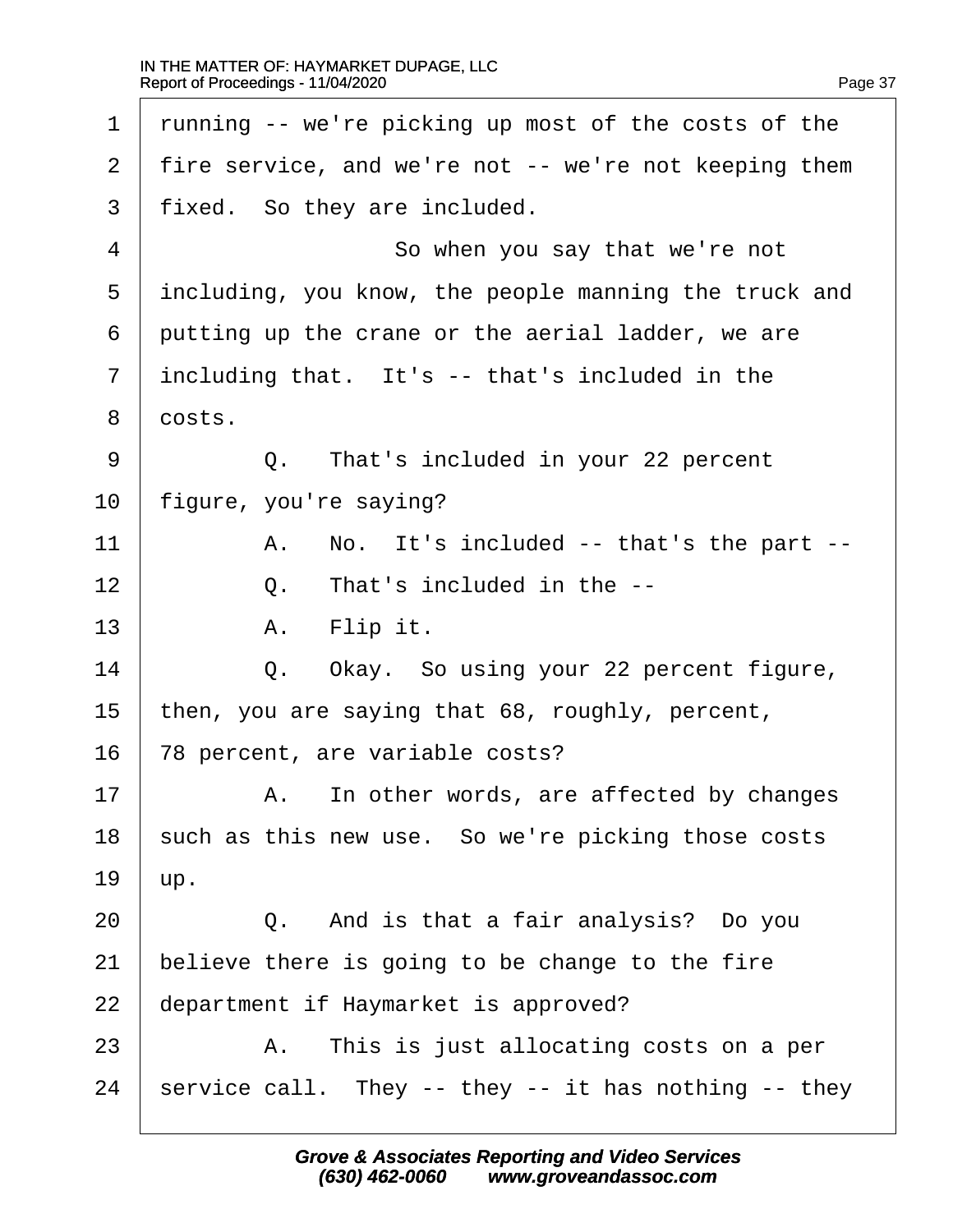$\Gamma$ 

| $\mathbf 1$    | have the capacity. This is looking at allocating the  |
|----------------|-------------------------------------------------------|
| 2              | internal -- the costs they would incur.               |
| $\mathfrak{Z}$ | So we're not -- this is just saying                   |
| $\overline{4}$ | if you make these many calls, this is what it costs   |
| 5              | you per call, and we're multiplying the number of     |
| 6              | calls by the estimated cost per call.                 |
| 7              | Q. Okay. So in order to come up with the              |
| 8              | financial impact of this proposed project, are you    |
| 9              | aware that the Itasca Fire Protection District        |
| 10             | receives tax revenue as it stands now from that       |
| 11             | property; property tax revenue?                       |
| 12             | Yes.<br>Α.                                            |
| 13             | Q. Okay. And is it also your                          |
| 14             | understanding, if you know one way or another -- I    |
| 15             | think I saw it in your report -- that if Haymarket is |
| 16             | granted this use, that they're going to see tax       |
| 17             | exempt status?                                        |
| 18             | And that's why we did not include the<br>Α.           |
| 19             | existing property tax revenue in the analysis, and    |
| 20             | that's why there's a deficit.                         |
| 21             | So if we look at the proposed change,<br>$Q$ .        |
| 22             | would not the loss of the \$23,000 have any financial |
| 23             | impact on the Fire Protection District?               |
| 24             | I'm sorry, say it one more time.<br>Α.                |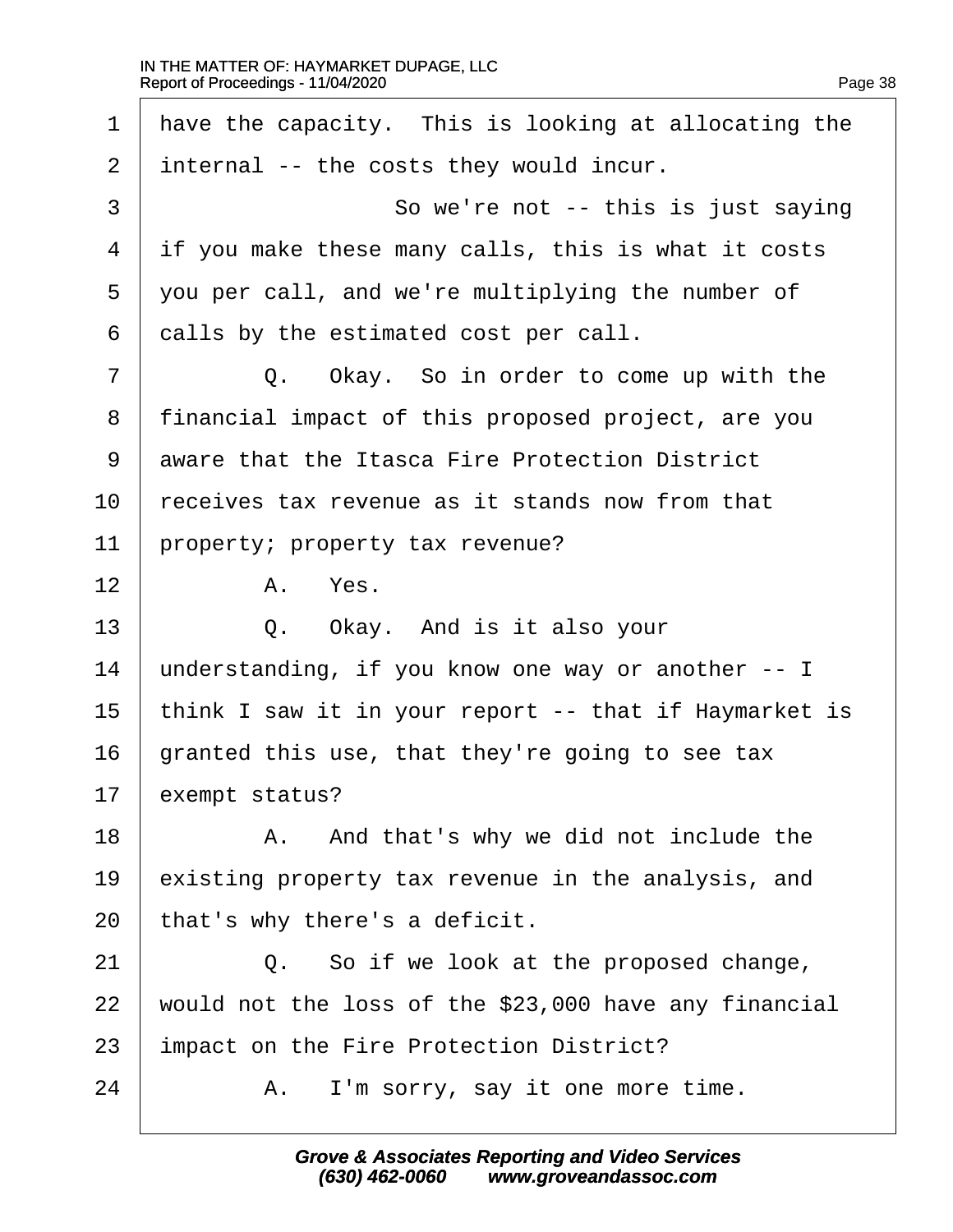1 |  $Q.$  Sure. And, again, I'm a lawyer here -- | I'm not an economist -- so I'm just trying to use my ·3· ·common sense here which sometimes will lead me astray; all right?  $\vert$   $A.$   $All$  right. 6 | C. But one of the things you're looking at is the financial impact, and I didn't see anywhere 8 | where the property tax loss to the District was 9 | factored into your calculations. And I think we can agree that if Haymarket gets tax exempt status, they  $\vert$  are going to lose that additional -- assume for my | purposes  $-523,000$  for property tax that they receive now? 14· · · · · ·A.· ·All right, I'll -- the property tax levy, as I understand it -- and I don't hold myself  $\vert$  out as a finance -- property tax finance expert, but 17 | the property tax revenue would just be spread out  $-$  it would be one less property. 19 and  $\frac{19}{10}$  iney would not have the reduction  $\vert$  in the budget. There would be a reduction in one payer not paying it and would be spread out amongst the other property owners. 23 | Q. Okay. So just so I'm clear, so your  $\mid$  understanding -- and, again, I understand you're not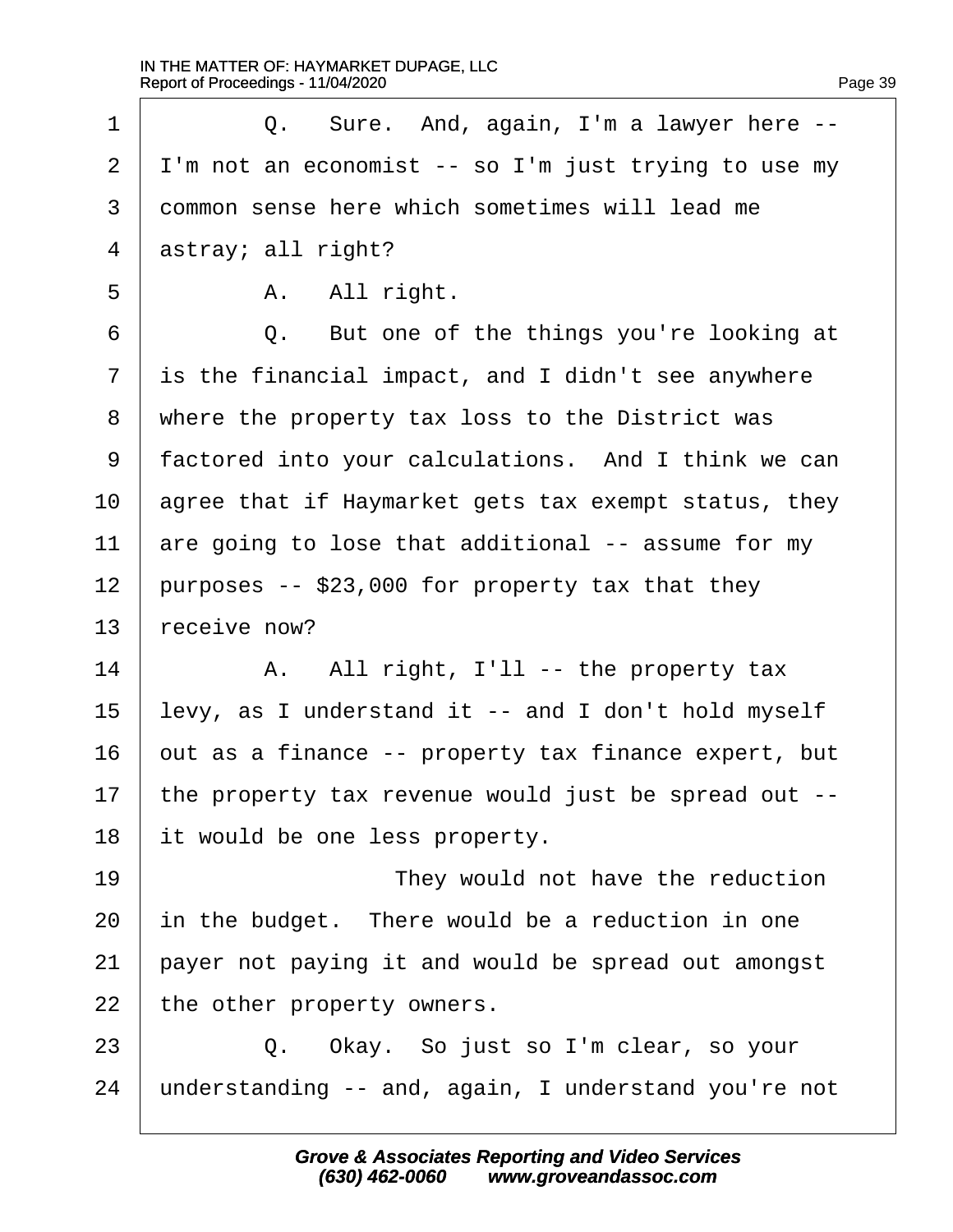1 an expert in this area, but is that the \$23,000 in  $2$   $\mid$  property tax that they are receiving now from the 3 | Holiday Inn is going to be made up somehow from the 4 other residents of Itasca? 5 | A. I don't think they are receiving 6 anything from the Holiday Inn. Holiday Inn doesn't  $7$   $\vert$  own the property anymore. 8 | C. Okay. From Haymarket now who owns it,  $9$   $\mid$  but for the last five years when the Holiday Inn  $10$  owned it, that \$23,000 was somehow going to be picked  $11$   $\parallel$  up and made the District whole through other  $12$  residents of the Village. That's -- do I understand  $13$  | you correctly? 14 | A. The property taxes of businesses, 15  $\vert$  residents in the District, not just the Village, as I  $16$  understand it. 17 | C. Other people's property taxes are going  $18$  to go up to make up for that loss is what you're  $19 \mid$  saying?  $20$   $\overline{A}$ . I would think so.  $21$   $\vert$  0. Okay. If that isn't the case  $-$  just  $22$  assume for purposes of my question that isn't the  $23$   $\vert$  case. Would the financial impact be higher on the 24 District for the loss of property tax?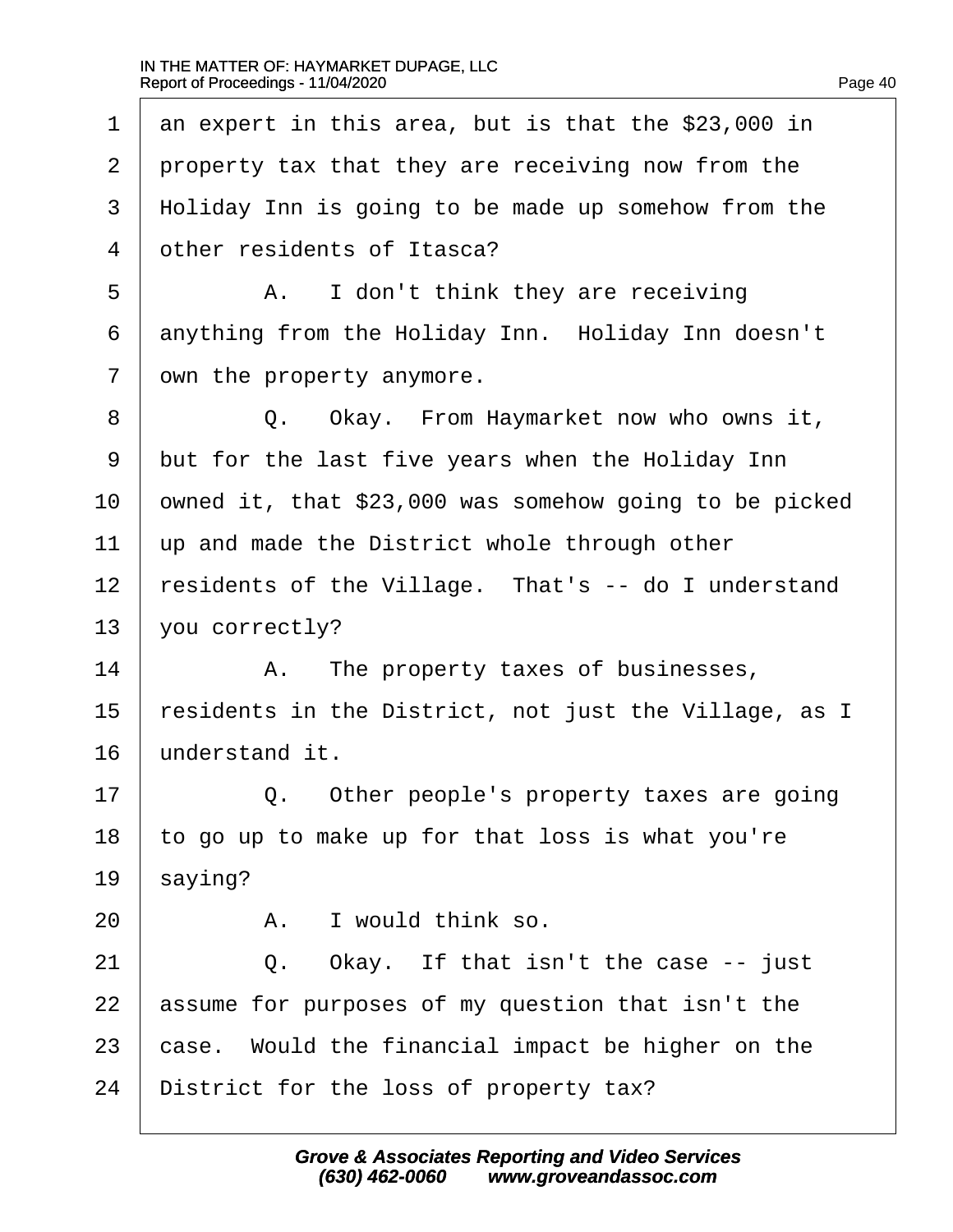| 1              | If -- if -- if there was a loss of<br>A.           |
|----------------|----------------------------------------------------|
| $\overline{2}$ | $$23,000$ that's not -- that would be, I guess, an |
| 3              | additional --                                      |
| 4              | MS. O'KEEFE: Objection. That's a                   |
| 5              | speculative question.                              |
| 6              | MR. HERVAS: I'm sorry, I didn't hear.              |
| 7              | MS. O'KEEFE: Objection. That question is           |
| 8              | just not clear and it's speculative.               |
| 9              | MR. DI NOLFO: He seemed to understand it.          |
| 10             | He was answering it, but okay.                     |
| 11             | MR. HERVAS: Did the witness understand the         |
| 12             | question?                                          |
| 13             | BY THE WITNESS:                                    |
| 14             | A. I'll rephrase it.                               |
| 15             | BY MR. NI NOLFO:                                   |
| 16             | Sure.<br>Q.                                        |
| 17             | I think you were asking --<br>Α.                   |
| 18             | $So --$<br>Q.                                      |
| 19             | I said I'd rephrase it.<br>A .                     |
| 20             | Oh, go ahead.<br>Q.                                |
| 21             | Let me $--$<br>Α.                                  |
| 22             | Maybe I can answer it then.<br>Q.                  |
| 23             | Then you can tell me whether I<br>Α.               |
| 24             | understood you.                                    |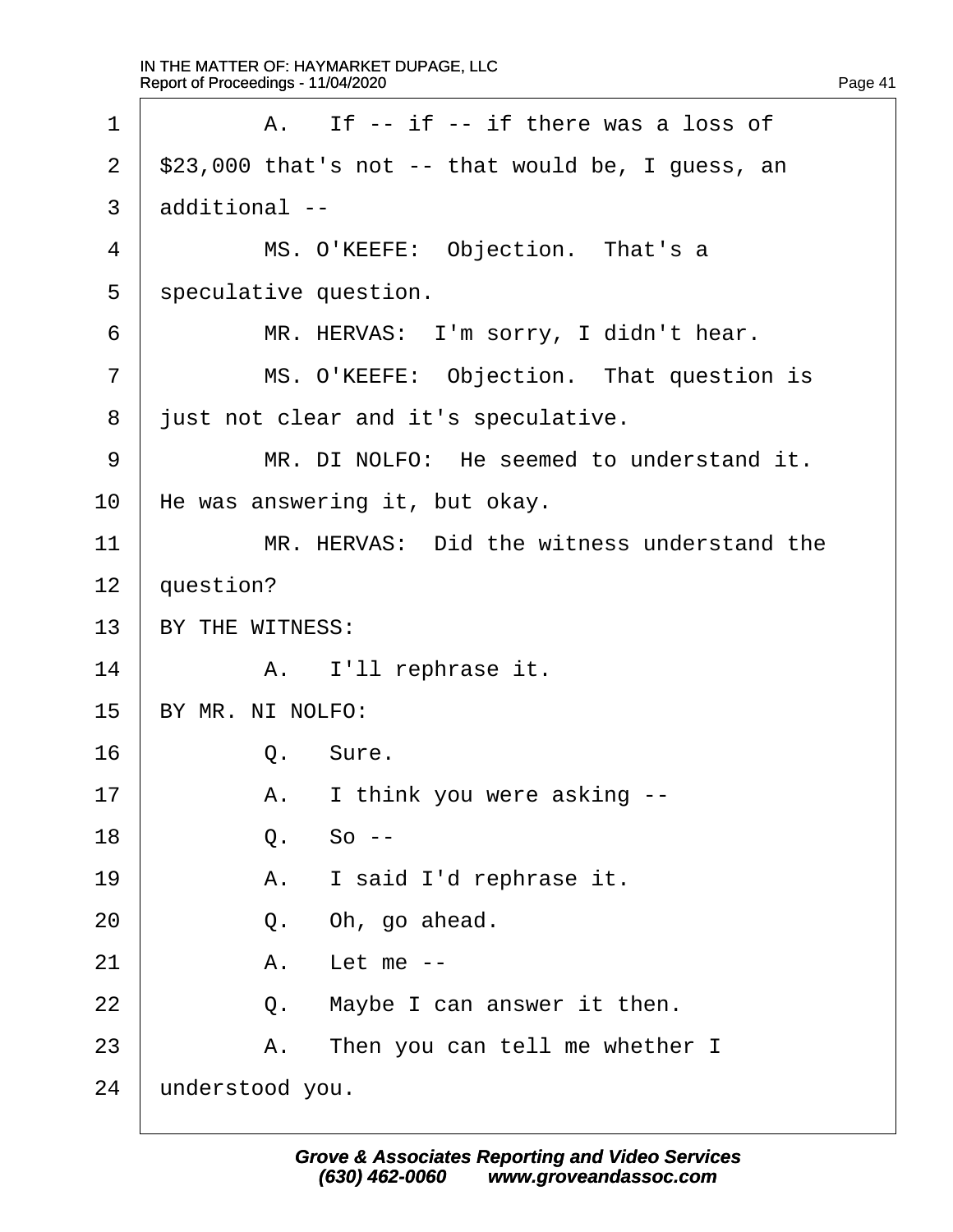$1 \quad$  0. Okay. 2 | A. You were asking if I don't know what I'm  $3$  talking about, and the \$23,000 that previously was  $4$   $\vert$  paid by the former owner is no longer paid, would  $5$  that increase the cost -- or the deficit by \$23,000.  $6$  | And the answer, I think, is yes. 7 |  $Q.$  Okay. Other than not knowing what 8 | you're talking about, I think you summarized it 9 | correctly, so thank you. 10 and  $\vert$  and  $\vert$  all right. So let's talk about the  $11$  | numbers that you incorporated into your report as it 12 pertains to the Itasca Fire Protection District. 13 and just so I'm clear, you did no 14 | independent calculations of the number of potential 15  $\parallel$  EMS and fire calls that would be generated by this  $16$  | proposed facility? 17 A. You're correct. 18 |  $Q.$  You relied solely on the Polaris report?  $19$   $A.$   $Yes.$ 20 **0.** And did you assess the reasonableness of  $21$  | those projections? 22 | A. Outside my -- we didn't do any studies 23  $\vert$  outside my expertise, and I saw no reason to  $-$ - after  $24$  | understanding that the author of the report is a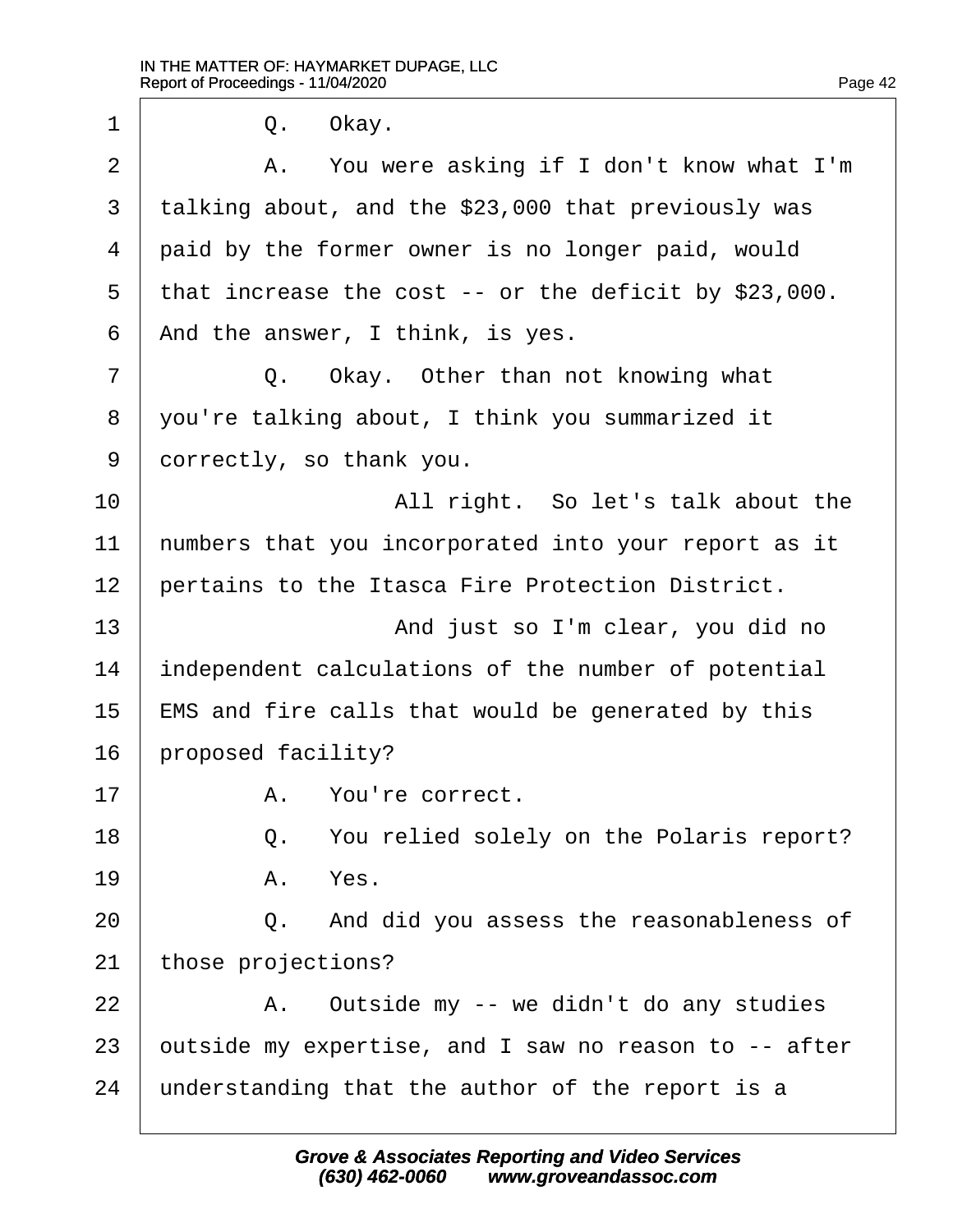| $\mathbf 1$ | fire -- former fire chief for 29 years and            |
|-------------|-------------------------------------------------------|
| 2           | well-credentialed and experienced, I had no reason to |
| 3           | substitute my judgment for his professional           |
| 4           | expertise.                                            |
| 5           | So no, you didn't; right? That's the<br>Q.            |
| 6           | short answer?                                         |
| 7           | That would be shorter.<br>Α.                          |
| 8           | Q. Okay. But you indicated that the                   |
| 9           | numbers contained in the Polaris report was 11 to 19  |
| 10          | additional EMS calls and seven fire calls; is that    |
| 11          | correct?                                              |
| 12          | That's what I just cited and it sounds<br>Α.          |
| 13          | right.                                                |
| 14          | Q.<br>Okay.                                           |
| 15          | Α.<br>But $--$                                        |
| 16          | You can check. I'm not trying to trick<br>Q.          |
| 17          | you.                                                  |
| 18          | I didn't think you were.<br>Α.                        |
| 19          | It's on page 11, I think, in your chart,<br>Q.        |
| 20          | projected Haymarket calls.                            |
| 21          | Right, 11 to 19 calls, yes.<br>Α.                     |
| 22          | Okay. And I'm -- just out of curiosity,<br>Q.         |
| 23          | I see that Polaris put in a range for EMS calls, but  |
| 24          | came to a single firm number for fire calls.<br>Did   |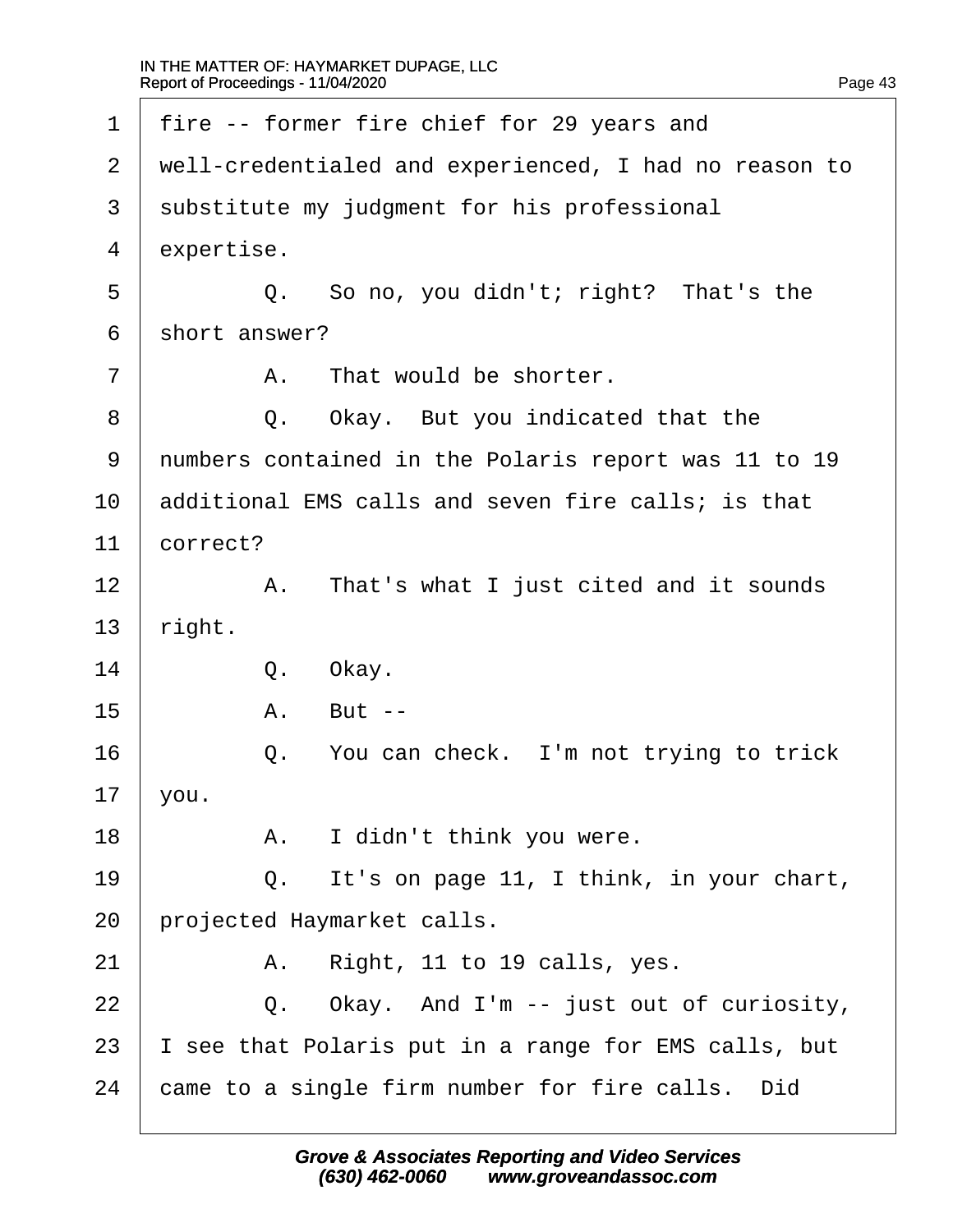$\Gamma$ 

| $\mathbf{1}$   | that strike you as odd?                             |
|----------------|-----------------------------------------------------|
| 2              | MS. O'KEEFE: Objection. This is outside --          |
| $\mathfrak{Z}$ | MR. DI NOLFO: Can I finish my question,             |
| 4              | please, Counsel?                                    |
| 5              | BY MR. NI NOLFO:                                    |
| 6              | Did that strike you at all to be a<br>Q.            |
| 7              | little odd that they came up with that specific     |
| 8              | number for fire calls, after your 40 years of doing |
| 9              | this for a variety of units of local government?    |
| 10             | MS. O'KEEFE: Objection. This is outside his         |
| 11             | area of expertise.                                  |
| 12             | MR. DI NOLFO: It has to be thought out after        |
| 13             | 40 years of doing this.                             |
| 14             | MS. O'KEEFE: This will be testified to by           |
| 15             | the expert who prepared the report at a later date. |
| 16             | MR. HERVAS: Because Mr. Gruen relied on that        |
| 17             | data in order to prepare his report, it's a fair    |
| 18             | question for the cross-examiner to ask to test the  |
| 19             | reliance on that. So it's going to be allowed.      |
| 20             | BY THE WITNESS:                                     |
| 21             | And I don't have any -- not every<br>Α.             |
| 22             | estimate needs to be a range.                       |
| 23             | BY MR. DI NOLFO:                                    |
| 24             | Q. Are you familiar with the term                   |
|                |                                                     |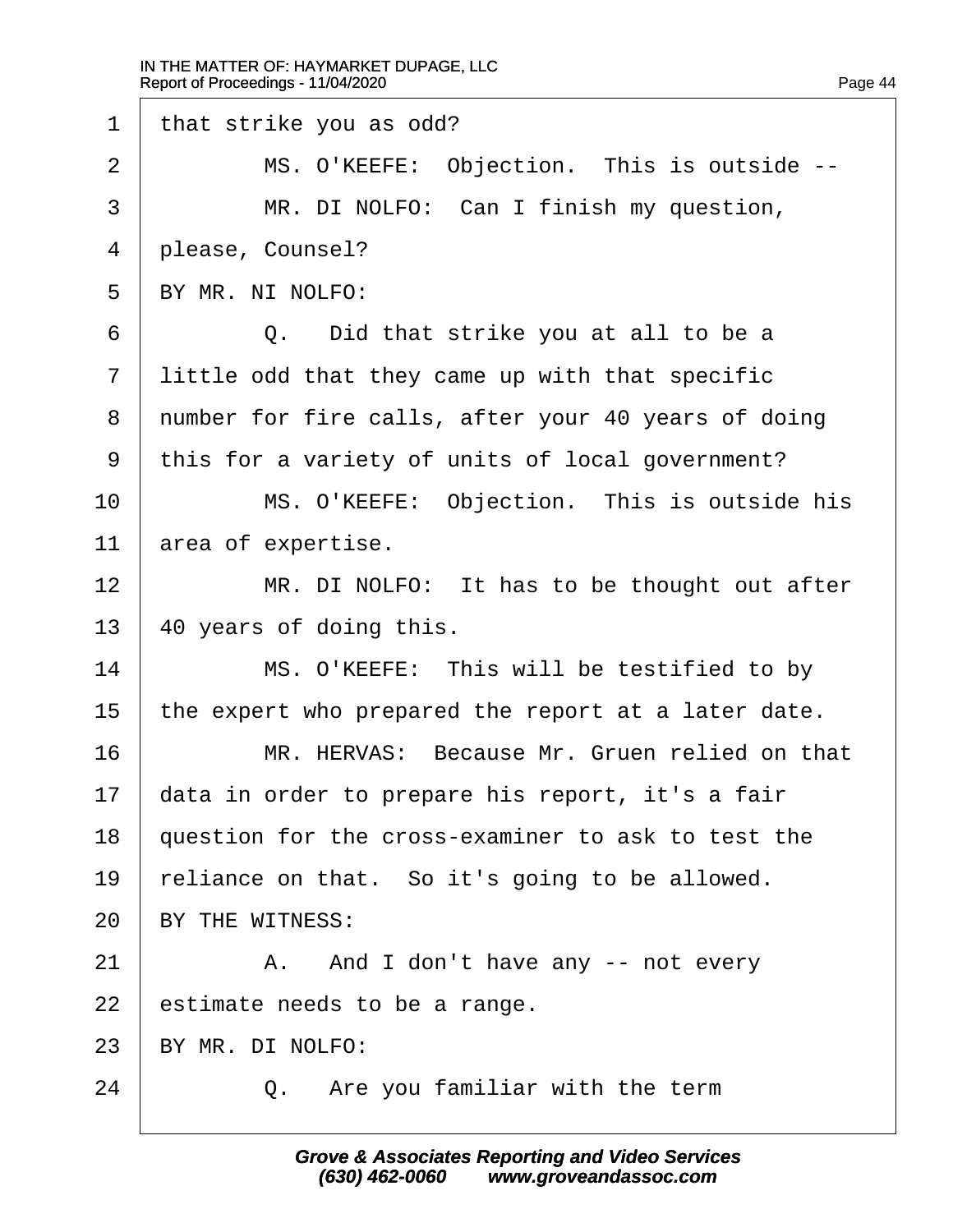1 | sensitivity analysis? |  $2$   $A$   $Yes$ .  $\overline{3}$   $\overline{0}$ . What is that? 4 | A. Sensitivity analysis refers to testing the effect of changing one variable on the results. 6 | C. So would that mean like a small change 7 | in -- or assumptions could result in a big change in 8 calculations? In simple terms for me so I can kind 9 of understand it.  $\vert$   $\vert$   $A$ . If -- if there was a different number, lower or higher, that would change the  $-$ - that would  $\vert$  be one way of testing the sensitivity to an assumption, yes. 14 | Q. And were you able to perform a sensitivity analysis on the projections by Polaris?  $\parallel$   $\parallel$   $\parallel$   $\parallel$   $\parallel$   $\parallel$  would tell you that if all  $\parallel$  -- the answer is yes. And if all service costs were  $\mid$  variable, in other words, there were no fixed costs,  $\parallel$  and the number of service calls to Haymarket are doubled so that Polaris is off by a hundred percent, really off, and assuming that Haymarket makes no arrangements for additional private contracting with  $\vert$  security or EMS or other services, if they were going  $\mid$  to double, you know, all fixed  $\sim$  no fixed costs, the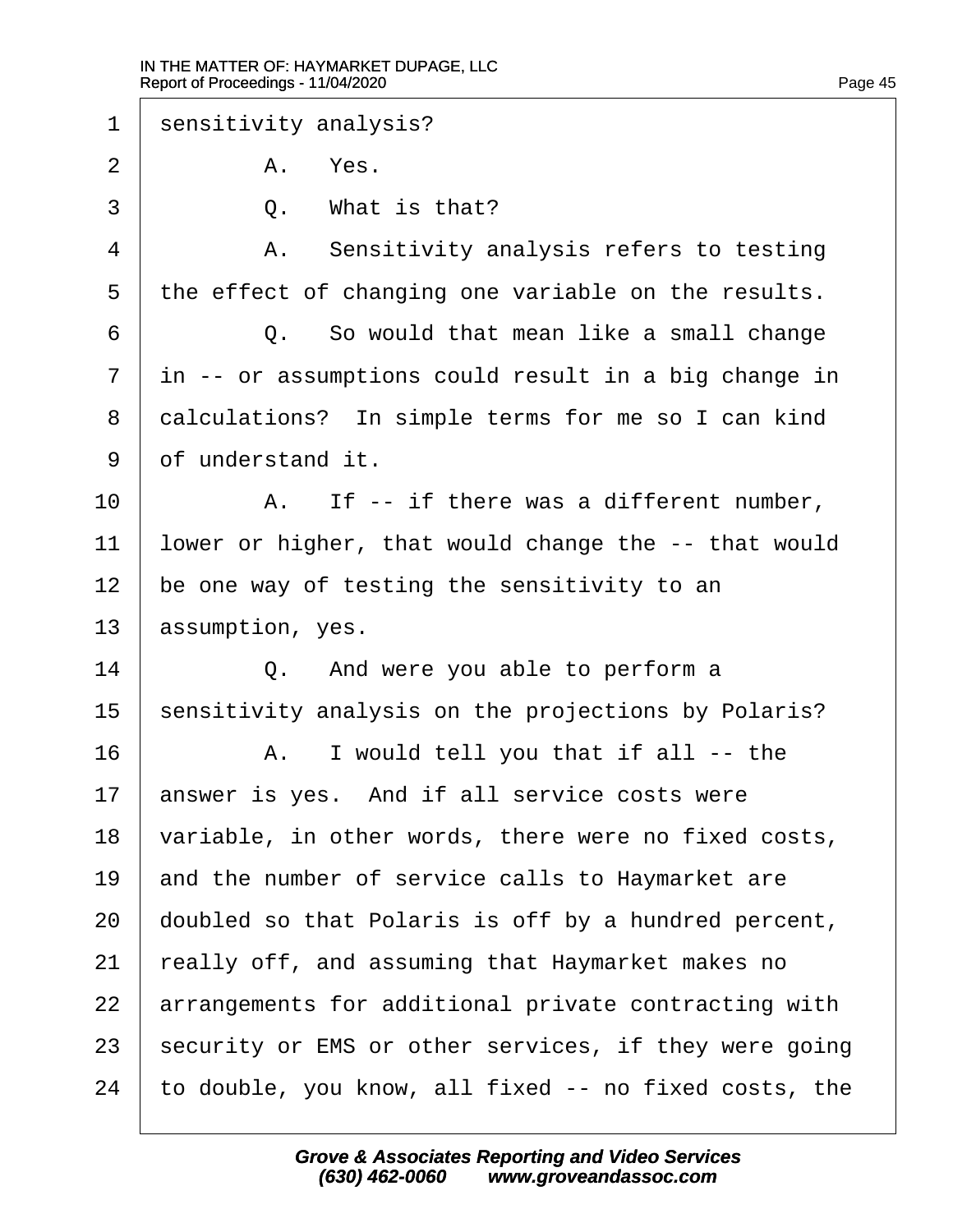| $\mathbf 1$ | service costs -- the service calls doubled, it would       |
|-------------|------------------------------------------------------------|
| 2           | be the equivalent of 10 to \$14 per Itasca resident        |
| 3           | for fire service.                                          |
| 4           | So if the numbers doubled from 11 to 19<br>$Q_{\bullet}$ . |
| 5           | to 22 to 38, that would be $-$ -                           |
| 6           | And there was no adjustment for the fact<br>Α.             |
| 7           | that you only need one fire chief no matter how many       |
| 8           | people you have -- you're serving.                         |
| 9           | So I can't do all the math. I'm                            |
| 10          | trying to give you a feel for if you want to talk          |
| 11          | sensitivity analysis, we're saying assume that all         |
| 12          | costs vary with changes.                                   |
| 13          | You add any people -- every cost,                          |
| 14          | whether it's mowing the lawn in front of the               |
| 15          | building, cleaning the windows, cleaning the fire          |
| 16          | truck, maintaining the laptop. If all of those costs       |
| 17          | change and you have twice the number of calls for the      |
| 18          | Fire Protection District, the costs would be 10 to         |
| 19          | \$14 per Itasca resident.                                  |
| 20          | That does not count businesses.                            |
| 21          | That does not count residents who are not in the           |
| 22          | Village but in the District.                               |
| 23          | So that's an example. We've just,                          |
| 24          | you and me, done our first sensitivity analysis            |
|             |                                                            |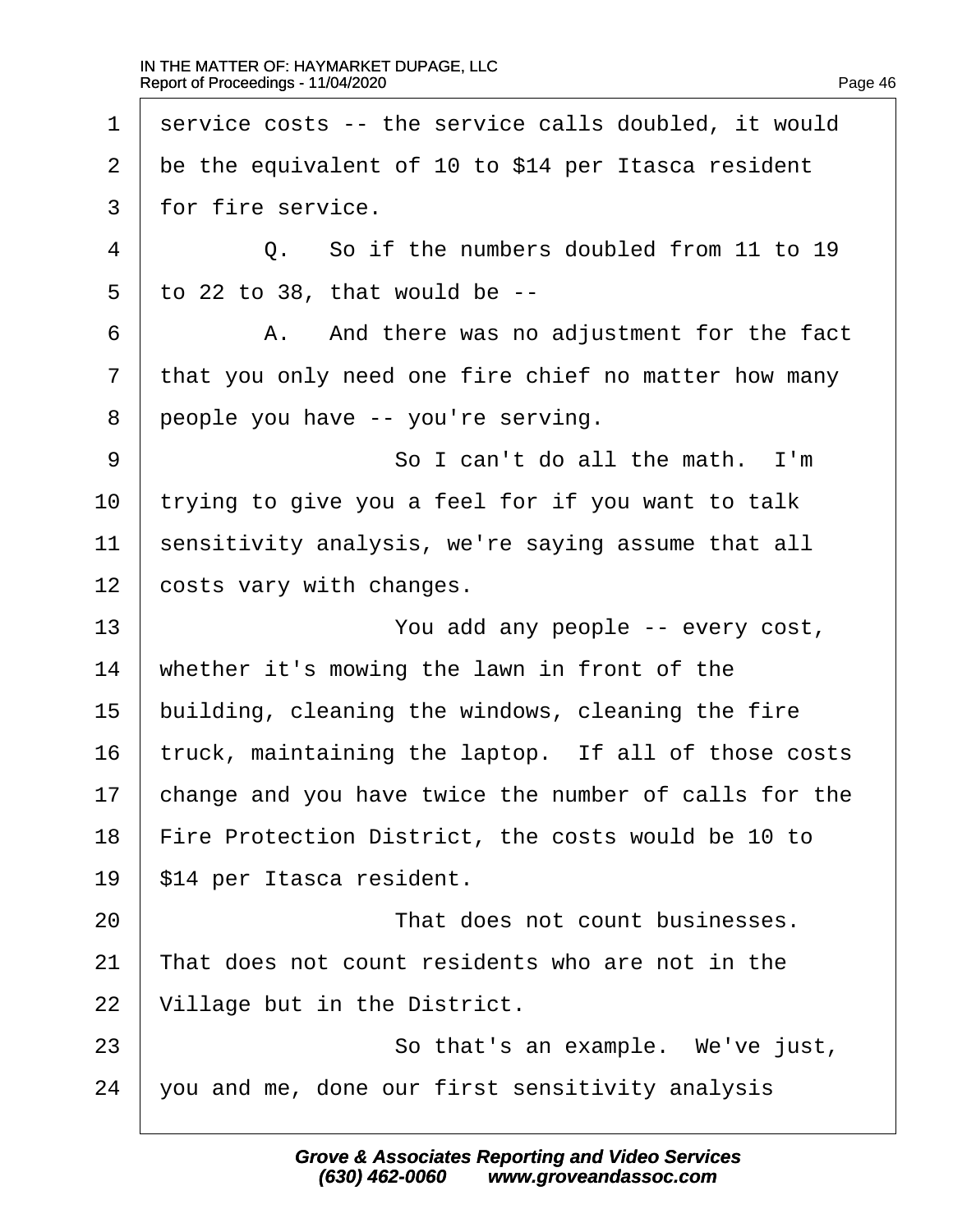$1$  | together.

 $2$   $\vert$  0. I enjoyed it.

3 A. And so I hope that helps give a  $4$  | perspective on  $-$  and that would be  $-$ - you know, that  $5$   $\vert$  would be a pretty good range of sensitivity to be off  $6$  by a hundred percent and to ignore the fact that 7 | municipal services are frequently accompanied by high 8 l levels of fixed costs.

9 |  $Q.$  Okay. So I guess following up on that,  $10$  are your calculations on the impact of the Fire  $11$  Protection District, and perhaps your whole report, 12 | premised upon the accuracy of the Polaris numbers?

13 | A. Well, I think we just went through that. | Even if they are wrong by a hundred percent, it wouldn't be a particularly egregious change in terms of the cost to just the residents excluding businesses.

 $18$  0. But  $-$ 

19 | The Solem Mand let me just finish, and I'll let you  $20$  | follow up, if you don't mind.

21 and it's -- that was iust one piece of other work. So we have the economic impact analysis that I tortured everyone  $\mid$  with that has nothing to do and does not rely in any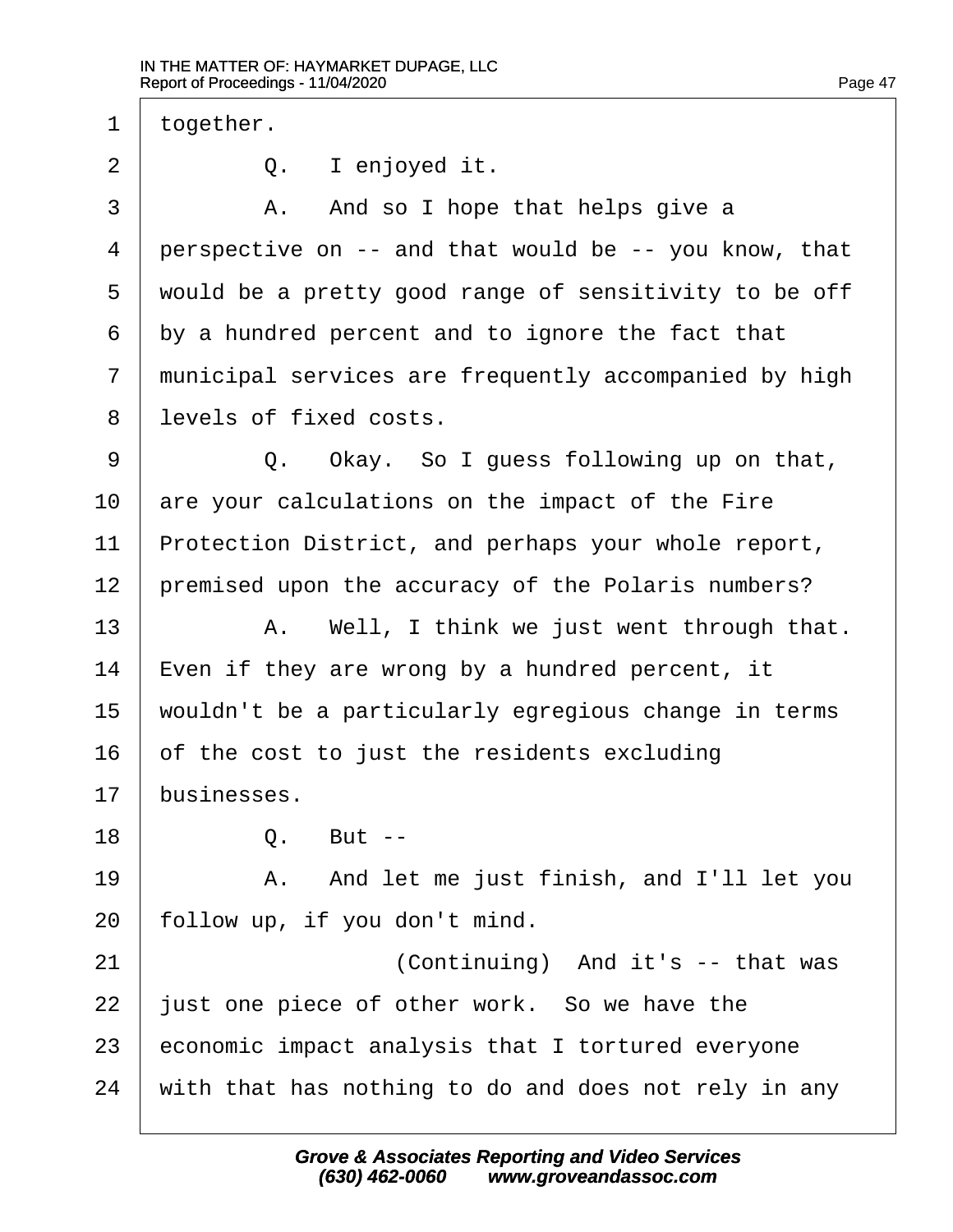| $\mathbf 1$ | fashion on the Polaris report. And, of course, the    |
|-------------|-------------------------------------------------------|
| 2           | only thing we're relying on on the Polaris is the     |
| 3           | fire and the police and on the service calls.         |
| 4           | So everything else is independent                     |
| 5           | and reflect our experience and judgment, and isn't    |
| 6           | relying on the Polaris, but we are relying on the     |
| 7           | service call.                                         |
| 8           | And I'll stop there, but I wanted                     |
| 9           | to give a full answer.                                |
| 10          | Fair enough. I appreciate that.<br>Q.                 |
| 11          | So you used a number of a hundred                     |
| 12          | percent, but if we start getting to if they're off by |
| 13          | 200 percent or 300 percent, does that start to call   |
| 14          | into question the -- the opinions you have as to the  |
| 15          | impact?                                               |
| 16          | I have no reason to think that that<br>Α.             |
| 17          | level of service call increase would be likely, given |
| 18          | my understanding that Haymarket testified that they   |
| 19          | would be prepared to contract, as they are already    |
| 20          | doing, to provide for additional service provisions.  |
| 21          | So I have no reason to think that                     |
| 22          | would be the case. I could do the math again and      |
| 23          | multiply the service calls by whatever that new       |
| 24          | number is, and I agree, it would go up.               |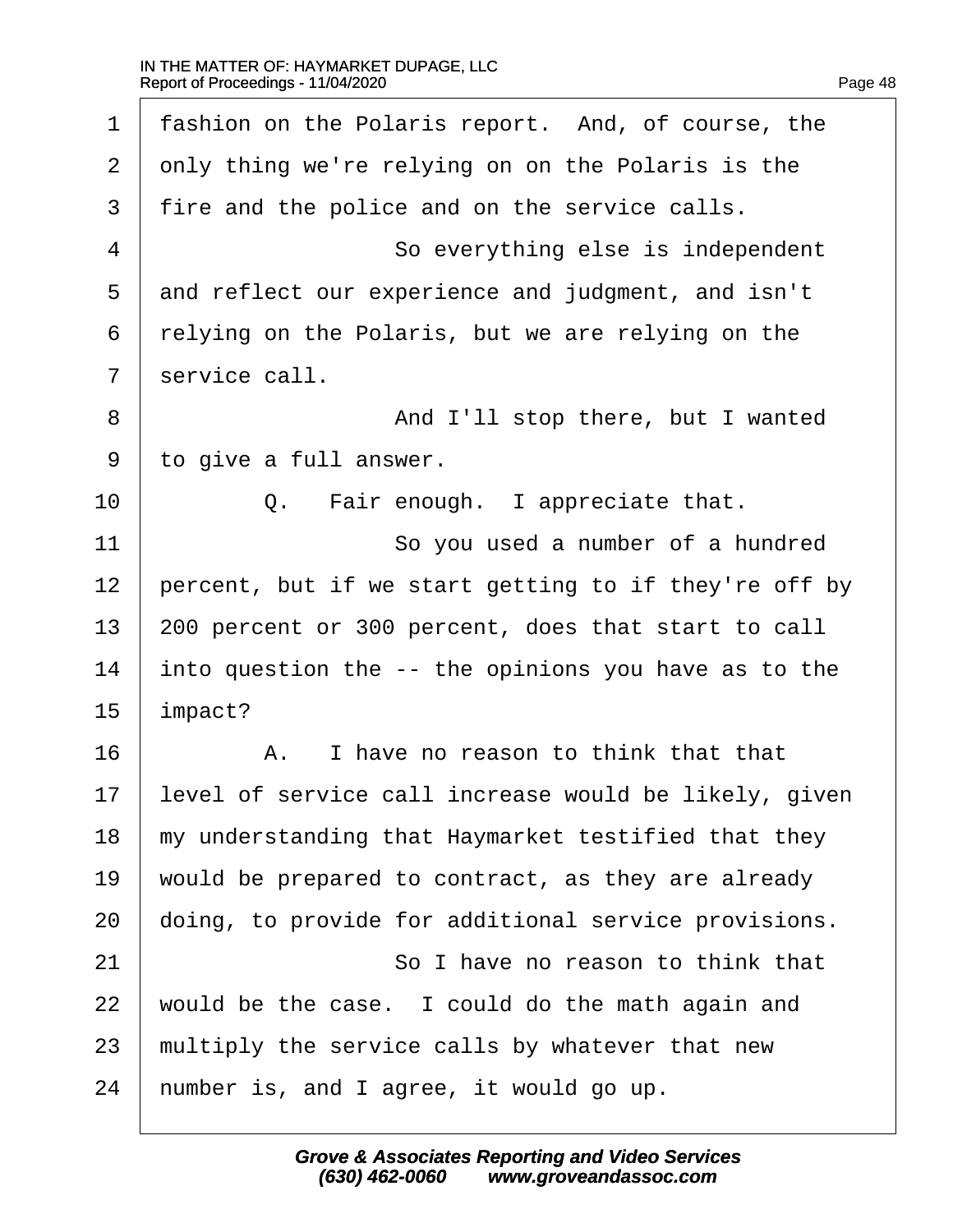$\Gamma$ 

| $\mathbf 1$ | Okay. So $-$ and I'm working my way<br>Q.             |
|-------------|-------------------------------------------------------|
| 2           | towards the end here.                                 |
| 3           | So if we were to have testimony                       |
| 4           | somewhere down the line that the number of calls --   |
| 5           | I'll make it easy -- is a hundred -- going to be a    |
| 6           | hundred, we multiply that by your 329 and it's        |
| 7           | \$32,900?                                             |
| 8           | A. Right.                                             |
| $\mathsf 9$ | Okay. Were you provided any documents<br>Q.           |
| 10          | by Counsel showing the number of calls the Holiday    |
| 11          | Inn generated annually before it was bought by        |
| 12          | Haymarket?                                            |
| 13          | I don't recall.<br>Α.                                 |
| 14          | Okay. Would that have been helpful for<br>Q.          |
| 15          | you to determine the reasonableness of the numbers    |
| 16          | that have been derived by Polaris? Say, for           |
| 17          | instance, if the Holiday Inn, if you assume for the   |
| 18          | purposes of my question, was generating 12 calls per  |
| 19          | year as a hotel, would that have any impact or have   |
| 20          | any value to you in forming your opinions?            |
| 21          | No, because that $-$ it's $-$ for the<br>Α.           |
| 22          | purposes of looking at this use, we looked and        |
| 23          | studied the characteristics of this use and estimated |
| 24          | the costs associated with this use. So in the case    |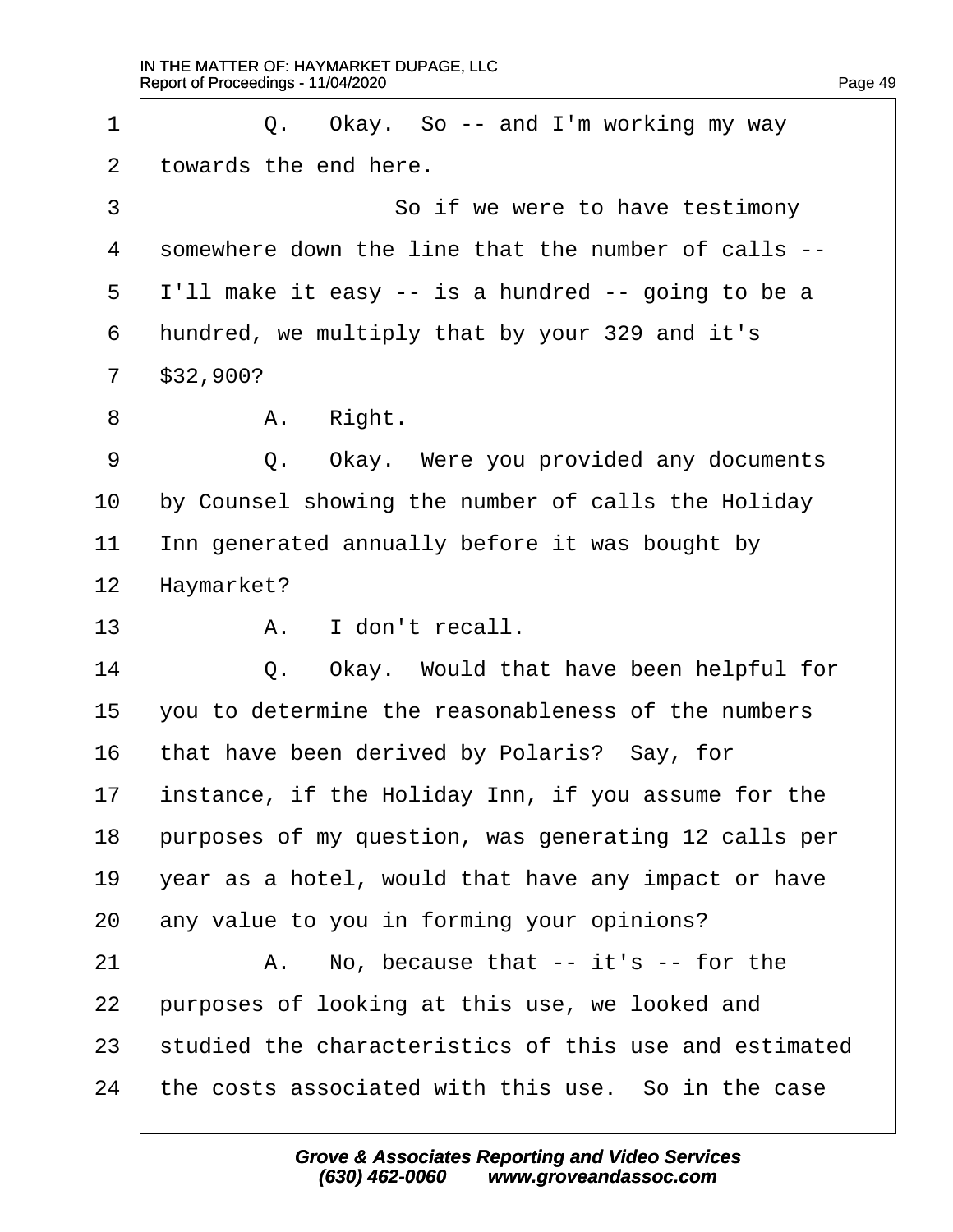$\Gamma$ 

| So it's sort of like spilled milk.<br>The hotel is gone. It's irrelevant to making future<br>decisions. The hotel is not -- you know, it's like<br>the spilled milk; you can't $-$ you can't put it back<br>So we chose to spend our -- our<br>research and analysis on the proposed use, not a past<br>use that's irrelevant to the impacts of this use.<br>Okay. So rather than talking about<br>spilled milk, did you look at the impact that the |
|------------------------------------------------------------------------------------------------------------------------------------------------------------------------------------------------------------------------------------------------------------------------------------------------------------------------------------------------------------------------------------------------------------------------------------------------------|
|                                                                                                                                                                                                                                                                                                                                                                                                                                                      |
|                                                                                                                                                                                                                                                                                                                                                                                                                                                      |
|                                                                                                                                                                                                                                                                                                                                                                                                                                                      |
|                                                                                                                                                                                                                                                                                                                                                                                                                                                      |
|                                                                                                                                                                                                                                                                                                                                                                                                                                                      |
|                                                                                                                                                                                                                                                                                                                                                                                                                                                      |
|                                                                                                                                                                                                                                                                                                                                                                                                                                                      |
|                                                                                                                                                                                                                                                                                                                                                                                                                                                      |
|                                                                                                                                                                                                                                                                                                                                                                                                                                                      |
|                                                                                                                                                                                                                                                                                                                                                                                                                                                      |
|                                                                                                                                                                                                                                                                                                                                                                                                                                                      |
| Haymarket Chicago facility has on the EMS employer                                                                                                                                                                                                                                                                                                                                                                                                   |
| service for the City of Chicago since that would be                                                                                                                                                                                                                                                                                                                                                                                                  |
| more of apples to apples, right; they provide the                                                                                                                                                                                                                                                                                                                                                                                                    |
|                                                                                                                                                                                                                                                                                                                                                                                                                                                      |
|                                                                                                                                                                                                                                                                                                                                                                                                                                                      |
| We looked at this distinct location                                                                                                                                                                                                                                                                                                                                                                                                                  |
| and facility, and we don't have any information that                                                                                                                                                                                                                                                                                                                                                                                                 |
| would be relevant to fiscal impacts or economic                                                                                                                                                                                                                                                                                                                                                                                                      |
|                                                                                                                                                                                                                                                                                                                                                                                                                                                      |
| Again, we did rely on the service                                                                                                                                                                                                                                                                                                                                                                                                                    |
| calls or dispatches from Polaris in making this                                                                                                                                                                                                                                                                                                                                                                                                      |
|                                                                                                                                                                                                                                                                                                                                                                                                                                                      |
|                                                                                                                                                                                                                                                                                                                                                                                                                                                      |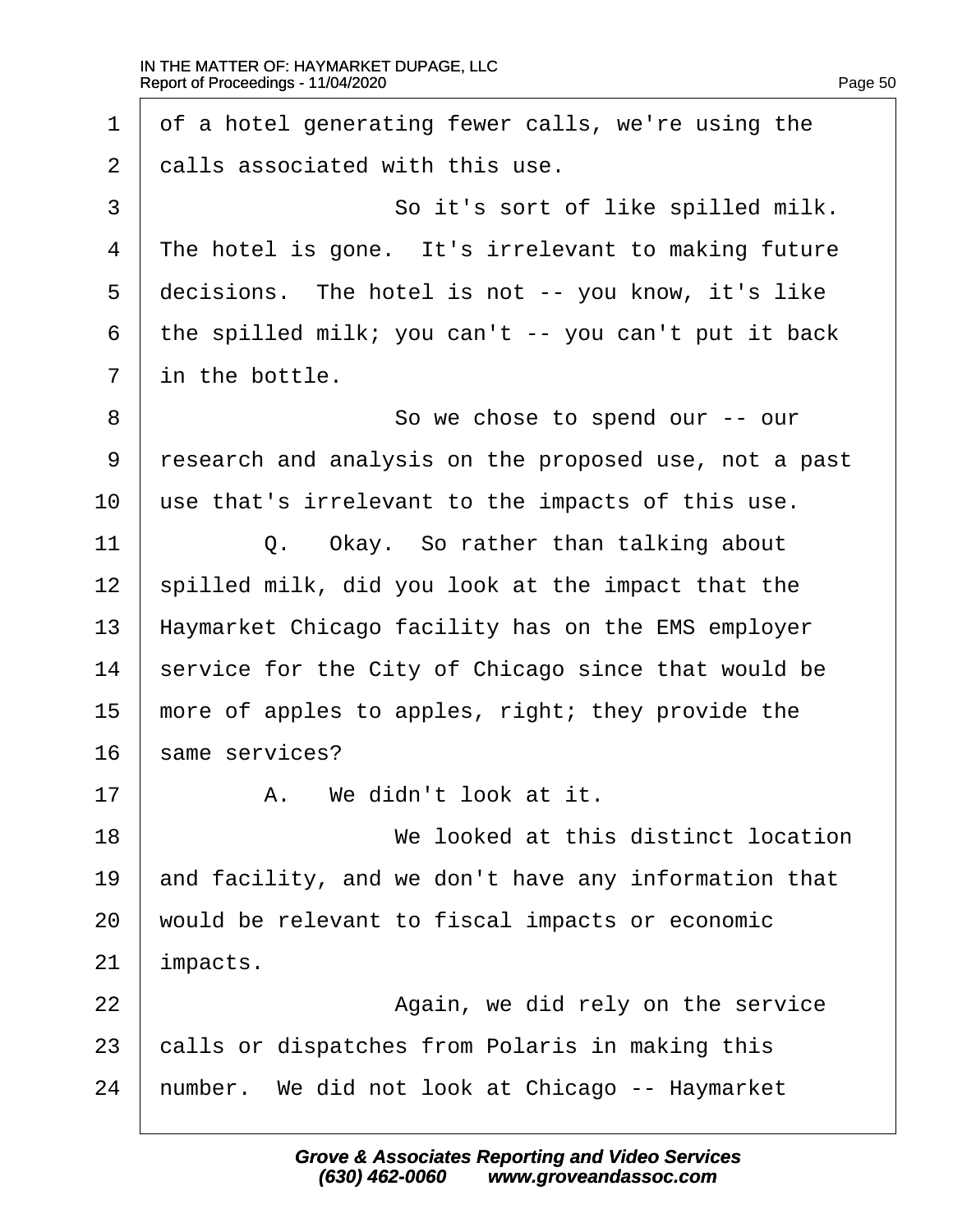| $\mathbf 1$ | Chicago in order to do an impact study for in this    |
|-------------|-------------------------------------------------------|
| 2           | community in DuPage County.                           |
| 3           | Did you, when you read the Polaris<br>Q.              |
| 4           | report, see that they chose to not include the fire   |
| 5           | and EMS data showing the number of calls to the       |
| 6           | Haymarket Chicago facility? Did you see that in the   |
| 7           | report when you read it?                              |
| 8           | I believe so, yes.<br>Α.                              |
| 9           | Does that cause you any concern that<br>Q.            |
| 10          | they chose to $-$ for the accuracy of that            |
| 11          | information, did it cause you for your purposes any   |
| 12          | concern about the accuracy of their numbers since     |
| 13          | they excluded, in essence, a similar facility in      |
| 14          | downtown Chicago providing the same services?         |
| 15          | I'm not in a position to characterize<br>Α.           |
| 16          | the Chicago facility being the same services and same |
| 17          | quantity of -- of beds and activity that would be     |
| 18          | here. So -- and I just didn't study it, and I don't   |
| 19          | think it's -- I'm not concerned about it.             |
| 20          | I was concerned about getting from                    |
| 21          | the expert, who presumably will be available to       |
| 22          | answer these questions, about getting the service     |
| 23          | calls that that expert anticipated as an input into   |
| 24          | our model.                                            |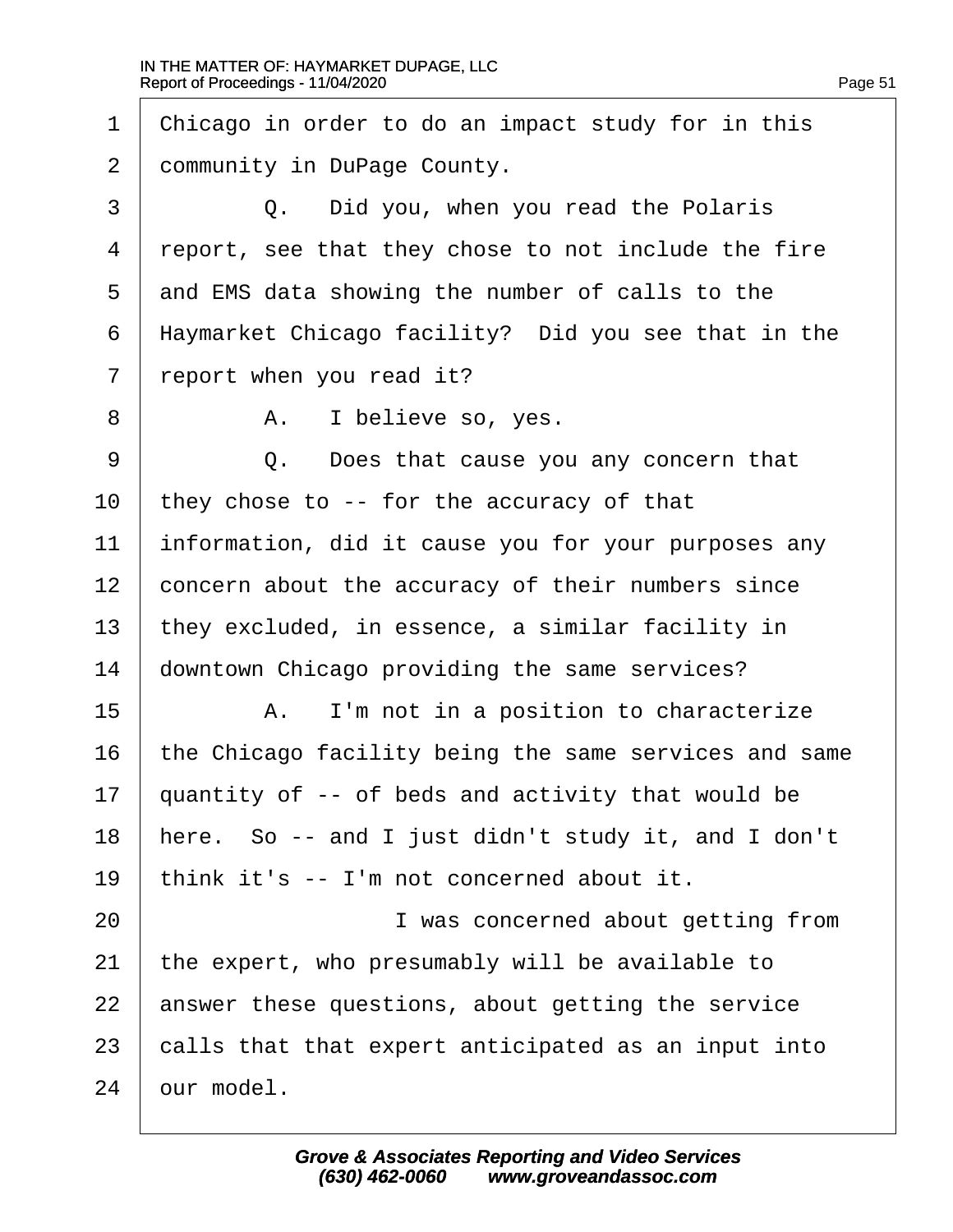1 **I** wasn't concerned about whether he  $2$   $\vert$  included or didn't include Chicago data because it  $3 \mid$  wasn't reliable data. 4 a contract 1 and that was -- that may have been a 5  $\vert$  challenge for -- that wasn't my concern. I focused  $6$  on the fiscal and economic impact analysis. You'll  $7$   $\vert$  have to ask Polaris about its report. 8 | 0. Okay, so fair enough. 9 | So following up on that statement, 10 | when we do get the chance to ask Polaris about the  $11$   $\vert$  report, and if testimony is presented where their 12 | calculations or estimates are called into question --13 | they're methodology used is called into question,  $14$   $\mid$  would we have to revisit, then, the impact that could 15 have on your opinions?  $16$   $\parallel$   $A.$  Again, if the  $-$  if the calls are lower  $17$  or higher than predicted by Polaris as to the police 18 and fire, our model would change. 19 **I 19** · · · · · · · · · · · And what we just reviewed earlier  $20$  | was even if we were going to be -- pretend that you  $21$   $\parallel$  would actually have to have more than one fire chief  $22$  or more than one police chief, and if we were going 23  $\vert$  to assume that the calls doubled, the numbers were 24 | still relatively small.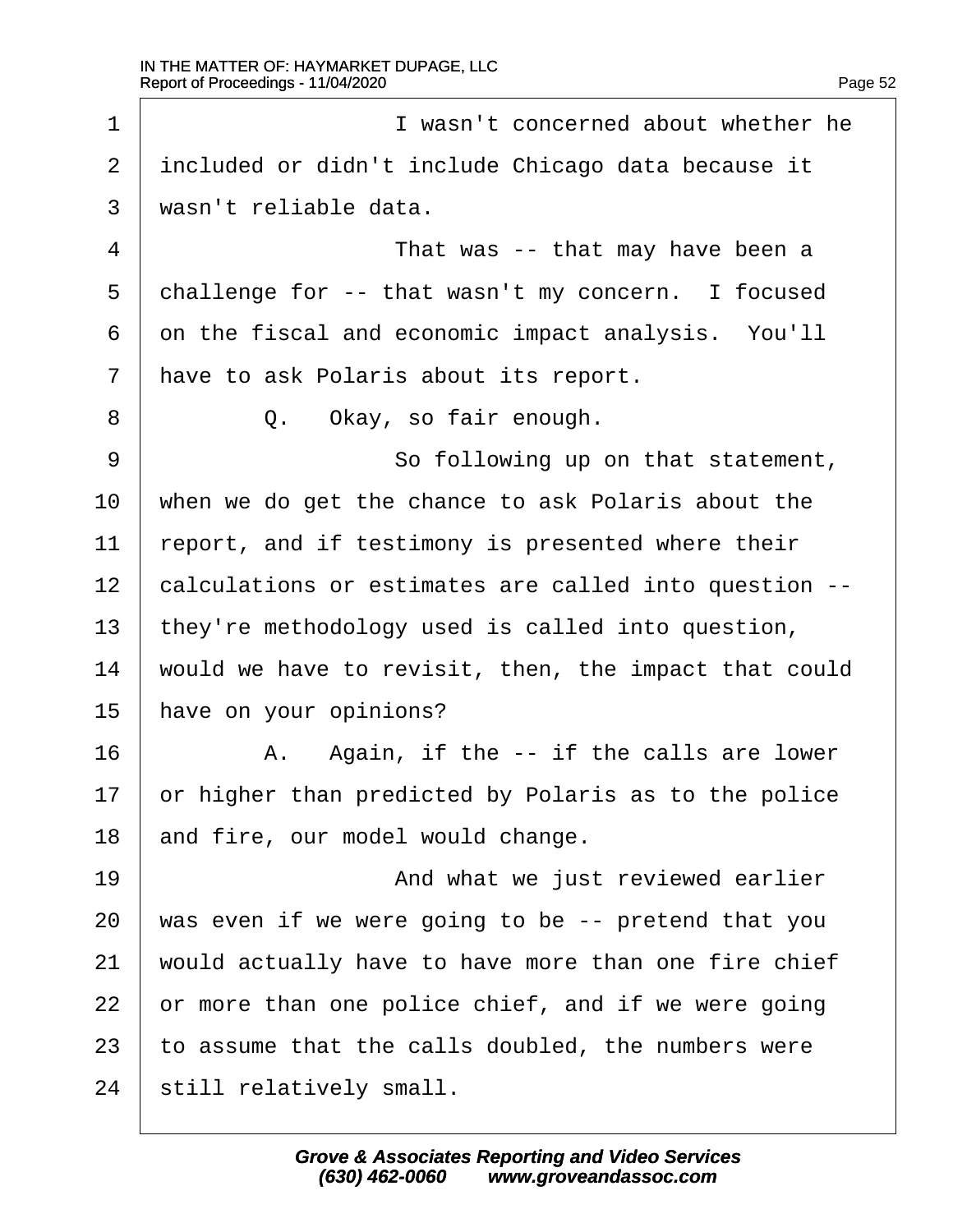| $\mathbf 1$ | And so, again -- but the analytical                   |
|-------------|-------------------------------------------------------|
| 2           | approach we have laid out and we followed can         |
| 3           | certainly be updated. There would be no -- no         |
| 4           | problem doing that.                                   |
| 5           | And when you say $-$ and this is, I<br>Q.             |
| 6           | think, my last question.                              |
| 7           | When you say that the model will                      |
| 8           | change, that means the financial impact, if it $--$   |
| 9           | either up or down, would be on the Fire District, the |
| 10          | Village, and perhaps the residents of Itasca in the   |
| 11          | district it served?                                   |
| 12          | Absolutely.<br>A.                                     |
| 13          | MR. DI NOLFO: Okay. That's all I have.                |
| 14          | Thank you.                                            |
| 15          | CHAIRMAN DALY: Thank you, Mr. DiNolfo.                |
| 16          | I would ask that Mr. Garrett Boehm                    |
| 17          | please begin his cross-examination of the witness.    |
| 18          | MR. DI NOLFO: He departed, so give us one             |
| 19          | second.                                               |
| 20          | EXAMINATION                                           |
| 21          | BY MR. BOEHM:                                         |
| 22          | Q. Hi, Mr. Gruen. My name is Garrett                  |
| 23          | Boehm. I'm going to do my best not to duplicate       |
| 24          | anything that Mr. DiNolfo asked you.                  |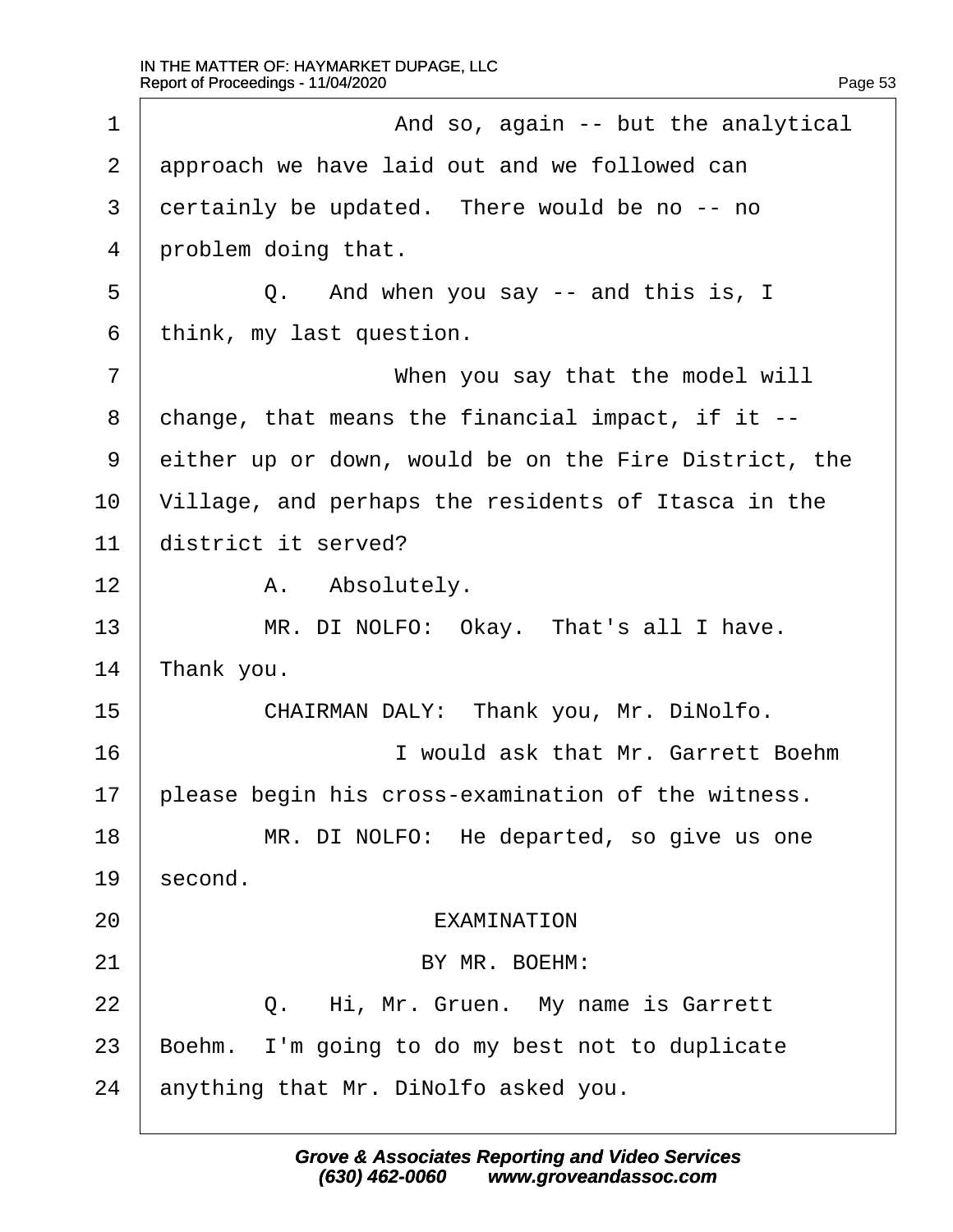| $\mathbf 1$    | CHAIRMAN DALY: Unable to hear.                        |
|----------------|-------------------------------------------------------|
| $\overline{2}$ | MR. BOEHM: Can you hear me now?                       |
| 3              | CHAIRMAN DALY: Yes.                                   |
| 4              | MR. BOEHM: Very good.                                 |
| 5              | BY MR. BOEHM:                                         |
| 6              | Mr. Gruen, my name is Garrett Boehm.<br>Q.            |
| 7              | I'm going to do my best not to duplicate anything     |
| 8              | that Mr. DiNolfo asked you about, but first I want to |
| 9              | talk a little bit about spilled milk.                 |
| 10             | The current zoning of the land is                     |
| 11             | zoned for hotel use; is that correct?                 |
| 12             | Well, you're already repeating the<br>Α.              |
| 13             | question that was asked earlier, and I confess that   |
| 14             | I'm not -- not in a position to opine about the legal |
| 15             | zoning status. It was irrelevant to the fiscal and    |
| 16             | economic impact analysis.                             |
| 17             | Obviously I assume that there's a                     |
| 18             | new use requested and there's a hotel there, so I     |
| 19             | have no reason to doubt you.                          |
| 20             | But, again, I wasn't concerned                        |
| 21             | about the zoning when I was doing the impact          |
| 22             | analysis.                                             |
| 23             | Okay. So it's fair to say that you did<br>Q.          |
| 24             | not compare your economic impact related to Haymarket |
|                |                                                       |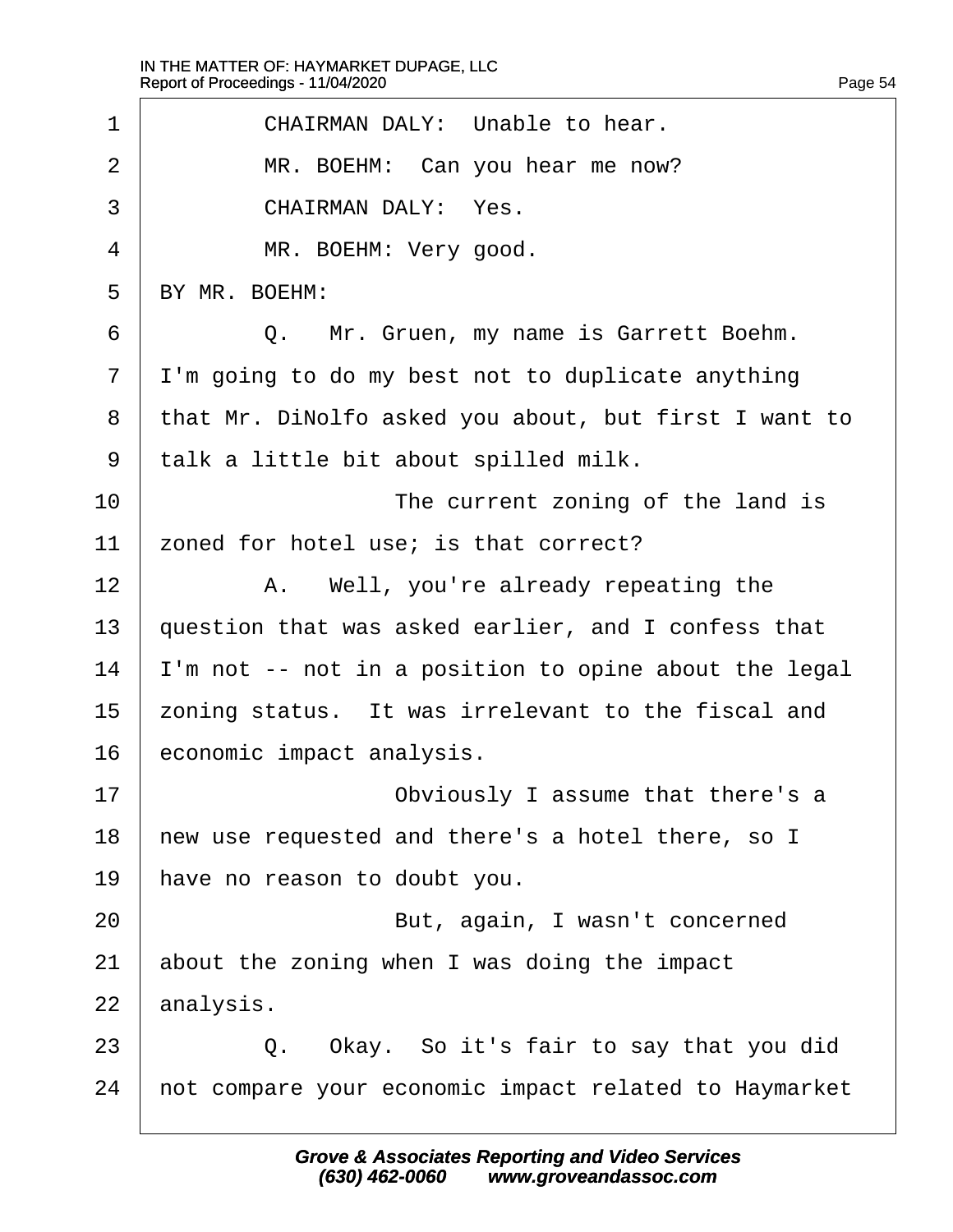$\Gamma$ 

| 1  | to the current use of the land?                       |
|----|-------------------------------------------------------|
| 2  | To the current vacant space, right.<br>Α.             |
| 3  | So you just considered it as vacant<br>Q.             |
| 4  | land?                                                 |
| 5  | I just looked at the new use. I didn't<br>Α.          |
| 6  | look at the vacant land or prior use.                 |
| 7  | Q. So are the economics of the past                   |
| 8  | operation not relevant for your consideration?        |
| 9  | Not relevant to me that the hotel is not<br>Α.        |
| 10 | generating any -- it's not operating, so for there to |
| 11 | be -- one of the standard conditions for any economic |
| 12 | impact analysis is the use has to be viable and       |
| 13 | operating. Otherwise, any impacts estimated to be     |
| 14 | generated are illusory.                               |
| 15 | There is no hotel right now so we                     |
| 16 | didn't have to study it. We were studying the         |
| 17 | proposed new use, and what was generated in the past  |
| 18 | for our purposes was not a relevant question.         |
| 19 | Q. Your report is based on the economic               |
| 20 | impact of a single year; is that correct?             |
| 21 | Right. We're presenting an annual<br>Α.               |
| 22 | estimate for impacts, fiscal and economic.            |
| 23 | Q. Does it evaluate year one of Haymarket's           |
| 24 | use?                                                  |
|    |                                                       |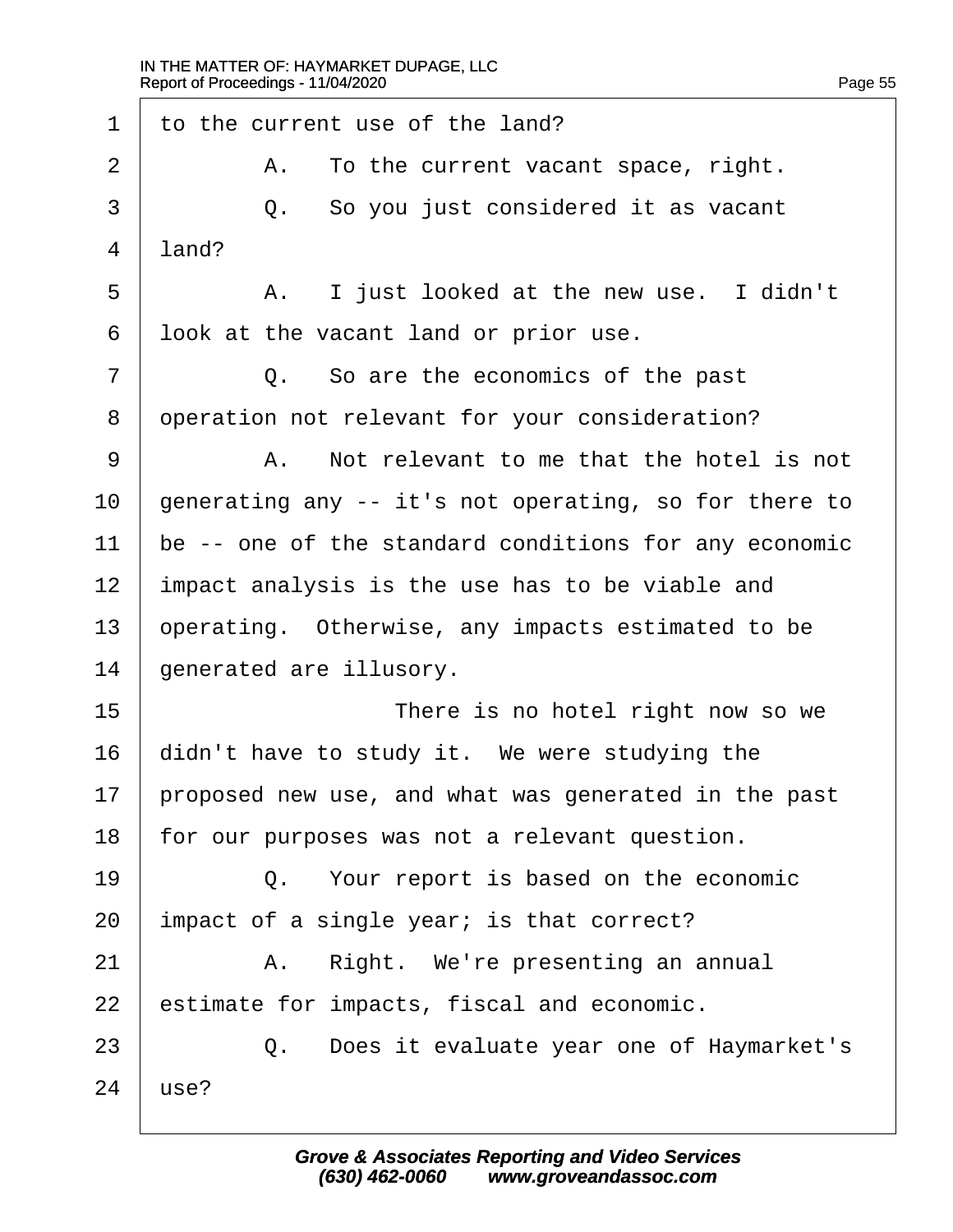| $\mathbf 1$ | It assumes that build-out. In other<br>Α.             |
|-------------|-------------------------------------------------------|
| 2           | words, it didn't take into account that the -- as I   |
| 3           | understand it, Haymarket is paying -- currently       |
| 4           | paying property taxes. We assumed that there would    |
| 5           | be no taxes, and we just assumed at build-out, in     |
| 6           | other words, at a -- at a -- you know, that's         |
| 7           | operating as intended.                                |
| 8           | Q. Okay. So your report doesn't evaluate              |
| 9           | economic impact at subsequent years beyond year your  |
| 10          | one or are you saying all years are equivalent?       |
| 11          | Well, you can multiply -- a lot of<br>Α.              |
| 12          | consultants -- especially if you look at, say,        |
| 13          | convention centers, which there's not been a          |
| 14          | consultant other than us who has ever found a         |
| 15          | convention center not feasible -- they typically will |
| 16          | look at -- they'll present the impacts for 20 years,  |
| 17          | so the impacts are enormous, but I think it is more   |
| 18          | to scale and more appropriate to present the annual   |
| 19          | impacts.                                              |
| 20          | You can multiply the annual impact                    |
| 21          | by any number of years you want to get a longer       |
| 22          | period, but I think it's just easier to understand    |
| 23          | one year rather than 20 years, so that's why we       |
| 24          | presented one year.                                   |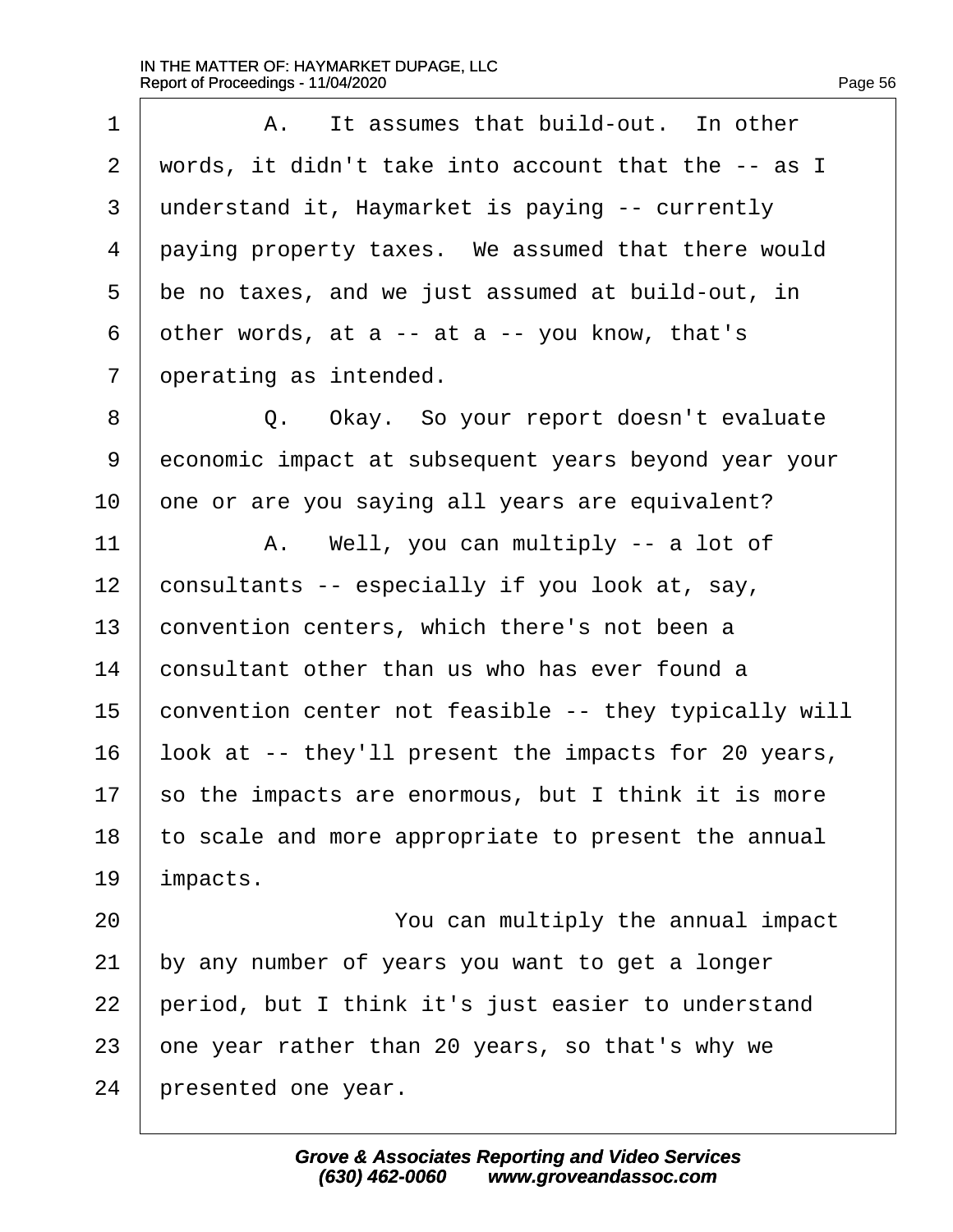| $\mathbf 1$    | Okay. So to short-circuit this, the<br>Q.             |
|----------------|-------------------------------------------------------|
| $\overline{2}$ | answer, then, is yes, that every year is equivalent   |
| 3              | in your opinion?                                      |
| 4              | A. Yes.                                               |
| 5              | Q. Okay. Let's talk a little bit about                |
| 6              | resident equivalents.                                 |
| 7              | To reach your resident equivalent                     |
| 8              | calculation, you took the number of jobs per year and |
| 9              | divided that number by three; is that correct?        |
| 10             | Yes.<br>Α.                                            |
| 11             | And then you added the village<br>Q.                  |
| 12             | population; correct?                                  |
| 13             | A. Right.                                             |
| 14             | And then you gave your resident -- then<br>Q.         |
| 15             | you gave your resident an equal number; correct?      |
| 16             | Yes.<br>Α.                                            |
| 17             | Doesn't that calculation ignore the<br>Q.             |
| 18             | possibility that a village resident might live and    |
| 19             | work in Itasca.                                       |
| 20             | MS. MALIK JARMUSZ: Garrett, can you bring             |
| 21             | the mic closer?                                       |
| 22             | MR. BOEHM: Yes, absolutely.                           |
| 23             | MS. MALIK JARMUSZ: Thank you.                         |
| 24             |                                                       |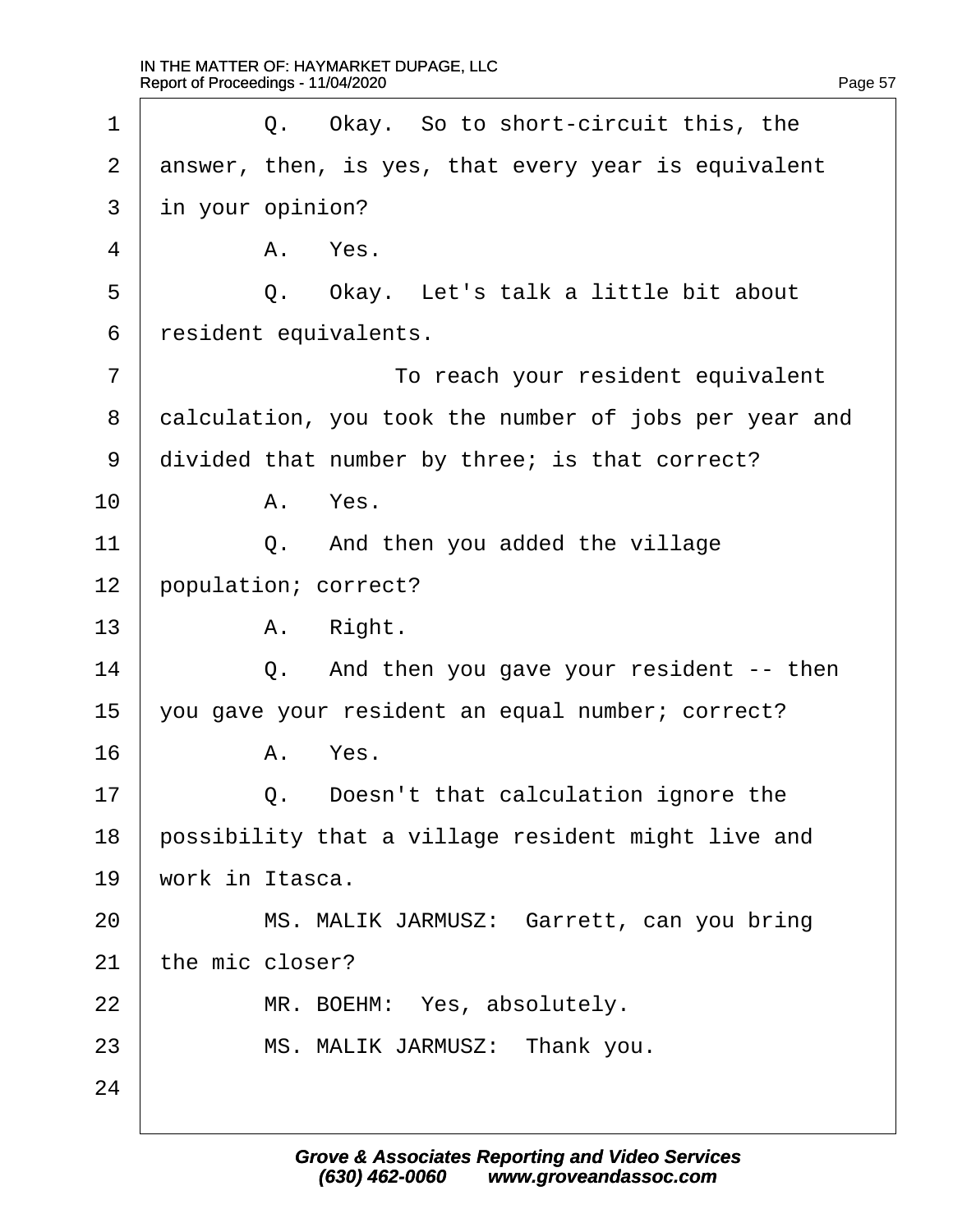1 | BY MR. BOEHM: 2 |  $\qquad$  0. Doesn't that calculation ignore the 3 possibility that a village resident might live and  $4 \mid$  work in Itasca? 5 A. No. And if I could, I can give you an  $6$  explanation.  $7$   $\begin{array}{ccc} 7 & \end{array}$   $0.$   $P$   $1$   $e$  ase  $d$   $o.$ 8 | A. One, we used the 3 to 1 because in 9 | impact analysis that's a failure standard and 10 recognized assumption. But we also used it because 11  $\vert$  it's more conservative than what -- and I'm going to  $12$   $\vert$  get to your question right now. 13· · · · · · · · · · ·We actually estimated the number of  $14$   $\vert$  in commuters, in other words, folks who live out of  $15$  town and come here for work. We estimated the number 16 of out commuters, folks who live here but work out  $17$  of -- out of town, and we estimated the number of 18 | folks who are here and work here and the number of 19 people who are here but don't work, because we wanted 20  $\vert$  to take that -- you know, there's some populations  $21$  | that aren't in the labor force. 22 | **And if you look at and you assume** 23 | that people spend 2,000 hours a year at a workplace,  $24$   $\parallel$  we actually estimated the time each of those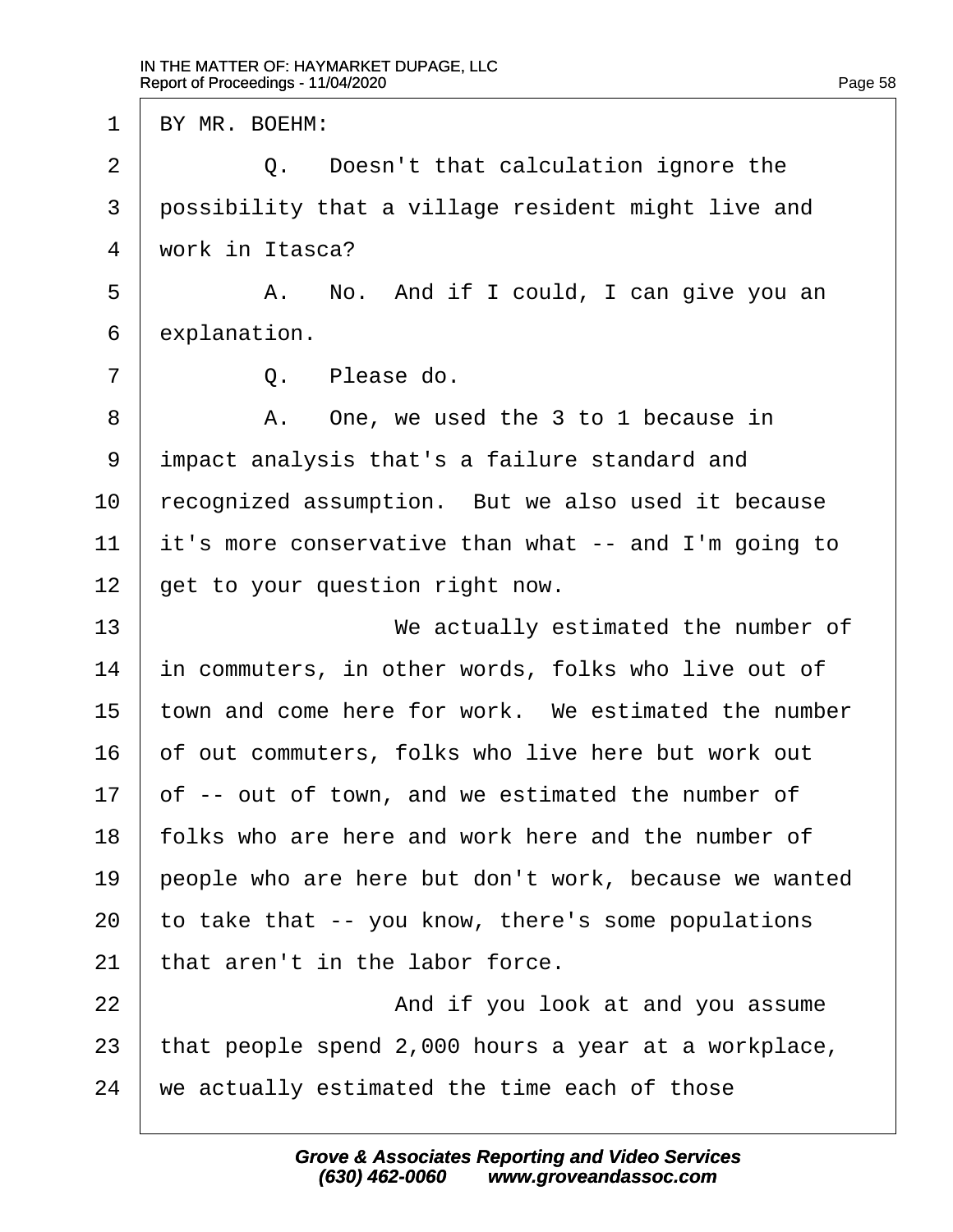$\Gamma$ 

| $\mathbf 1$ | components, the folks who work here or the folks who    |
|-------------|---------------------------------------------------------|
| 2           | live here but work elsewhere -- each of those times     |
| 3           | that people spent in town, and the actual results are   |
| 4           | 5.65 jobs to one resident.                              |
| 5           | So it's higher. In other words, it                      |
| 6           | would reduce $-$ - the way we were doing it makes $-$ - |
| 7           | makes it more conservative.                             |
| 8           | So we went with the standard                            |
| 9           | assumption of 3, even though if we took into account    |
| 10          | who lived here who works out of town, who works in      |
| 11          | town and lives here, you would actually have a 6 to     |
| 12          | $1 - - 5.65$ to 1 ratio.                                |
|             |                                                         |
| 13          | So sorry for the long answer, but                       |
| 14          | the short answer is, we did take it into account, but   |
| 15          | we thought it was better to go with the more            |
| 16          | conservative number for estimating impacts than this    |
| 17          | rather more complicated way that took a long time to    |
| 18          | figure out and would have reduced the negative          |
| 19          | impacts.                                                |
| 20          | If the number of resident equivalents<br>Q.             |
| 21          | decreased, the cost per resident equivalent as          |
| 22          | calculated in your report would increase; correct?      |
| 23          | Exactly. That's why we used 3 rather<br>Α.              |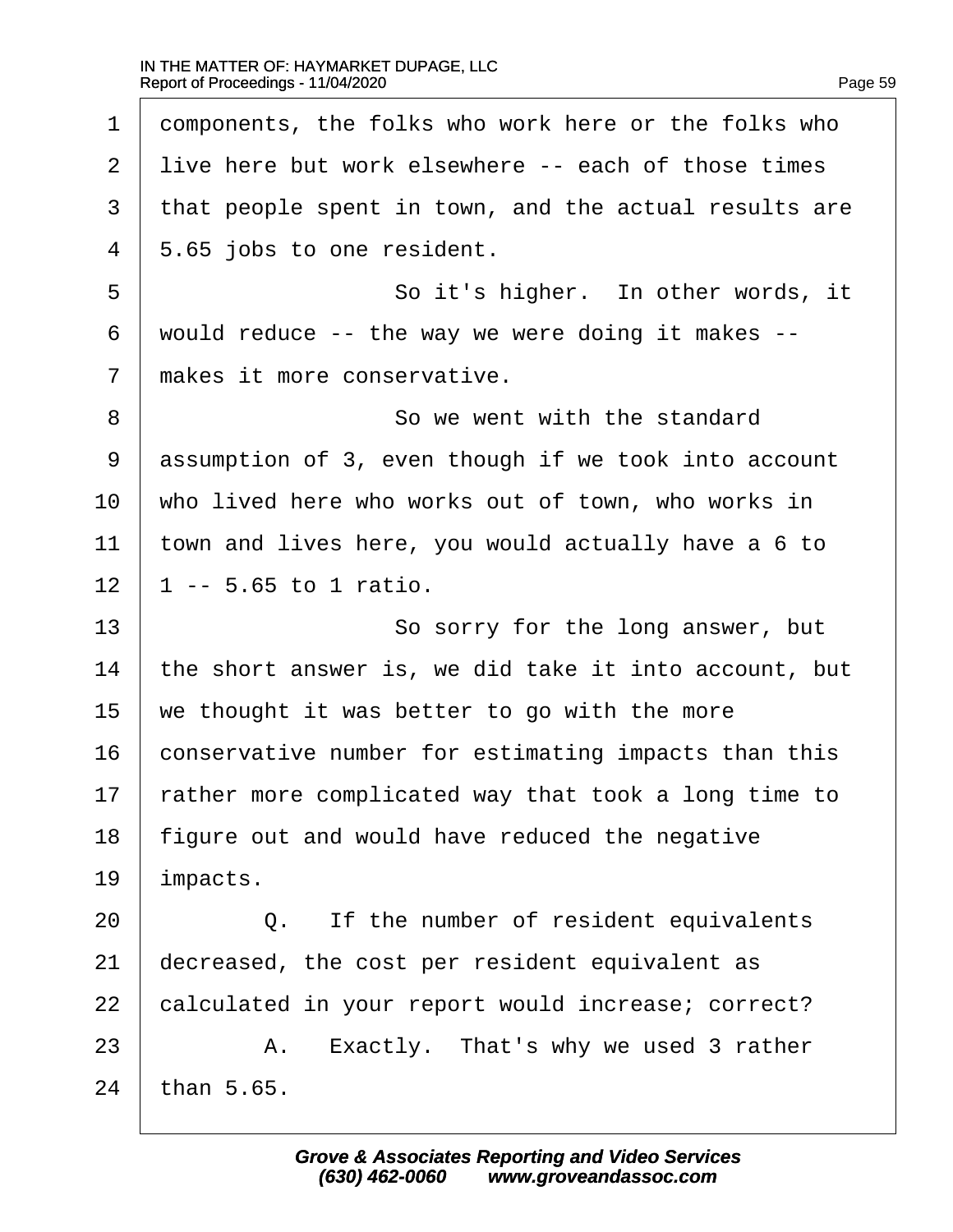1 |  $Q.$  And your report assumes that three 2 | workers generate the same level of service demand as  $3 \mid$  one village resident?

4 | A. Right. And can I just -- just so  $5$  everybody knows, that only applied to one category;  $6$  | general government. So we didn't just  $-$  remember,  $7$   $\vert$  the police and fire are the service calls that we 8 iust went through with you. So the only category 9 | that this particular metric applied to was general  $10$  aovernment.

11 | So even, again, if you were going  $\mid$  to change it and assume there wasn't this residential 13 equivalent, it wouldn't make  $-$  and I'm frankly  $\mid$  with this mask and the heat I'm starting to have  $-$ - I  $\vert$  can't even see out of my glasses now. Try to tell me  $\vert$  how to do it. I'm not that smart.

17 | **But it wouldn't make a big** 18 | difference  $-$ - even if you went with a, you know, 2 19  $\vert$  to 1 versus -- in terms of the scale of the budget, 20 | which is over \$10 million, it wouldn't make a  $21$   $\parallel$  meaningful difference, but it is more conservative 22 | than what the actual analysis suggests of  $5.65$  to 1. 23 | C. But if your assumption is about the

24 amount of workers generating the same level as one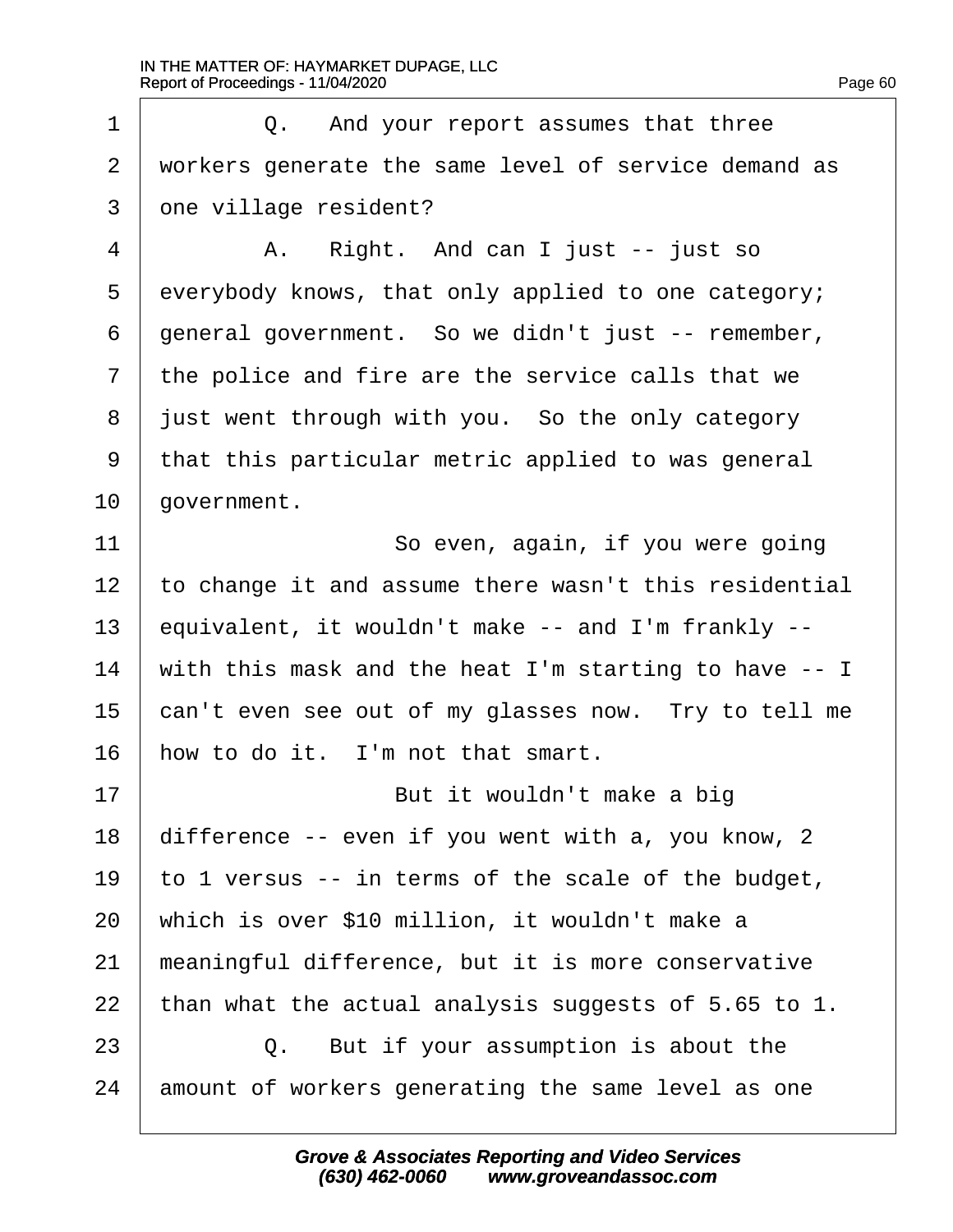| $\mathbf 1$    | village resident change, it's going to impact your            |
|----------------|---------------------------------------------------------------|
| 2              | analysis up or down; correct?                                 |
| $\mathsf{3}$   | A. It's just -- it's a various -- yes. It                     |
| $\overline{4}$ | just isn't -- again, if this helps you, if you were           |
| 5              | going to assume -- I can't do the math in my head             |
| 6              | right now.                                                    |
| 7              | You can assume any number you want                            |
| 8              | and it's just not going to make a hill of beans               |
| 9              | difference on general government costs.                       |
| 10             | So we can go through this. I'm                                |
| 11             | happy to send you a table that would present every            |
| 12             | scenario, $3$ to $1$ , $2$ to $1$ , $1$ to $1$ , that general |
| 13             | service -- general government costs.                          |
| 14             | Let's double it; it's                                         |
| 15             | \$8,000-and-something. Relative to over a \$10 million        |
| 16             | budget it's .00-something, 1 percent. It's just not           |
| 17             | a big number.                                                 |
| 18             | So, again, I'm not trying to be                               |
| 19             | argumentative. I'm just trying to suggest we took             |
| 20             | our best stab at a lower number than the analysis             |
| 21             | would suggest and we just didn't think it was                 |
| 22             | worth -- it wasn't a big impact.                              |
| 23             | The fire and police ones are                                  |
| 24             | bigger.                                                       |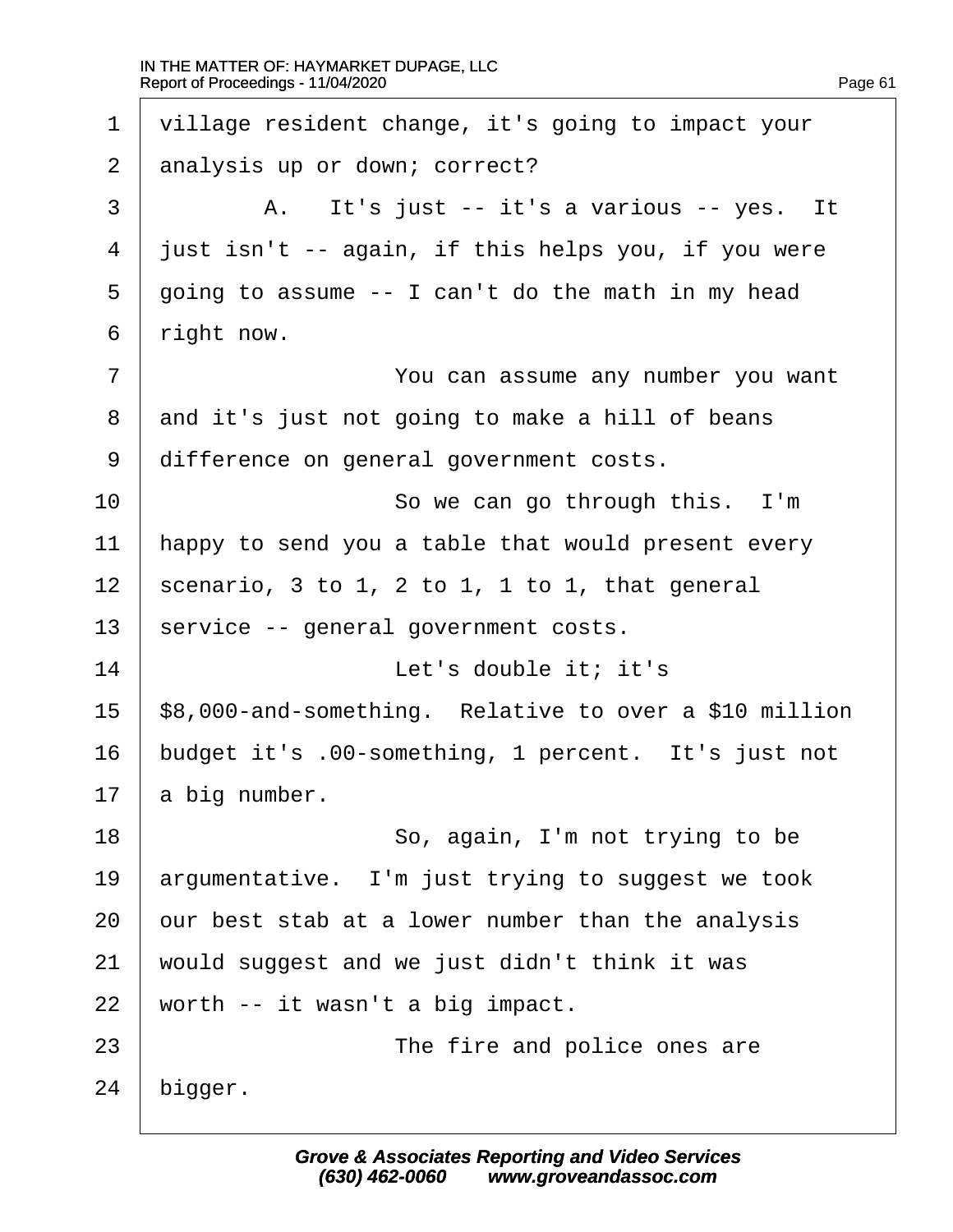| $\mathbf 1$    | Okay. On page Roman Numeral III, you<br>$Q_{\bullet}$ |
|----------------|-------------------------------------------------------|
| 2              | right in your principal findings that an estimated    |
| 3              | 191 total jobs, direct and indirect, would lead to    |
| $\overline{4}$ | 10.6 million of total annual earnings within DuPage   |
| 5              | County.                                               |
| 6              | MR. HERVAS: You need to speak clearly into            |
| 7              | the microphone, please.                               |
| 8              | MR. BOEHM: Is this better? I'm sorry. I'll            |
| 9              | put it right next to my mouth.                        |
| 10             | BY MR. BOEHM:                                         |
| 11             | 163 jobs for direct employment, your<br>$\circ$ .     |
| 12             | report indicates those jobs will occur locally in the |
| 13             | Village of Itasca.                                    |
| 14             | Have you seen that Haymarket                          |
| 15             | staffing plan from Dr. Lustig from which you got      |
| 16             | those numbers?                                        |
| 17             | We got the numbers from another $-$ -<br>А.           |
| 18             | through the attorneys through another individual who, |
| 19             | I believe, is a CFO or administrative financial       |
| 20             | director.                                             |
| 21             | Do you expect on the date the facility<br>Q.          |
| 22             | opens it will employ 163 direct employees or will     |
| 23             | there be a ramp-up of employment?                     |
| 24             | Again, we just -- looking at this --<br>Α.            |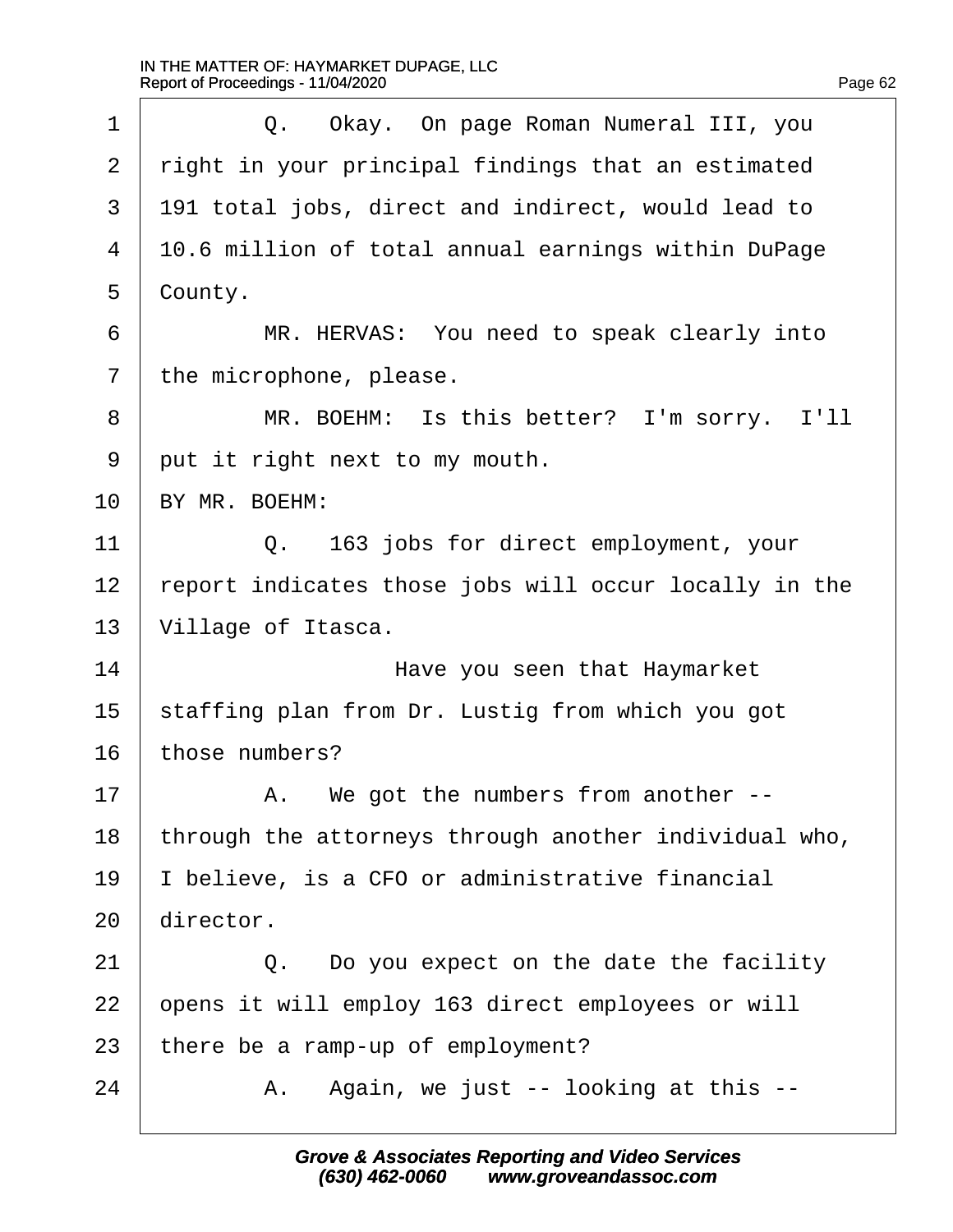| $\mathbf 1$ | buildings are durable assets. They stay around a      |
|-------------|-------------------------------------------------------|
| 2           | long long time. Nonprofit healthcare entities tend    |
| 3           | to be as -- Haymarket Chicago has been around for, I  |
| 4           | understand, many many decades, so we did not look at  |
| 5           | the impacts of ramping up. We're looking at a         |
| 6           | long-term annual impact, and obviously if they        |
| 7           | initially start off with a lower number of employees, |
| 8           | there will be lower initial impacts. And so I         |
| 9           | just -- we didn't do it, and --                       |
| 10          | So you didn't consider a ramp-up<br>Q.                |
| 11          | scenario?                                             |
| 12          | We didn't do it because we were looking<br>Α.         |
| 13          | at the long-term effects.                             |
| 14          | Or how long that ramp-up might take?<br>Q.            |
| 15          | No, we didn't.<br>Α.                                  |
| 16          | What types of positions are you<br>Q.                 |
| 17          | anticipating being filled at Haymarket?               |
| 18          | MS. O'KEEFE: That is outside the scope.               |
| 19          | Objection. That is outside the scope of his           |
| 20          | expertise.                                            |
| 21          | MR. BOEHM: If you know.                               |
| 22          | MR. HERVAS: I'm sorry, what was the question          |
| 23          | again, please?                                        |
| 24          |                                                       |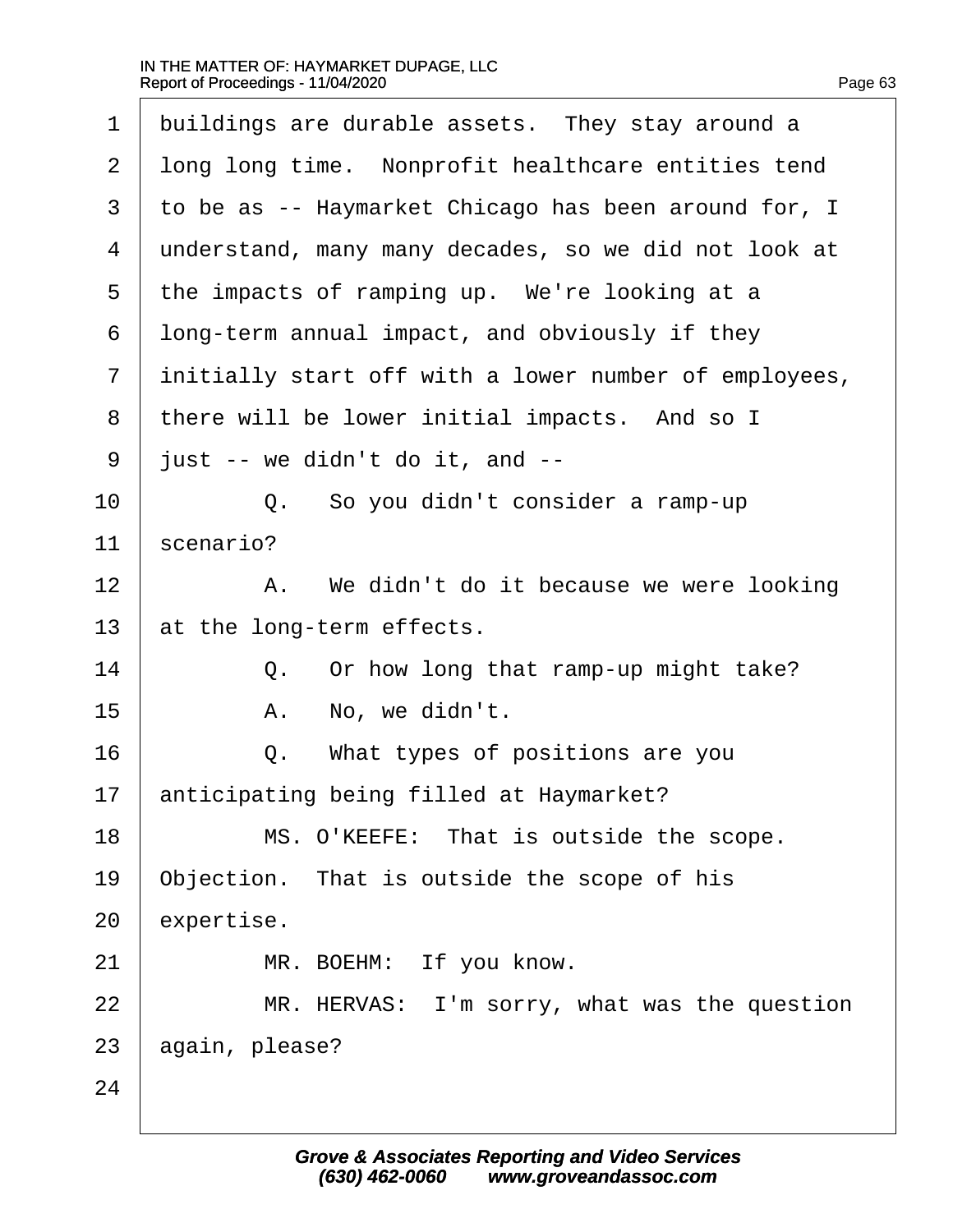1 | BY MR. BOEHM: 2 |  $Q.$  What types of positions are you 3 anticipating being filled at Haymarket? 4 WR. BOEHM: If he knows.  $5$  RY THE WITNESS: 6 | A. An admission specialist, assessor, 7 | benefits specialist, case manager, clinical director, 8 | counselor, facility director, facility supervisor, HR 9 | generalist, IT specialist, nurse practitioner. I'm  $10$  | just -- there's quite a few. Security quard, 11 | supervisor, medical director, psychiatrist, and 12 | housekeeper, LPN, LCPC, and I may have already said  $13$  maintenance. 14 and 14 and 10 in think that's at least the list  $15$  that I have in front of me. 16 | BY MR. BOEHM: 17· · · · · ·Q.· ·And remind me, what was the average 18 anticipated annual earnings of those 163 employees? 19 a. It's on the slide. Let me just -- I  $20$  | thought --21· · · · · ·MS. O'KEEFE:· I don't think it's on the  $22$  slide. 23 THE WITNESS: No, I mean it's -- it's the  $24$   $\mid$  jobs  $-$  just give me one minute.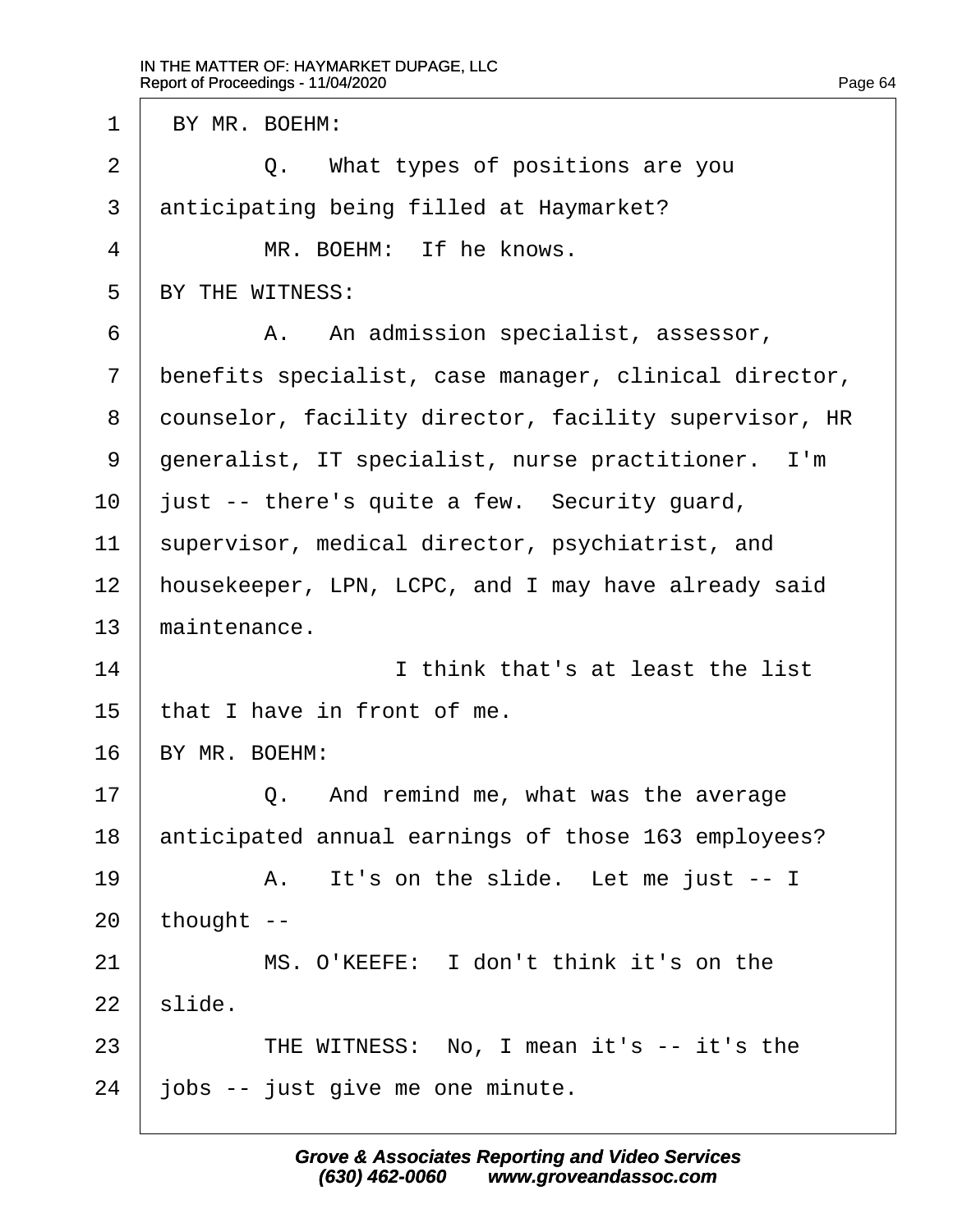$\Gamma$ 

| $\mathbf{1}$ | MR. HOLMES: It's on page 15.                             |
|--------------|----------------------------------------------------------|
| 2            | BY THE WITNESS:                                          |
| 3            | (Continuing.) Okay, so, yeah, it was --<br>Α.            |
| 4            | again, if you take 9.6 million of payroll and            |
| 5            | divide $--$ I'm sorry $--$ and divide by 163, that's how |
| 6            | you get to the 58,700.                                   |
| 7            | BY MR. BOEHM:                                            |
| $8\,$        | Q. Which of those positions would Itasca                 |
| 9            | residents fill, do you think?                            |
| 10           | A. I've $-$ I've $-$                                     |
| 11           | MS. O'KEEFE: Objection. That's outside his               |
| 12           | area of expertise. He's been asked to look at the        |
| 13           | fiscal impact of the property -- of the project on       |
| 14           | the taxing bodies and on the Village, and he --          |
| 15           | BY THE WITNESS:                                          |
| 16           | A. I'm not in a position to tell you which               |
| 17           | position specific residents can fill. I will tell        |
| 18           | you that we estimated that -- and let me get this        |
| 19           | exactly right because I don't want to misspeak.          |
| 20           | We did look at the share of DuPage                       |
| 21           | County workers who reside in DuPage County, and we       |
| 22           | were very careful in estimating a percentage who         |
| 23           | would -- in terms of the impacts would only be           |
| 24           | working and not living here.                             |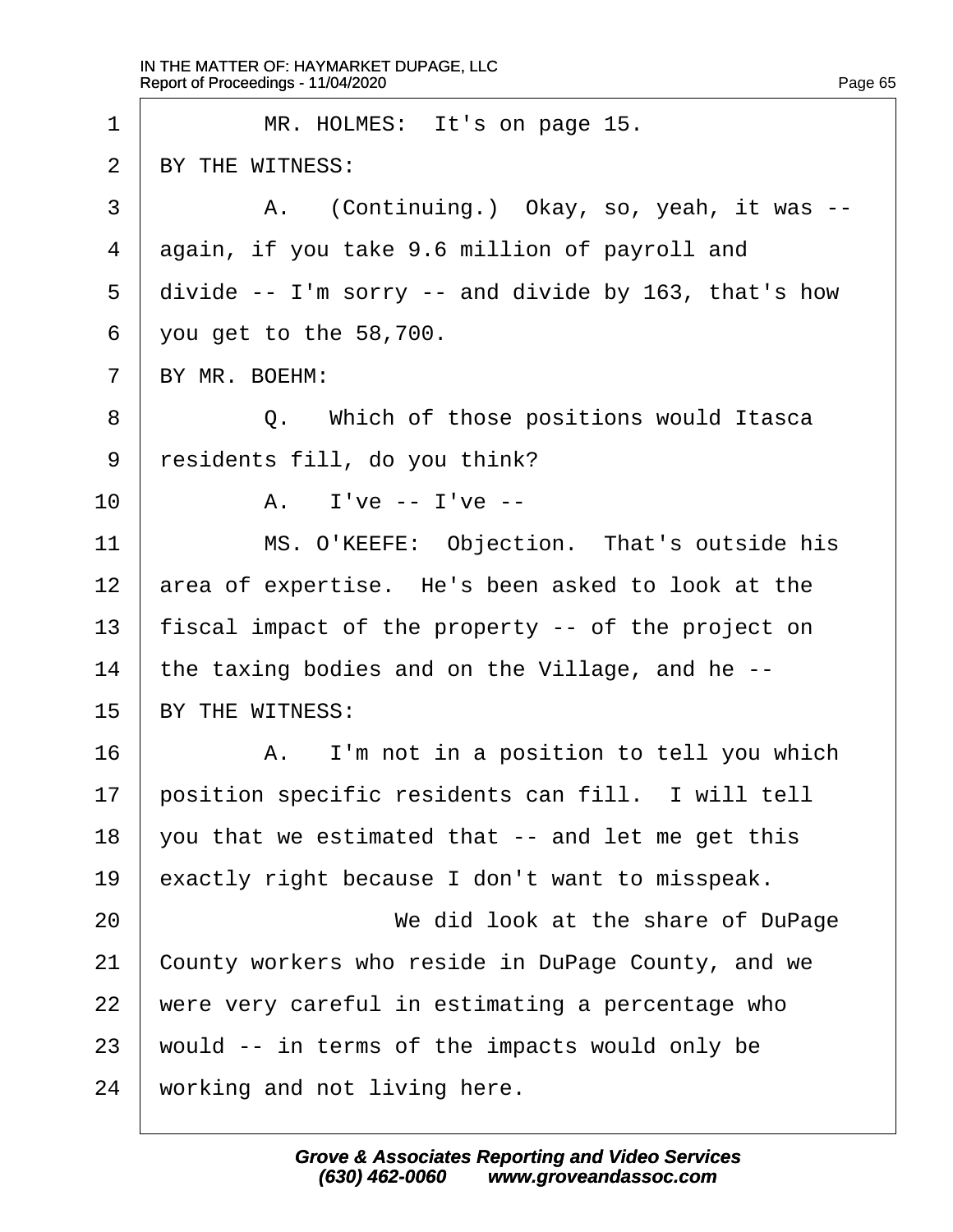$\Gamma$ 

| $\mathbf 1$                                  | And if you give me one moment I'll                    |
|----------------------------------------------|-------------------------------------------------------|
| 2                                            | give that to you. But the idea was -- here it goes.   |
| 3                                            | We're assuming there's 106 -- 163 total, not counting |
| 4                                            | contractors. 50 would be somewhere in DuPage County.  |
| 5                                            | We can't tell you they are going to be in Itasca,     |
| 6                                            | which means there's 113 -- if I'm reading my writing  |
| 7                                            | right -- that would be nonlocal residents.            |
| 8                                            | So in order to account for that                       |
| 9                                            | residents who -- workers who don't work live in the   |
| 10                                           | area will spend money outside of the -- outside of    |
| 11                                           | the area, the model assumed basically \$9 a day spent |
| 12                                           | somewhere in the county.                              |
|                                              |                                                       |
|                                              | And so I don't know if that's where                   |
|                                              | you're trying to go with, but we can't tell you who   |
|                                              | is going to be working, but we did take into account  |
|                                              | when we did this impact that not all of the people    |
|                                              | would be living in the county.                        |
|                                              | And so they spend less -- or the                      |
|                                              | impacts of those workers will be less than the 50     |
| 13<br>14<br>15<br>16<br>17<br>18<br>19<br>20 | workers estimated to spend -- spends -- or have       |
| 21                                           | incomes in the county.                                |
| 22                                           | BY MR. BOEHM:                                         |
| 23                                           | And I think you're getting a little<br>$Q_{\bullet}$  |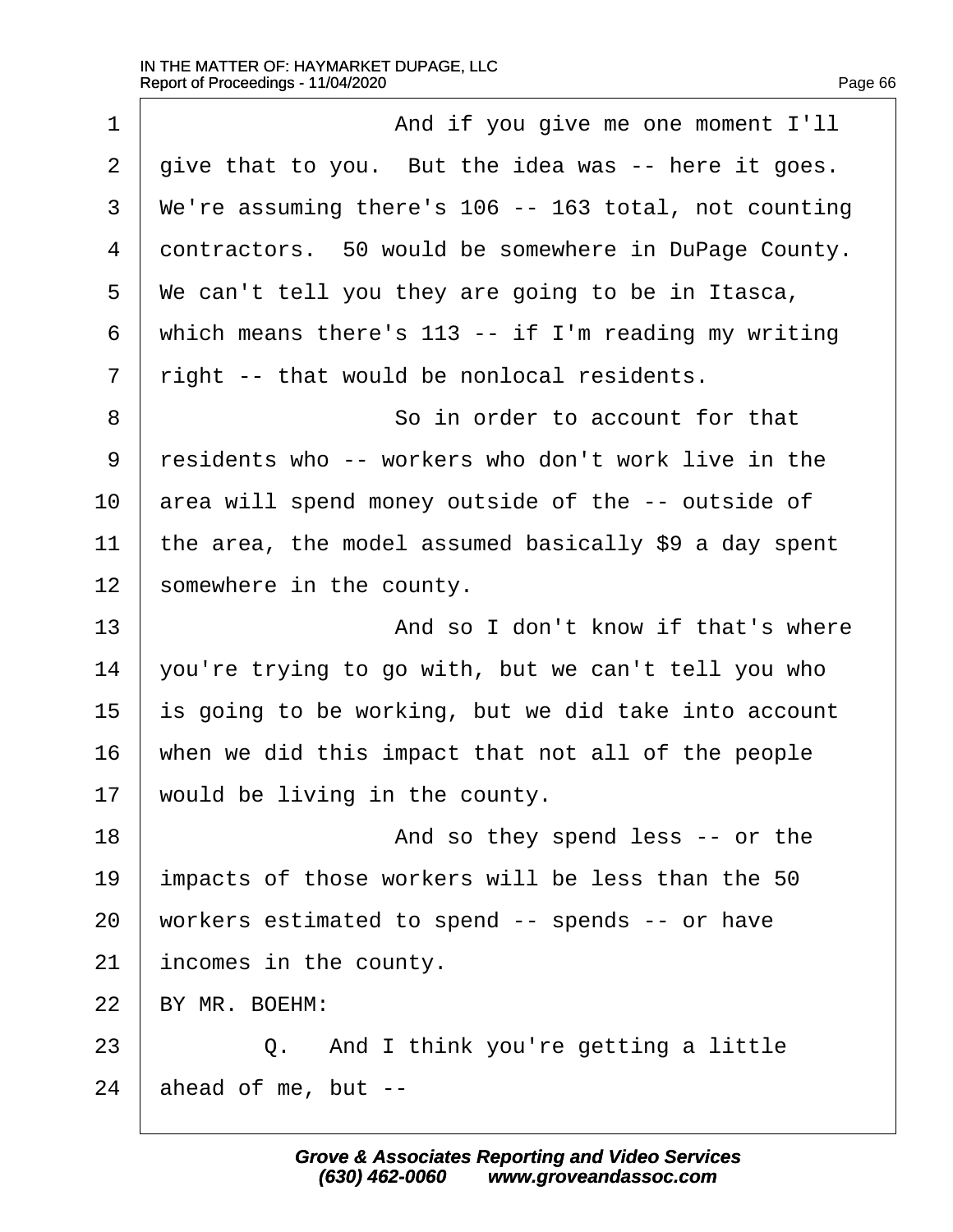1 | A. I'm just trying to get --2 | (Indecipherable cross-talk.) 3 RY MR. BOEHM:  $4$  0. Of those 50 -- of those 50 jobs out of 5 | the 163 -- and that would be -- that you anticipate  $6$  would be employed by DuPage County -- $7$   $\parallel$   $\parallel$   $\parallel$   $\parallel$   $\perp$   $\parallel$   $\perp$   $\parallel$ 8 | 0. -- residents -- $9 \mid$  A. Right. 10· · · · · ·Q.· ·-- is there -- there's no indication how  $11$   $\parallel$  many of those jobs would be staffed by Itasca  $12$  | residents, though? 13 | A. We just don't have that. 14 | Q. And that number, that 50 -- number of 50 15  $\vert$  jobs out of 163, it could be half that? You don't  $16$  really have any way of knowing; that's your  $17$  assumption?  $18$   $A.$   $Right.$ 19 |  $Q.$  And your report contains no indication  $20$  of what average earning might be for any Itasca 21 | resident that works at the facility? 22 | R. It's just average earnings for  $23$  employed -- those employed by Haymarket DuPage, we  $24$  | just don't know for that specific of geographic area,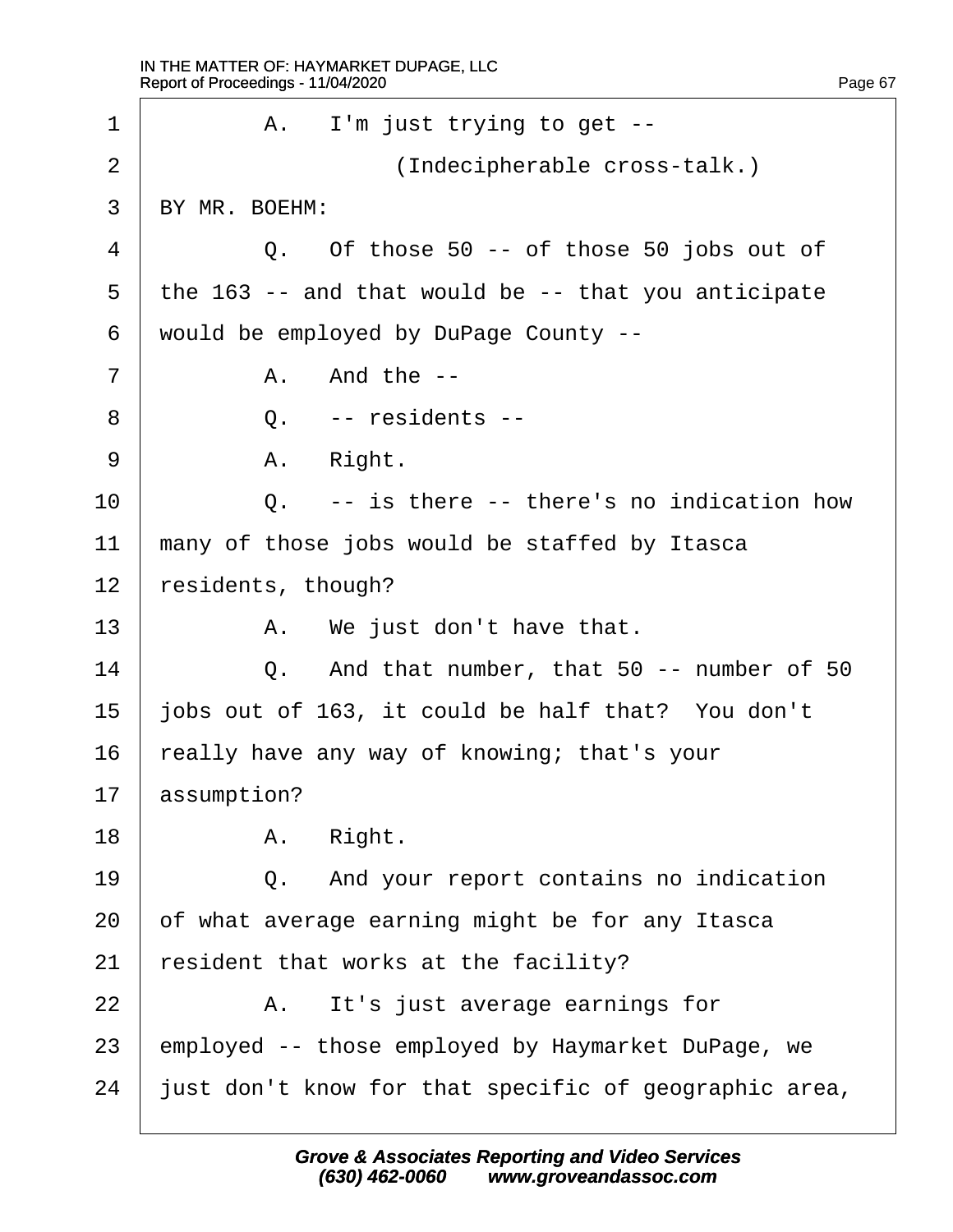$\Gamma$ 

| 1  | what an individual in $-$ you know, what position they |
|----|--------------------------------------------------------|
| 2  | would fill, what they're salary would be.              |
| 3  | We just $-$ again, for estimating                      |
| 4  | impacts, it's not unusual to just get an overall       |
| 5  | payroll number and not to get, you know, an            |
| 6  | individual's name, and where they live, and what they  |
| 7  | are paid.                                              |
| 8  | Q. Is there a place you see for employing              |
| 9  | teenage work force at the facility?                    |
| 10 | That you would have to ask someone<br>Α.               |
| 11 | operating the facility. I'm not -- I'm not in a        |
| 12 | position to tell you what kind of jobs or what kind    |
| 13 | of age groups. It's just not my area of expertise.     |
| 14 | Q. On page 4 of your report you state that             |
| 15 | "The Village of Itasca has a relatively limited base   |
| 16 | of retail/commercial establishments"; correct?         |
| 17 | A. Right.                                              |
| 18 | Would you agree that the limited base of<br>Q.         |
| 19 | retail/commercial establishments will limit the        |
| 20 | amount Haymarket employees spend in the Village of     |
| 21 | Itasca?                                                |
| 22 | That's why we assumed \$5 a day on<br>Α.               |
| 23 | average for 163 workers and did not add the separate   |
| 24 | food and beverage tax.                                 |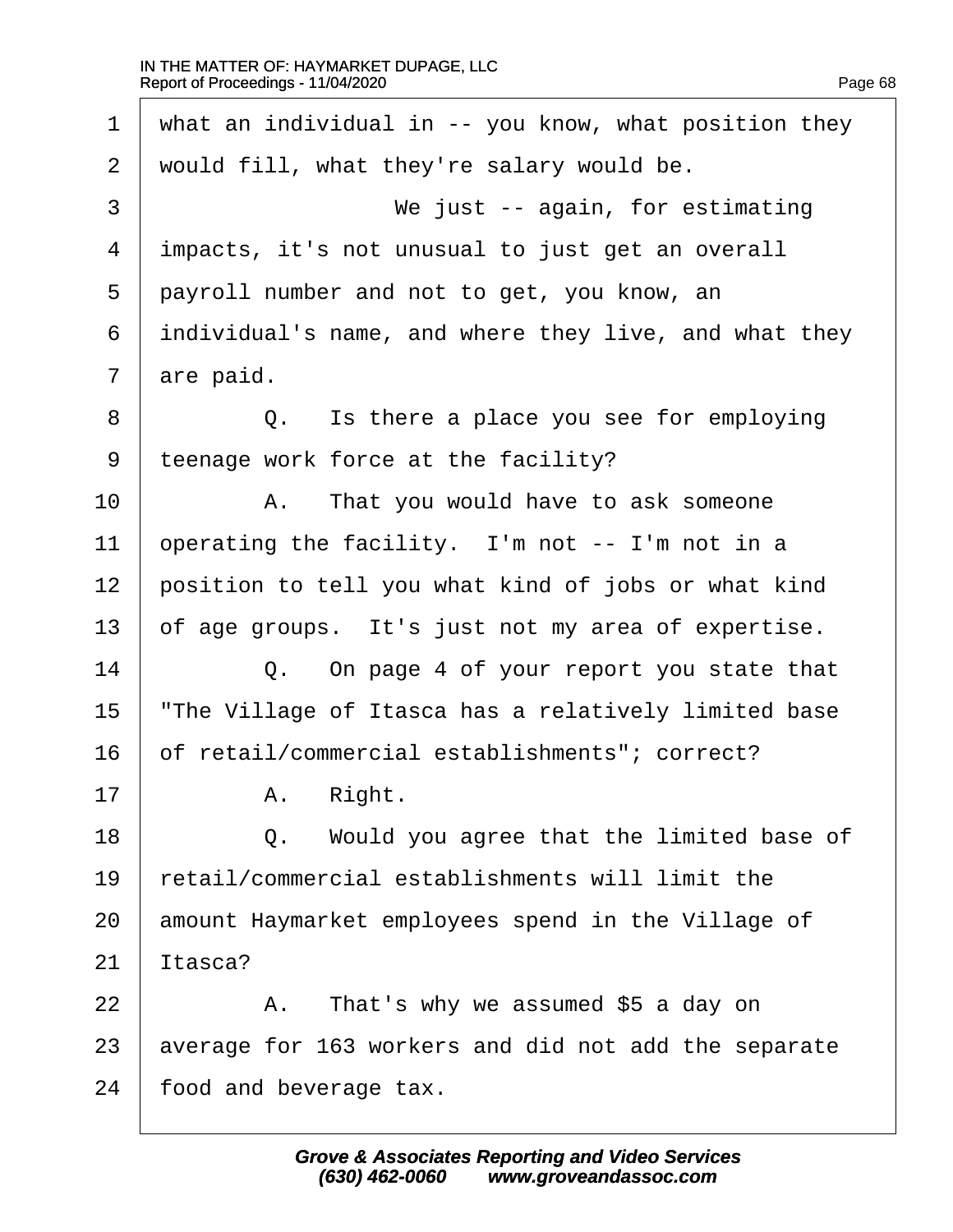·1· · · · · · · · · · ·So it's -- it's -- I think we're 2 | pretty clear it's not a big number. It's less than  $3$  | \$5,000 under this estimate. 4 0. For any employees that are already  $5$  Itasca residents, that spend is already there; it's  $6$  | not new? 7 | A. If they're residents, yes. 8 0. If an outside work force is 9 employed outside of Itasca, what do statistics show  $10$  in terms of what employees spend near the workplace  $11$   $\parallel$  when there are limited options in town and now their 12 options are one to two miles away? 13 A. Well, there's -- there's gas stations in  $14$  town, which if someone fills up their gas, which  $15$  | frequently is either done near the home or near  $16$  employment -- if it's me, tonight when I realized  $17$  that I should have done that sooner -- but this is 18 based on our judgment having done lots of retail 19 | studies, that \$5 a day for gas for going to get a 20 | burrito, for going to get a Greek salad, for going to  $21$   $\vert$  get other convenience services, it is a limited base.  $22$  | That's why we didn't count both of the tax rates. 23 | **And, again, we can't give you**  $24$   $\mid$  precise statistics, other than we know that people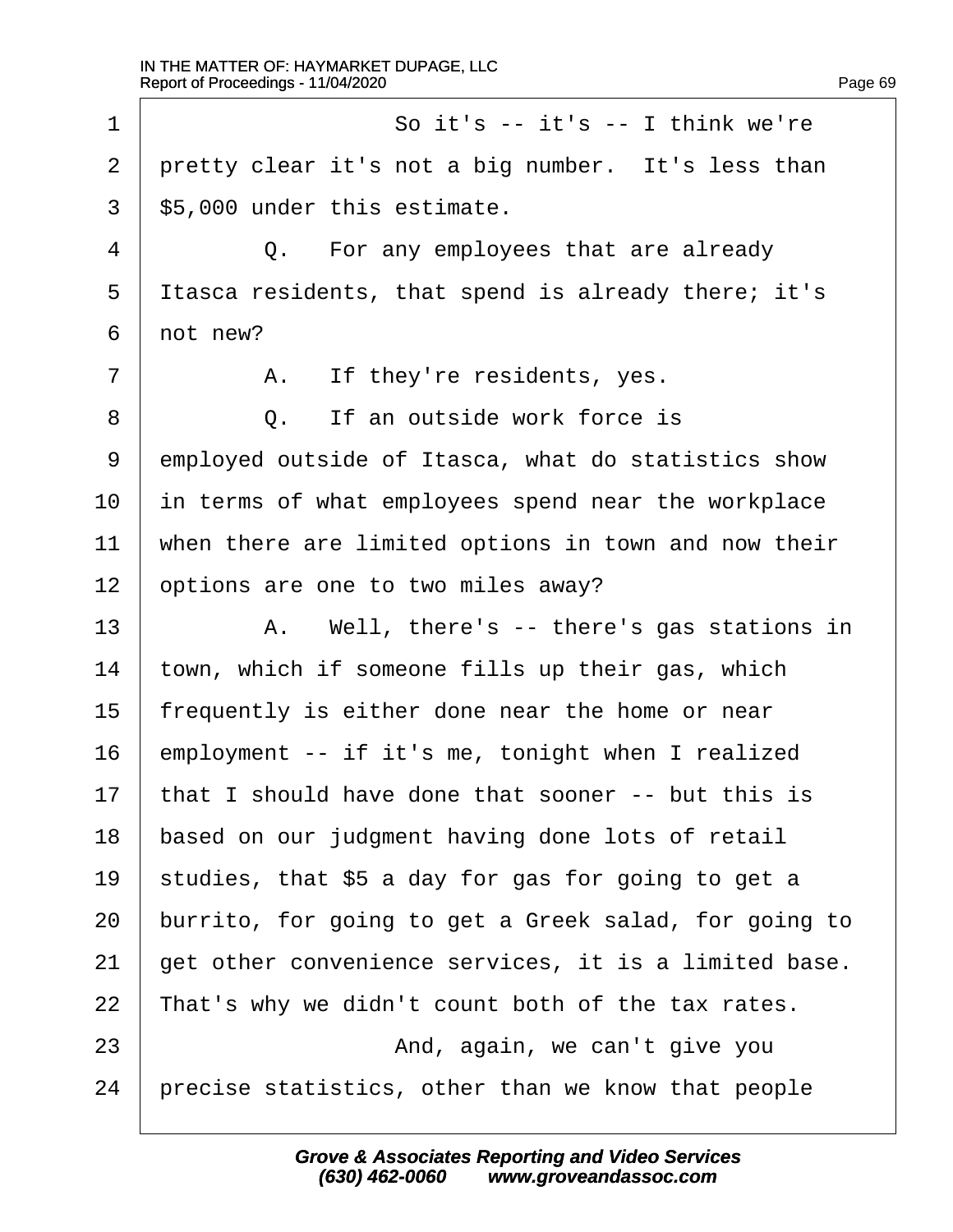| $\mathbf 1$ | who work in $--$ office workers generally spend $--$ when |
|-------------|-----------------------------------------------------------|
| 2           | we're not talking COVID -- far more than that. And        |
| 3           | we do have to add on to that because the                  |
| 4           | International Council of Shopping Centers and the         |
| 5           | Urban Land Institute have both looked at -- done          |
| 6           | studies, and it's well beyond \$5 a day for people who    |
| 7           | work in, you know, business parks or office centers.      |
| 8           | So \$5 was our judgment based on                          |
| 9           | your makeup, and we didn't this it was an extravagant     |
| 10          | number.                                                   |
| 11          | Due to the proximity to Cook County, did<br>Q.            |
| 12          | you consider that these employees may venture to Cook     |
| 13          | County to spend their money rather than staying in        |
| 14          | the Village of Itasca?                                    |
| 15          | We just assumed \$5 a day times 163<br>Α.                 |
| 16          | people. And for convenience services for people who       |
| 17          | are working or coming to work or leaving work, we         |
| 18          | think generally the most pressing thing is time.<br>And   |
| 19          | so if they can get lunch or if they can get their gas     |
| 20          | filled close to where they work, which there are          |
| 21          | some -- I mean, there are places right near here that     |
| 22          | would be very close.                                      |
| 23          | So we didn't take it into account,                        |
| 24          | other than \$5 seemed like a pretty small capture         |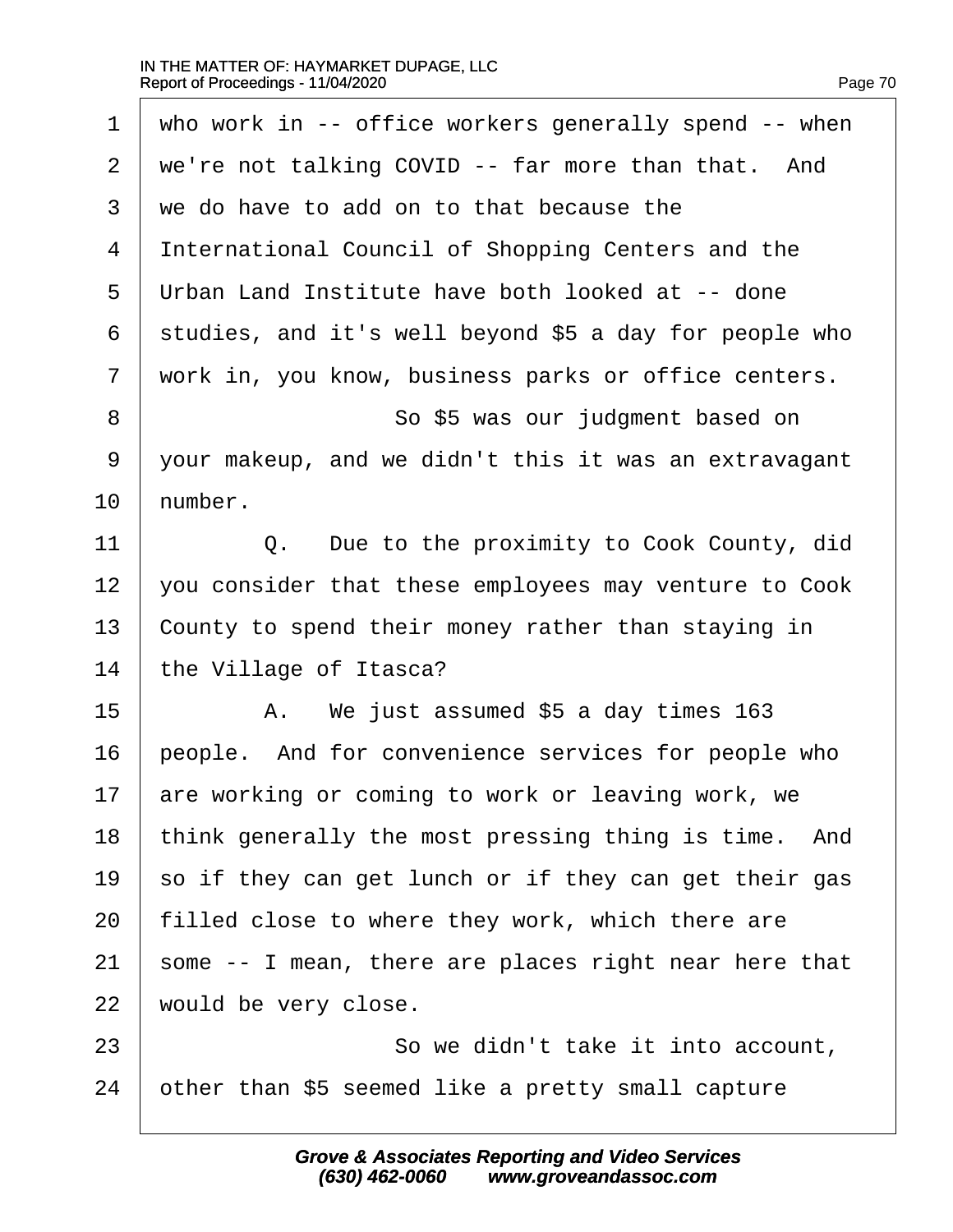rate. So they may spend in Cook County; they may spend in DuPage County. We just went with \$5 that they would be spending here. 4 | C. Does your \$5 estimate take into account a rotational work force; in other words, there might be multiple shifts, there might be a shift that goes 7 | from, you know, midnight to 8:00 AM? 8 A. We didn't take into account visitors. 9 | We didn't take into account vendors coming to provide services. We didn't take into account anything other 11 than the number of workers. 12 | **So, in other words, as they have**  | multiple shifts, it could be the \$5 is very conservative because people -- each set of people 15 could spend to get gas, get a burrito, get a Greek salad, get a coffee and so on. 17 | **We just kept it really simple.** We don't have and we haven't done surveys yet. There are no workers there yet. We haven't monitored  $-$ - we  $\vert$  can't monitor their consumer patterns yet. 21 | So we said \$5 seemed very  $\vert$  reasonable given that  $-$  a Subway sandwich today with  $\vert$  a bag of chips is close to \$5 or more depending what  $\mid$  size you get. So it just seemed like a very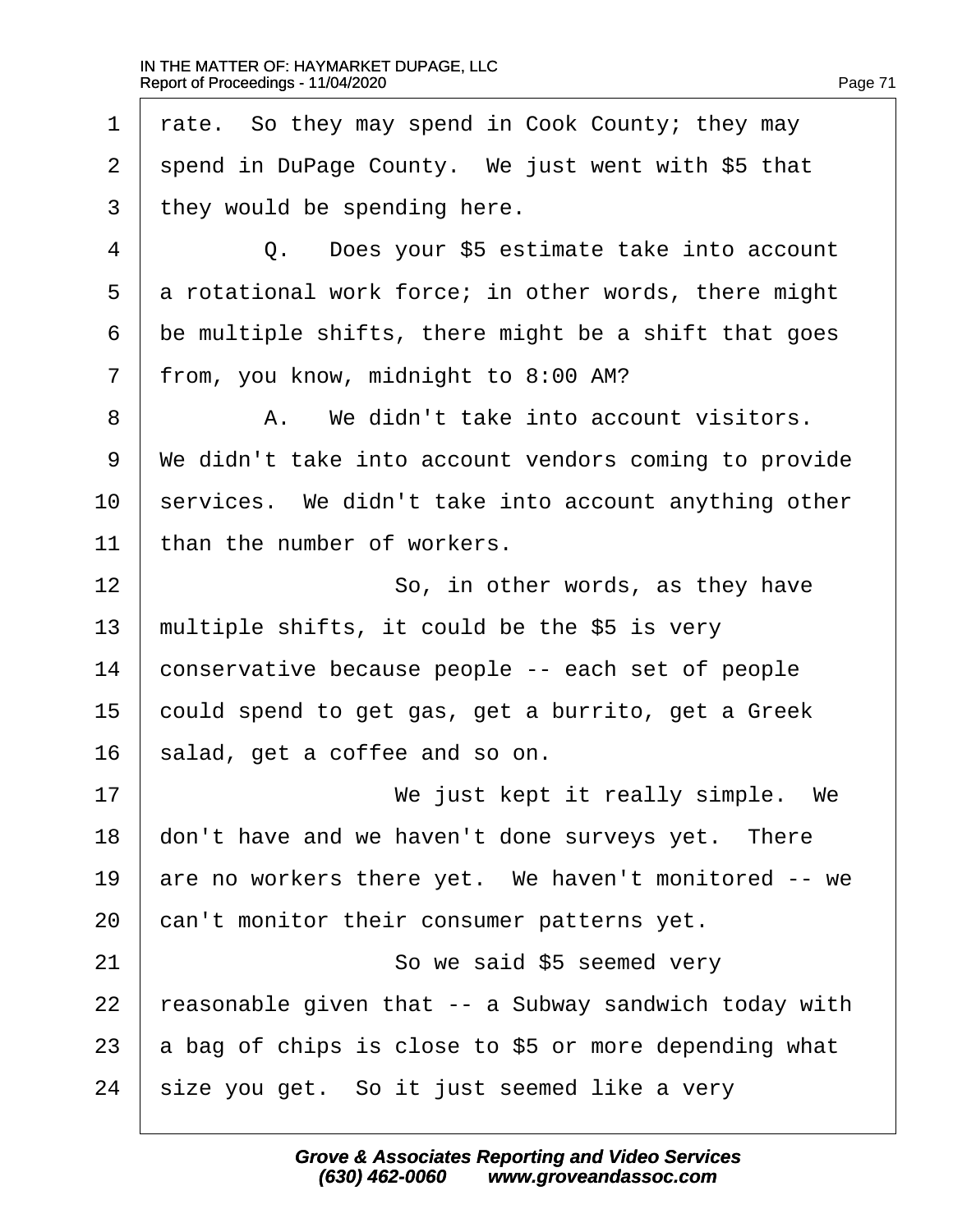$\Gamma$ 

| $\mathbf 1$    | conservative number, and we didn't $--$ we also only   |
|----------------|--------------------------------------------------------|
| 2              | used -- we didn't have a separate food and beverage    |
| 3              | with that estimate. We just sort of lowered the        |
| $\overline{4}$ | estimate. That's all I can tell you.                   |
| 5              | Q. Regarding utilities, you factored in                |
| 6              | \$13,283 for utility revenue on page 5; is that right? |
| 7              | Yes.<br>Α.                                             |
| 8              | What did you base those numbers on?<br>Did<br>Q.       |
| 9              | you perform an independent evaluation?                 |
| 10             | We were given an estimate of<br>Α.                     |
| 11             | consumption, and -- by Haymarket. We did not make an   |
| 12             | independent estimate of their utility consumption.     |
| 13             | And then we just multiplied it by the applicable       |
| 14             | rates.                                                 |
| 15             | And, for example, you collect for                      |
| 16             | electricity on the basis of kilowatt hours consumed.   |
| 17             | So we took the estimate of annual expenditure.<br>We   |
| 18             | converted it had to kilowatt hours using an average    |
| 19             | commercial electric rate of 8¢ per kilowatt hour.      |
| 20             | And this is on footnote 2 of Table II-3.               |
| 21             | We did not make -- we would have no                    |
| 22             | way of knowing what Haymarket is going to spend on --  |
| 23             | on utilities.                                          |
| 24             | And, similarly, we didn't even                         |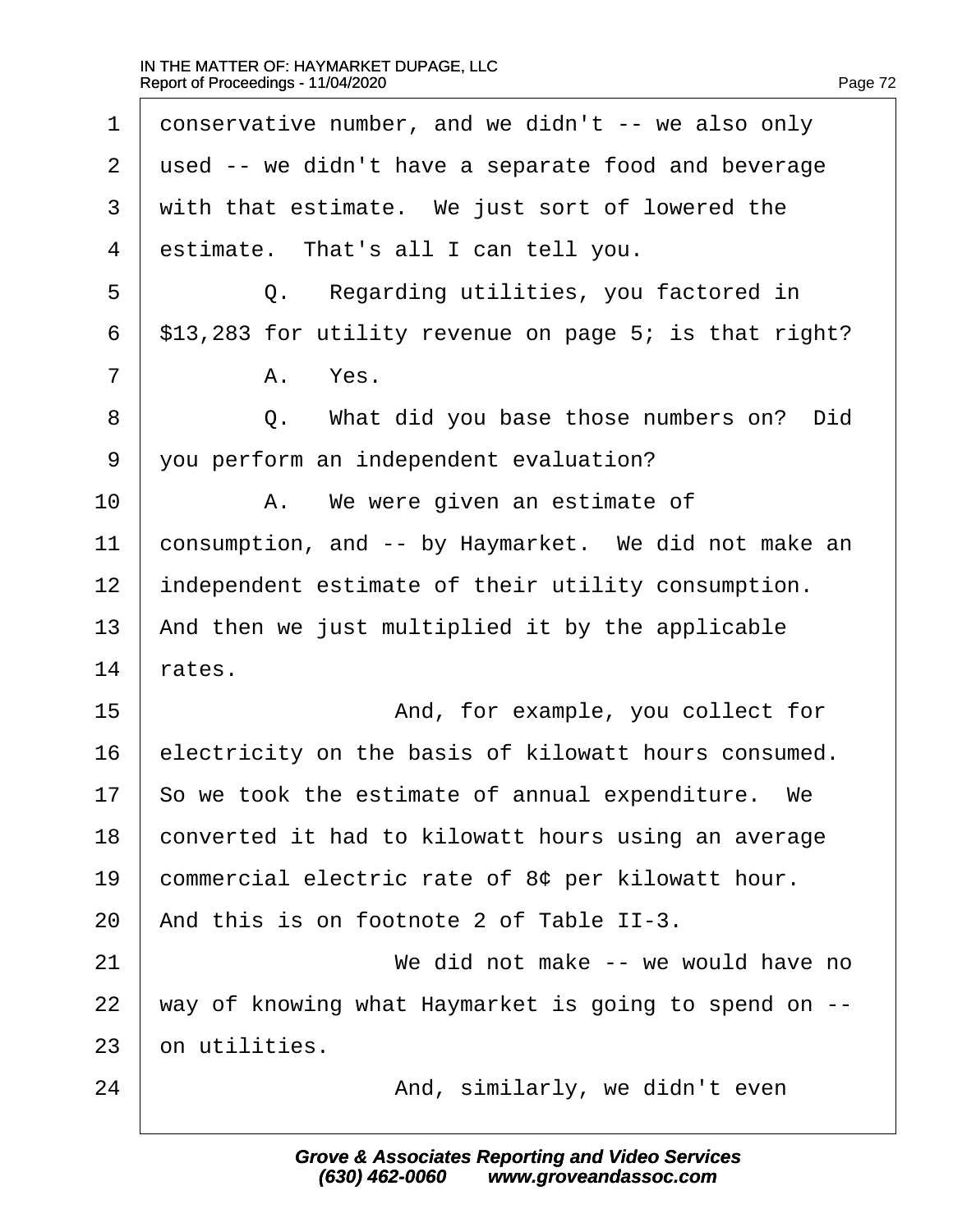$\Gamma$ 

| 1                                            | count telecommunications tax because we don't know       |
|----------------------------------------------|----------------------------------------------------------|
| 2                                            | what kind of phone system that you're going to use.      |
| 3                                            | And so we just didn't bother to include it. We           |
| $\overline{4}$                               | didn't think it would be that -- you know, we just       |
| 5                                            | don't know so we didn't include it.                      |
| 6                                            | These utility numbers assume full<br>О.                  |
| 7                                            | operation and not a ramp-up scenario; correct?           |
| 8                                            | Right.<br>Α.                                             |
| 9                                            | Q. With regard to police service costs on                |
| 10                                           | page 6, you included Table II-5 with estimated annual    |
| 11                                           | costs providing public safety service to Haymarket       |
| 12                                           | DuPage, and you have a range of $$22,898$ to $$30,392$ ; |
|                                              |                                                          |
|                                              | is that right?                                           |
|                                              | That's on page 6.                                        |
|                                              | Did you just say 22,898 to 30,392?<br>Α.                 |
|                                              | That's correct.<br>Q.                                    |
|                                              | Α.<br>Yep.                                               |
|                                              | Okay. And this number is based on two<br>Q.              |
|                                              | inputs; first the service cost per call; and second,     |
| 13<br>14<br>15<br>16<br>17<br>18<br>19<br>20 | the projected calls to Haymarket DuPage; correct?        |
| 21                                           | Exactly.<br>Α.                                           |
| 22                                           | Do you know what the Itasca Police<br>Q.                 |
| 23                                           | Department policy or practice is regarding when a        |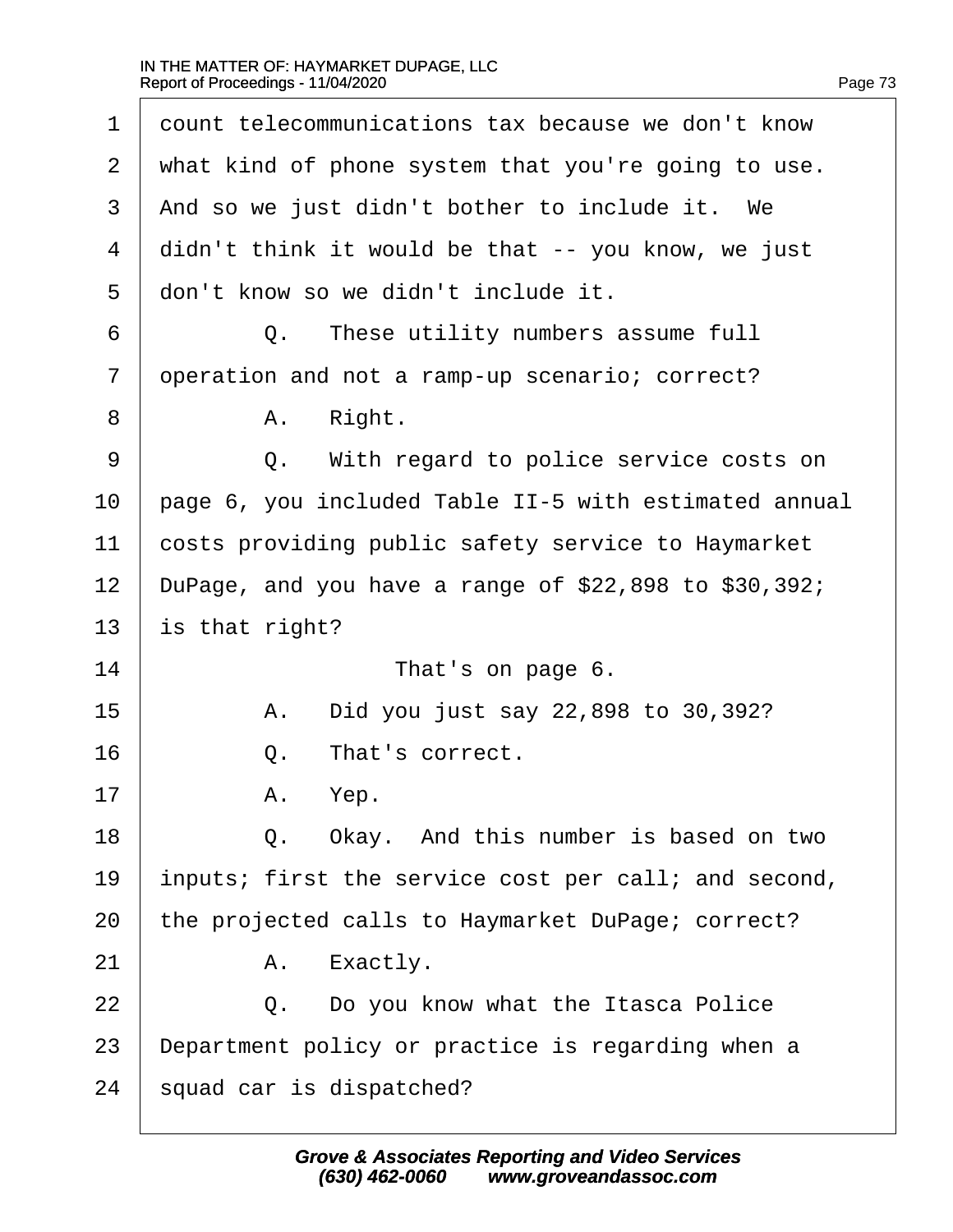1 | A. No. I don't know what you're --·2· · · · · ·Q.· ·Okay.· Do you know that a squad car is 3 dispatched each time a fire or EMS unit is called? 4 | MS. O'KEEFE: Objection. This is a question  $5$  | that will be answered by Polaris at a later date.  $6$  | This is outside his area of expertise. 7 | MR. BOEHM: It -- it goes to his ultimate 8 opinion in relying on the Polaris report. So it's a 9 | fair question to ask whether he has an understanding  $10$   $\vert$  of the impact on the police department in terms of  $11$  | his analysis. I'm  $-$ -12 | MS. O'KEEFE: He's not -- it's not within his 13 area of expertise to know the operational questions  $14$  | that are involved with the operation of the Fire  $15$  Protection District or the police department that  $16$   $\vert$  generally results in the number of calls that will be  $17$  levied. 18 and 18 and 18 and 18 and 18 and 18 and 18 and 18 and 18 and 18 and 18 and 18 and 18 and 18 and 18 and 18 and 1  $19$   $\mid$  testified he relied on the number. And then he took  $20$  and applied it to his area of expertise, which is  $21$  economic and fiscal analysis. 22 | **So I would suggest that this is an**  $23$  answer that will definitely be addressed by  $24$   $\mid$  Mr. Dominik at a later date. That's within his area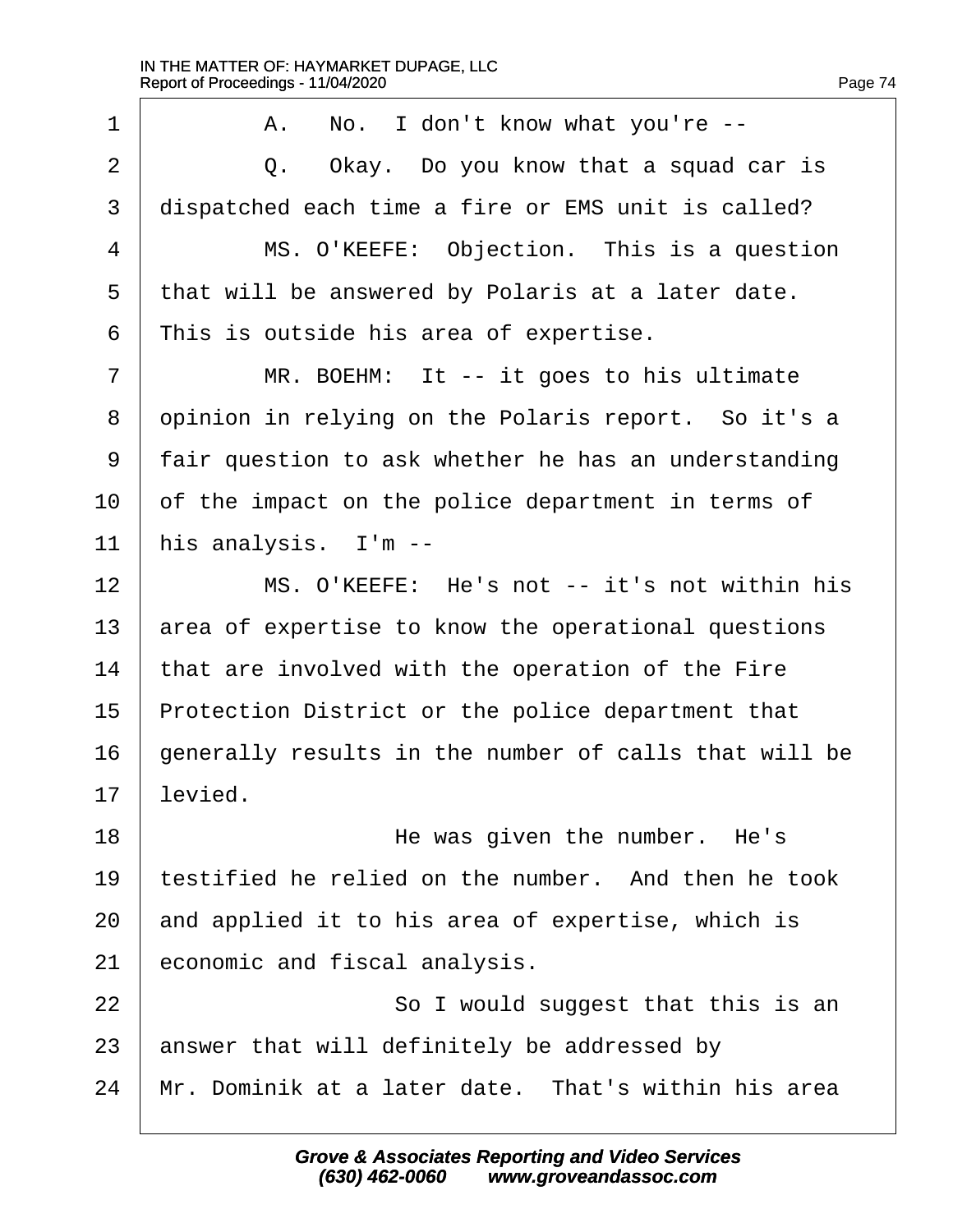$1 \mid$  of expertise.

2 | MR. HERVAS: I would respectfully disagree. 3 I It's a foundational question that goes to whether or  $4$   $\mid$  not it would change his opinion if he knew or didn't  $5$  know. And the only question at this point that's  $6$  pending is if he was aware of what the policy was.  $7$   $\mid$  We haven't even gone into any of the details with  $8$  | respect to that. 9 | So I'm going to allow the question.  $10$  RY MR. BOEHM: 11 | C. Okay, the question, Mr. Gruen, is, did  $12$   $\mid$  you know that a squad car is dispatched each time the  $13$  | fire or EMS unit is called? 14· · · · · ·MS. O'KEEFE:· How do we -- objection.· This 15  $\vert$  assumes a fact that's not in evidence. How do we  $16$  | know that? Where is he getting that information  $17$  from? 18 **I 18** · *I I I I I I I I I I I I I I I I I I I I I I I I I I I I I I I* 19· ·citizens.· Does he have a knowledge on EMS and police  $20$  services on behalf of the Village? 21 | MR. HERVAS: Okay, well, that's --22 | MS. O'KEEFE: Inadequate foundation to that  $23$  | question. 24 | MR. HERVAS: That's a different objection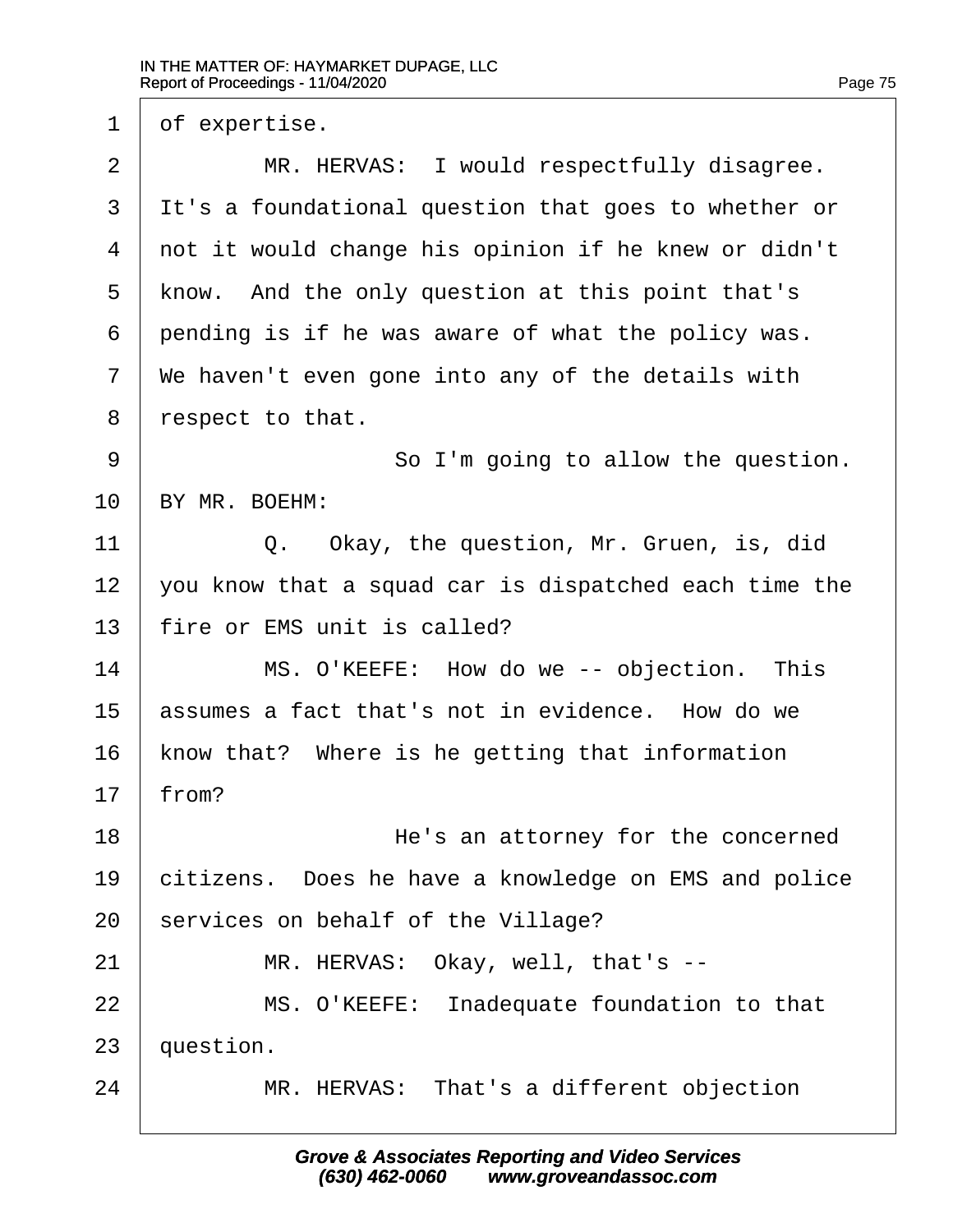$\Gamma$ 

| 1  | then.                                                 |
|----|-------------------------------------------------------|
| 2  | With respect to that question,                        |
| 3  | there needs to be some foundation or you can pose it  |
| 4  | as a hypothetical.                                    |
| 5  | MR. BOEHM: I can rephrase the question.               |
| 6  | MR. HERVAS: Okay.                                     |
| 7  | BY MR. BOEHM:                                         |
| 8  | Are you aware, Mr. Gruen, whether a<br>Q.             |
| 9  | squad car is dispatched each time a fire or EMS unit  |
| 10 | is called?                                            |
| 11 | I'm not aware for the specifics of this<br>Α.         |
| 12 | town, and I'm going to again say that we -- we relied |
| 13 | on the estimate of service calls to use our model.    |
| 14 | And I believe -- in case this will                    |
| 15 | save you and others some help, I'm more than happy to |
| 16 | piggyback on your other Counsel's question where he   |
| 17 | asked about sensitivity analysis. And so, again,      |
| 18 | let's make life real easy so you can understand the   |
| 19 | magnitude of the sensitivity analysis.                |
| 20 | If, again, we assume all service                      |
| 21 | costs are variable and the number of service calls to |
| 22 | Haymarket are doubled for police -- so presumably     |
| 23 | that would pick up some of your apparent concern      |
| 24 | about the police dispatch -- and we assume that all   |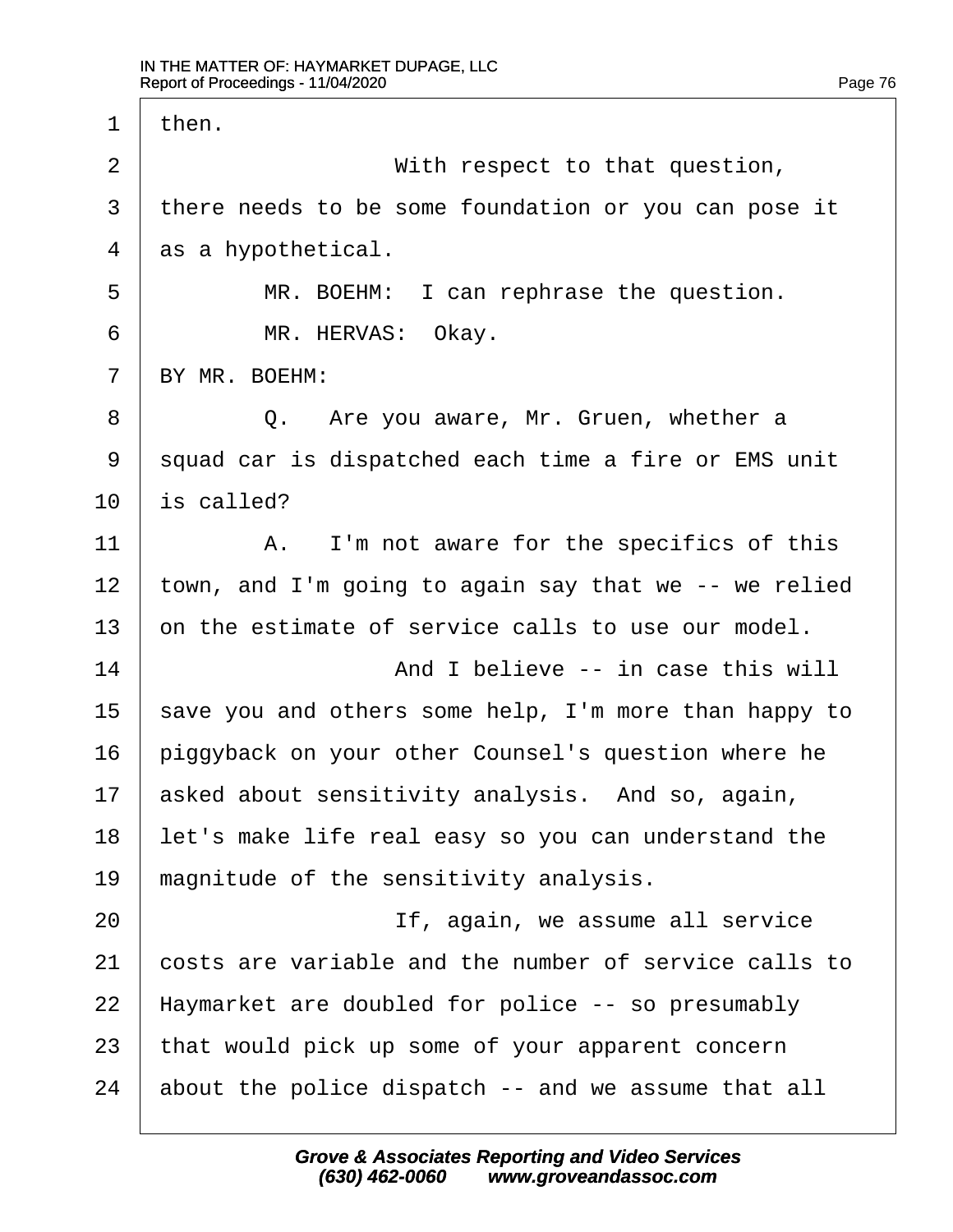$\Gamma$ 

| $\mathbf 1$    | general government costs are variable, what would     |
|----------------|-------------------------------------------------------|
| $\overline{2}$ | that do to -- I think it's a very good question you   |
| 3              | asked, and I'm sure you're getting around to it --    |
| $\overline{4}$ | what would that do to the net service costs? And,     |
| 5              | again, assuming that Haymarket DuPage made no -- no   |
| 6              | arrangements for security or additional service       |
| 7              | provision in light of this increase in calls.         |
| $8\,$          | The deficit would come -- would go                    |
| 9              | from the single cup of coffee to two cups of coffee   |
| 10             | or \$7 to \$10 per resident. That's assuming that the |
| 11             | call is double and there's no -- you know, you need   |
| 12             | to add police chiefs when you add people. So the \$7  |
| 13             | to \$10, still well less than one percent of general  |
| 14             | fund budget expenditures.                             |
| 15             | So I don't know if that helps you.                    |
| 16             | I'm not trying to be difficult. Really, I'm trying    |
| 17             | to give you information. And that's -- that's the     |
| 18             | sensitivity analysis we did to try to give a flavor   |
| 19             | for how the fiscal effects would change if the        |
| 20             | Polaris numbers are in this case too low.             |
| 21             | I'm not trying to accuse you of being<br>$Q$ .        |
| 22             | difficult at all, and I think this goes to the        |
| 23             | foundation of how you're performing your              |
| 24             | calculations.                                         |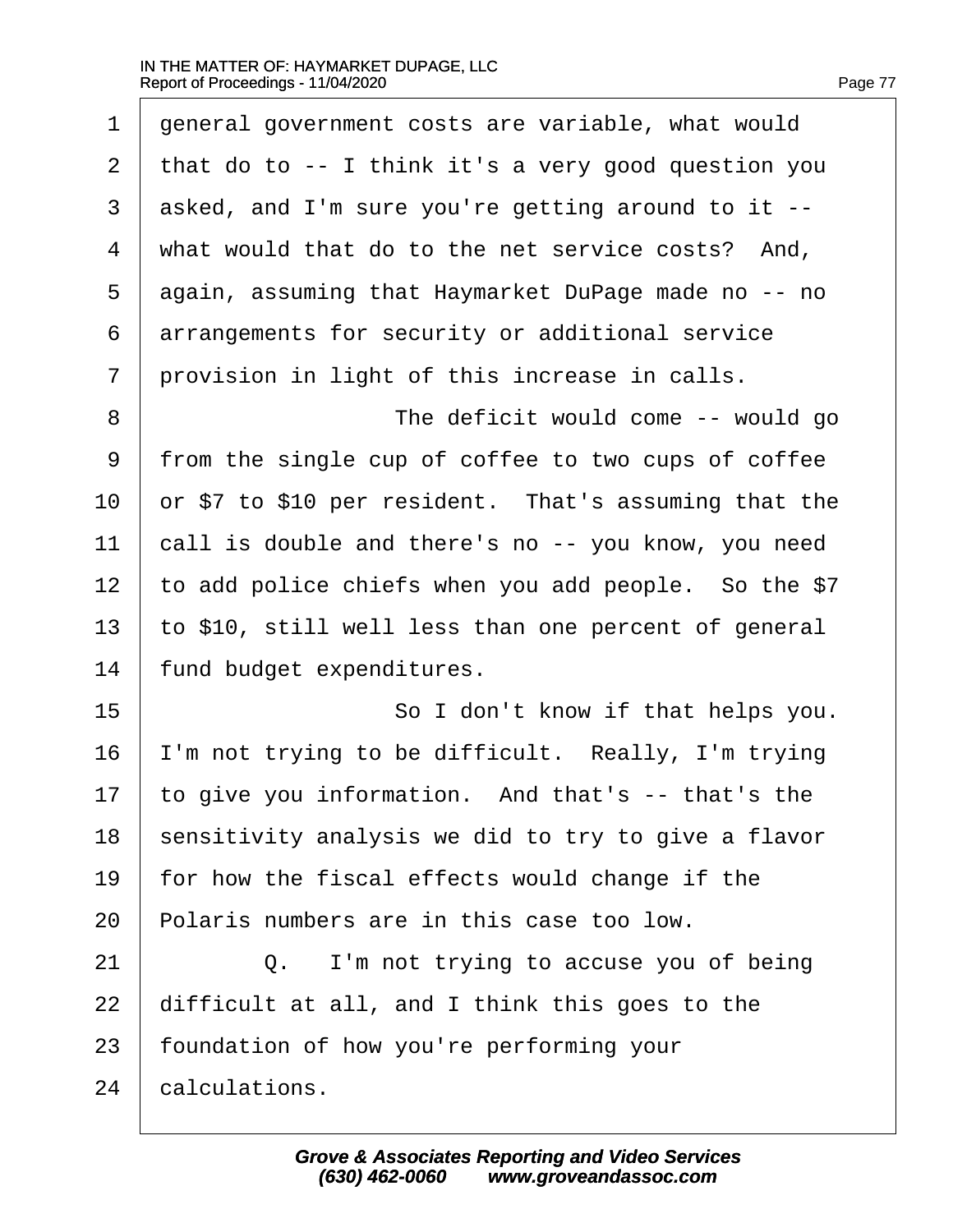$\Gamma$ 

| $\mathbf{1}$ | But let's say that your                               |
|--------------|-------------------------------------------------------|
| 2            | calculations for the police department are off not by |
| 3            | a factor of 2 or 3, but they are off by a factor of   |
| 4            | 6, so that then you're going to be multiplying your   |
| 5            | numbers accordingly.                                  |
| 6            | So that would be $-$ - if it's $-$ - just<br>Α.       |
| 7            | assume -- because I can multiply 5 times 10 -- it's   |
| 8            | off by 5 times, I think that's \$50 per resident.     |
| 9            | Q. Again, sorry for the delay. I'm just               |
| $10 \,$      | trying to make sure I don't duplicate.                |
| 11           | That's all right.<br>Α.                               |
| 12           | On page 20 you try to assess the amount<br>$Q$ .      |
| 13           | of spending per worker in the Village of Itasca.      |
| 14           | That's based on many assumptions,                     |
| 15           | including opening at full capacity from the start;    |
| 16           | right? We discussed that already?                     |
| 17           | I'm sorry, on page 20, this is the<br>А.              |
| 18           | estimate of -- of non- -- nonresident spending.       |
| 19           | Q. Correct.                                           |
| 20           | A. And, I'm sorry, and the answer is,                 |
| 21           | right, I think we've established we're not that       |
| 22           | fancy. We just assumed they're operating, and         |
| 23           | they're operating on an annual basis, and they have   |
| 24           | the number of employees they told us.                 |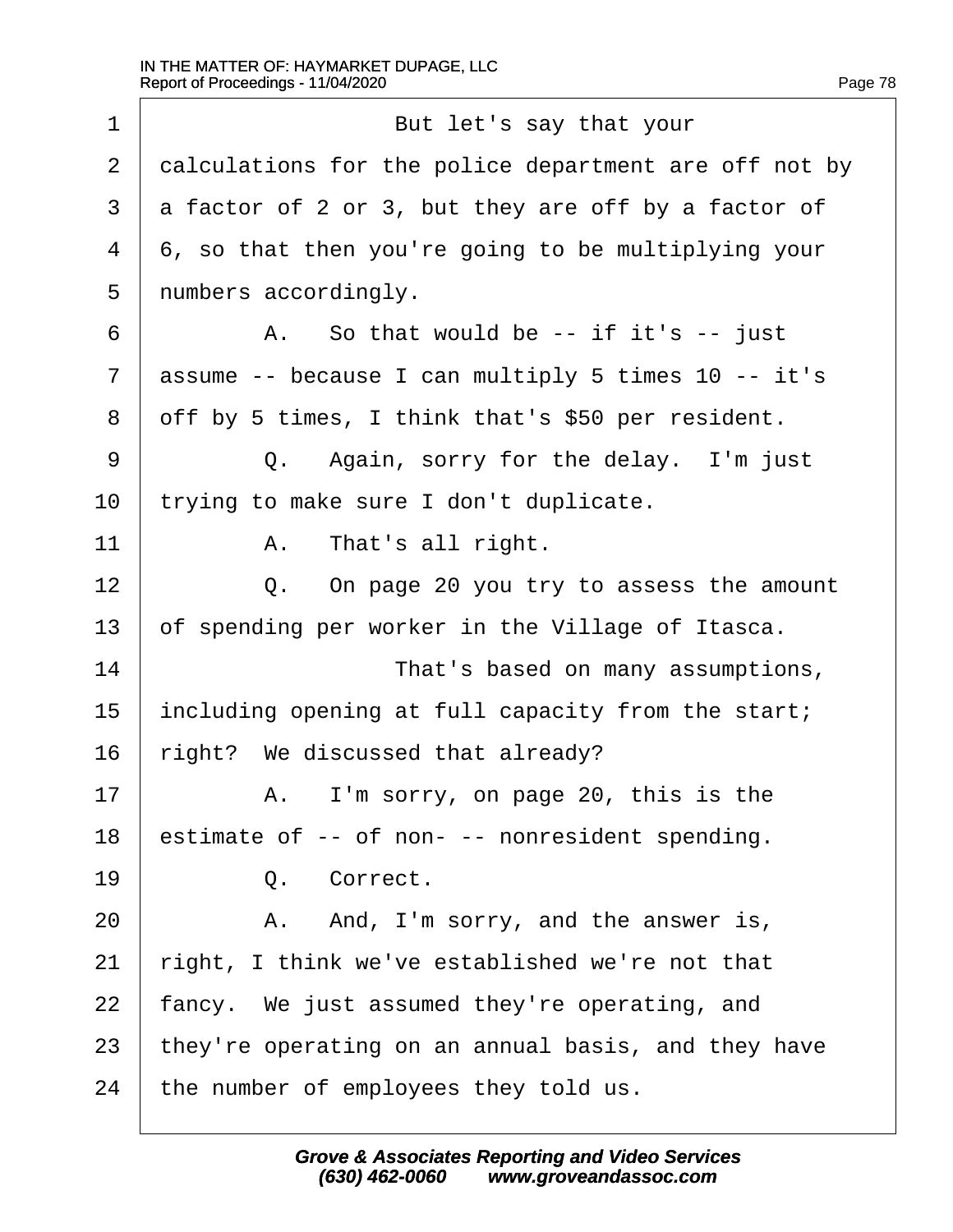1 | So I'll -- I'll tell you that if 2  $\vert$  they don't have as many folks working there, they're  $3$   $\vert$  going to have fewer people shopping. And if they  $4$  have -- or they may have -- there will be lower 5 impacts during a ramp-up phase. I can't tell you  $6$  what that would be because I don't know what the  $7$  | ramp-up would be. 8 | And I would point out that these  $9$  are not -- they are not -- you know, it's not like  $10$  the convention centers I mentioned where the impacts  $11$   $\vert$  are always billions and then the convention center is  $12$  barely used. 13· · · · · · · · · · ·These are not unusual expenditures  $14$   $\vert$  on restaurants, and food and beverage, and other  $15$  expenditures. Actual expenditures are close to  $-$ - $16$  according to the consumer survey of the Bureau of 17 | Labor Statistics, actual retail expenditures are 18 roughly 18 percent of income and this is only using  $19$  six percent. So they are not aggressive numbers by  $20$  any stretch. 21 | Q. Also on page 20 you indicate that you do 22 | not consider expenditures by friends, family and 23 other visitors of Haymarket clients. 24 a · · · · · · · · · · · Do you know what the Haymarket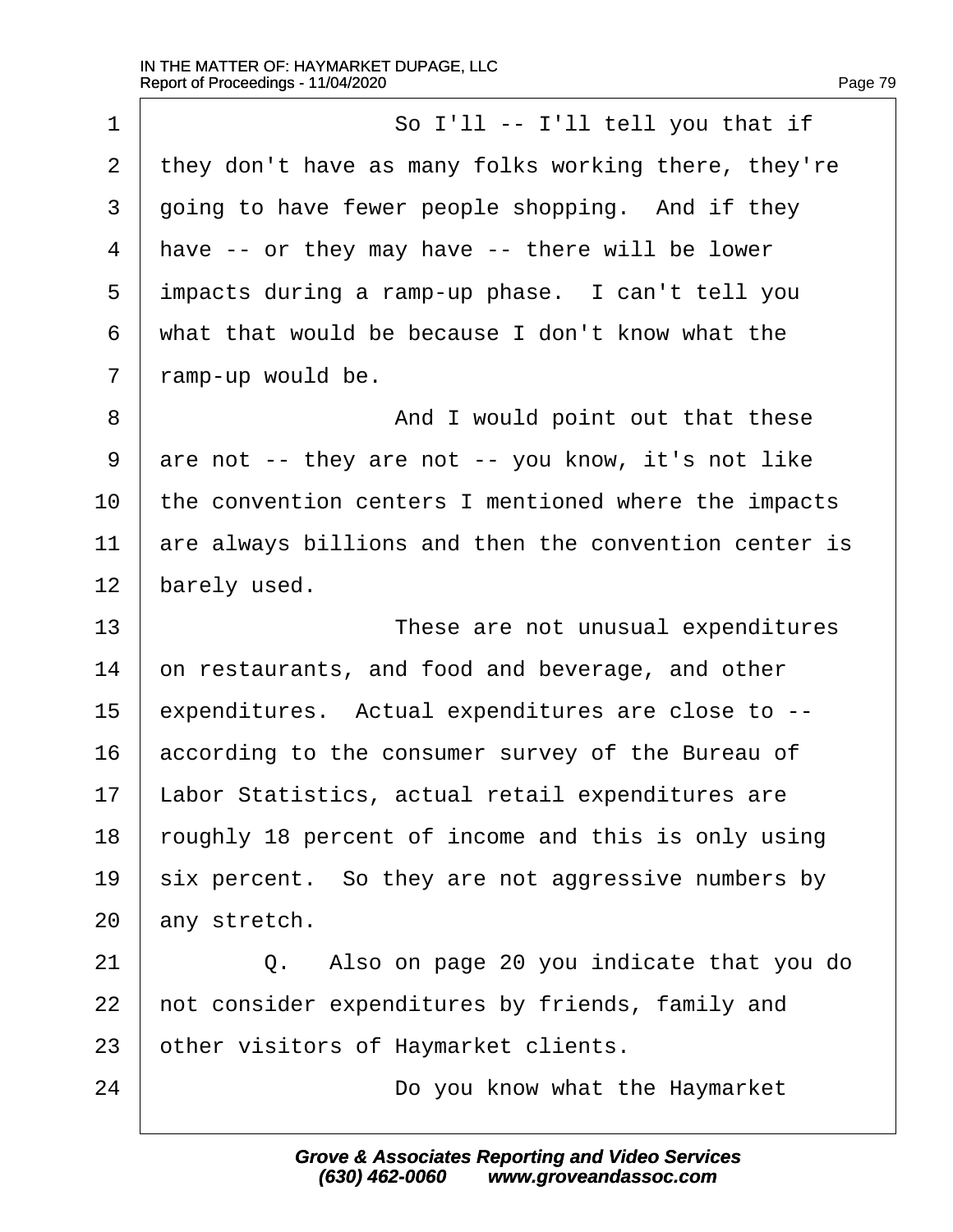$\Gamma$ 

| 1  | visitor policy is?                                    |
|----|-------------------------------------------------------|
| 2  | No.<br>Α.                                             |
| 3  | And I think this is going to be it for<br>Q.          |
| 4  | me.                                                   |
| 5  | Isn't it true that Haymarket claims                   |
| 6  | that this will be a facility to serve those nearby,   |
| 7  | so lodging and food expenditures are unlikely?        |
| 8  | Then it's darn good we didn't include<br>Α.           |
| 9  | them.                                                 |
| 10 | MR. BOEHM: I will hand it over.                       |
| 11 | CHAIRMAN DALY: Thank you, Mr. Boehm.                  |
| 12 | Before we continue, might I                           |
| 13 | recommend we take a quick five-minute break before we |
| 14 | start with Ms. Smith's cross-examination. Thank you.  |
| 15 | (Recess taken.)                                       |
| 16 | CHAIRMAN DALY: Okay, I'd like to now invite           |
| 17 | Ms. Smith to cross-examine Mr. Gruen.                 |
| 18 | MS. SMITH: Thank you.                                 |
| 19 | EXAMINATION                                           |
| 20 | BY MS. SMITH:                                         |
| 21 | My name is Jennifer Smith. I represent<br>$Q$ .       |
| 22 | the school district.                                  |
| 23 | A. Okay.                                              |
| 24 | Q. It's true that you were not asked to               |
|    |                                                       |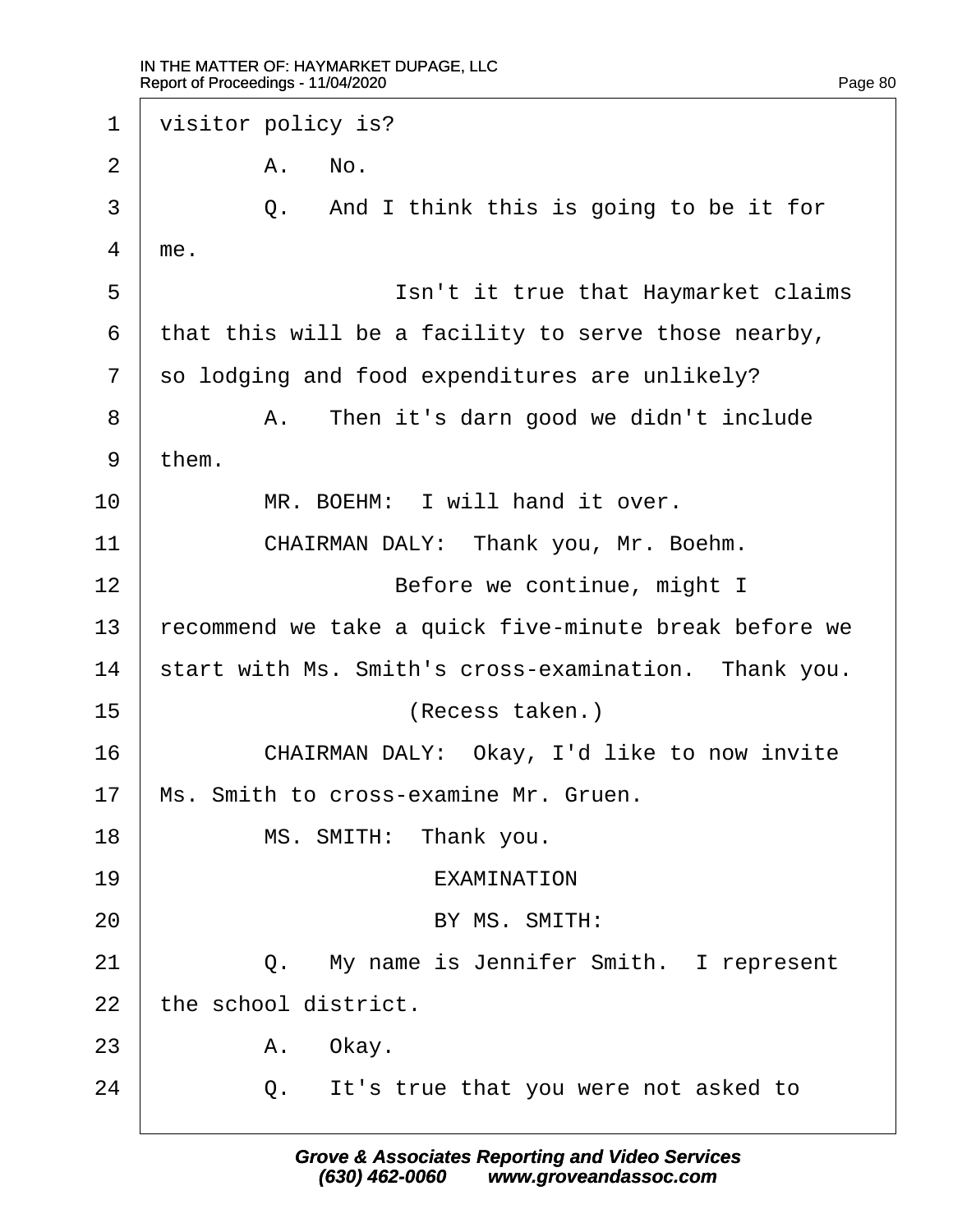$2 \mid$  right? 3 | A. I'd rephrase it slightly. We were informed there wouldn't be any school-age children associated with the program, so there was no impact identified in terms of service costs for the school  $\vert$  district. 8 | So generally, yes, that's how I 9 | would say it. 10 | 0. And on what basis would you say there are no school-age children associated? 12 | R. That was given from Haymarket. **0.** And do you have any expertise in 14 analyzing impact on a school district? 15 | A. I've frequently analyzed the impacts --  $\vert$  or our firm has -- on school districts of residential developments. We've also worked for school districts to forecast enrollment and impacts of developments, | but I don't have any expertise about the type of service that Haymarket is doing. 21 | **We took as a given their**   $\mid$  direction -- or their information there wouldn't be school -- schools -- school children. **0.** So you did not advise or opine, then,

1 analyze any impact on the school district; is that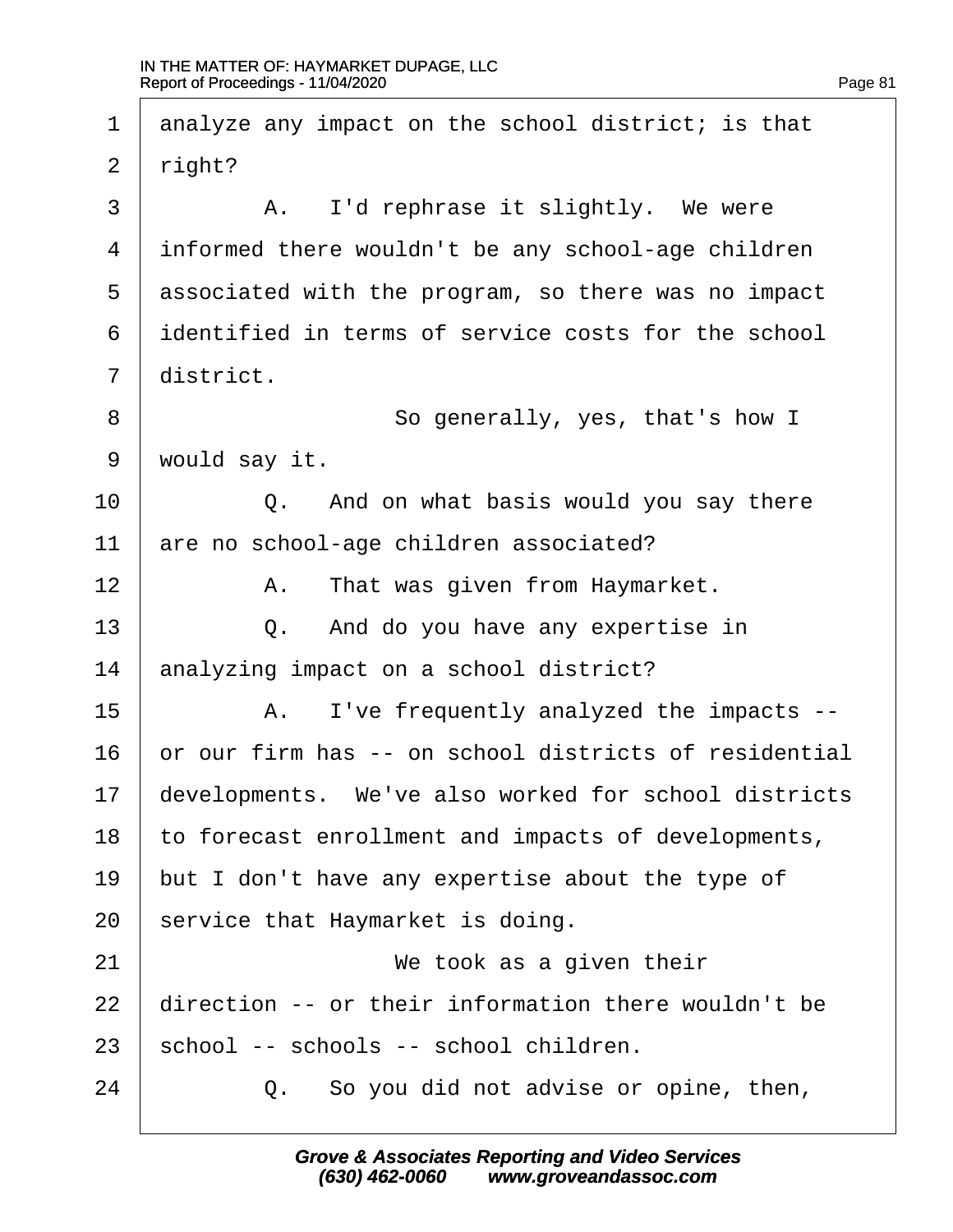16

 $\Gamma$ 

| $\mathbf 1$    | that they didn't need to do that analysis; rather,         |
|----------------|------------------------------------------------------------|
| 2              | they told you there would be no impacts and so you         |
| 3              | didn't do it. Is that right?                               |
| $\overline{4}$ | I'm not sure that I get the distinction,<br>Α.             |
| 5              | but I think the answer is yes.                             |
| 6              | We didn't study the school $-$ - the                       |
| 7              | impact on the schools, and it was because we               |
| 8              | understood there weren't going to be school-age            |
| 9              | children.                                                  |
| 10             | You said "associated." What was your<br>Q.                 |
| 11             | understanding of the meaning of associated?                |
| 12             | Just there wouldn't be -- there wouldn't<br>Α.             |
| 13             | be children with the -- with the clients at the -- at      |
| 14             | the -- that wouldn't be going to school while the          |
| 15             | parent or guardian, whatever it is, were receiving         |
| 16             | service.                                                   |
| 17             | Did you -- but you did not -- you<br>Q.                    |
| 18             | weren't asked to come up with an opinion about             |
| 19             | whether or not the parents or their children would         |
| 20             | establish residency in the district; is that right?        |
| 21             | No, no.<br>Α.                                              |
| 22             | Or that there would be other services<br>Q.                |
| 23             | that the parent $-$ - the $-$ - the residents of Haymarket |
| 24             | would be able to access as being located within the        |
|                |                                                            |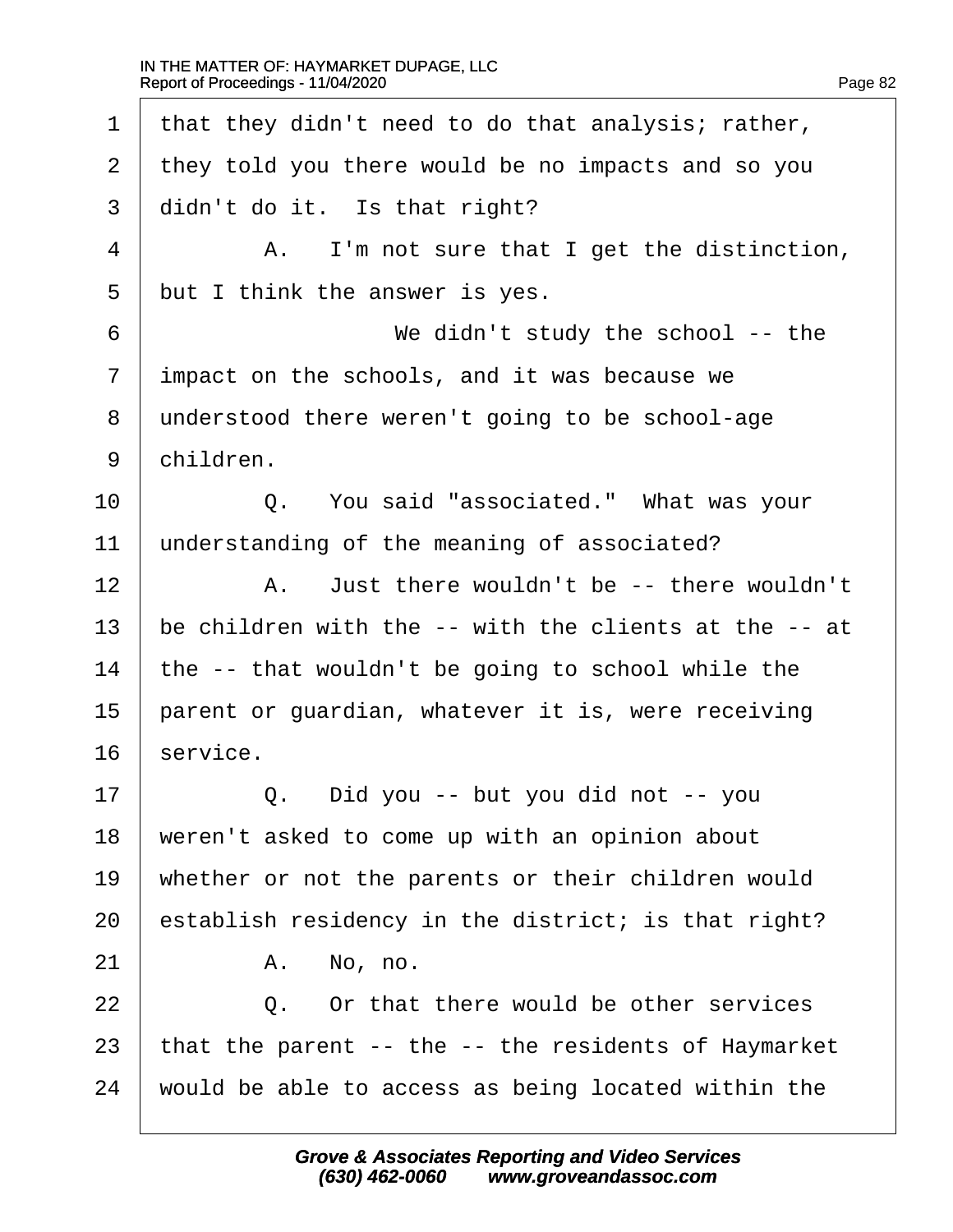1 district boundaries? You didn't look at any of that,  $2$   $\mid$  did you?  $\begin{array}{ccc} 3 & \vert & \text{A.} & \text{No.} \end{array}$ 4 **4** 0. You mentioned once during your testimony 5 COVID and the COVID-19 pandemic. I'll just start off  $6$  with a broad question. Did you consider the pandemic 7 | whatsoever when writing your report?  $8$   $\parallel$   $\blacksquare$   $\blacksquare$   $\blacksquare$   $\blacksquare$   $\blacksquare$   $\blacksquare$   $\blacksquare$   $\blacksquare$   $\blacksquare$   $\blacksquare$   $\blacksquare$   $\blacksquare$   $\blacksquare$   $\blacksquare$   $\blacksquare$   $\blacksquare$   $\blacksquare$   $\blacksquare$   $\blacksquare$   $\blacksquare$   $\blacksquare$   $\blacksquare$   $\blacksquare$   $\blacksquare$   $\blacksquare$   $\blacksquare$   $\blacksquare$   $\blacksquare$   $\blacksquare$   $\blacksquare$   $\$ 9 |  $Q$ . And would you agree that the pandemic  $10$   $\mid$  has impacted some of the variables that you talk  $11$  about in your report? 12 | A. Can you give me an example? I'm sorry. 13 | Q. Sure. Do you -- and maybe we can go  $14$  | through sort of one at a time, or you can tell me 15  $\vert$  what the variables are, but do you know whether or  $16$   $\vert$  not the pandemic impacts the number of EMS calls to a 17  $\vert$  group home facility of 240 residents when we have a 18 communicable disease pandemic? 19 | The Right. Again, we have not taken into  $20$  account hopefully a once-in-an-every-hundred-year 21  $\vert$  pandemic that let's hope gets handled better going  $22$  forward.  $23$   $\vert$  0. Okay. So it's not -- not -- $24$   $\overline{\phantom{a}}$   $\overline{\phantom{a}}$   $\overline{\phantom{a}}$   $\overline{\phantom{a}}$   $\overline{\phantom{a}}$   $\overline{\phantom{a}}$   $\overline{\phantom{a}}$   $\overline{\phantom{a}}$   $\overline{\phantom{a}}$   $\overline{\phantom{a}}$   $\overline{\phantom{a}}$   $\overline{\phantom{a}}$   $\overline{\phantom{a}}$   $\overline{\phantom{a}}$   $\overline{\phantom{a}}$   $\overline{\phantom{a}}$   $\overline{\phantom{a}}$   $\overline{\phantom{a}}$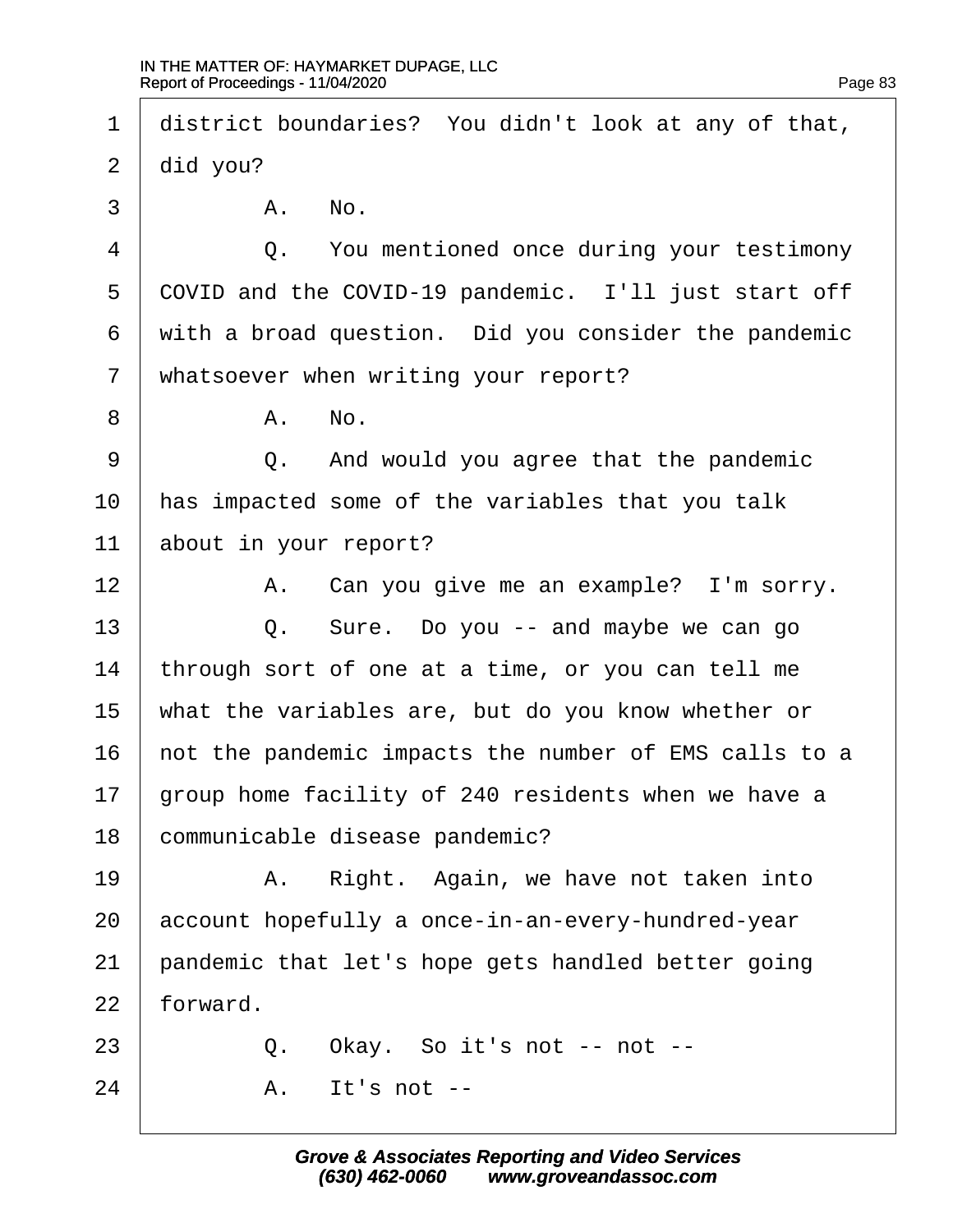·1· · · · · ·Q.· ·-- taken into account -- ·2· · · · · ·A.· ·It's not part of the analysis, no. 3 0. And is it part of the fiscal -- so it's  $4 \mid$  not -- I mean, it's not part of the analysis 5 | whatsoever; right?  $\begin{array}{ccc} 6 & | & A. & \text{That would be faster.} \end{array}$  $7$   $\vert$  0. Okay, good. 8 | And it's not part of the analysis, 9 as far as the economic impact, how much people spend 10 money at Subway because we're not going to Subway  $11$  anymore, maybe, if we're scared, or less; is that  $12$  | right? 13 | A. Actually, I would tell you that 14 essential businesses and necessities are doing very  $15$   $\vert$  very well, and it's the discretionary retail that's  $16$  not doing well. 17 | So, actually, many restaurants that 18 can have take-out, which Subway does, are actually  $19$  doing well. 20 | interest in the state of the state of the state of the state of the state of the state of the state of the state of the state of the state of the state of the state of the state of the state of the state of the state  $21$   $\vert$  one, but the bottom line is, the analysis does not 22  $\vert$  take into account COVID. I'll stipulate to that all  $23$  day long and evening. 24 **0.** Okay. And same with things like the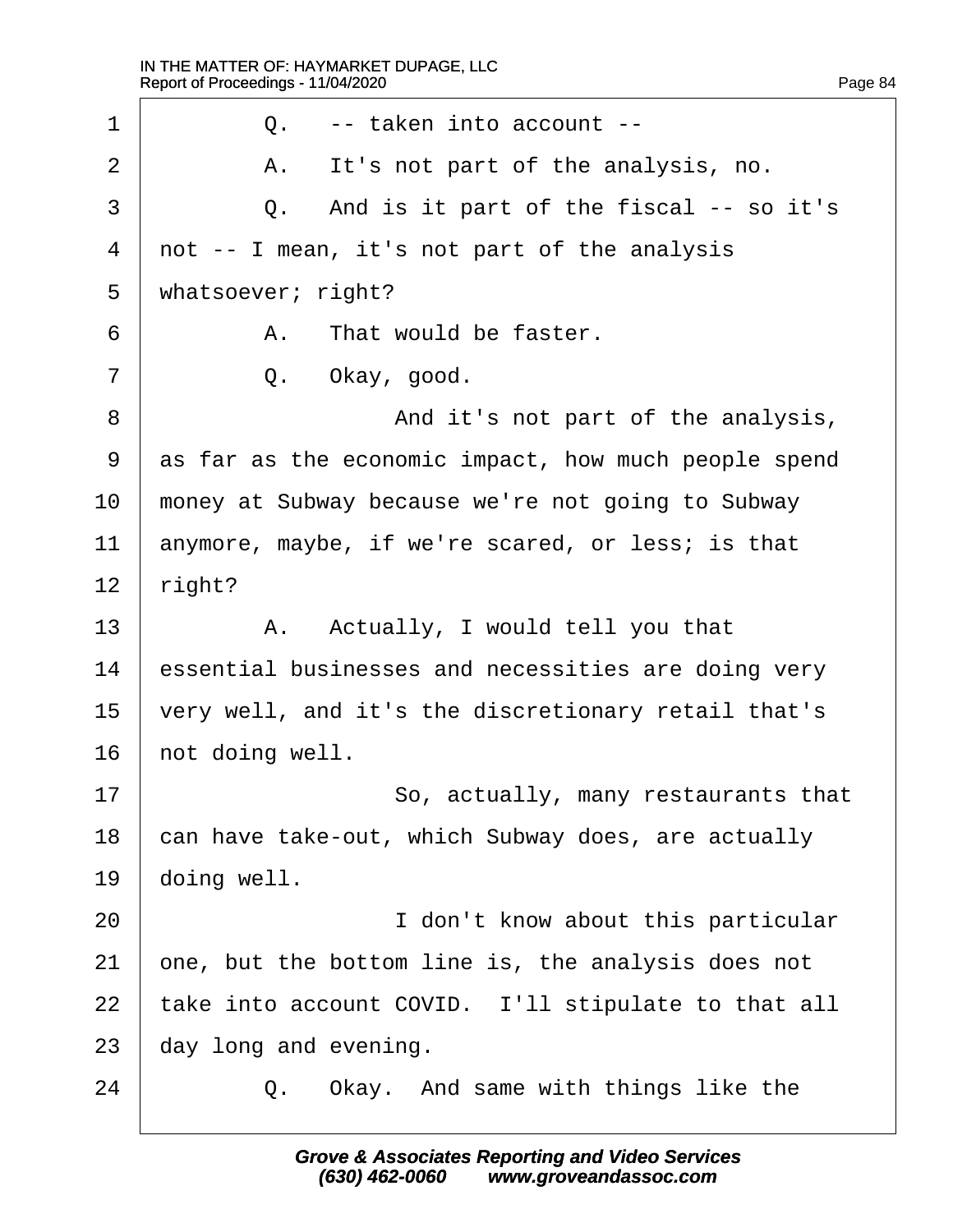$\Gamma$ 

| $\mathbf 1$ | cost -- the cost of an EMS call, even the nonfixed    |
|-------------|-------------------------------------------------------|
| 2           | costs that you are talking about, you haven't         |
| 3           | considered at all the increased costs due to face     |
| 4           | masks we're all wearing? Everything having to do      |
| 5           | with COVID, that's not factored in at all; right?     |
| 6           | I can agree with you. You can ask it 10<br>Α.         |
| 7           | times and I'm going to still agree with you.          |
| 8           | Okay.<br>Q.                                           |
| 9           | I did not take into account COVID.<br>Α.              |
| 10          | Is there anything you think one who is<br>Q.          |
| 11          | looking at your report -- do you have any expertise   |
| 12          | to opine as far as factors that COVID probably does   |
| 13          | impact your analysis or things that should be taken   |
| 14          | into account now knowing that we are in the midst of  |
| 15          | a global pandemic and it's not being taken into       |
| 16          | account?                                              |
| 17          | Cities, just like real estate, have<br>Α.             |
| 18          | professional lives, and even longer than real estate. |
| 19          | So as an economist in looking at -- I think if I'm in |
| 20          | a community or a school, there will be changes. And   |
| 21          | hopefully, again, we don't have this. And I hope we   |
| 22          | have vaccines, and people take the vaccines, and we   |
| 23          | don't have to have masks.                             |
| 24          | I can tell you I can't even see out                   |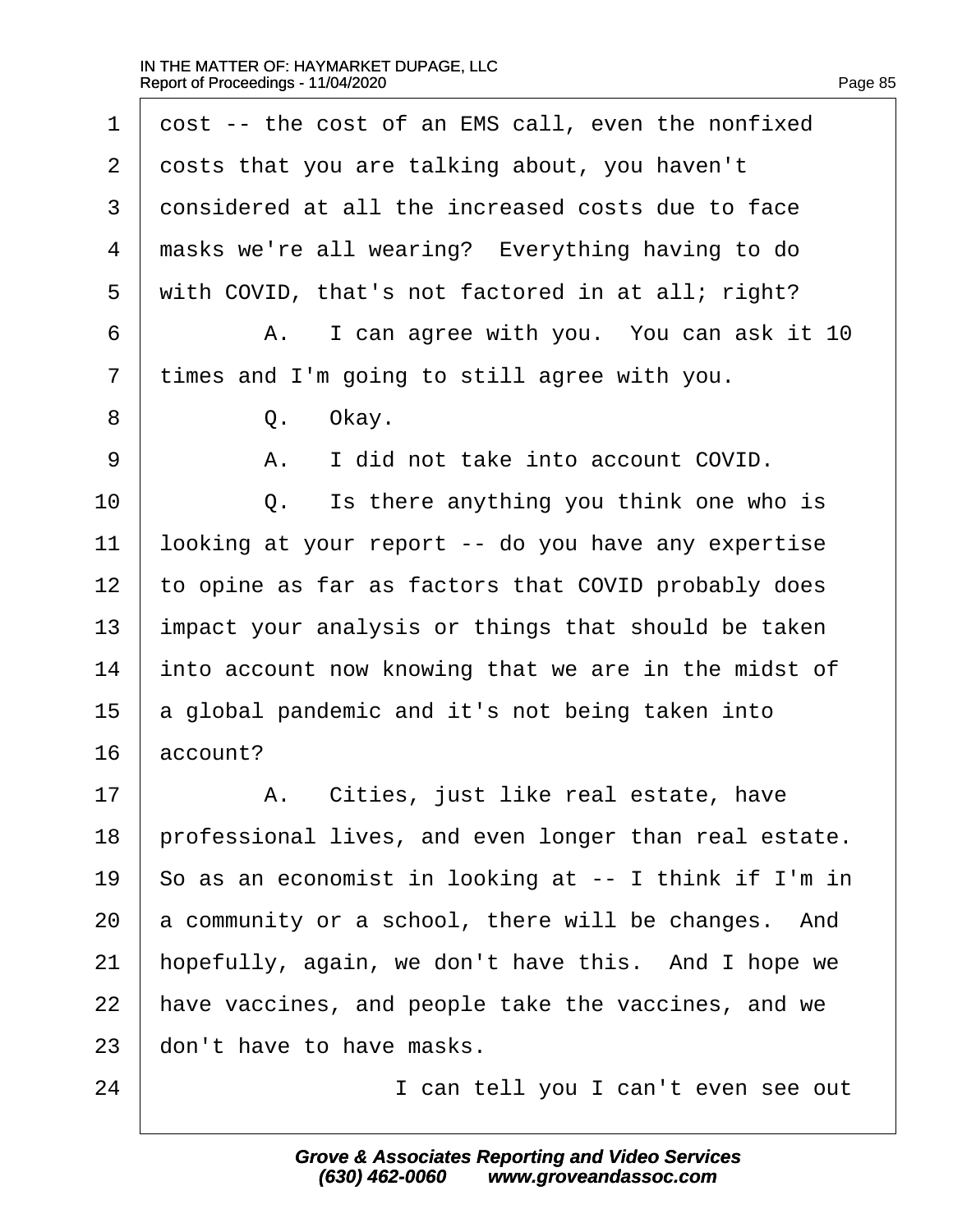| $\mathbf 1$    | of my glasses most of the time and it's really                     |
|----------------|--------------------------------------------------------------------|
| 2              | annoying. She gave me a tip how to do it. I can't                  |
| 3              | figure it out.                                                     |
| $\overline{4}$ | But I will tell you that in the                                    |
| 5              | long run I'm an optimist that COVID will be taken                  |
| 6              | care of, and your schools -- your schools and this                 |
| 7              | community will be around for hopefully hundreds and                |
| 8              | hundreds of years.                                                 |
| $\overline{9}$ | So we did not make an effort -- and                                |
| 10             | I think it would have been wildly speculative to do                |
| 11             | so -- on what the impacts of COVID will be here when               |
| 12             | this is essentially going to be a long-term resource               |
| 13             | and asset, and the building is going to be durable,                |
| 14             | and the town is going to be durable.                               |
| 15             | So I just $-$ I don't think it's,                                  |
| 16             | frankly, productive to try to be that speculative.<br>$\mathbf{I}$ |
| 17             | think it's hard enough to get an add build-out                     |
| 18             | long-term forecast that stands the test of time                    |
| 19             | right. And that's what we've been -- the reason                    |
| 20             | we've been in business for 50 years, is more often                 |
| 21             | than not $-$ and we're not God, we don't get it                    |
| 22             | perfect, but more often than not we get it right by                |
| 23             | not getting bothered by the short-term noise and                   |
| 24             | really trying to look at the long-term effects.                    |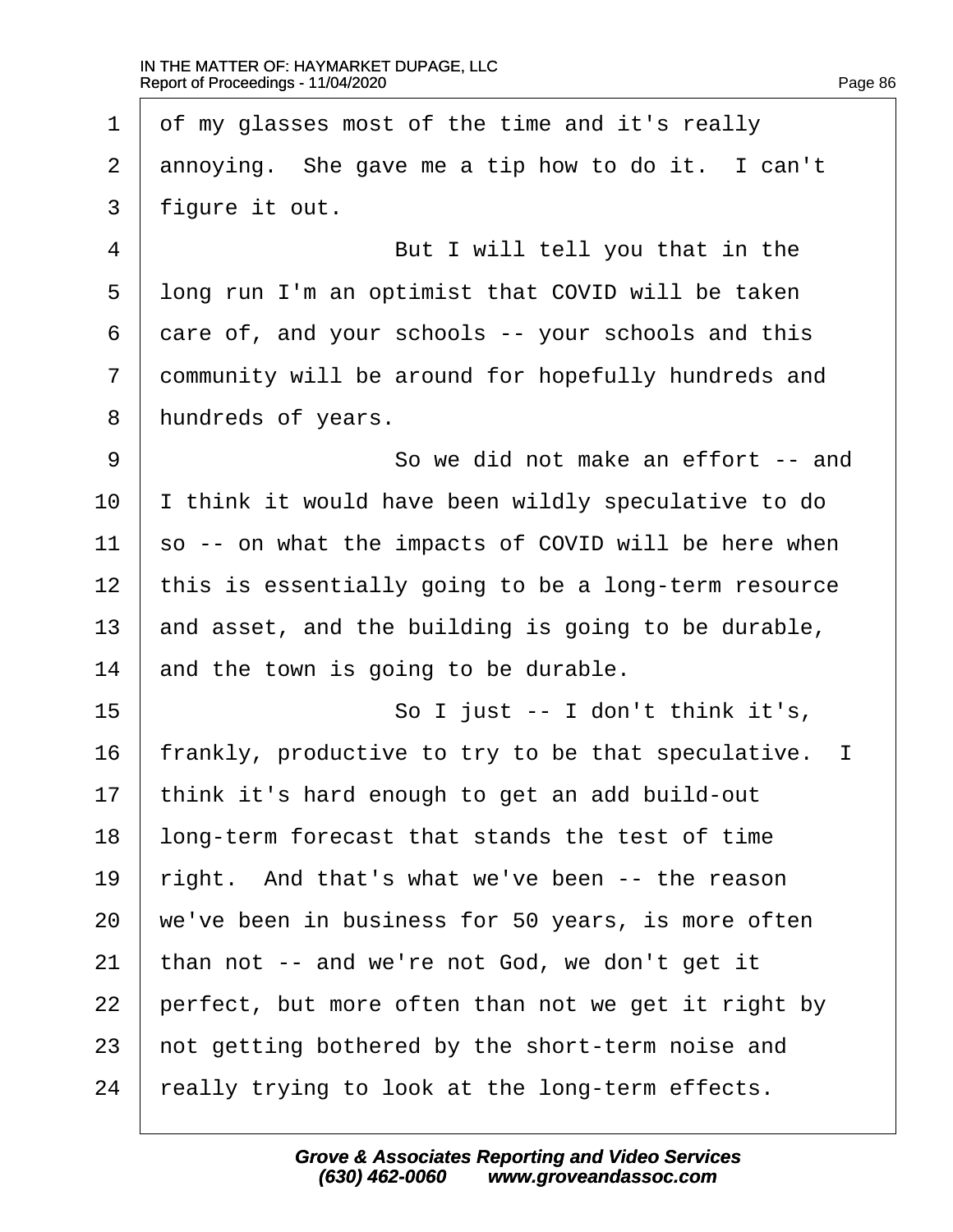1 | And so that's what this focus was,  $\vert$  what the annual effects would be, not trying to | figure out what the immediate future is going to be, because, frankly, I just don't know. 5 0. Right. And I get it, but my understanding was it was a one-year annual cost. So 7 | you would agree it's not an accurate assessment for 8 | year one? 9 A. I think there would be -- I understand | that there -- there are masks, but I actually don't | know  $-$  I would have to do more study to agree with | that. I'm not  $-$  I just don't know. That would be a different study. 14 | interest in the state of the state of the state of the state of the state of the state of the state of th  $\vert$  there -- there actually -- for example, governments aren't actually -- you know, we have a lot of municipal clients who are not working in their 18 | government buildings. 19 | **We have a lot of university**  clients. They are not holding classes. So quess  $\vert$  what, they don't have janitorial the way they used  $\vert$  to. Even though it's COVID, there's nobody there. | They don't have building maintenance. They don't  $\mid$  have ground maintenance. So their costs are actually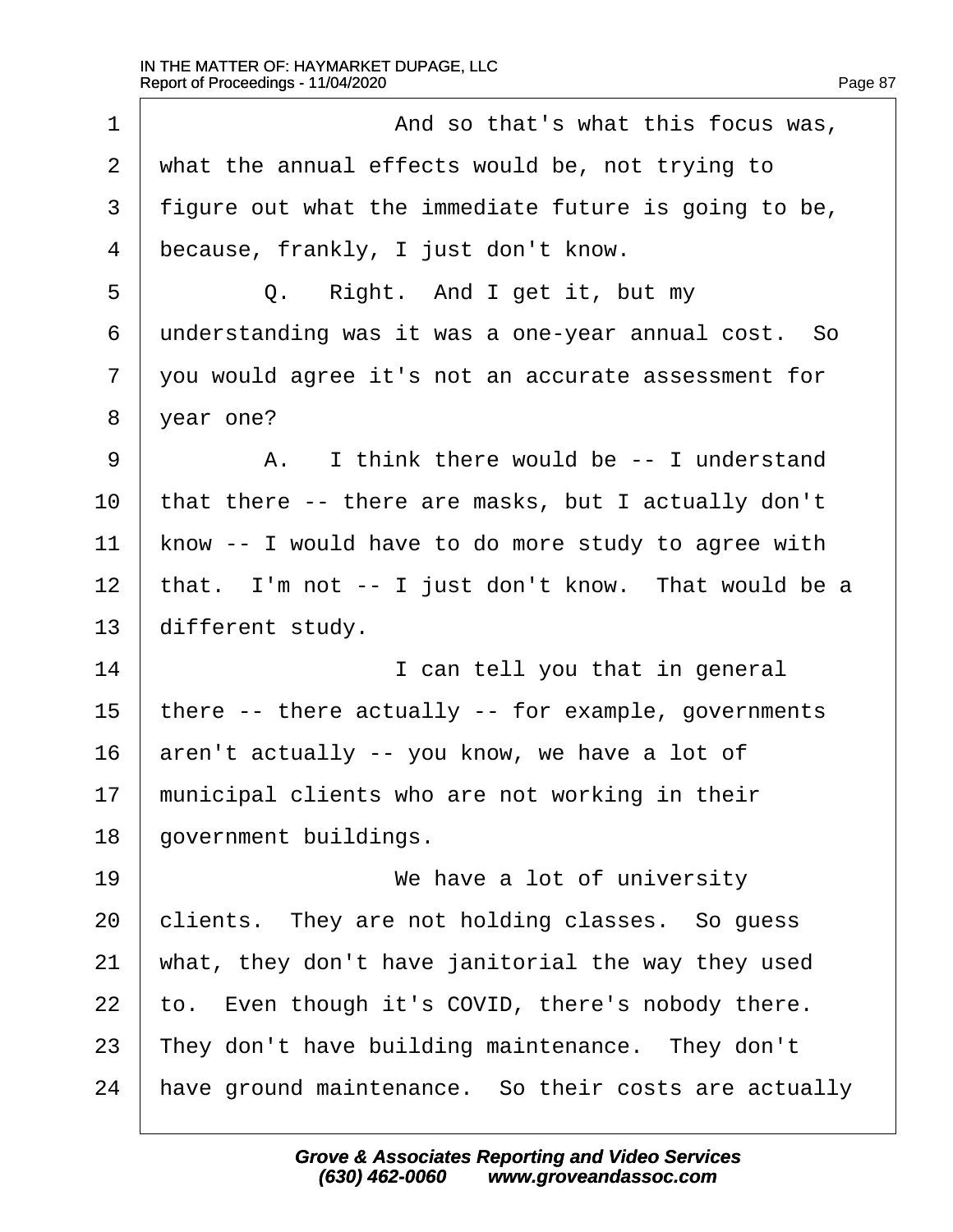| $\mathbf 1$    | declining in some areas.                             |
|----------------|------------------------------------------------------|
| $\overline{2}$ | But if you take a college, their IT                  |
| 3              | costs have gone off, you know, sky high because they |
| 4              | are now teaching my daughter, who is a medical       |
| 5              | student, online, except for when she goes to a       |
| 6              | hospital and then she's in a HASMAT suit.            |
| 7              | So, again, there are going to be                     |
| 8              | cost savings, there are going to be cost increases,  |
| 9              | and I just can't tell you how that balances out.     |
| 10             | Q. And that's my only point. You would --            |
| 11             | so you would agree that this report was written with |
| 12             | the assumption -- or without any factored in of      |
| 13             | COVID, so you can't testify today one way or another |
| 14             | what the impacts of COVID are $-$ -                  |
| 15             | Α.<br>Agree.                                         |
| 16             | -- and so you can't say for year one<br>Q.           |
| 17             | whether or not this is accurate?                     |
| 18             | MS. O'KEEFE: Objection.                              |
| 19             | BY MS. SMITH:                                        |
| 20             | Q. You don't know?                                   |
| 21             | MS. O'KEEFE: Is there a question? This has           |
| 22             | been asked and answered several times.               |
| 23             | MS. DICKSON: That's true.                            |
| 24             | MR. HERVAS: I'll sustain the objection.              |
|                |                                                      |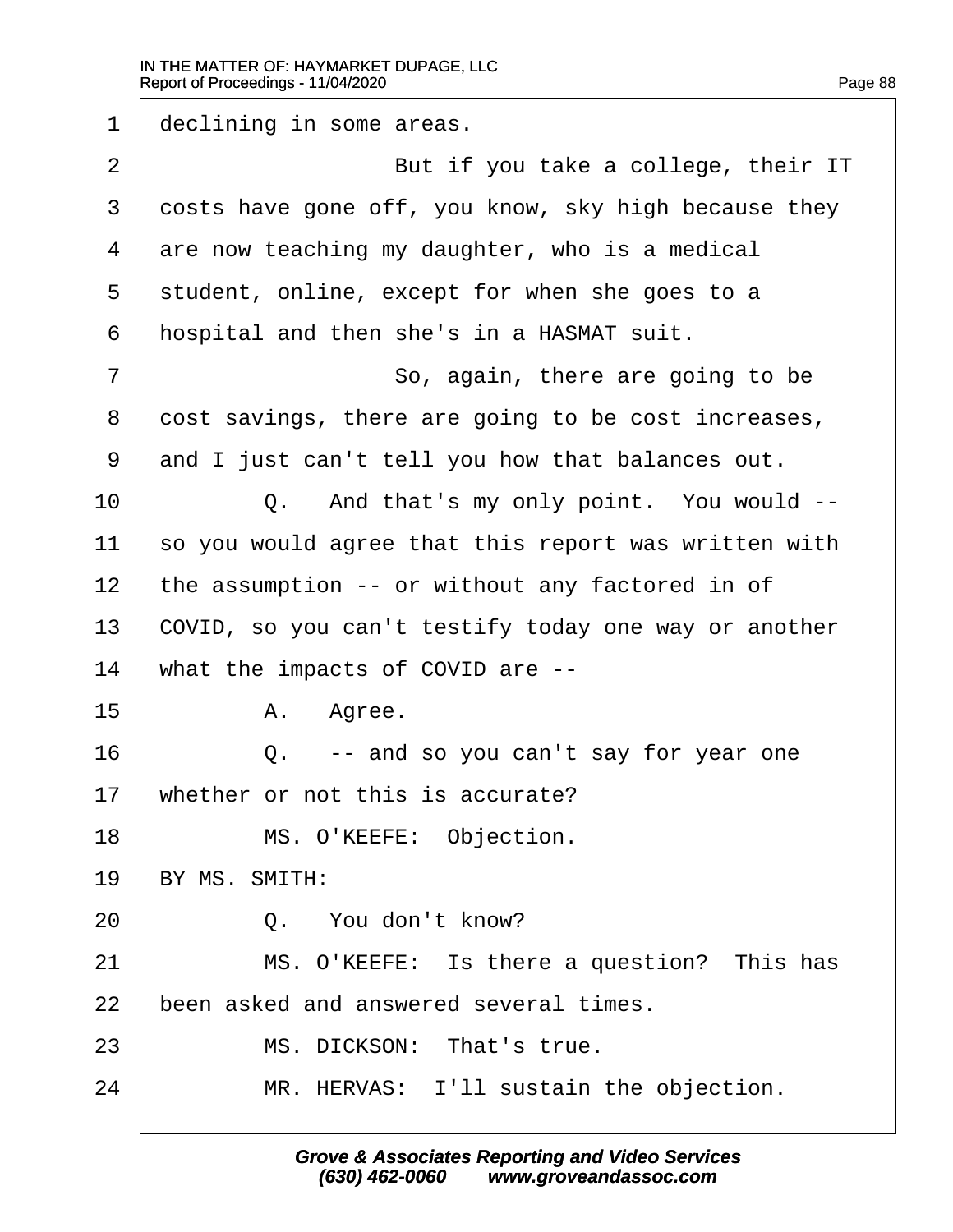| 1  | I'll let you reask it.                                   |
|----|----------------------------------------------------------|
| 2  | BY MS. SMITH:                                            |
| 3  | Q. You would agree that given the changed                |
| 4  | circumstances, your report is no longer accurate for     |
| 5  | year one?                                                |
| 6  | No. I would agree that it hasn't taken<br>Α.             |
| 7  | in COVID, and this is -- this is presented as an         |
| 8  | annual basis at build-out. And as of now when we say     |
| 9  | year one, as far as I understand, they don't have any    |
| 10 | patients, so by the time -- at this facility.            |
| 11 | So by the time the $--$ you know, I                      |
| 12 | don't -- frankly, you would know the schedule and all    |
| 13 | for this hearing, but for all I know, we're all going    |
| 14 | to be going back to school and going on our normal       |
| 15 | ways if Johnson $-$ - I happen to have $-$ - my father   |
| 16 | serves on a board of a museum who's senior general       |
| 17 | counsel works for a little company called Johnson &      |
| 18 | Johnson.                                                 |
| 19 | MS. SMITH: I'm going to object.                          |
| 20 | BY THE WITNESS:                                          |
| 21 | Let me just finish. He says we'll have<br>Α.             |
| 22 | a vaccine --                                             |
| 23 | MS. SMITH: He seems to be giving an opinion              |
| 24 | about the end of a pandemic that is far outside of $-$ - |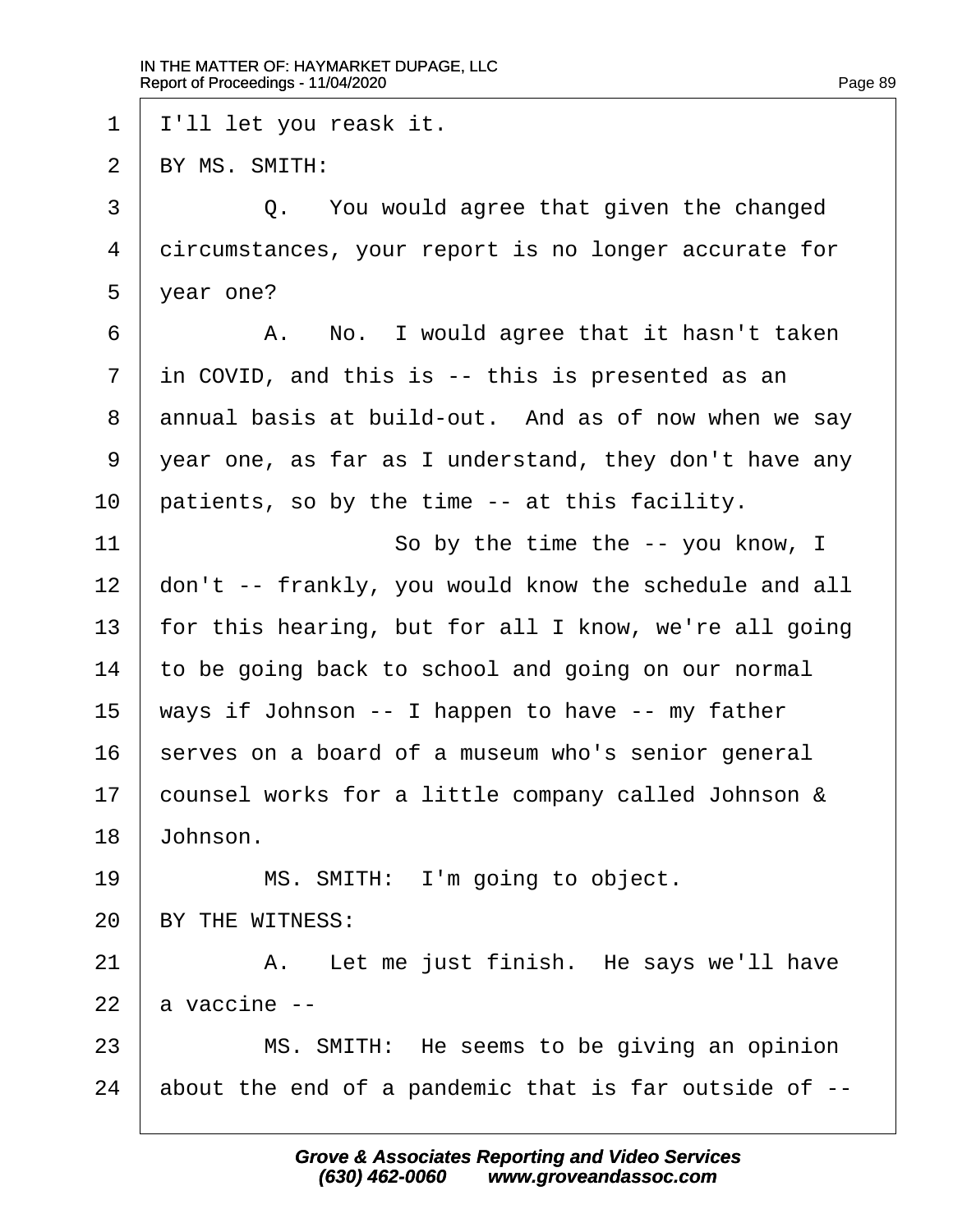1 | BY THE WITNESS: ·2· · · · · ·A.· ·You raised it.  $3$  RY MS. O'KEEFE: 4 0. I did not ask your opinion about when  $5$  | the pandemic would be over. I asked if this was -- $6$  if you would agree that the report is no longer 7 accurate for year one given changed circumstances.  $8$   $\parallel$   $\blacksquare$   $\blacksquare$   $\blacksquare$   $\blacksquare$   $\blacksquare$   $\blacksquare$   $\blacksquare$   $\blacksquare$   $\blacksquare$   $\blacksquare$   $\blacksquare$   $\blacksquare$   $\blacksquare$   $\blacksquare$   $\blacksquare$   $\blacksquare$   $\blacksquare$   $\blacksquare$   $\blacksquare$   $\blacksquare$   $\blacksquare$   $\blacksquare$   $\blacksquare$   $\blacksquare$   $\blacksquare$   $\blacksquare$   $\blacksquare$   $\blacksquare$   $\blacksquare$   $\blacksquare$   $\$ 9 |  $Q$ . You still think it's accurate for year  $10 \mid$  one? 11· · · · · ·A.· ·It's accurate for the annual operations  $12$  of this facility, and we're not -- we're not -- we 13 | had this discussion earlier. We were not looking at  $14$  a ramp-up or the timing. We're looking at an 15  $\vert$  annualized at -- at build-out at normal operations. 16 and so in the vertex in the south of the south of the south of the south of the south of the 16 in the 16 in the 16 in the 16 in the 16 in the 16 in the 16 in the 16 in the 16 in the 16 in the 16 in the 16 in the 16 in  $17$  | I don't -- on the question you're asking. I looked  $18$  at the annualized impacts at normalized operations.  $19$   $\vert$  0. Okay. I'm going to move -- oh, one  $20$  | other area of questioning. 21 | **The State of State You testified to the impact on the**  $22$  | DuPage economy. Would you agree that wherever the 23 | facility is ultimately sited within DuPage, it would  $24$   $\mid$  not impact your analysis as far as the impact on the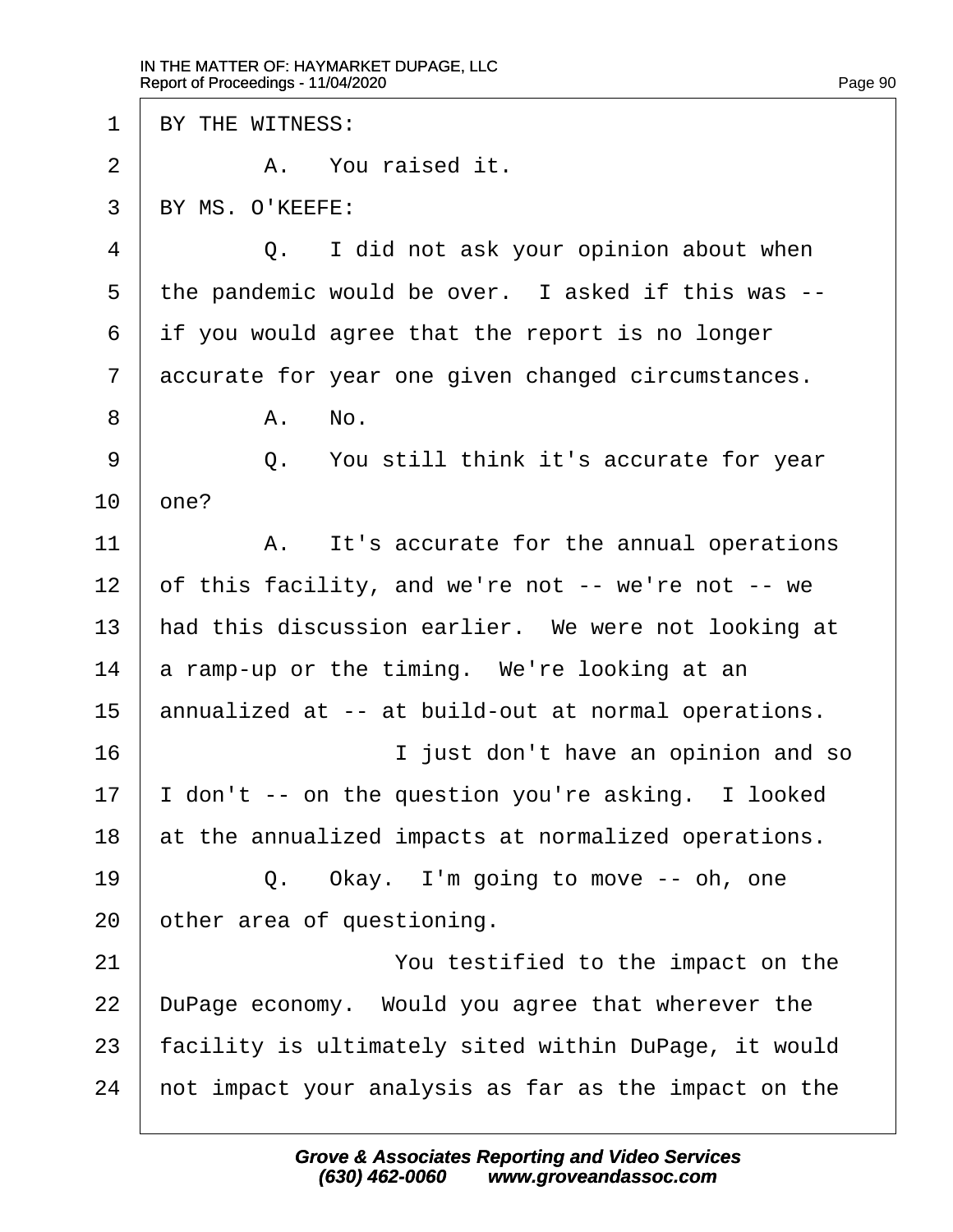1 | DuPage economy? 2 | The Mell, the direct impacts would deter by  $3$  | far most of the impacts. The indirect, as we 4 discussed, are  $-$ - they're small. They are, you know,  $5 \mid 1.1 \text{ to } 1.17.$ ·6· · · · · · · · · · ·The direct impacts materially  $7$   $\vert$  depend on the location. Wherever it is located,  $8$  | that's where the impacts are going to be sited. 9 | So if it's in a different  $10$  community, they would get the jobs, the incomes, and  $11$  | Itasca wouldn't. So that would change. 12 | **The indirect, you're right, we** 13 can't tell you where in DuPage County it's going to  $14$  | go. 15 | MS. SMITH: No other questions. Thank you. 16 CHAIRMAN DALY: Ms. O'Keefe, do you have any  $17$  follow-up? 18 | MS. O'KEEFE: I do. I just have a couple. 19· · · · · · · · · · FURTHER EXAMINATION 20 | BY MS. O'KEEFE:  $21$   $\vert$   $0.$  So several times it was referenced that 22  $\vert$  property taxes would be lost to the taxing bodies.  $23$   $\begin{array}{ccc} \end{array}$   $\begin{array}{ccc} \end{array}$   $\begin{array}{ccc} \end{array}$  Isn't it correct tax -- the  $24$  revenues would not be lost; they would be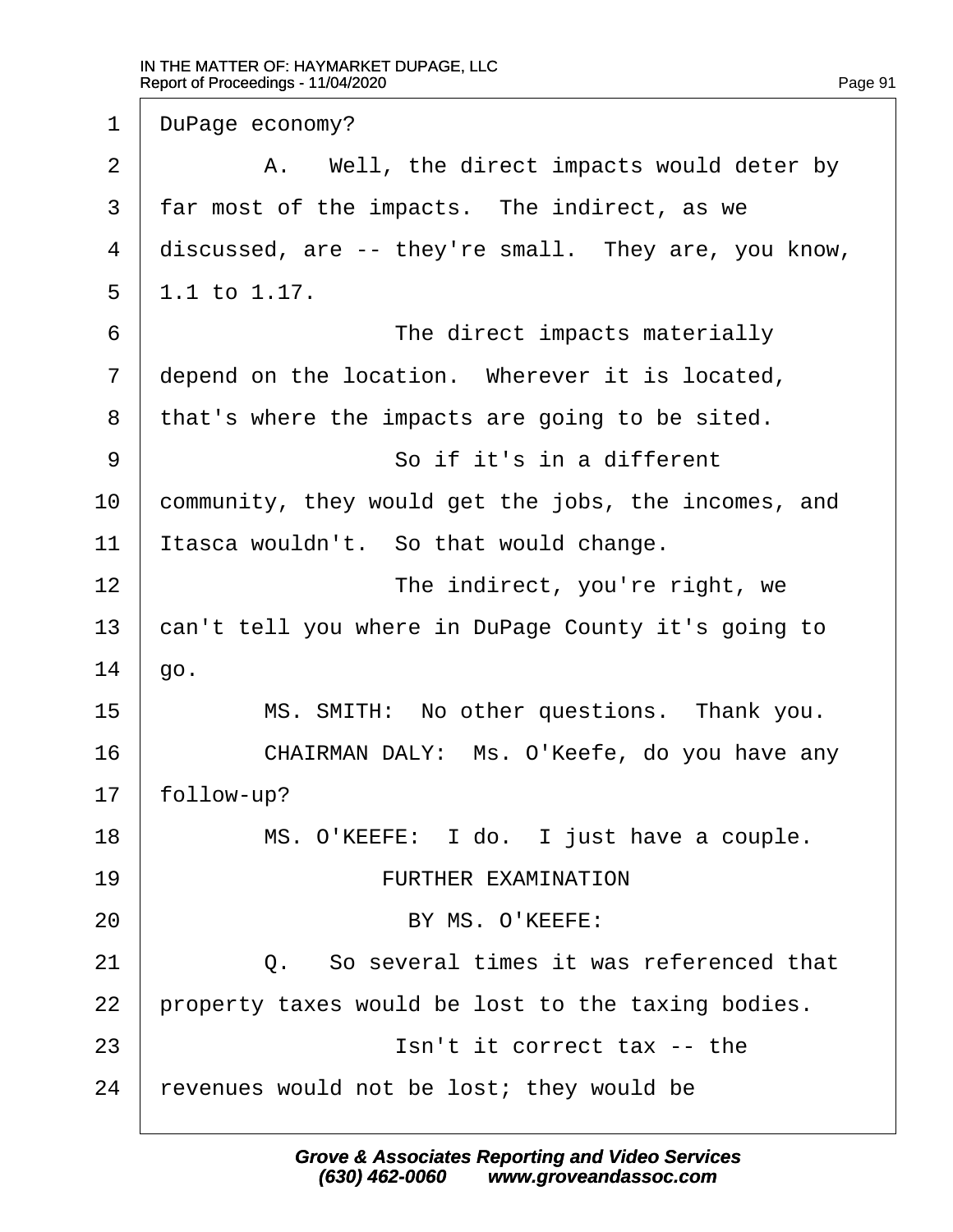1 | reallocated? 2 | MR. DI NOLFO: I would object. She objected  $3·$  to my asking you that question as beyond the scope of  $4$  his abilities, so I quess I'll raise the same  $5$  objection she did at this point. ·6· · · · · ·MS. O'KEEFE:· I think you let me answer -- I  $7$  | think you him answer that one. 8 | MR. HERVAS: I did. 9 BY THE WITNESS: 10 A. I answered it already, and I said that  $11$   $\pm$  the other property owners would pay more. The budget  $12$  wouldn't be reduced. The levy wouldn't be reduced. 13 | BY MS. O'KEEFE: 14 **0.** And when you were looking at the cost of 15  $\vert$  the impacts, you were focused on the residents,  $16$   $\vert$  correct, and not the businesses, which make up a good  $17$  portion of the tax base here, and they would help 18 | bear a portion of the cost? 19· · · · · ·A.· ·When we were look -- when we were  $20$  alooking at the costs, we did use for the general  $21$  | government this residential equivalent. So it did on  $22$  | general government reflect the cost, but in terms of 23  $\vert$  the revenue side, we weren't taking into account the  $24$  | property taxes paid by other businesses.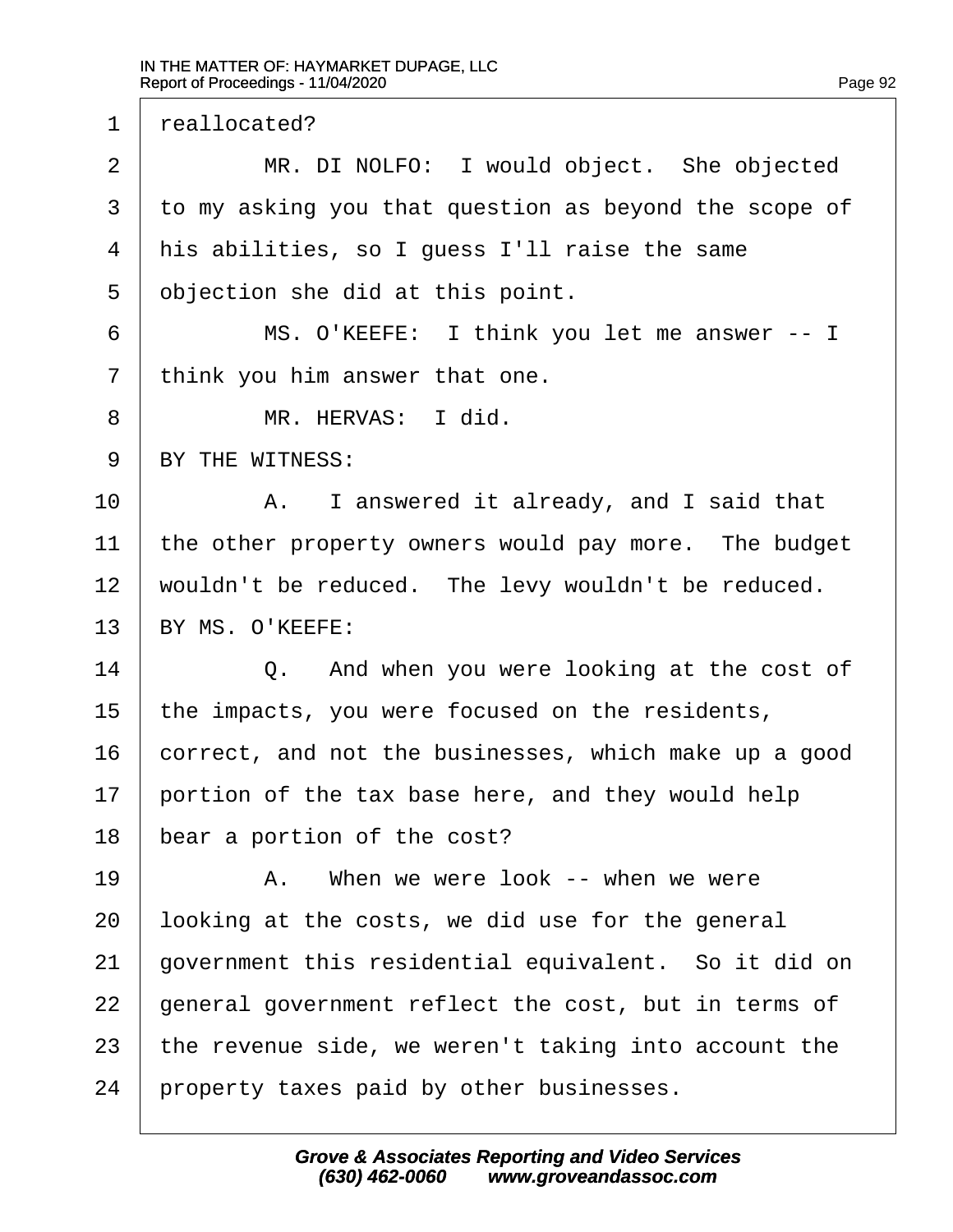1 0. So there's been a lot of talk about the  $2$   $\vert$  impact on the taxing bodies, and there hasn't been as  $3 \pm 3$  much talk on the economic benefits that will be 4 produced by this project. 5 | So, in your opinion, there will be  $6$  significant economic benefits derived from this 7 project? 8 | A. It would be close to a one percent 9 addition to the job base in Itasca, replacing a  $10$   $\vert$  vacant building with 163 jobs at build-out and normal  $11$  | operations, and the associated income, and, you know, 12 | ripple effects from purchases made by Haymarket for 13 vendors and services. 14 | Q. So, in your expert opinion, will 15 | Haymarket DuPage pose an undue burden on the Village  $16$  of Itasca or the taxing bodies? 17 | A. I don't think it would. 18 | MS. O'KEEFE: Okay. Thank you very much,  $19$  | Mr. Gruen. 20 CHAIRMAN DALY: Thank you, Ms. O'Keefe. 21 | South T'd like to open it up to questions  $22$  | from the Commission, please. 23 | **I'm sorry, do the attorneys have**  $24$  any redirect at this point?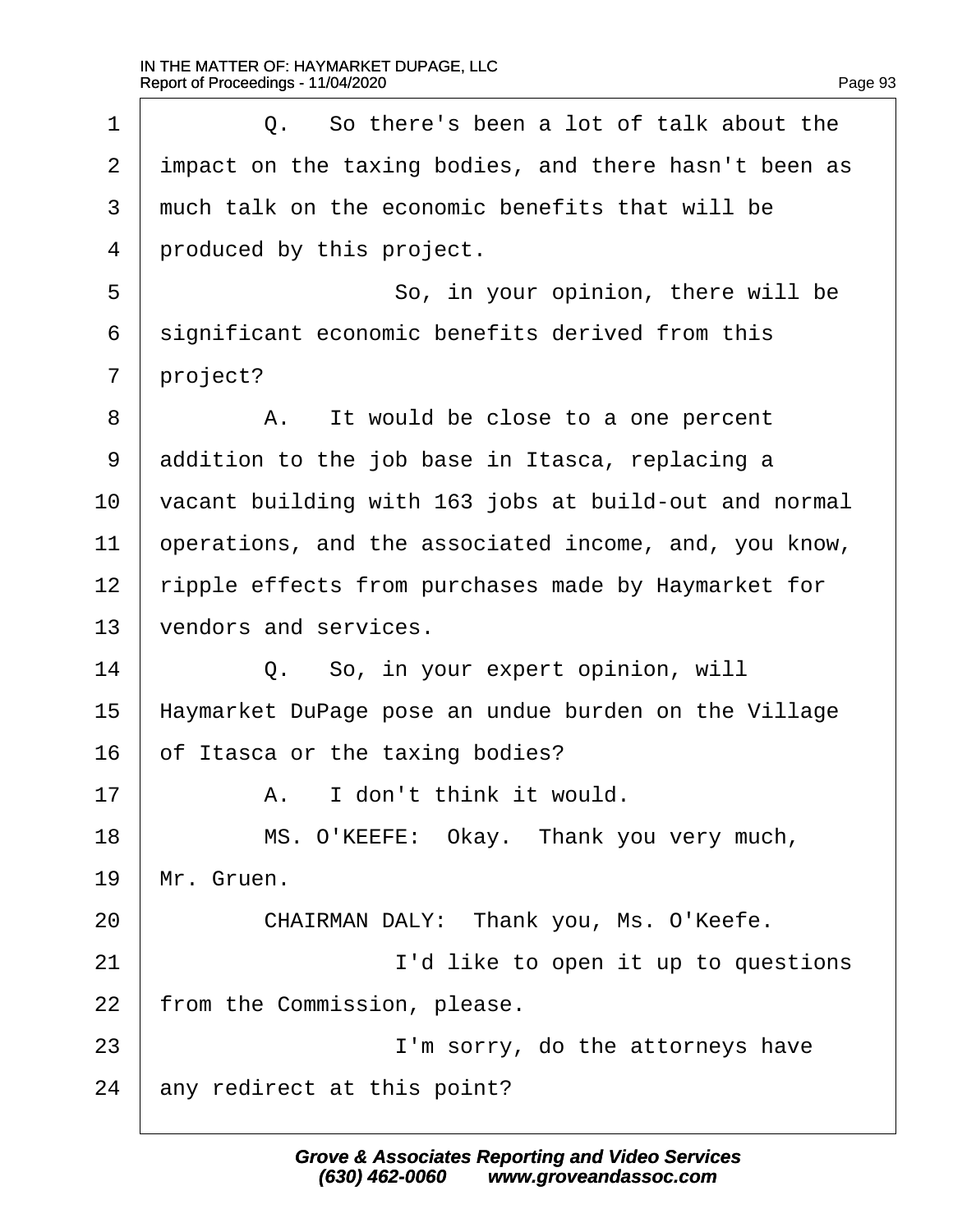1 | MR. DI NOLFO: If I may. ·2· · · · · · · · · · FURTHER EXAMINATION 3 | BY MR. DI NOLFO: 4 0. Just one follow-up on the last question 5 | Ms. O'Keefe asked you about, the economic impact on  $6$  | the taxing bodies. ·7· · · · · · · · · · ·What's your understanding of the 8 sole tax revenue received from -- received by the 9 | Itasca Fire Protection District? 10 | A. The revenue is property tax. 11 | 0. Right. So any taxes that were taxed 12 | upon people buying, as you used, Subway or your cost 13  $\vert$  analogy, that does not directly benefit the Itasca 14 | Fire Protection District. Do you agree with that? 15 A. Only indirectly. By keeping businesses,  $16$  vou know, operating, they are paying rent, and, 17 | therefore, taxes. But you're right, not directly. 18 **18** 0. They don't get a cut of the taxes? 19 | A. No, not -- not -- not from the Subway  $20$  | shop. 21 | MR. DI NOLFO: That's it. Thank you. 22 · 22 · CHAIRMAN DALY: Ms. Smith? 23 · · · · · · · · · · · · · · · · FURTHER EXAMINATION  $24$   $\qquad \qquad$  BY MS. SMITH: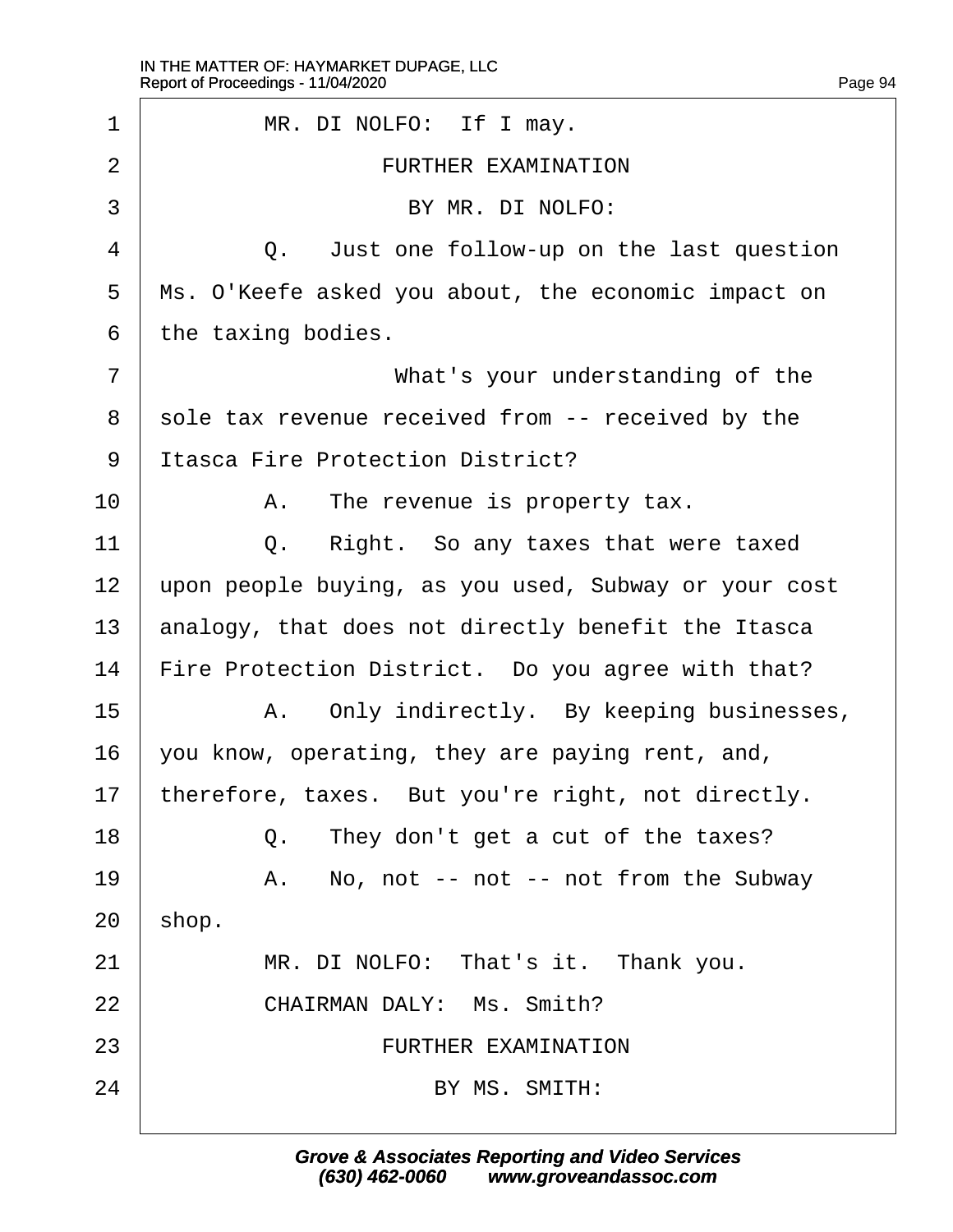$\Gamma$ 

| $\mathbf 1$ | I just wanted to -- I wanted to confirm<br>Q.        |
|-------------|------------------------------------------------------|
| 2           | the same.                                            |
| 3           | For the school district, you're not                  |
| 4           | opining that the school district gets sales tax      |
| 5           | revenue; correct?                                    |
| 6           | A. Correct.                                          |
| 7           | CHAIRMAN DALY: I'd open it up to the                 |
| 8           | commissioners now for questions.                     |
| 9           | COMMISSIONER RAY: I just have a question             |
| 10          | about one of the exhibits here. Since it wasn't      |
| 11          | addressed, I'm assuming it's not being -- oh, I'm    |
| 12          | sorry.                                               |
| 13          | I just had a question about one of                   |
| 14          | the exhibits that was given to us, and since it      |
| 15          | wasn't addressed, Exhibit -- in this Index No. 2 --  |
| 16          | No. 45, the letter, would that be addressed at a     |
| 17          | later time?                                          |
| 18          | MS. O'KEEFE: Yes. After this testimony was           |
| 19          | completed, I was going to seek approval to introduce |
| 20          | Exhibits 43, 44, and 45 into the record.             |
| 21          | COMMISSIONER RAY: I just have a question             |
| 22          | about that, so I wanted to know when I would be able |
| 23          | to address it.                                       |
| 24          | MR. HERVAS: You can -- I'm sorry.                    |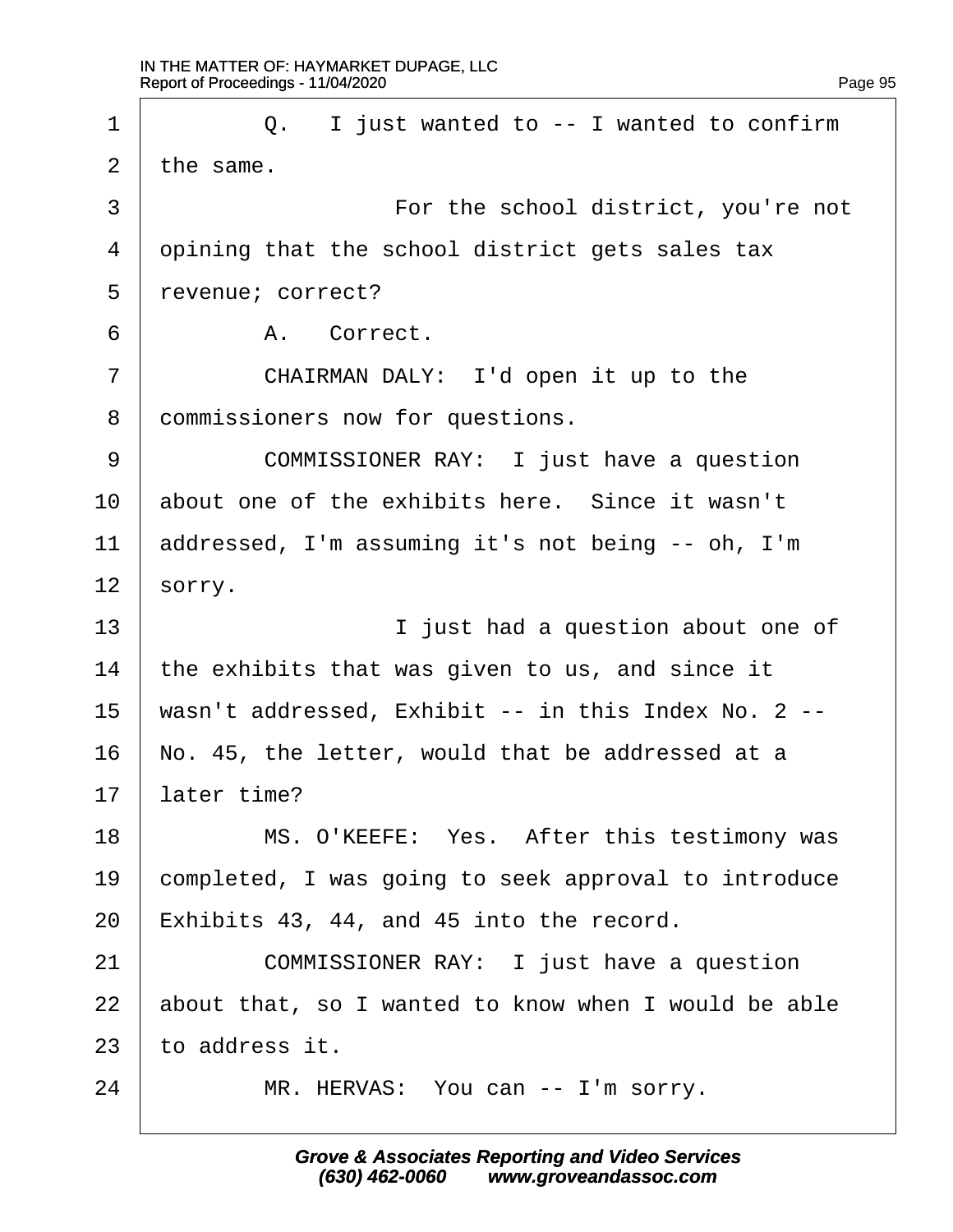| Page 96 |
|---------|
|---------|

| $\mathbf 1$    | I don't want to get stuck on the                      |
|----------------|-------------------------------------------------------|
| $\overline{2}$ | formality of things. This is something that's part    |
| 3              | of the packet for the Plan Commission, and if there's |
| 4              | a question about it, are you willing to handle a      |
| 5              | question from the Commissioner on Exhibit No. 45?     |
| 6              | MS. O'KEEFE: Would it be possible for us to           |
| 7              | complete Mr. Gruen so that he could be -- could he be |
| 8              | free to go, and then $-$ -                            |
| 9              | MR. HERVAS: Okay. Does the question relate            |
| 10             | to the pending witness right now?                     |
| 11             | COMMISSIONER RAY: No.                                 |
| 12             | MR. HERVAS: Let's -- let's stick with that            |
| 13             | so that we don't lose track then.                     |
| 14             | COMMISSIONER RAY: Uh-huh.                             |
| 15             | MR. HERVAS: Thank you.                                |
| 16             | MS. MALIK JARMUSZ: I have none.                       |
| 17             | COMMISSIONER RAY: I don't have any                    |
| 18             | questions.                                            |
| 19             | CHAIRMAN DALY: Okay. I have -- I have a few           |
| 20             | questions for the witness.                            |
| 21             | Mr. Gruen, thank you. We                              |
| 22             | appreciate your time here tonight and the work you've |
| 23             | put into this report.                                 |
| 24             | You mentioned 40-plus years                           |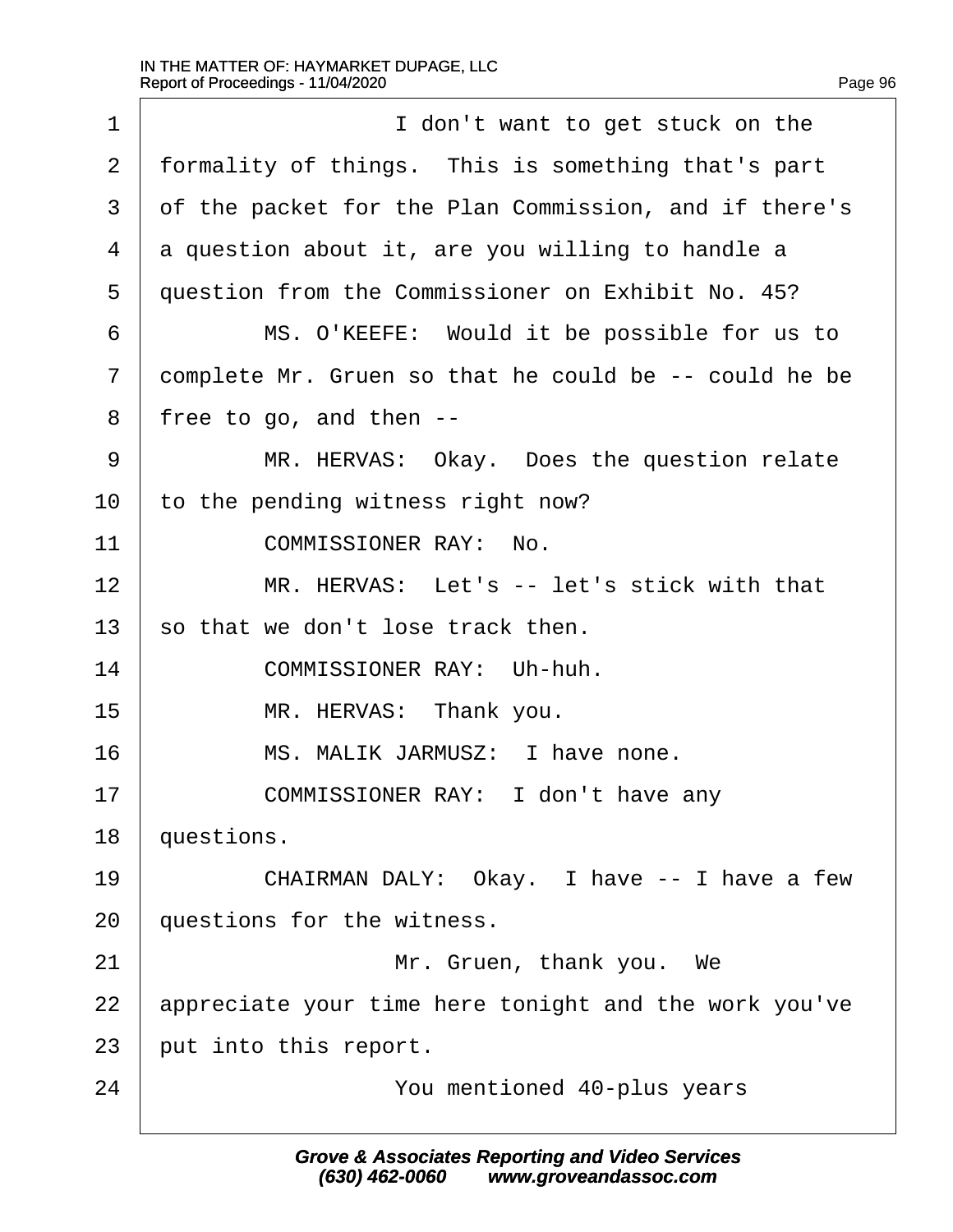$\Gamma$ 

| $\mathbf 1$    | experience and 40-plus clients in the Chicagoland.      |
|----------------|---------------------------------------------------------|
| 2              | Have you in the past served in the capacity with a      |
| 3              | municipal client to review applications of this         |
| $\overline{4}$ | nature that came to your clients?                       |
| 5              | THE WITNESS: We've worked for                           |
| 6              | municipalities, including Hinsdale, to review           |
| 7              | proposed developments and technical studies related     |
| 8              | to those.                                               |
| 9              | Is that what you're asking?                             |
| 10             | CHAIRMAN DALY: Yes.                                     |
| 11             | THE WITNESS: Yes, we've done that before.               |
| 12             | CHAIRMAN DALY: Okay. And as part of that                |
| 13             | analysis, is opportunity cost ever considered in the    |
| 14             | framework of doing a proper economic impact             |
| 15             | assessment?                                             |
| 16             | THE WITNESS: Opportunity costs --                       |
| 17             | opportunity costs is a relevant economic concept.<br>I. |
| 18             | don't know if it has -- I'm not sure I follow with      |
| 19             | regard to -- you can do a proper economic impact        |
| 20             | study, as we've tried to do here, without               |
| 21             | considering -- and I think when you mean opportunity    |
| 22             | cost, you probably mean alternative uses, but I don't   |
| 23             | want to put words in your mouth.                        |
| 24             | CHAIRMAN DALY: No, that is correct.                     |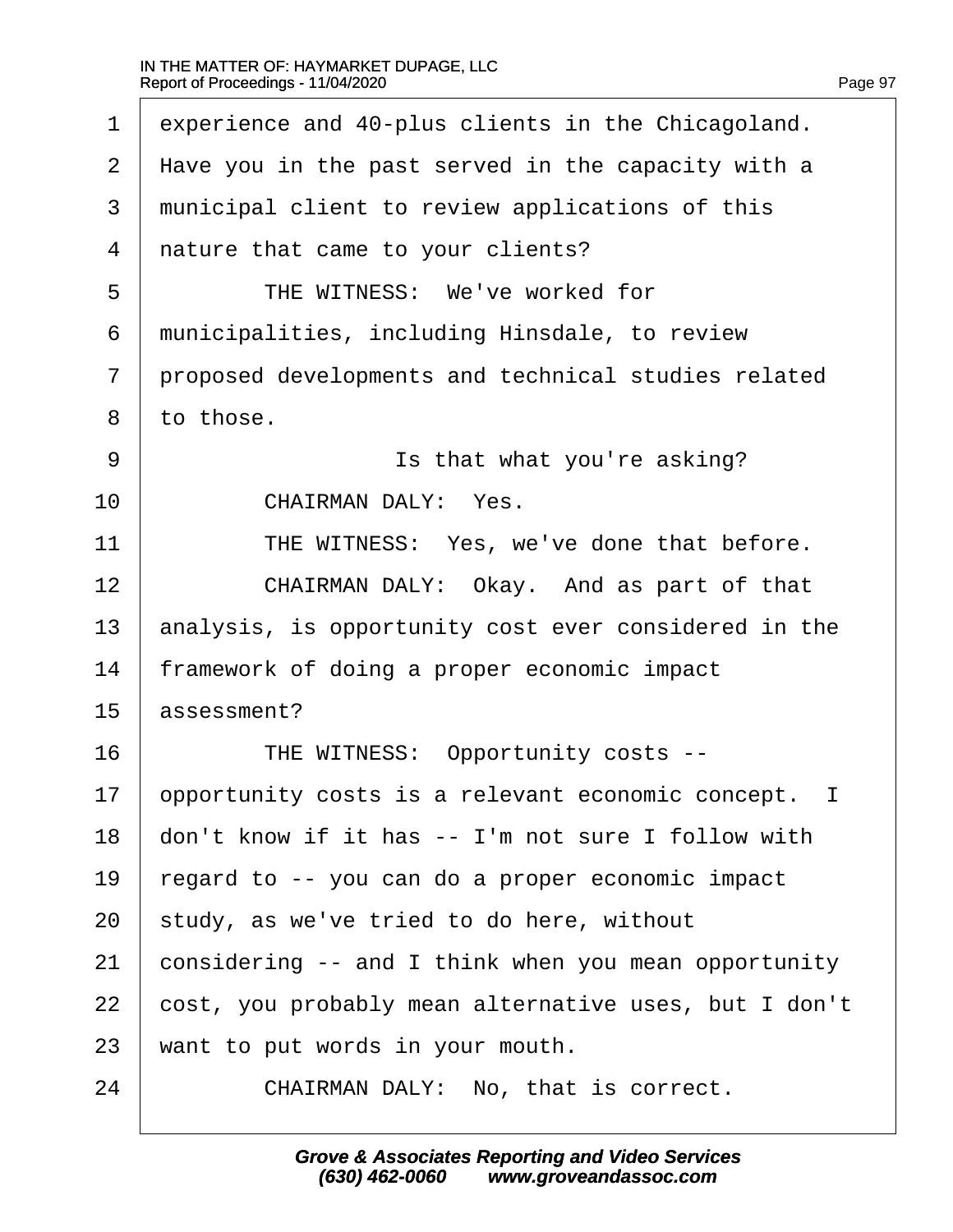1 | THE WITNESS: But so there -- I don't -- you  $2$   $\vert$  don't need to have  $\vert$ - you can do a proper economic  $3$  impact analysis without considering alternative uses. 4 CHAIRMAN DALY: Okay, thank you. 5 | Going to the labor force issue we  $6$  discussed, do you take into account cannibalism of 7 existing work force within DuPage County that would 8 | fill these potential roles here in Itasca? ·9· · · · · ·THE WITNESS:· I think -- again, I'm just  $10$   $\vert$  going to restate just to make sure we're on the same  $11$  | page. 12· · · · · · · · · · ·We did not take into account -- 13 | these are gross numbers; they are not net numbers. 14  $\vert$  So, in other words, if someone left a job in -- I 15  $\vert$  quess, go back to Hinsdale -- take the job here, 16  $\vert$  that's not -- the assumption, especially -- we're not  $17$  trying to figure out what's net. The assumption is  $18$   $\vert$  that other job would also be refilled in Hinsdale. 19· · · · · · · · · · ·We did not try to tease out what's  $20$  | net new to DuPage, which is a previous place, and 21 | what's  $-$  we just went with the gross numbers. So we  $22$  didn't try to take that into account. 23 CHAIRMAN DALY: Okay. Going back to your 24 prior experience in economic impact studies of this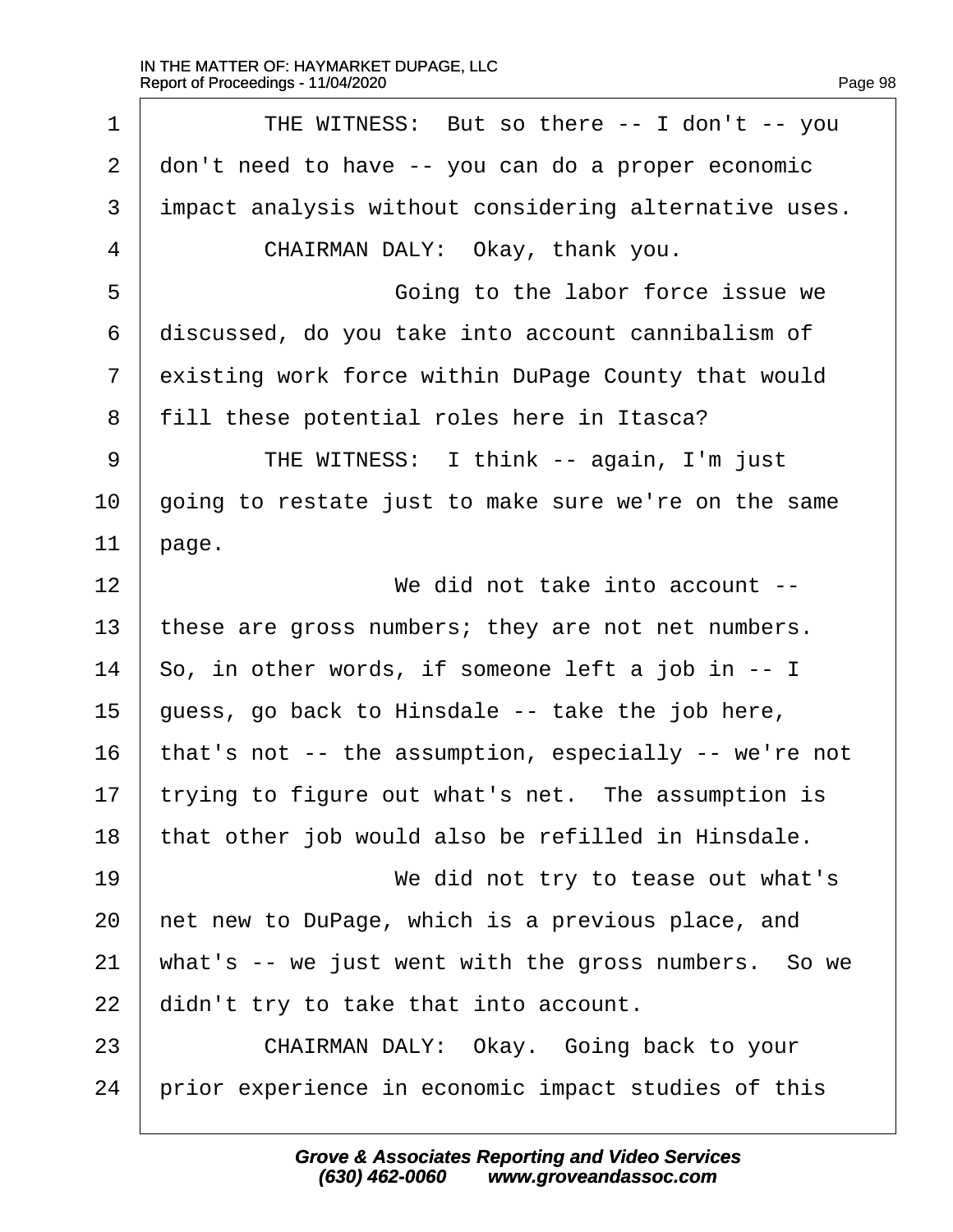$\Gamma$ 

| $\mathbf 1$ | nature for private clients, is there any sort of      |
|-------------|-------------------------------------------------------|
| 2           | feedback loop where you revisit prior reports and     |
| 3           | studies that you've done, and go back five years      |
| 4           | later and say, you know what, we did it right, we got |
| 5           | it, or, you know, maybe things didn't go the way we   |
| 6           | planned based on the model?                           |
| 7           | THE WITNESS: We -- we have done -- I can't            |
| 8           | think of that recently. I can tell you for the        |
| 9           | DuPage international airport, which is not a private  |
| $10 \,$     | client -- that they operate very entrepreneurially -- |
| 11          | we have done three impact studies, including one that |
| 12          | we're doing right now. And we have gone back and      |
| 13          | seen how close we were. And I don't have the -- I     |
| 14          | can't tell you off the top of my head, but generally  |
| 15          | we were pretty fortunate.                             |
| 16          | Sometimes we get lucky, but we                        |
| 17          | haven't -- I can't think of anything recently where a |
| 18          | private client has paid us to go back and look at an  |
| 19          | impact study we did.                                  |
| 20          | Most of the ones that we go to                        |
| 21          | re-look at are the public that we still have an       |
| 22          | ongoing relationship with or the project continuing   |
| 23          | and there are updates or reviews.                     |
| 24          | Okay. So I'm just trying to<br>CHAIRMAN DALY:         |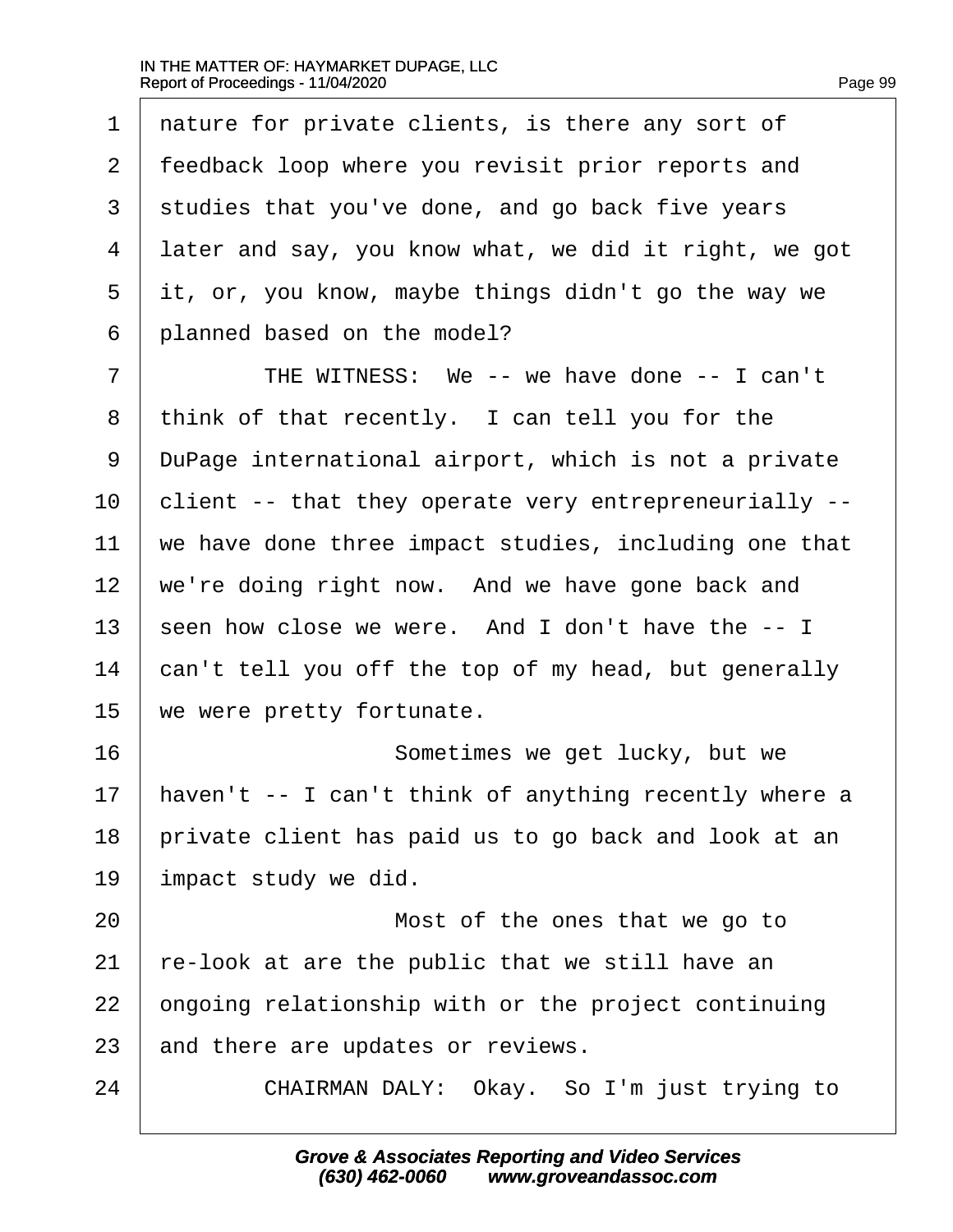$\Gamma$ 

| $\mathbf 1$    | establish -- and it's not specific to this project.   |
|----------------|-------------------------------------------------------|
| $\overline{2}$ | I'd be asking these questions, honestly, if this was  |
| 3              | any not-for-profit that was applying for this type of |
| 4              | zoning variance in this case.                         |
| 5              | If, in your experience, there is                      |
| 6              | a -- I don't want to say a mistake, but let's say the |
| 7              | model doesn't go true to form five years out.<br>Is   |
| 8              | there a trend that it's either the top side or the    |
| 9              | revenue line is overestimated at the time of the      |
| $10 \,$        | study or is it that the cost side is underestimated   |
| 11             | at the time of the study?                             |
| 12             | THE WITNESS: I don't know if I can                    |
| 13             | generalize. I just don't have that -- I think it's    |
| 14             | very case specific.                                   |
| 15             | I can't -- since I picked on                          |
| 16             | convention studies and conference center studies      |
| 17             | earlier, I will tell you the impacts on those tend to |
| 18             | be wildly optimistic about the revenues. And I think  |
| 19             | if they are going to be off, they are going to be off |
| 20             | by revenues, and my guess is in some ways the costs   |
| 21             | are easier.                                           |
| 22             | We've actually worked for                             |
| 23             | communities to forecast their whole budgets by        |
| 24             | department, by function, and the revenues.<br>And     |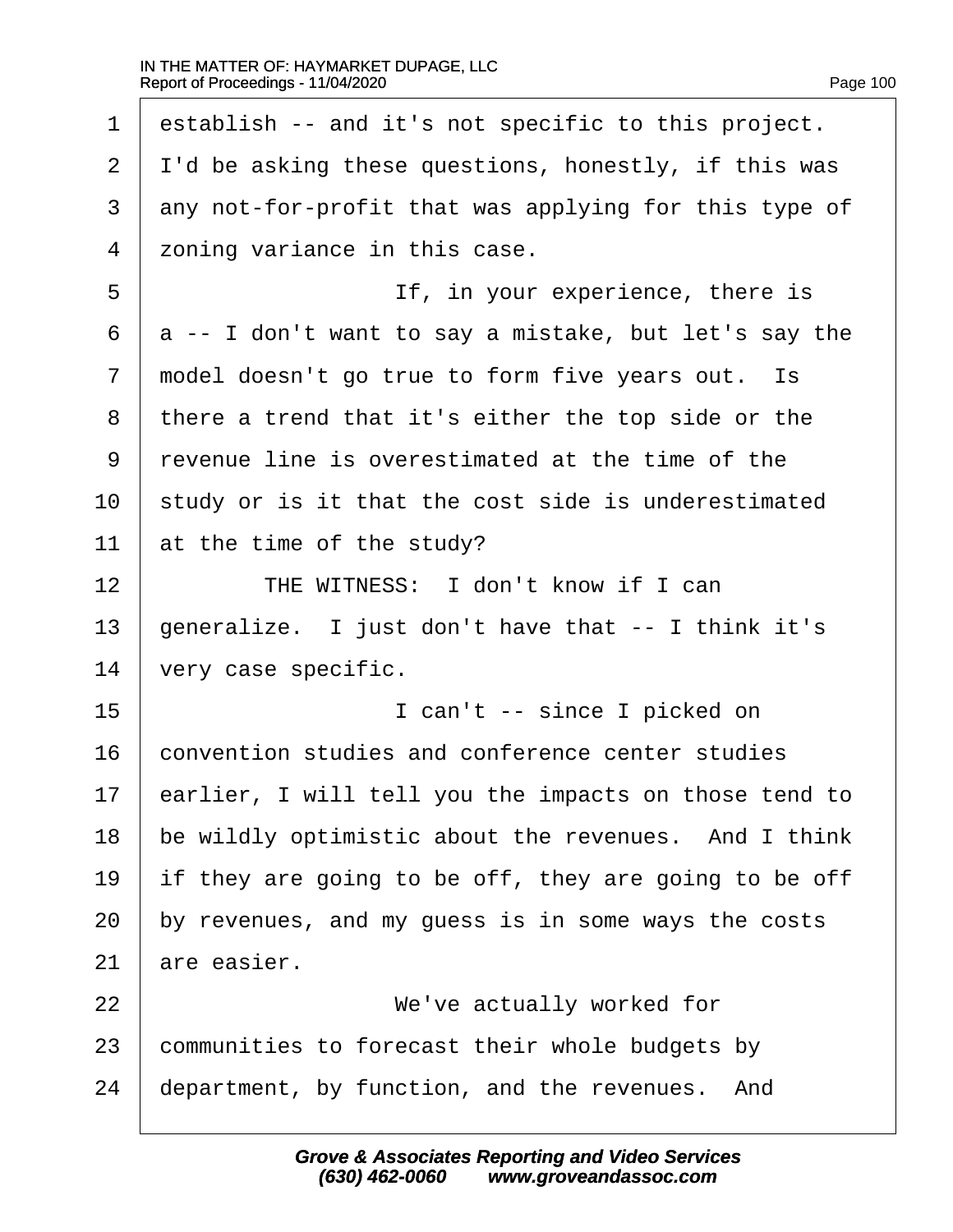| $\mathbf 1$ | frankly, the costs -- because you can extrapolate,     |
|-------------|--------------------------------------------------------|
| 2           | you can do regress analysis and the like -- are        |
| 3           | easier to project in some ways in the revenues, which  |
| 4           | has been alluded to earlier. You can have these        |
| 5           | exogenous events, these events outside of your         |
| 6           | control that really do, you know, a whammy on you.     |
| 7           | And that's $-$ so I would say the revenue is generally |
| 8           | harder, but I think it very project and use and        |
| $\mathsf 9$ | situation specific. I don't know beyond that I could   |
| 10          | generalize.                                            |
| 11          | CHAIRMAN DALY: Okay. So would it be fair to            |
| 12          | say in this case as a not-for-profit, the revenue      |
| 13          | line would stay fairly flat, as we discussed, utility  |
| 14          | tax, potential sales tax picking up, but day by day    |
| 15          | we're not growing new business. It's a flat line for   |
| 16          | revenue, and the cost is what potentially could        |
| 17          | fluctuate over time. Whether it's based on use or      |
| 18          | it's extraneous factors in the market or anything      |
| 19          | like that, that's the part that really would waver in  |
| 20          | this overall study; is that correct?                   |
| 21          | THE WITNESS: I think that's fair.                      |
| 22          | CHAIRMAN DALY: Okay. In terms of the                   |
| 23          | multiplier effect, I was really intrigued by how you   |
| 24          | described that and what it was.                        |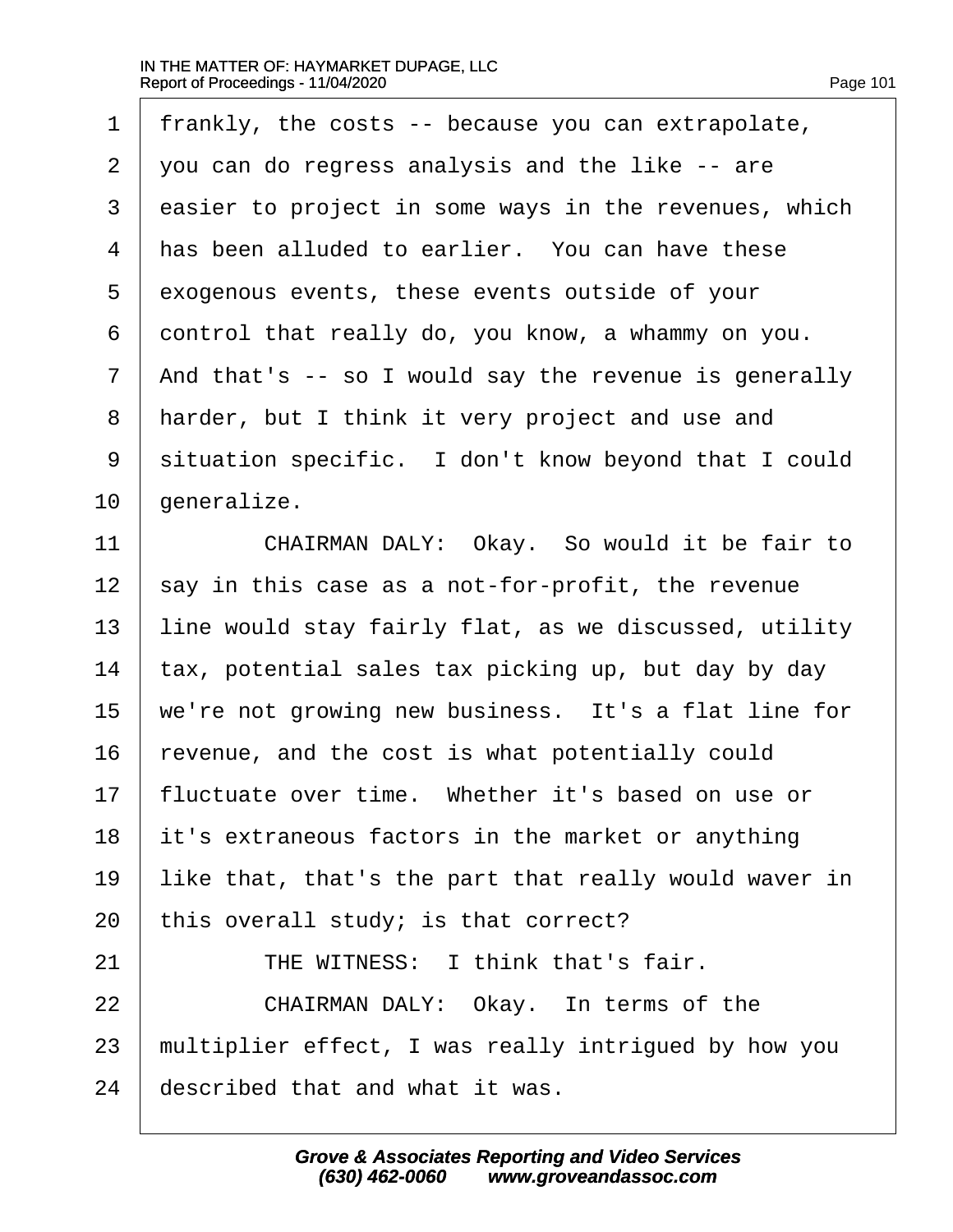| $\mathbf 1$ | If I was a greeting card company                     |
|-------------|------------------------------------------------------|
| 2           | and there was an adjoining paper mill, I could see a |
| 3           | multiplier effect because it had to do with goods,   |
| 4           | tangible physical products; but in the case of       |
| 5           | Haymarket, are you aware of any consumption of       |
| 6           | durable goods as part of the bigger pro forma or is  |
| 7           | it primarily payroll?                                |
| 8           | THE WITNESS: The -- there are a variety of           |
| 9           | specific businesses that will be providing           |
| 10          | services --                                          |
| 11          | MS. O'KEEFE: Can you talk in your                    |
| 12          | microphone.                                          |
| 13          | THE WITNESS: -- who are operating in DuPage          |
| 14          | County.                                              |
| 15          | So we actually estimated those                       |
| 16          | particular types of businesses and where they were,  |
| 17          | and only included those in the -- in the multiplier  |
| 18          | effects.                                             |
| 19          | And they are $-$ there may be                        |
| 20          | equipment or supplies and things. We were -- they    |
| 21          | are not -- they are not durable the way you're       |
| 22          | describing; and that's why, frankly, the multiplier  |
| 23          | effects are really low.                              |
| 24          | CHAIRMAN DALY: Okay.                                 |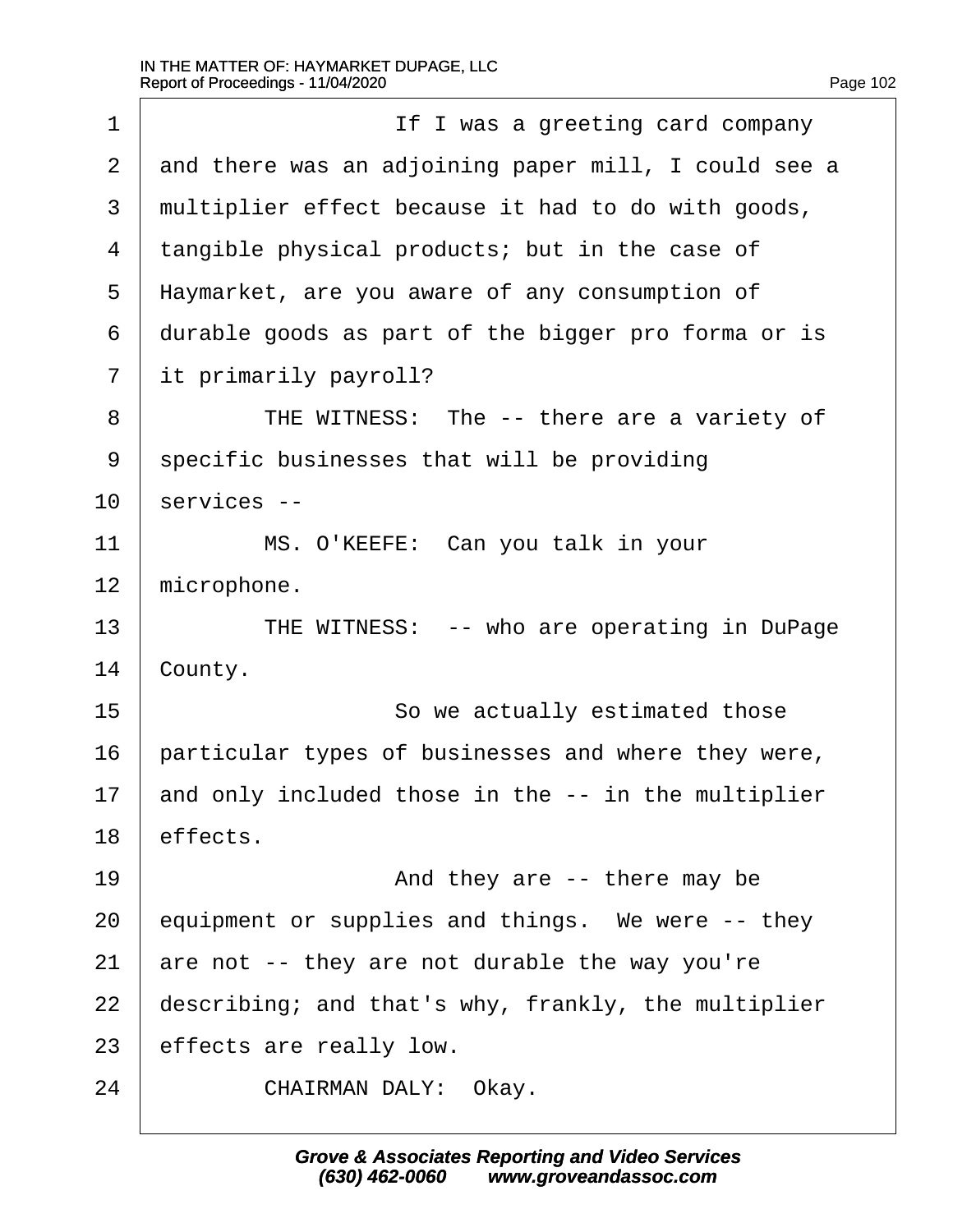$\Gamma$ 

| $\mathbf 1$ | THE WITNESS: If you were looking at your              |
|-------------|-------------------------------------------------------|
| 2           | example -- and, again, really, it would be let's use  |
| 3           | at least the county level and maybe even the region,  |
| 4           | it might be closer to 2 or 1.75, not 1.1 or 1.2.      |
| 5           | So you are correct that some types                    |
| 6           | of activities generate a bigger impact, and that's    |
| 7           | why I emphasize tonight that most of the impact $-$ - |
| 8           | the economic impact is direct, it's on-site, and      |
| 9           | there's -- the multiplier or the ripple effects are   |
| 10          | relatively -- you know, they are much smaller         |
| 11          | numbers.                                              |
| 12          | CHAIRMAN DALY: Okay. Somewhat unrelated but           |
| 13          | if we could go back to slide 8 or 9 in the            |
| 14          | presentation, please.                                 |
| 15          | Go to the other one, the one that                     |
| 16          | had the breakout for the fire, the EMS/ambulance cost |
| 17          | structure versus fire, I believe was the slide, where |
| 18          | there was a range on the ambulance EMS cost of        |
| 19          | \$21,019 [sic] to \$36,430.                           |
| 20          | I think you just went past.                           |
| 21          | Okay, that's the one I was thinking                   |
| 22          | about. Thank you.                                     |
| 23          | It was my understanding based on                      |
| 24          | prior to testimony, so I know it's not based on what  |
|             |                                                       |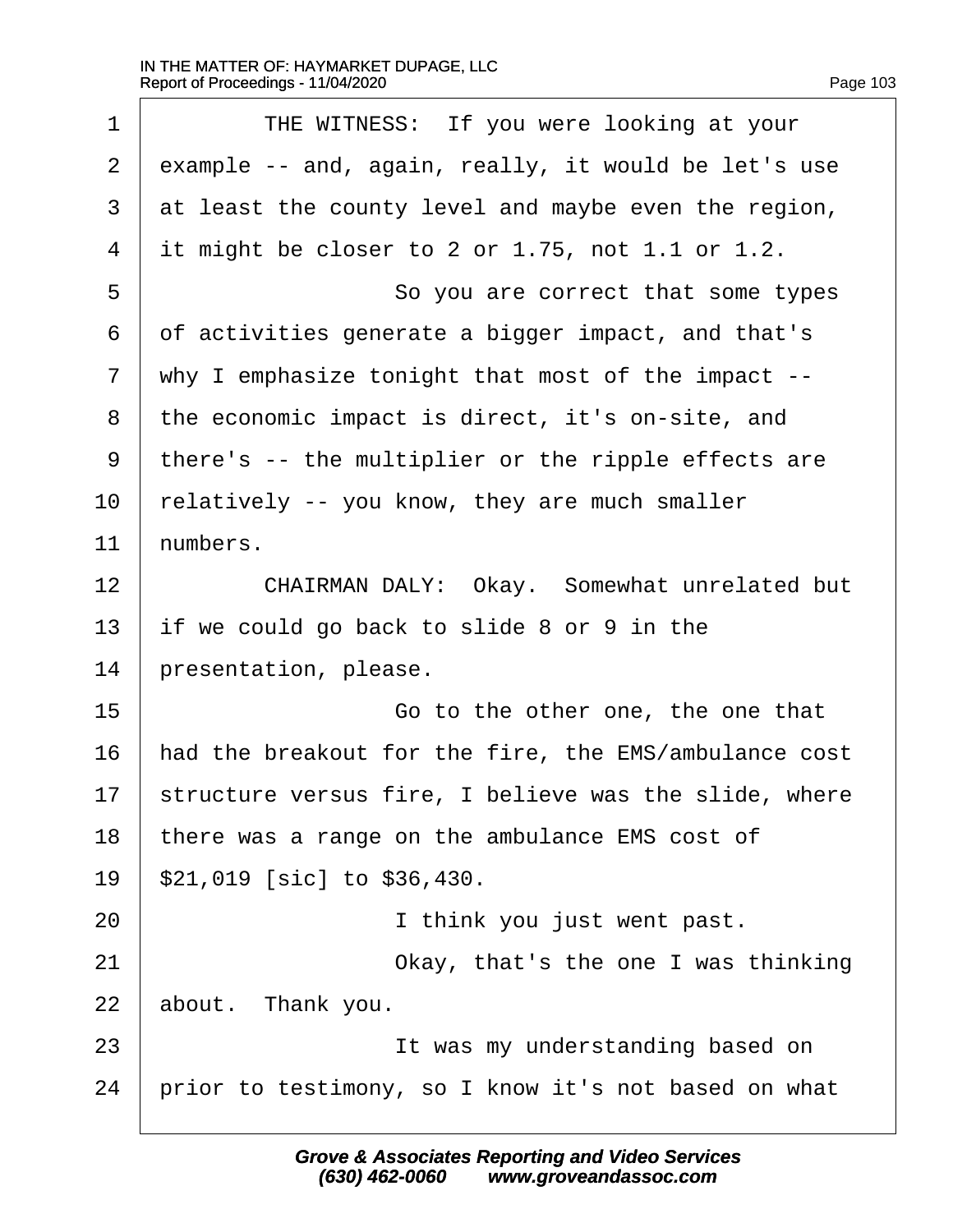$\Gamma$ 

| $\mathbf{1}$   | your witness tonight brought up -- but based on            |
|----------------|------------------------------------------------------------|
| 2              | conversation in prior meetings which have been             |
| 3              | admitted into the record, that Haymarket was               |
| $\overline{4}$ | proposing a third-party ambulance service to handle        |
| 5              | on-site calls for day-to-day operations. Is that           |
| 6              | correct? So what is this cost of $$21,091$ to $$36,430$    |
| 7              | under an ambulance column? (Indicating.)                   |
| 8              | THE WITNESS: It's the estimate from their                  |
| 9              | Polaris, their consultant, on service calls that           |
| 10             | would not be made by or provided by the group they         |
| 11             | contract with privately.                                   |
| 12             | CHAIRMAN DALY: Okay. And understanding that                |
| 13             | Polaris has not yet testified in this hearing, I'm         |
| 14             | going to come back around to that at a later time.         |
| 15             | Okay. I do have -- all right. So                           |
| 16             | this is a -- this is the Village of Itasca Plan            |
| 17             | Commission. This is not the County of DuPage Plan          |
| 18             | Commission. So when it comes to economic benefit to        |
| 19             | the region $-$ - and you talk about the county $-$ - a lot |
| 20             | of this was directed to the county. We're a town of        |
| 21             | 10,000 people. We're on the border of Cook County.         |
| 22             | We're not anywhere close to the geographic center of       |
| 23             | DuPage County.                                             |
| 24             | My question is to the relevance of                         |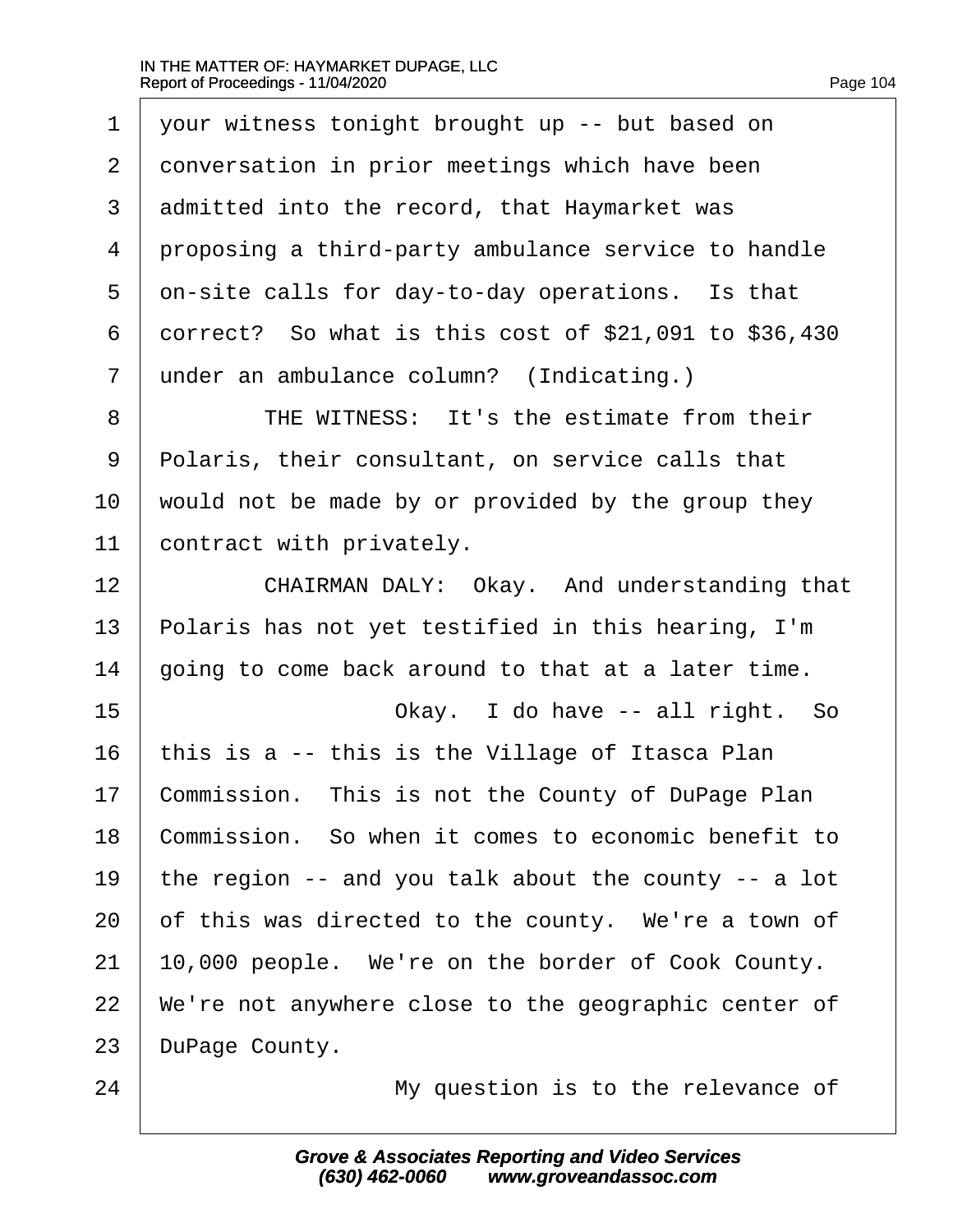| $\mathbf 1$    | the correlation of benefit to Itasca based on the     |
|----------------|-------------------------------------------------------|
| 2              | numbers you presented to DuPage County.               |
| $\mathfrak{Z}$ | So my question is, if you were                        |
| 4              | sitting in my chair and trying to understand the      |
| 5              | value of this economic impact statement to the        |
| 6              | Village, how much of that impact directly benefits    |
| 7              | the Village of Itasca?                                |
| 8              | THE WITNESS: If we used Cook County as the            |
| 9              | study area, because Cook County is a substantially    |
| 10             | larger economic entity, the multiplier effects would  |
| 11             | have been larger.                                     |
| 12             | So I think the relevance, though,                     |
| 13             | is more about the jobs and earnings from people who   |
| 14             | would be working in -- at that specific location.     |
| 15             | That's the benefits.                                  |
| 16             | And that's -- that will increase                      |
| 17             | roughly -- I'm doing this from memory, but roughly .8 |
| 18             | of 1 percent of your local employment base would be   |
| 19             | increased -- well, you know, be increased, and I      |
| 20             | think that's a benefit.                               |
| 21             | And I think the fact that you have                    |
| 22             | people who are activating the space and certainly     |
| 23             | will at least do takeouts and get gas, that they will |
| 24             | help support the businesses that probably could very  |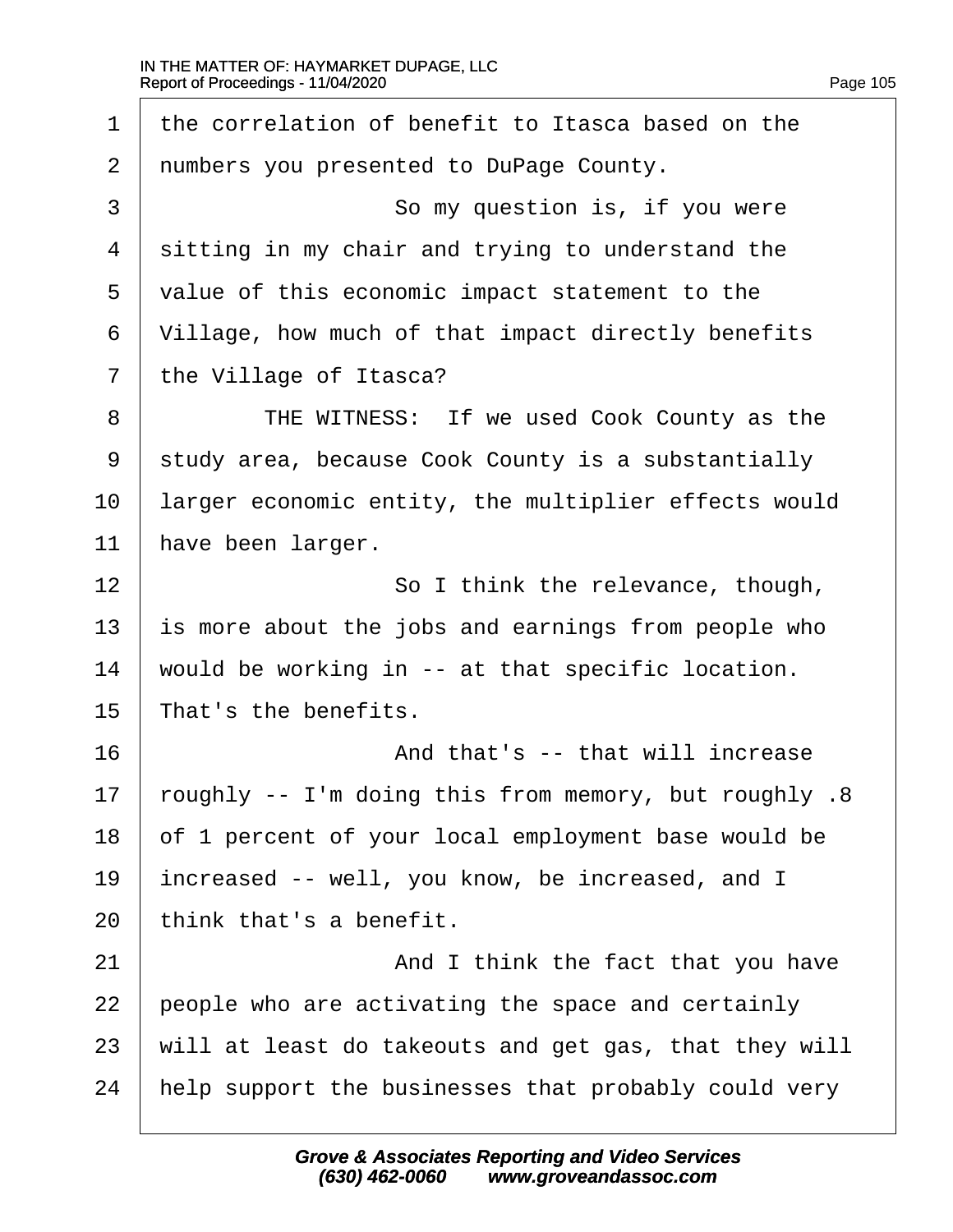1 much need it now, and in the long run hopefully won't  $2$   $\vert$  be as constrained and would benefit from the ongoing  $3$  | patronage. 4 a so I think that's the benefit of 5 | having people who are working here who can make  $6$  purchases here, and put a vacant use to a productive  $7$   $\vert$  use. 8 CHAIRMAN DALY: Okay. So just to follow up  $9$  on that  $-$  I'm almost finished  $-$  I believe the  $10$  | number -- I forget which slide it was or where it is  $11$  in the report, but I believe it was direct -- direct  $12$  | impact was 9 million and change  $-$ -13 | THE WITNESS: Right. 14 CHAIRMAN DALY: -- based on earnings. 15 and 15 and 15 and 15 and 15 and 15 and 15 and 15 and 15 and 16 and 16 and 16 and 16 and 16 and 16 and 16 and 16 and 16 and 16 and 16 and 16 and 16 and 16 and 16 and 16 and 16 and 16 and 16 and 16 and 16 and 16 and 16 an 16 the cost line  $-$  and we're going to hear from  $17$  Polaris, and there's probably going to be 18 cross-examination on that report, and we're going to  $19$  argue on the validity of that on which you based your 20  $\vert$  economic impact statement  $-$ - but on the top line when 21 vou talk about the earnings of \$9.5 million, just so  $22$  | I understand that, those earnings for the 160-plus 23  $\vert$  employees, they may or may not live in Itasca, they  $24$   $\mid$  may or may not spend their money in Itasca.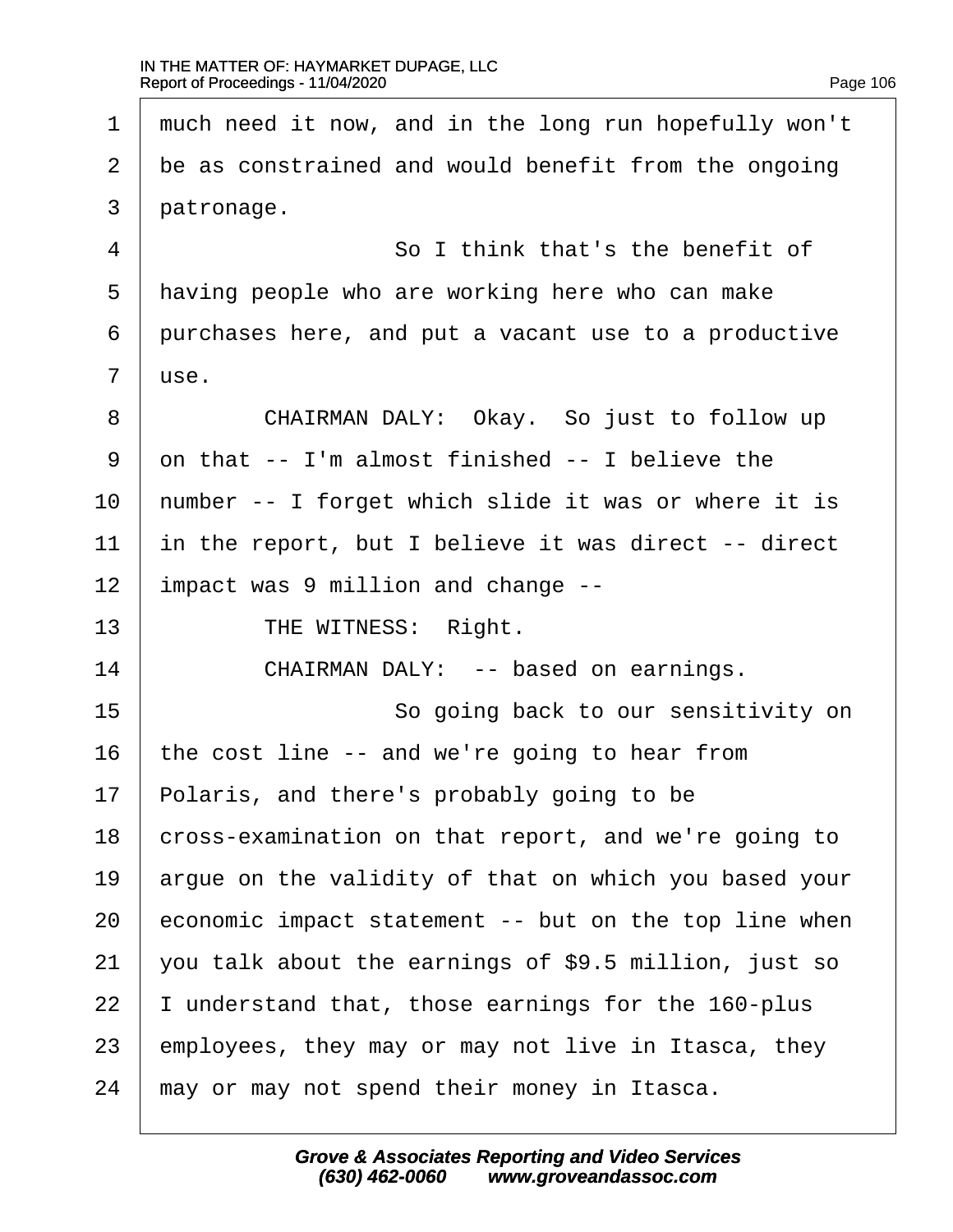$\Gamma$ 

| $\mathbf 1$ | So going back to my prior question,                   |
|-------------|-------------------------------------------------------|
| 2           | is there any sort of rule of thumb that you could     |
| 3           | distill any sort of revenue to the Village out of     |
| 4           | that 9.5 and change?                                  |
| 5           | THE WITNESS: We've asked -- and, again, they          |
| 6           | are related, but they are not the same. So we've      |
| 7           | estimated that -- that goes back to the \$5 a worker  |
| 8           | and under -- under 5,000 a year in estimate.          |
| 9           | So that's the direct revenue to the                   |
| 10          | Village from the workers. And we have not tried to    |
| 11          | estimate what people who are -- the taxes, the        |
| 12          | revenue to the Village from the re-spending. We just  |
| 13          | haven't tried to do that.                             |
| 14          | In other words, if they                               |
| 15          | purchased -- if workers purchase things locally,      |
| 16          | those businesses will -- will have extra tax payments |
| 17          | or they'll stay in business to have extra tax         |
| 18          | payments. That's called an indirect fiscal effect,    |
| 19          | and frankly we didn't get that fancy. We just kept    |
| 20          | it very simple; here's -- here's our estimate of      |
| 21          | revenue to the Village. And so they are related but   |
| 22          | not same topics.                                      |
| 23          | The economic impacts are looking at                   |
| 24          | spending, and the fiscal impacts are looking at the   |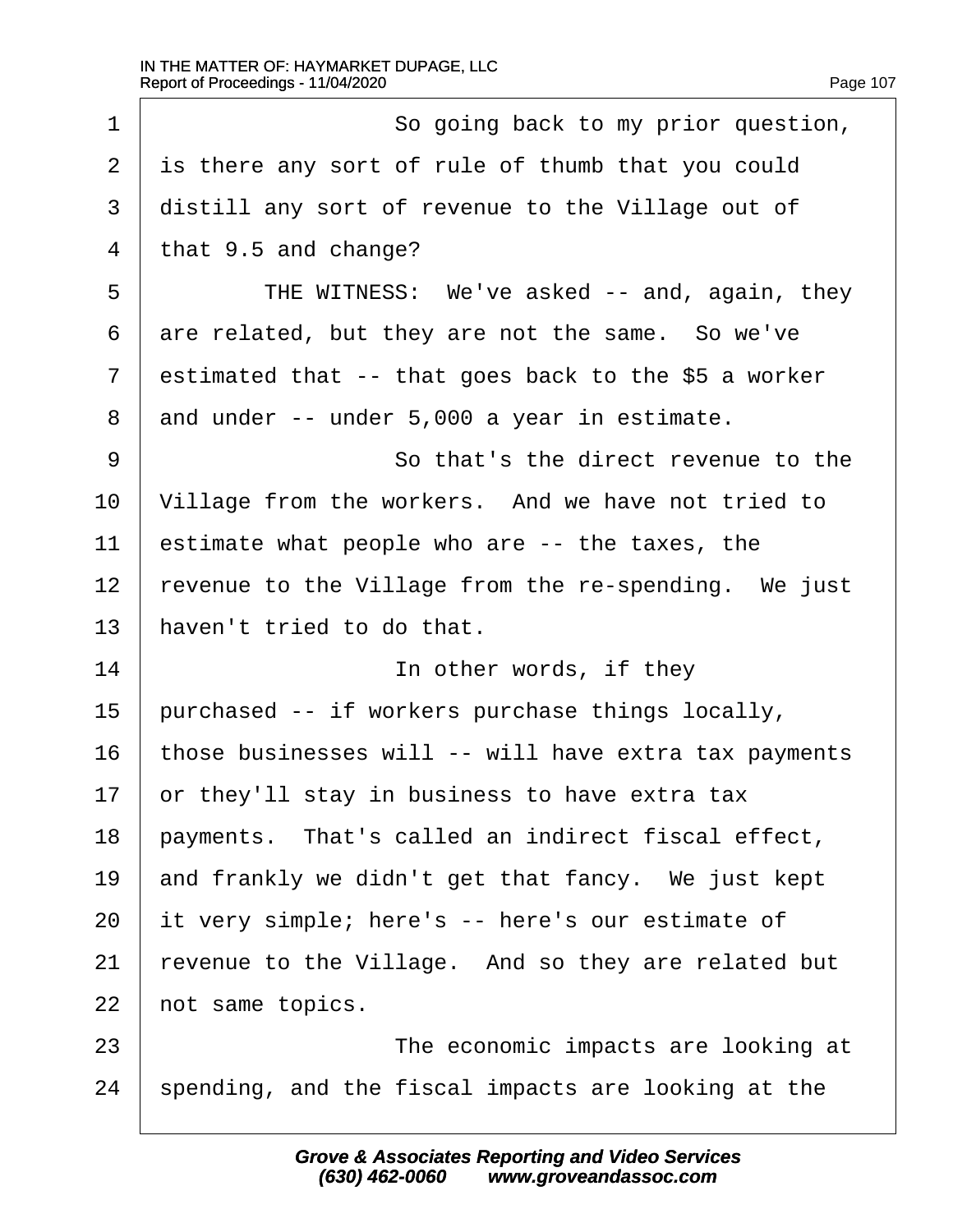<span id="page-108-0"></span> $1$   $\vert$  tax revenue, and so we went with the conservative 2  $\vert$  estimate for the tax revenue. 3 CHAIRMAN DALY: Okay. I have no further 4 | questions. 5 | Anyone else on the commission, any 6 | follow-ups or any questions? 7 | COMMISSIONER RAY: No. 8 CHAIRMAN DALY: We thank you very much for 9 | your time here this evening. 10 THE WITNESS: Thank you for your great  $11$   $\vert$  questions and thanks for your patience and questions.  $12$  | I appreciate it. 13 | **Witness excused.**) 14· · · · · · · · ·(Haymarket Exhibit No. 45 identified.) 15· · · · · ·CHAIRMAN DALY:· Okay, Commissioner Ray, I 16 believe you had a question about Exhibit 45 which did  $17$  not pertain to Mr. Gruen? 18 COMMISSIONER RAY: I quess the only question  $19$  | that I had is it's listed as a letter of support for 20 DuPage -- from the DuPage Health Coalition, and I  $21$   $\vert$  read through the letter and the letter isn't  $22$  supporting it be placed in Itasca. And I was just 23 | wondering if there's a reason that it doesn't say  $24$  | that it is supporting it being placed in Itasca.

> **Grove & Associates Reporting and Video Services (630) 462-0060· · · · www.groveandassoc.com**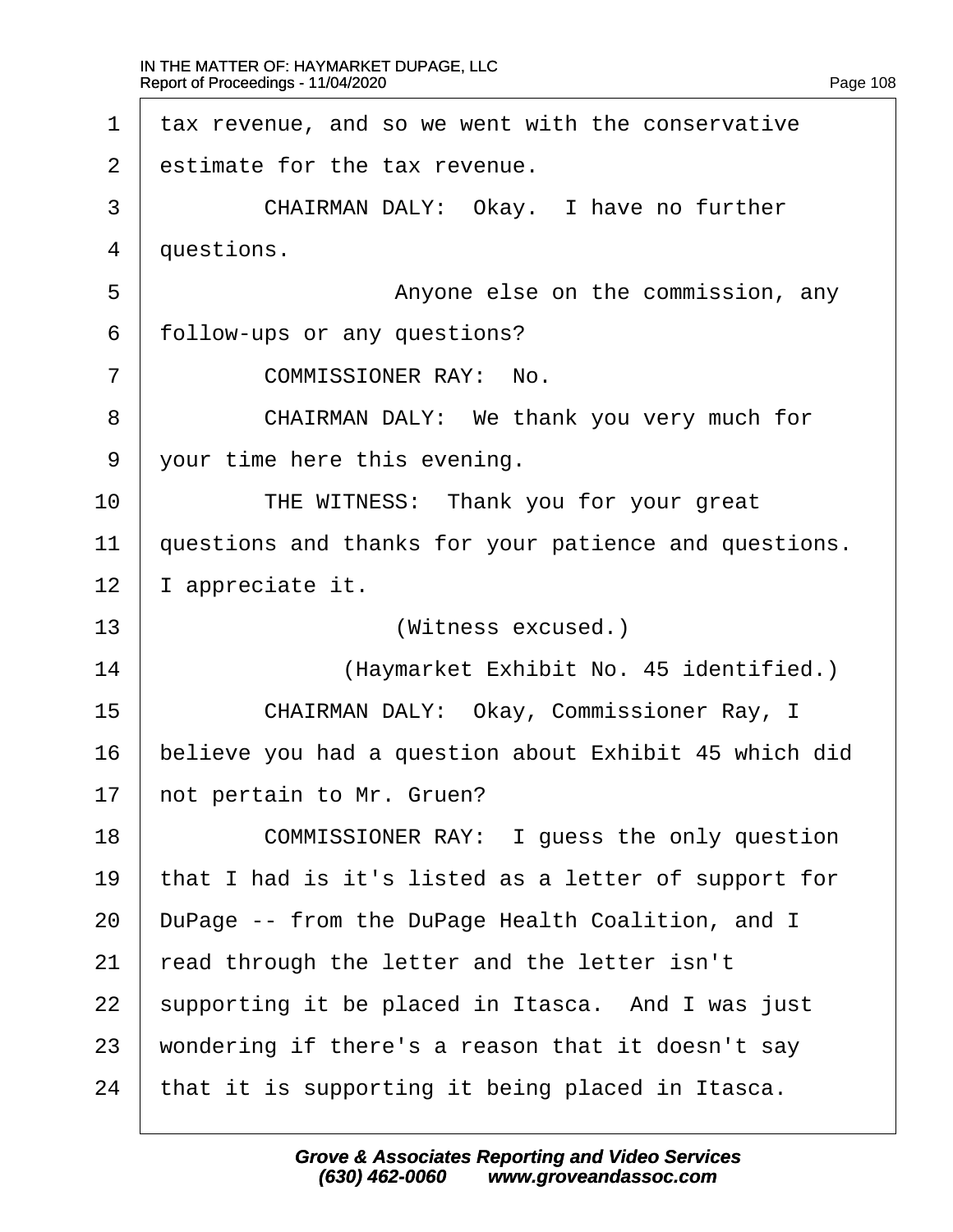<span id="page-109-0"></span>

| $\mathbf 1$    | It says it's supporting -- it's                         |
|----------------|---------------------------------------------------------|
| $\overline{2}$ | supporting the need in DuPage County, but I would       |
| 3              | think that -- it's addressed to Mr. Lustig. I would     |
| 4              | think it would be supportive of $-$ - is there a reason |
| 5              | that it's not stating in the letter that it is          |
| 6              | supporting in Itasca?                                   |
| 7              | MS. O'KEEFE: I really couldn't opine on what            |
| 8              | was going through their mind when they drafted the      |
| 9              | letter.                                                 |
| 10             | COMMISSIONER RAY: Okay.                                 |
| 11             | MS. O'KEEFE: I'm sorry, I cannot speak on               |
| 12             | behalf of Ms. Murphy.                                   |
| 13             | COMMISSIONER RAY: Okay, thank you.                      |
| 14             | CHAIRMAN DALY: Okay. Does the Commission                |
| 15             | have any other questions at this time relevant to       |
| 16             | tonight?                                                |
| 17             | MS. MALIK JARMUSZ:<br>No.                               |
| 18             | CHAIRMAN DALY: I would like to entertain a              |
| 19             | motion to $-$                                           |
| 20             | MS. O'KEEFE: Well, did we accept --                     |
| 21             | CHAIRMAN DALY: I'm sorry?                               |
| 22             | MS. O'KEEFE: Did we accept these into the               |
| 23             | record, Exhibits No. 43, 44, and 45? I just want to     |
| 24             | make sure they are in.                                  |

**Grove & Associates Reporting and Video Services (630) 462-0060· · · · www.groveandassoc.com**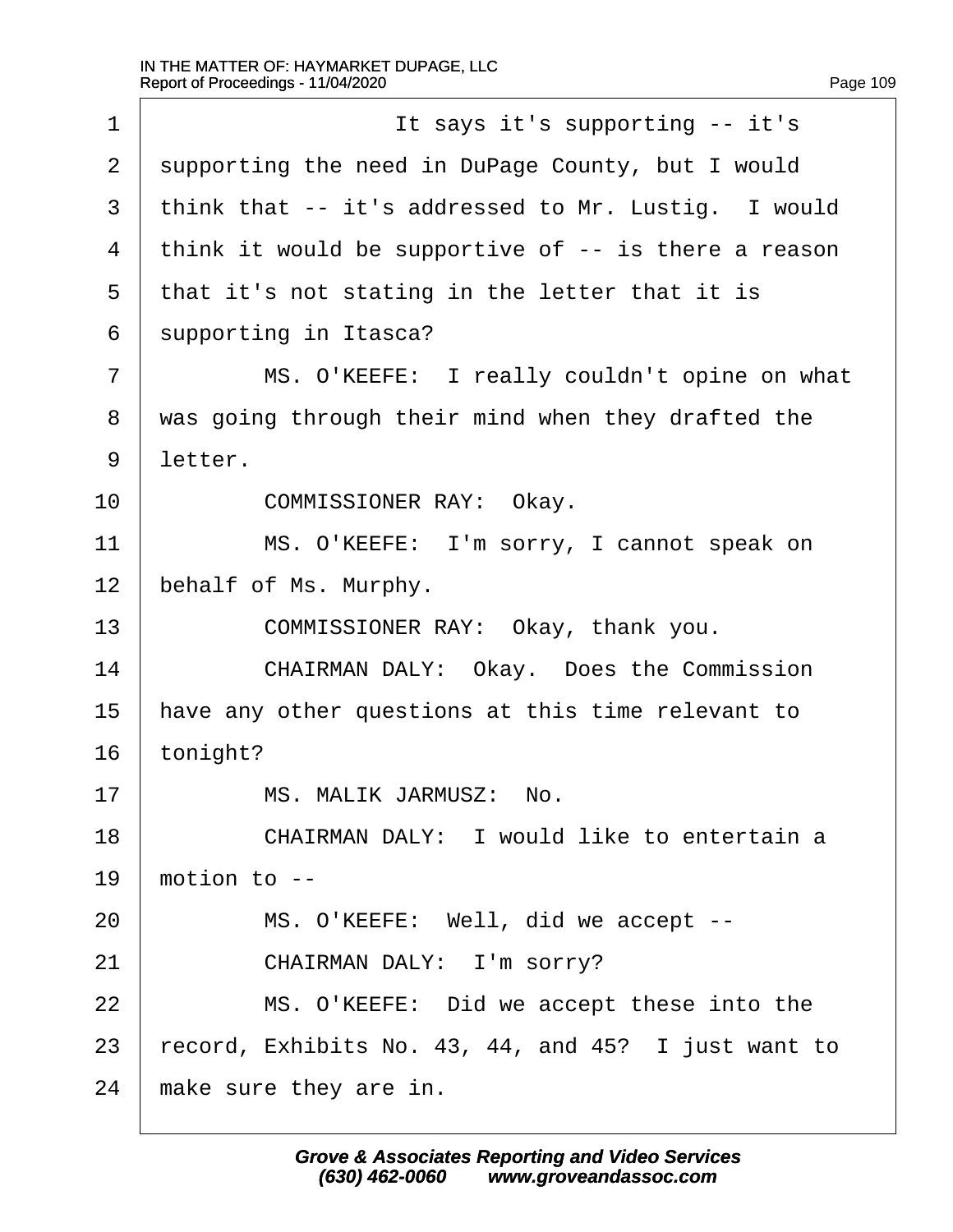<span id="page-110-0"></span>1 | I'm sorry, Mr. Chairman. I didn't 2 | mean to interpret you. 3 CHAIRMAN DALY: I'm sorry. The record will  $4$  indicate that we have received those exhibits. ·5· · · · · · · · · · (Haymarket Exhibit No. 43 admitted.) 6 | (Haymarket Exhibit No. 44 admitted.) 7 | (Haymarket Exhibit No. 45 admitted.) 8 | MS. O'KEEFE: Okay. Thank you, sir. 9 CHAIRMAN DALY: Okay. Mr. Hervas has asked  $10$   $\mid$  me, what is the plan for the next meeting, which I 11 believe is scheduled for December 2nd -- oh, November  $12$  | 11th. Excuse me. 13 | MS. O'KEEFE: We're coming back next week.  $14$  | We are having such a good time, we're coming back  $15$  next Wednesday. 16 **I We're going to present three**  $17$  witnesses for consideration. Dr. Lustig is going to 18 | testify; just very limited testimony on the changes  $19$  | in the original application. 20 | **Interpreterate State Mr. Polach, who was supposed to**  $21$  | testify last week, will be testifying on the  $22$  | appraisal issues. 23 | And Mr. Luay Aboona with KLOA will  $24$  be discussing traffic and parking.

> **Grove & Associates Reporting and Video Services (630) 462-0060· · · · www.groveandassoc.com**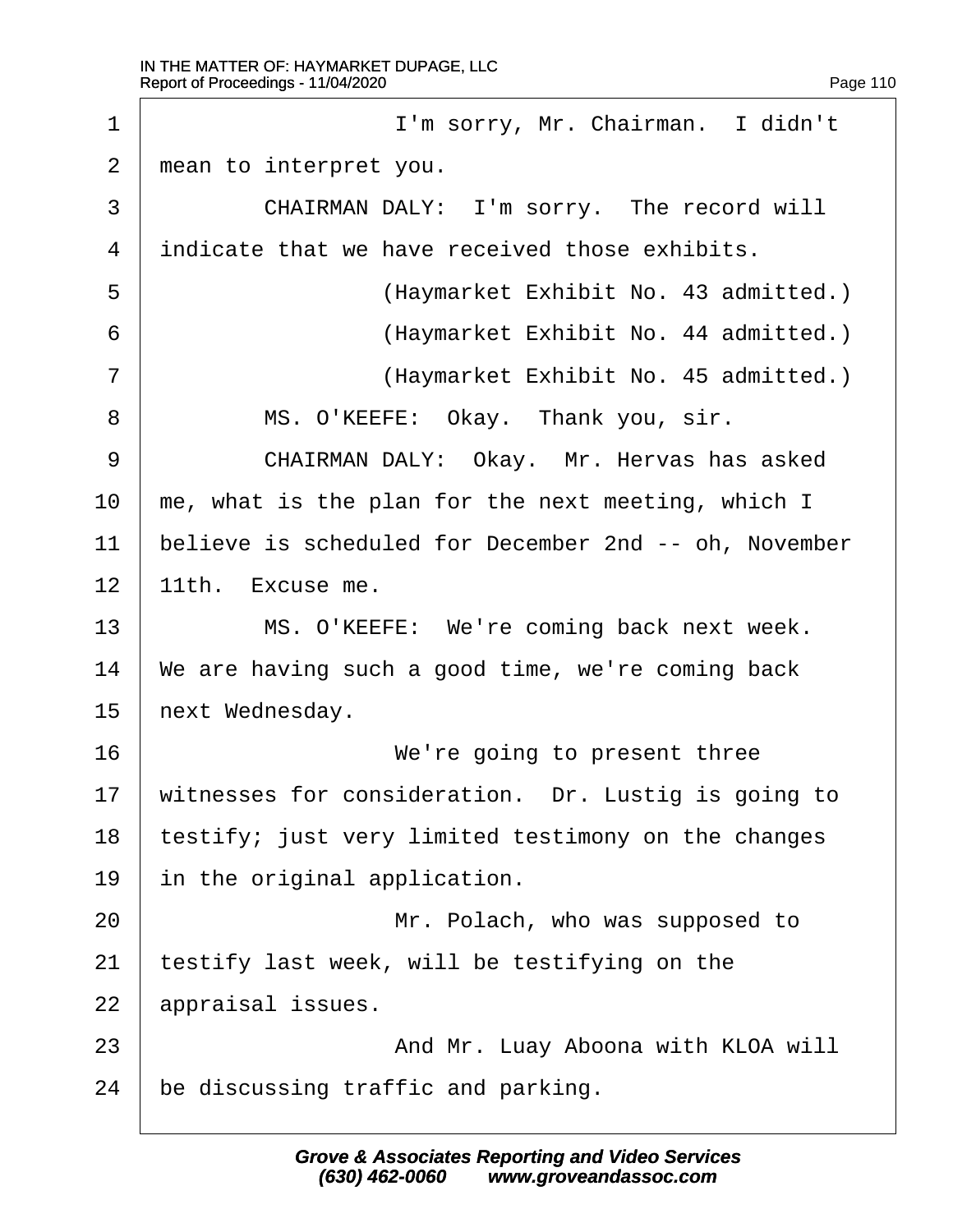| Page 111 |  |  |
|----------|--|--|
|          |  |  |

<span id="page-111-0"></span>

| 1              | MR. HERVAS: Ms. O'Keefe, is that the order            |
|----------------|-------------------------------------------------------|
| 2              | that they are going to testify in? I didn't know if   |
| 3              | you had established that, because I know that         |
| $\overline{4}$ | Mr. Polach, that there were questions that I think    |
| 5              | Mr. Ellenbecker was going to ask, and I want to make  |
| 6              | sure that we allot enough time to get to him in       |
| 7              | particular.                                           |
| 8              | MS. O'KEEFE: You know, I haven't really               |
| 9              | thought about that yet, sir.                          |
| 10             | CHAIRMAN DALY: Okay.                                  |
| 11             | MS. O'KEEFE: But I don't think Dr. Lustig is          |
| 12             | going to be testifying for very extensively so -- and |
| 13             | I don't think the traffic -- I don't think the        |
| 14             | traffic testimony is going to be considerable.        |
| 15             | So I do -- I do feel we can do this                   |
| 16             | in one evening.                                       |
| 17             | MR. HERVAS:<br>Okay.                                  |
| 18             | CHAIRMAN DALY: Okay. I'd like to entertain            |
| 19             | a motion, please, to continue this meeting until      |
| 20             | November 11th at 7:00 PM.                             |
| 21             | COMMISSIONER HOLMES: So moved.                        |
| 22             | COMMISSIONER RAY: Second.                             |
| 23             | CHAIRMAN DALY: Commissioner Holmes.                   |
| 24             | Seconded Commissioner Ray.                            |
|                |                                                       |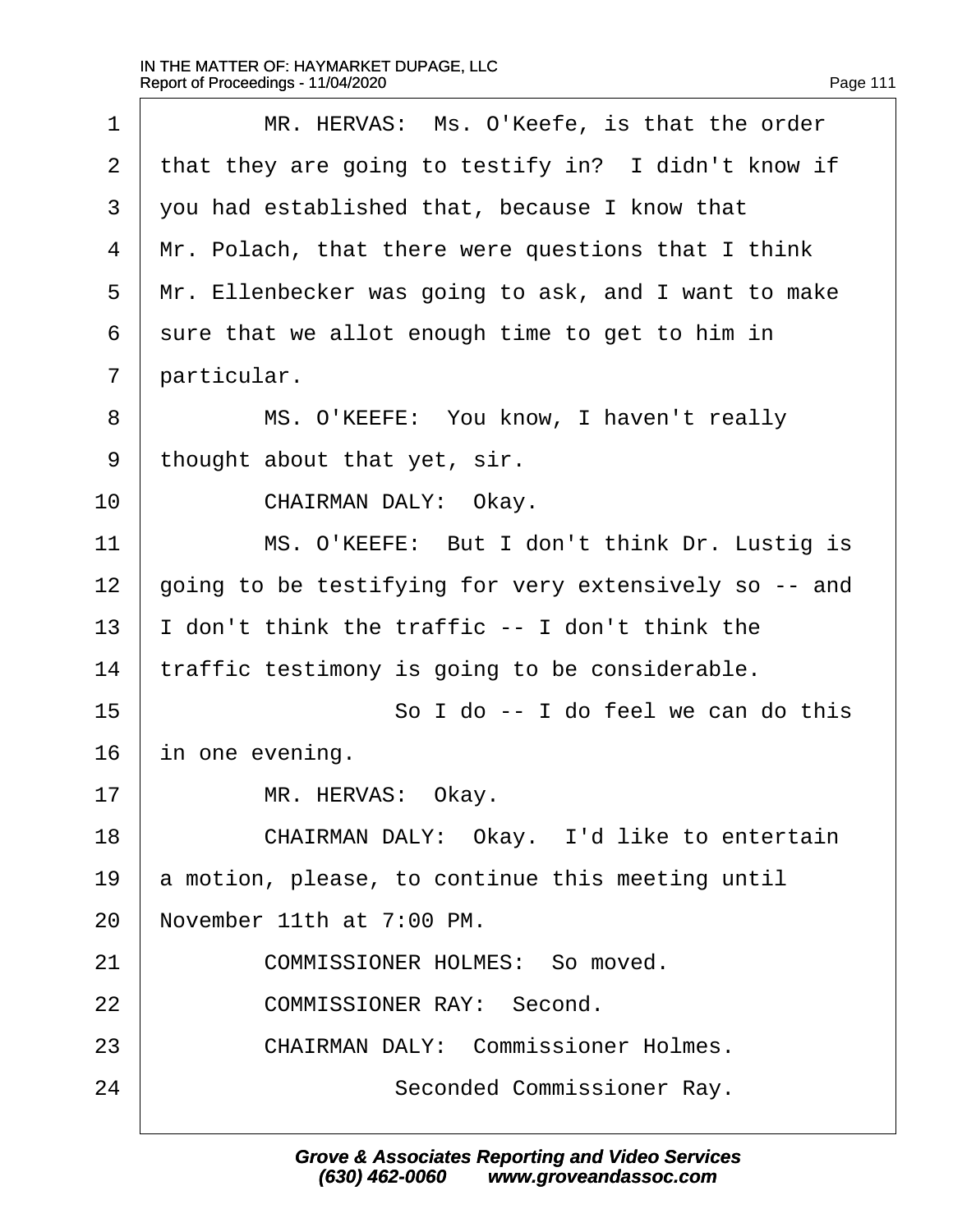$\Gamma$ 

<span id="page-112-0"></span>

| 1              | All in favor?                                  |
|----------------|------------------------------------------------|
| $\overline{2}$ | COMMISSIONER DRUMMOND: Aye.                    |
| 3              | COMMISSIONER HOLMES: Aye.                      |
| 4              | COMMISSIONER RAY: Aye.                         |
| 5              | COMMISSIONER RUSSO: Aye.                       |
| 6              | CHAIRMAN DALY: Opposed?                        |
| 7              | (No response.)                                 |
| 8              | CHAIRMAN DALY: Motion carries.                 |
| 9              | I'd also like a motion to adjourn              |
| 10             | this meeting.                                  |
| 11             | COMMISSIONER HOLMES: So moved.                 |
| 12             | COMMISSIONER RAY: Second.                      |
| 13             | CHAIRMAN DALY: Mr. Holmes.                     |
| 14             | Commissioner Ray seconded.                     |
| 15             | All in favor?                                  |
| 16             | COMMISSIONER DRUMMOND: Aye.                    |
| 17             | COMMISSIONER HOLMES:<br>Aye.                   |
| 18             | COMMISSIONER RAY: Aye.                         |
| 19             | COMMISSIONER RUSSO: Aye.                       |
| 20             | CHAIRMAN DALY: Opposed?                        |
| 21             | (No Response.)                                 |
| 22             | CHAIRMAN DALY: Thank you. That concludes       |
| 23             | this meeting this evening.                     |
| 24             | ¥<br>$\star$<br>$\star$<br>$\star$<br>$^\star$ |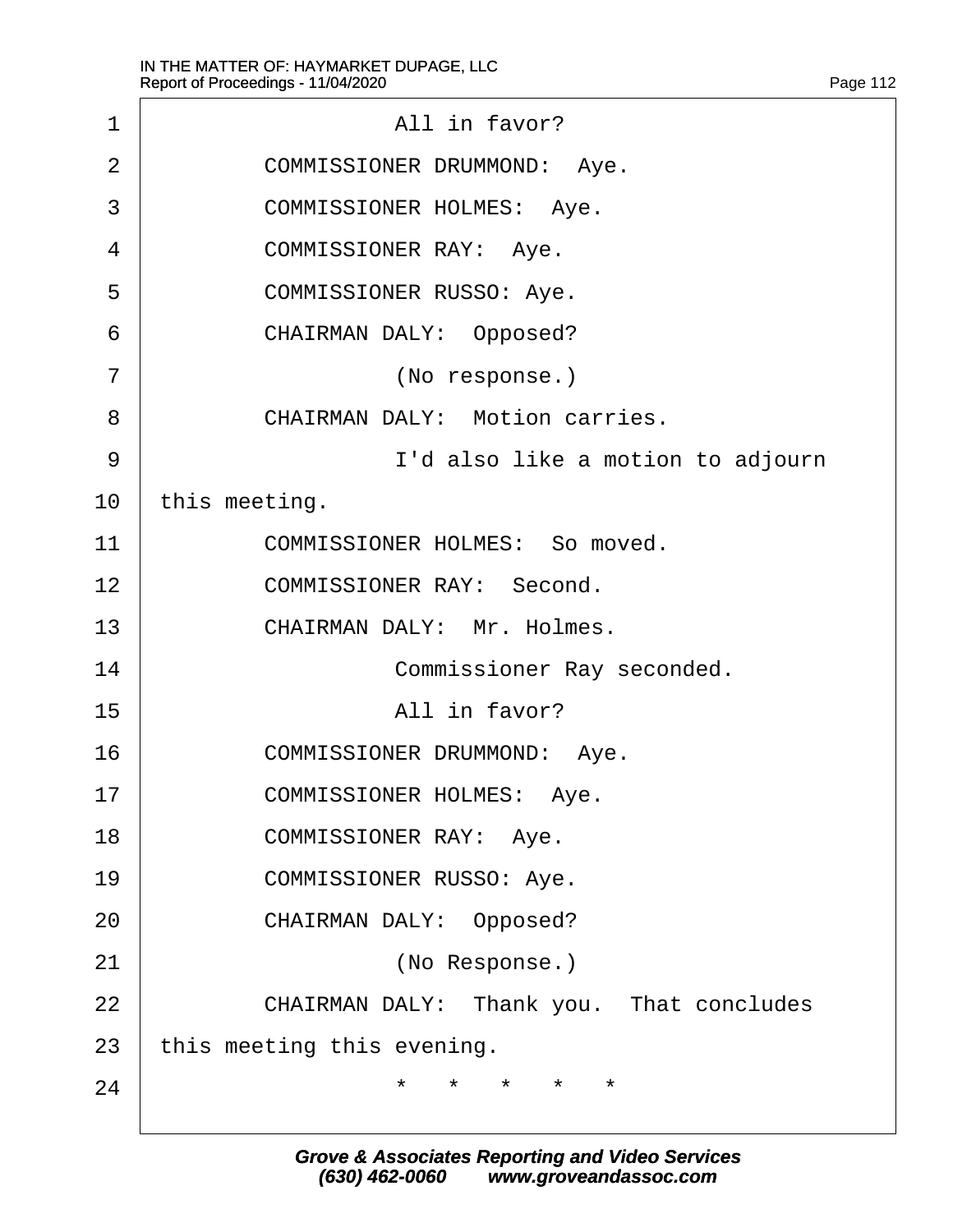| 1  | STATE OF ILLINOIS<br>SS.                                                                                                                         |
|----|--------------------------------------------------------------------------------------------------------------------------------------------------|
| 2  | COUNTY OF DU PAGE                                                                                                                                |
| 3  | I, Shannon M. Frey, CSR. No. 84-002277, RMR,<br>CRR, do hereby certify that I reported in shorthand<br>the proceedings had at the hearing of the |
| 4  | above-entitled cause and that the foregoing hearing,<br>Pages 5 through 112, inclusive, is a true, correct,                                      |
| 5  | and complete transcript of my shorthand notes taken<br>at the time and place aforesaid.                                                          |
| 6  | I further certify that I am not counsel for<br>nor in any way related to any of the parties to this                                              |
| 7  | hearing, nor am I in any way, directly or indirectly<br>interested in the outcome thereof.                                                       |
| 8  | This certification applies only to those<br>transcripts, original and copies, produced under my                                                  |
| 9  | direction and control; and I assume no responsibility<br>for the accuracy of any copies which are not so                                         |
| 10 | produced.<br>IN WITNESS WHEREOF I have hereunto $\beta$ et my                                                                                    |
| 11 | hand this 11th day of November, 2020. $M \cdot \ncong \mathcal{U}$                                                                               |
| 12 |                                                                                                                                                  |
| 13 | Certified Shorthand Reporter                                                                                                                     |
| 14 |                                                                                                                                                  |
| 15 |                                                                                                                                                  |
| 16 |                                                                                                                                                  |
| 17 |                                                                                                                                                  |
| 18 |                                                                                                                                                  |
| 19 |                                                                                                                                                  |
| 20 |                                                                                                                                                  |
| 21 |                                                                                                                                                  |
| 22 |                                                                                                                                                  |
| 23 |                                                                                                                                                  |
| 24 |                                                                                                                                                  |
|    |                                                                                                                                                  |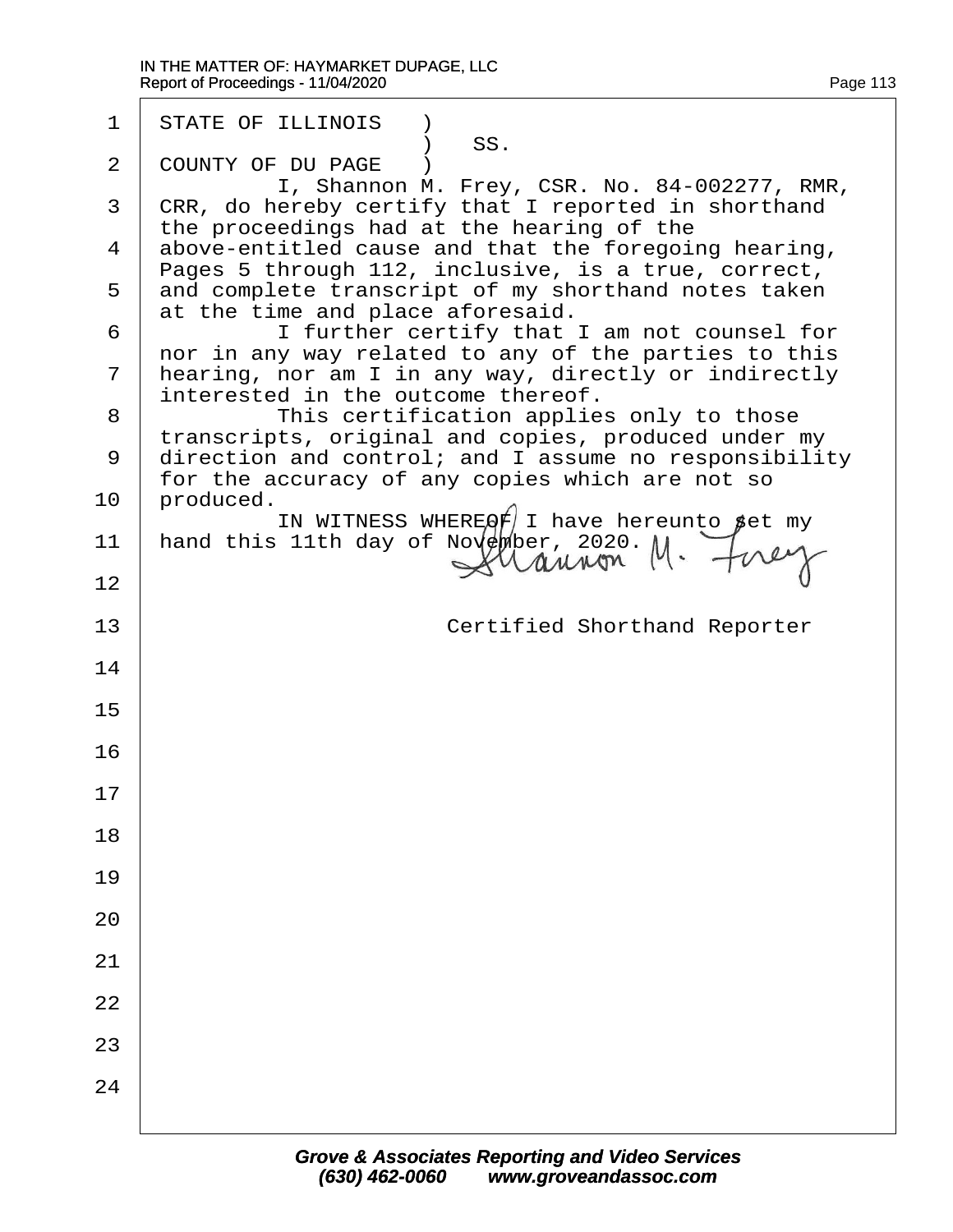**Contract Contract** 

\$

\$5 68:22 69:19 70:6,8,15,

\$5,000 69:3

24 71:2,4,13,21,23 107:7

|                    | Index: \$1,9176 |
|--------------------|-----------------|
| 11th 110:12 111:20 | 2nd 110:11      |
| 12 49:18           |                 |
| 1565:1             |                 |

| \$1,917 18:22                  | \$5,000 69:3                   | 15 65:1                                         | 3                                 |
|--------------------------------|--------------------------------|-------------------------------------------------|-----------------------------------|
| \$10 60:20 61:15 77:10,13      | \$50 78:8                      | 160-plus 106:22                                 | 3 5:22 58:8 59:9,23 61:12         |
| \$110 25:3                     | \$54,198 19:18 20:3            | 163 23:22 26:8 35:19                            | 78:3                              |
| \$13,283 13:1 72:6             | \$58,700 23:24                 | 62:11,22 64:18 65:5 66:3<br>67:5,15 68:23 70:15 | 30,392 73:15                      |
| $$14$ 46:2,19                  | \$6,037,776 14:5 16:17         | 93:10                                           | 300 48:13                         |
| \$17,465 18:4                  | \$77:10,12                     | 18 79:18                                        | 329 49:6                          |
| \$17,700 12:23                 | \$7,896 20:3                   | 18,000 35:21 36:3                               | 38 46:5                           |
| \$17,745 17:23                 | \$8,000-and-something<br>61:15 | 19 19:8 43:9,21 46:4                            | 38,859 19:18                      |
| \$17,768 19:16                 | \$9 66:11                      | 19-014 5:3 9:17                                 | 4                                 |
| \$2,100 19:24                  | \$9,971 18:4                   | 191 24:15 62:3                                  |                                   |
| \$2,538 19:4                   | \$9.5 106:21                   | 1991 12:1                                       | 4 6:2 68:14                       |
| \$21,019 103:19                |                                | $\mathbf{2}$                                    | 40 11:19 14:6 16:18 44:8,<br>13   |
| \$21,091 104:6                 | $\mathbf 0$                    |                                                 | 40-plus 96:24 97:1                |
| \$22,898 17:19 73:12           | 00-something 61:16             | 2 5:18 60:18 61:12 72:20                        | 41 31:20,23 32:2,4,7,8,           |
| \$23,000 38:22 39:12           |                                | 78:3 95:15 103:4                                | 13,14                             |
| 40:1,10 41:2 42:3,5            | 1                              | 2,000 58:23                                     | 43 15:18,19,20 95:20              |
| \$27,716 13:10,23 18:1<br>26:6 | 1 5:15 12:17 58:8 59:12        | 20 14:4 56:16,23 78:12,<br>17 79:21             | 109:23 110:5                      |
| \$3,607,516 14:24 17:13        | 60:19,22 61:12,16<br>105:18    | 20.8 24:2 26:8                                  | 44 32:12 95:20 109:23<br>110:6    |
| \$3.36 20:17                   | 1,051,000 24:9                 | 200 48:13                                       | 45 95:16,20 96:5 108:14,          |
| \$30,392 17:19 73:12           | 1.1 91:5 103:4                 | 2014 14:21 17:10                                | 16 109:23 110:7                   |
| \$32,900 49:7                  | 1.11 25:1                      | 2018 14:21 17:10 19:21                          | 4th 5:2 8:21                      |
| \$32,937 20:6                  | 1.17 24:21 91:5                | 2018-2019 18:9                                  | 5                                 |
| \$329 19:22                    | 1.2 23:10 103:4                | 2019 14:4                                       |                                   |
| \$330 25:8                     | 1.33 25:6                      | 2019-20 16:16                                   | 5 6:7 72:6 78:7,8                 |
| \$35,210 13:10,23 18:1         | 1.7 24:23                      | 2020 5:2 8:21                                   | 5,000 107:8                       |
| 26:7                           | 1.75 103:4                     | 21,091 19:15                                    | 5,922 20:3                        |
| \$36,430 19:15 103:19<br>104:6 | 1.8 18:17,24                   | 22 18:13 34:22 36:9,15                          | 5.65 59:4,12,24 60:22             |
| \$37,700 24:10                 | 10 23:11 24:22 32:23           | 37:9,14 46:5                                    | 50 11:10 66:4,19 67:4,14<br>86:20 |
| \$38,859 20:3                  | 46:2,18 78:7 85:6              | 22,898 73:15                                    | 55 17:16                          |
| \$4,462 13:4                   | 10,000 36:18 104:21            | 240 83:17                                       | 55,600 24:18                      |
| \$4,581,700 20:13              | 10.6 24:15 62:4                | 25 5:19                                         | 58,700 65:6                       |
| \$4.72 20:18                   | 106 66:3                       | 27.7 24:19                                      |                                   |
| \$416.33 15:1 17:14,17         | 11 19:8 43:9,19,21 46:4        | 28 24:6<br>28th 5:4                             | 6                                 |
| \$46,302 20:7                  | 113 66:6                       | 20, 43.1                                        | 6.50.1172.101179.1                |

**Grove & Associates Reporting and Video Services**  $(630)$  462-0060 www.groveandassoc.com

29 43:1

6 59:11 73:10,14 78:4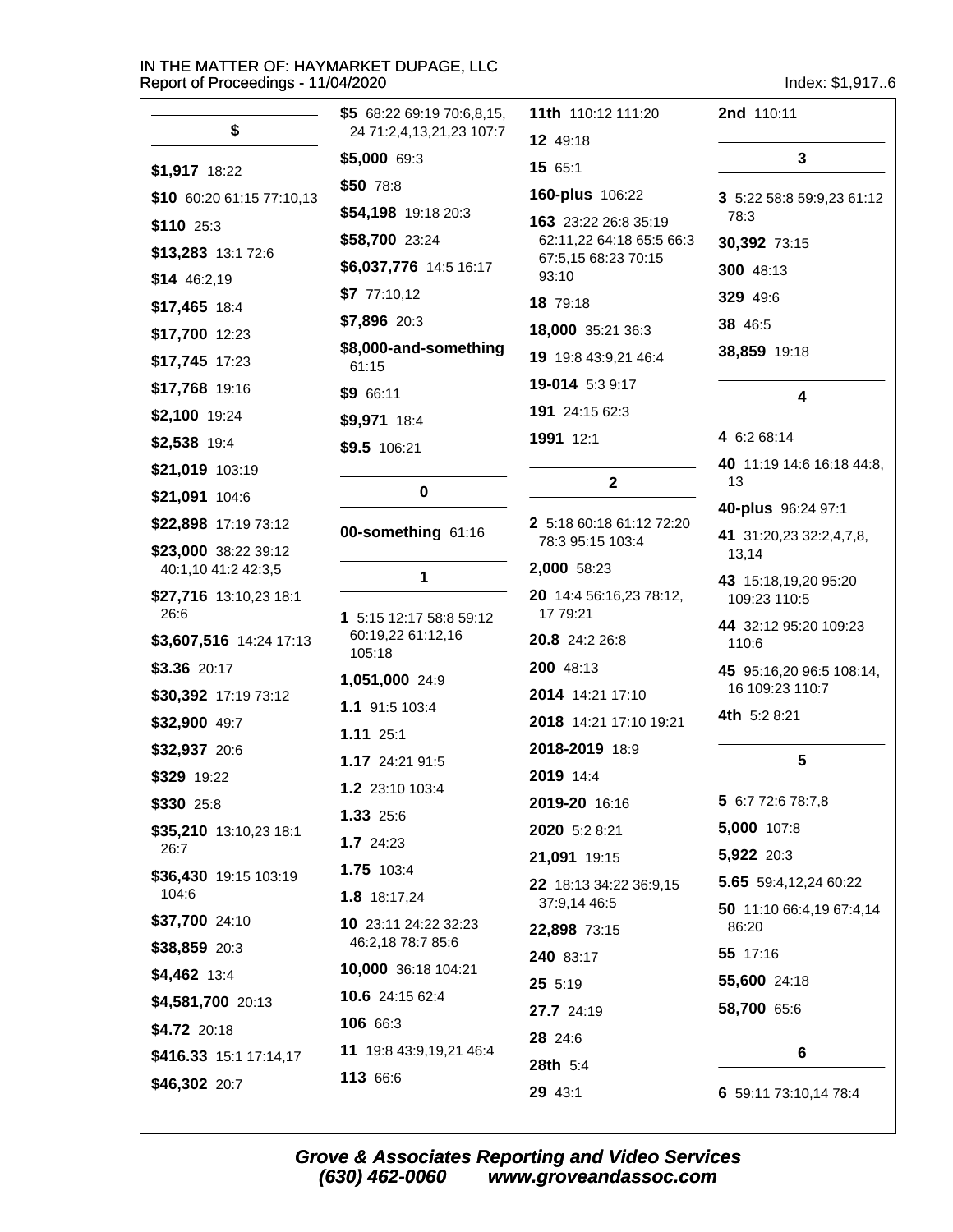| 6.86 24:11                                    | 100:18 103:22 104:19                              | 48:20 77:6                                         | allocating 37:23 38:1                                |
|-----------------------------------------------|---------------------------------------------------|----------------------------------------------------|------------------------------------------------------|
| 68 35:6 36:16 37:15                           | 105:13 106:21 108:16<br>111:9                     | additions 36:17                                    | allot 111:6                                          |
|                                               | Absent 9:5                                        | address 95:23                                      | allow 7:19 29:22,24 75:9                             |
| $\overline{7}$                                | absolutely 53:12 57:22                            | addressed 74:23 95:11,                             | allowed 7:16 44:19                                   |
| 704 19:3                                      | accept 109:20,22                                  | 15,16 109:3                                        | alluded 101:4                                        |
| 72 20:11                                      | accepted 28:12                                    | adjoining 102:2                                    | <b>almost</b> 106:9                                  |
| 73 17:16                                      | access 27:22 82:24                                | adjourn 112:9                                      | already 28:8 48:19                                   |
| 78 37:16                                      | accessory 5:12                                    | adjustment 46:6                                    | 54:12 64:12 69:4,5 78:16<br>92:10                    |
| 7:00 111:20                                   | accompanied 47:7                                  | administration 35:1                                | alternative 97:22 98:3                               |
|                                               | according 14:19 17:8,                             | administrative 14:12<br>16:24 62:19                | ambulance 18:22                                      |
| 8                                             | 15 19:6 33:18 79:16                               | admission 64:6                                     | 103:18 104:4,7                                       |
| 8 103:13 105:17                               | accordingly 78:5                                  | <b>admitted</b> 28:18 29:12                        | ambulance/ems 18:18                                  |
| 8,665 14:22,24 17:11,13                       | account 56:2 59:9,14                              | 31:19 104:3 110:5,6,7                              | among 22:8,9                                         |
| 80 36:12                                      | 66:8,15 70:23 71:4,8,9,<br>10 83:20 84:1,22 85:9, | adopted 29:6,13                                    | amongst 39:21                                        |
| 860 5:6,13                                    | 14,16 92:23 98:6,12,22                            | advise 81:24                                       | <b>amount</b> 33:22 60:24                            |
| 8:00 71:7                                     | accounting 21:15                                  | advising 6:21                                      | 68:20 78:12                                          |
| 8¢ 72:19                                      | accuracy 47:12 51:10,<br>12                       | aerial 37:6                                        | analogy 94:13                                        |
|                                               | <b>accurate</b> 87:7 88:17                        | affected 18:19 19:1                                | analysis 15:22 21:11<br>30:7,14 31:1,8,16 33:2,      |
| $\boldsymbol{9}$                              | 89:4 90:7,9,11                                    | 34:17 35:7 37:17                                   | 15 37:20 38:19 45:1,4,15<br>46:11,24 47:23 50:9 52:6 |
| 9 103:13 106:12                               | accuse 77:21                                      | after 5:23 6:4 42:23 44:8,<br>12 95:18             | 54:16,22 55:12 58:9                                  |
| 9.5 107:4                                     | activating 105:22                                 | again 6:20 8:20 10:9                               | 60:22 61:2,20 74:11,21<br>76:17,19 77:18 82:1        |
| 9.6 23:22 26:7 65:4                           | activities 22:23 23:1                             | 15:5 33:20 35:6 36:14                              | 84:2,4,8,21 85:13 90:24                              |
| 93 20:11                                      | 103:6                                             | 39:1,24 48:22 50:22<br>52:16 53:1 54:20 60:11      | 97:13 98:3 101:2                                     |
| 932 18:21                                     | activity 23:12 25:17<br>26:9 51:17                | 61:4,18 62:24 63:23 65:4<br>68:3 69:23 76:12,17,20 | analytical 53:1                                      |
|                                               | actual 18:8 59:3 60:22                            | 77:5 78:9 83:19 85:21                              | analyze 81:1                                         |
| A                                             | 79:15,17                                          | 88:7 98:9 103:2 107:5                              | analyzed 11:10 81:15                                 |
| Aaron 5:17 10:15                              | actually 15:22 31:24                              | age 68:13                                          | analyzing 81:14                                      |
| abilities 92:4                                | 36:13 52:21 58:13,24<br>59:11 84:13,17,18 87:10,  | aggressive 79:19                                   | annoying 86:2                                        |
| <b>able</b> 5:23 6:4 30:15                    | 15, 16, 24 100: 22 102: 15                        | agree 7:24 27:7 39:10<br>48:24 68:18 83:9 85:6,7   | <b>annual</b> 14:22,23 15:1<br>17:11,12,13,18,22,24  |
| 45:14 82:24 95:22                             | <b>add</b> 35:22 46:13 68:23                      | 87:7,11 88:11,15 89:3,6                            | 18:2,20 19:2,14,21 20:15                             |
| <b>Aboona</b> 110:23                          | 70:3 77:12 86:17                                  | 90:6,22 94:14                                      | 23:23 24:1,8,16,17,18<br>26:6,7 55:21 56:18,20       |
| about 8:8 20:22 23:18                         | added 24:10 57:11                                 | agreed 29:5                                        | 62:4 63:6 64:18 72:17                                |
| 29:12,23 30:17 32:19<br>33:8 34:21 42:3,8,10  | adding 34:13 36:3                                 | Agreement 35:5                                     | 73:10 78:23 87:2,6 89:8<br>90:11                     |
| 50:11 51:12,19,20,22                          | addition 14:15 17:4 34:8<br>93:9                  | ahead 41:20 66:24                                  | annualized 90:15,18                                  |
| 52:1,7,10 54:8,9,14,21<br>57:5 60:23 76:17,24 | additional 23:12 24:7,9,                          | airport 11:22 99:9                                 | annually 49:11                                       |
|                                               |                                                   |                                                    |                                                      |

**additional**  $23:12\,24:7,9$ , airports 11:17 10,23 25:2,7,15 34:16 39:11 41:3 43:10 45:22 allocated 18:1 20:4

81:19 82:18 83:11 84:20

85:2 89:24 90:4 93:1

94:5 95:10,13,22 96:4

another 6:11 30:15 36:5 38:14 62:17,18 88:13

Index: 6.86. another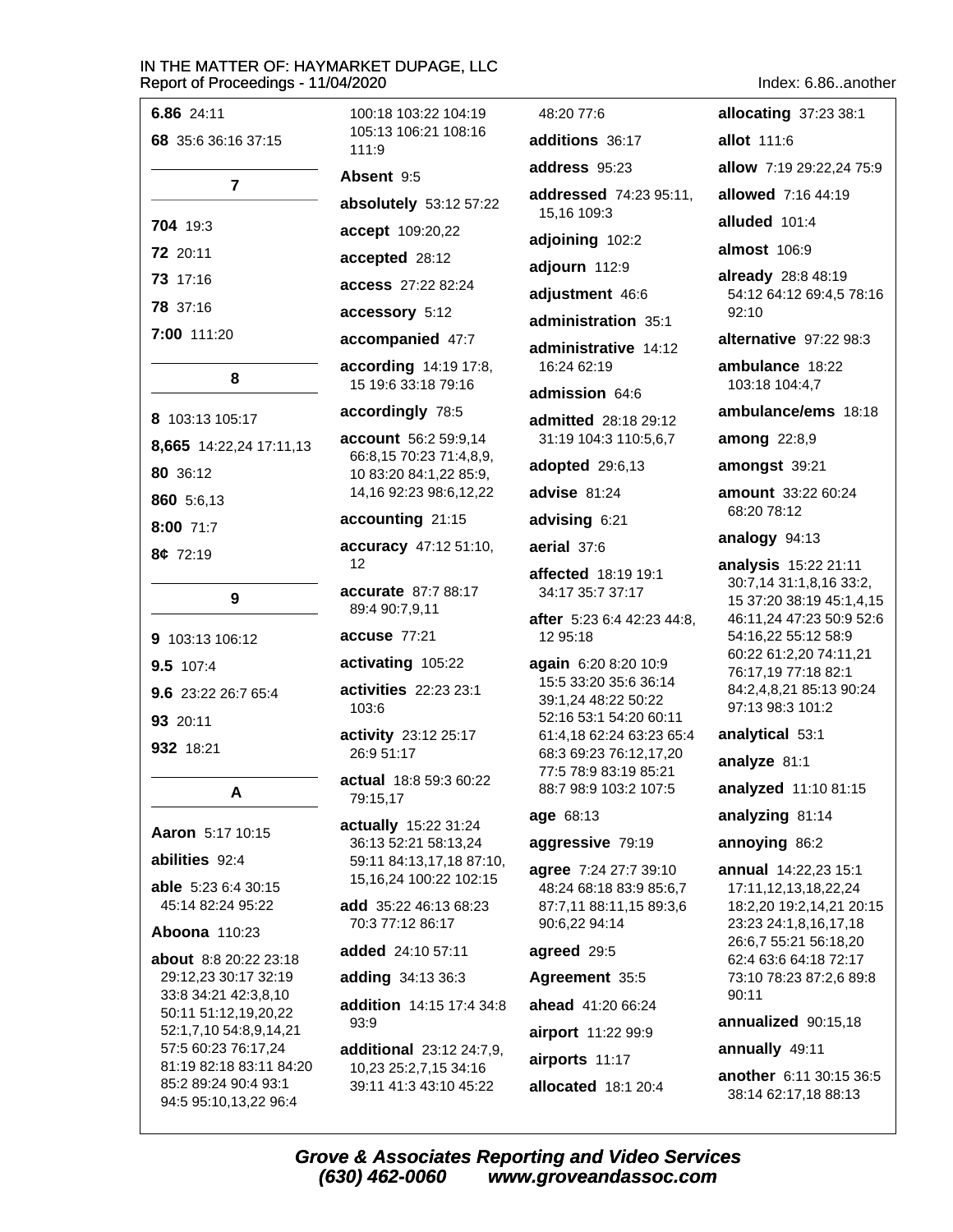answering 41:10

answers 26:23

64:18

anticipate 67:5 anticipated 8:4 51:23

anticipating 63:17 64:3

anymore 40:7 84:11

apparent 76:23

apples 50:15

applicable 72:13

application 32:1 110:19

applications 97:3

applied 60:5,9 74:20

applying 19:12 100:3

appraisal 110:22

approach 16:11 53:2

appropriate 7:22 34:16  $56:18$ 

approval 5:10 95:19

approved 37:22

approximately 13:10, 23 17:19 18:3,17,23 19:22 20:17

area 21:18 22:19 31:4 40:1 44:11 65:12 66:10, 11 67:24 68:13 74:6,13, 20,24 90:20 105:9

areas 22:18 88:1

arque 106:19

argumentative 61:19

arrangements 45:22 77:6

assess 42:20 78:12

assessment 87:7 97:15

assessor 64:6

**asset 86:13** 

assets  $63.1$ 

assignments 11:24

associated 25:11 49:24 50:2 81:5,11 82:10,11

#### $93:11$

**Associates** 10:16 11:9. 18 12:1,8,18

assume 27:21 39:11 40:22 46:11 49:17 52:23 54:17 58:22 60:12 61:5,7 73:6 76:20,24 78:7

assumed 14:14 17:2 18:18 19:1 56:4.5 66:11 68:22 70:15 78:22

**assumes** 18:13 56:1 60:1 75:15

assuming 35:14 36:13 45:21 66:3 77:5,10 95:11

assumption 36:16 45:13 58:10 59:9 60:23 67:17 88:12 98:16,17

assumptions 45:7 78:14

astray 39:4

attorney 6:21 75:18

attorneys 7:16 62:18 93:23

attributable 13:2 21:8  $25:10$ 

**Aument 10:11** 

**Aurora** 11:20

author  $42:24$ 

auto 11:15

available 35:16 51:21

average 14:21 17:10 20:2 22:10 24:8,9 64:17 67:20.22 68:23 72:18

aware 31:4 38:9 75:6 76:8,11 102:5

away 69:12

 $B-2$  5:12

(630) 462-0060

awkward 26:20 27:5

Aye 9:22,23,24 10:1 112:2,3,4,5,16,17,18,19

# B

back 34:2 50:6 89:14 98:15.23 99:3.12.18 103:13 104:14 106:15 107:1,7 110:13,14

**bag** 71:23

balances 88:9

barely 79:12

Bargaining 35:5

**base** 68:15.18 69:21 72:8 92:17 93:9 105:18

**based** 18:19 19:2 29:12 30:14 55:19 69:18 70:8 73:18 78:14 99:6 101:17 103:23,24 104:1 105:1 106:14,19

#### basically 66:11

**basis** 20:15 26:4 72:16 78:23 81:10 89:8

beans  $61:8$ 

bear  $92:18$ 

**beds** 51:17

**before** 5:3 7:3 9:15 10:19 31:3 49:11 80:12, 13 97:11

begin 5:16 26:15 53:17

**behalf** 28:4 75:20 109:12

behavioral 12:12

**belts** 16:10

**benefit** 6:18 94:13 104:18 105:1.20 106:2.4

**benefits** 14:13 17:1 21:3 26:5 64:7 93:3,6 105:6, 15

**beverage** 13:2 68:24 72:2 79:14

big 45:7 60:17 61:17,22 69:2

bigger 61:24 102:6 103:6

billions 79:11 **bit** 8:12 54:9 57:5

www.groveandassoc.com

**block** 35:15

**Grove & Associates Reporting and Video Services** 

#### Index: answering..businesses

**board** 7:8.10 89:16

**bodies** 65:14 91:22 93:2,16 94:6

**body 7:10** 

Boehm 53:16,21,23 54:2,4,5,6 57:22 58:1 62:8,10 63:21 64:1,4,16 65:7 66:22 67:3 74:7 75:10 76:5,7 80:10,11

**Bond** 10:12

**border** 104:21

**bother** 73:3

bothered 86:23

bottle  $50:7$ 

bottom 84:21

bought 49:11

boundaries 83:1

break  $80:13$ 

breakout 103:16

Bridget 10:10

**bring 57:20** 

 $broad 83:6$ 

broader 20:16

brought 104:1

**budget** 14:4,6 16:16,18 20:23 36:10 39:20 60:19 61:16 77:14 92:11

**budgets** 26:3 100:23

89:8 90:15 93:10

**building** 14:16 17:5

**buildings 63:1 87:18** 

**Bureau** 21:11 79:16

**burrito** 69:20 71:15

**business** 5:12 9:15

businesses 11:13

25:19 70:7 86:20 101:15

burden 93:15

 $93.10$ 

 $107:17$ 

**build-out** 56:1.5 86:17

25:17 46:15 86:13 87:23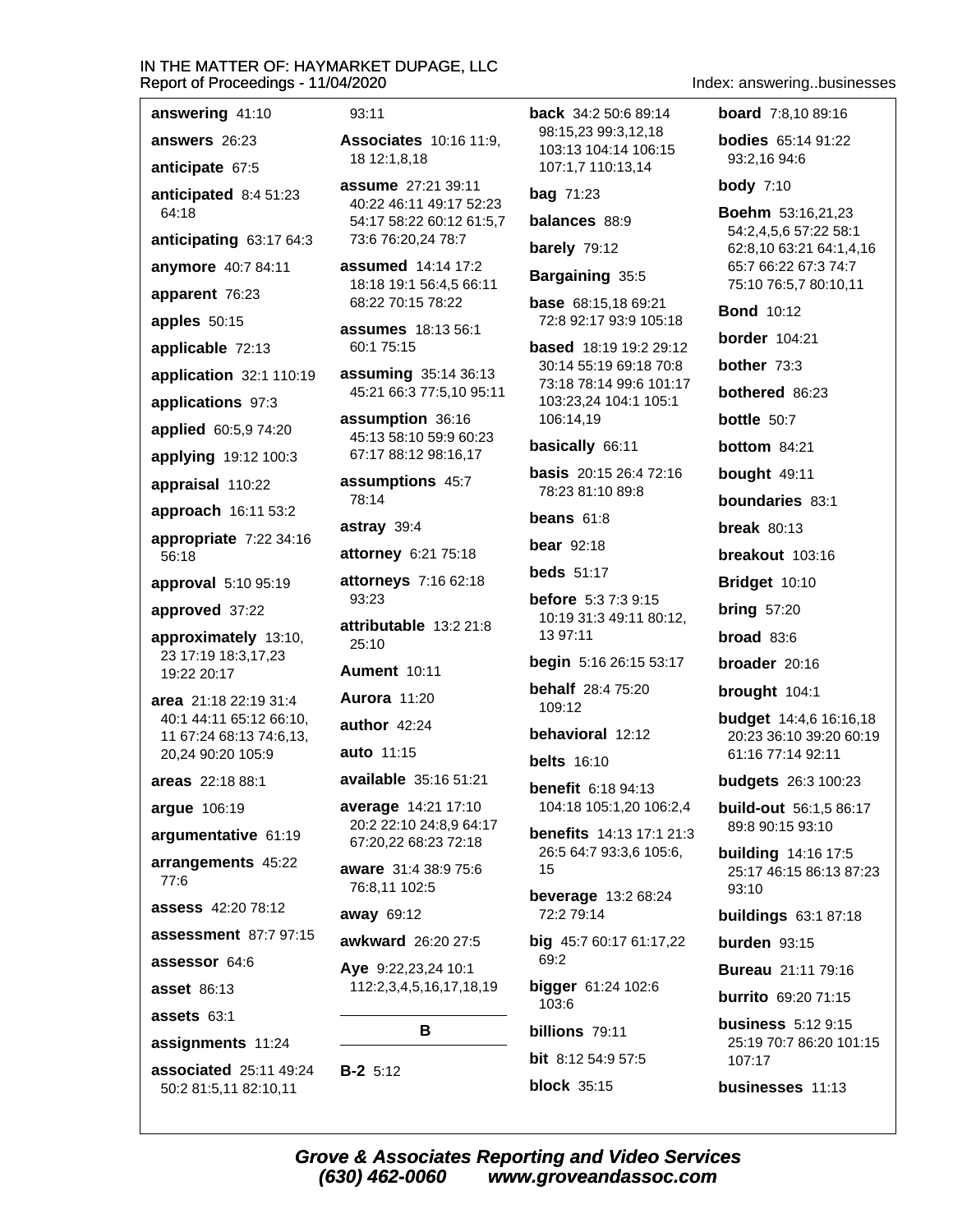22:14 25:20.21 40:14 46:20 47:17 84:14 92:16. 24 94:15 102:9.16 105:24 107:16

buying 94:12

#### C

#### calculated 59:22

calculation 57:8,17 58:2

calculations 39:9 42:14 45:8 47:10 52:12 77:24 78:2

call 8:22.24 15:2 17:14. 17 18:21 19:4,22,24 20:3 37:24 38:5,6 48:7,13,17 73:19 77:11 85:1

#### call/dispatch 19:12

called 21:9 52:12.13 74:3 75:13 76:10 89:17 107:18

calls 14:22 15:1 17:11. 13,17 18:20 19:9,10,13, 17 35:16 38:4.6 42:15 43:10,20,21,23,24 44:8 45:19 46:1,17 48:3,23 49:4,10,18 50:1,2,23 51:5,23 52:16,23 60:7 73:20 74:16 76:13,21 77:7 83:16 104:5,9

#### calls/dispatches 19:3

cannibalism 98:6

capacity 38:1 78:15 97:2

capita 20:15 26:4

capital 14:3 16:15

capture 70:24

car 73:24 74:2 75:12 76:9

card 102:1

care 86:6

careful 65:22

Carello 9:4

carries 112:8

#### carry  $10:5$

case 5:2 9:16.18 20:24 21:18 29:9 40:21,23 48:22 49:24 64:7 76:14 77:20 100:4,14 101:12  $102:4$ 

cases 5:24 6:5

category 60:5,8

center 56:15 79:11 100:16 104:22

centers 56:13 70:4,7 79:10

certainly 53:3 105:22

CFO 62:19

## chair 105:4

**Chairman** 5:1 6:14 7:18 8:17,19 9:2,3,14,21 10:2, 4,19 11:8 12:2,4 13:11, 14 15:3,7,14,20 16:13 26:12 32:6 53:15 54:1,3 80:11,16 91:16 93:20 94:22 95:7 96:19 97:10, 12,24 98:4,23 99:24 101:11,22 102:24 103:12 104:12 106:8,14 108:3,8, 15 109:14,18,21 110:1,3, 9 111:10,18,23 112:6,8, 13,20,22

#### challenge 52:5

chance 52:10

change 34:14 35:13 36:5,17 37:21 38:21 45:6,7,11 46:17 47:15 52:18 53:8 60:12 61:1 75:4 77:19 91:11 106:12  $107:4$ 

#### changed 89:3 90:7

**changes** 14:7 16:19 18:15,19 19:1 34:5 35:7 37:17 46:12 85:20 110:18

#### changing 45:5

channel 5:21

characteristics 49:23

characterize 51:15

charge 19:24

chart 32:24 43:19 check 12:6 43:16

Chicago 11:19,21 22:19

50:13,14,24 51:1,6,14,16 52:2 63:3

#### Chicagoland 97:1

chief 14:10 16:23 35:9 43:1 46:7 52:21,22

chief's 34:23,24

chiefs  $77.12$ 

children 81:4,11,23 82:9,13,19

chips 71:23

chose 50:8 51:4,10

Chuck 6:13,20 8:19

 $circles$  35:15

circumstances 89:4  $90:7$ 

cited 43:12

**Cities 85:17** 

citizens 75:19

City 50:14

claims 80:5

Clarendon 11:20

clarify 34:20

 $Class 5:10$ 

classes 87:20

cleaning  $46:15$ 

clear 10:23 31:14 39:23 41:8 42:13 69:2

#### clearly 62:6

client 97:3 99:10,18

clients 79:23 82:13 87:17,20 97:1,4 99:1

clinical 64:7

close 70:20.22 71:23 79:15 93:8 99:13 104:22

closer 30:21 57:21 103:4

co-counsel 10:11

Index: buying..computer

Coalition 108:20 coefficient 22:2 coffee 20:19 71:16 77:9 collect 72:15 collection 19:22 Collective 35:5 college 88:2 colleges 11:12 column 104:7 Combined 19:16 comment 5:23 comments 7:20 commercial 72:19 commission 5:3 6:21 7:3,7,10,23 8:22 9:16 93:22 96:3 104:17,18 108:5 109:14 Commissioner 9:4,6,7, 8,9,10,11,12,13,20,22, 23,24 10:1 11:3 95:9,21 96:5,11,14,17 108:7,15, 18 109:10.13 111:21.22. 23,24 112:2,3,4,5,11,12, 14, 16, 17, 18, 19 commissioners 95:8  $common$  39:3 communicable 83:18 communities 11:19 100:23 community  $5:12$  14:9 16:22 25:17 51:2 85:20 86:791:10 commuters 58:14,16

company 89:17 102:1

- compare 54:24
- complete 12:9 96:7
- completed 95:19
- complexes 11:17
- complicated 59:17
- components 59:1

computer 15:4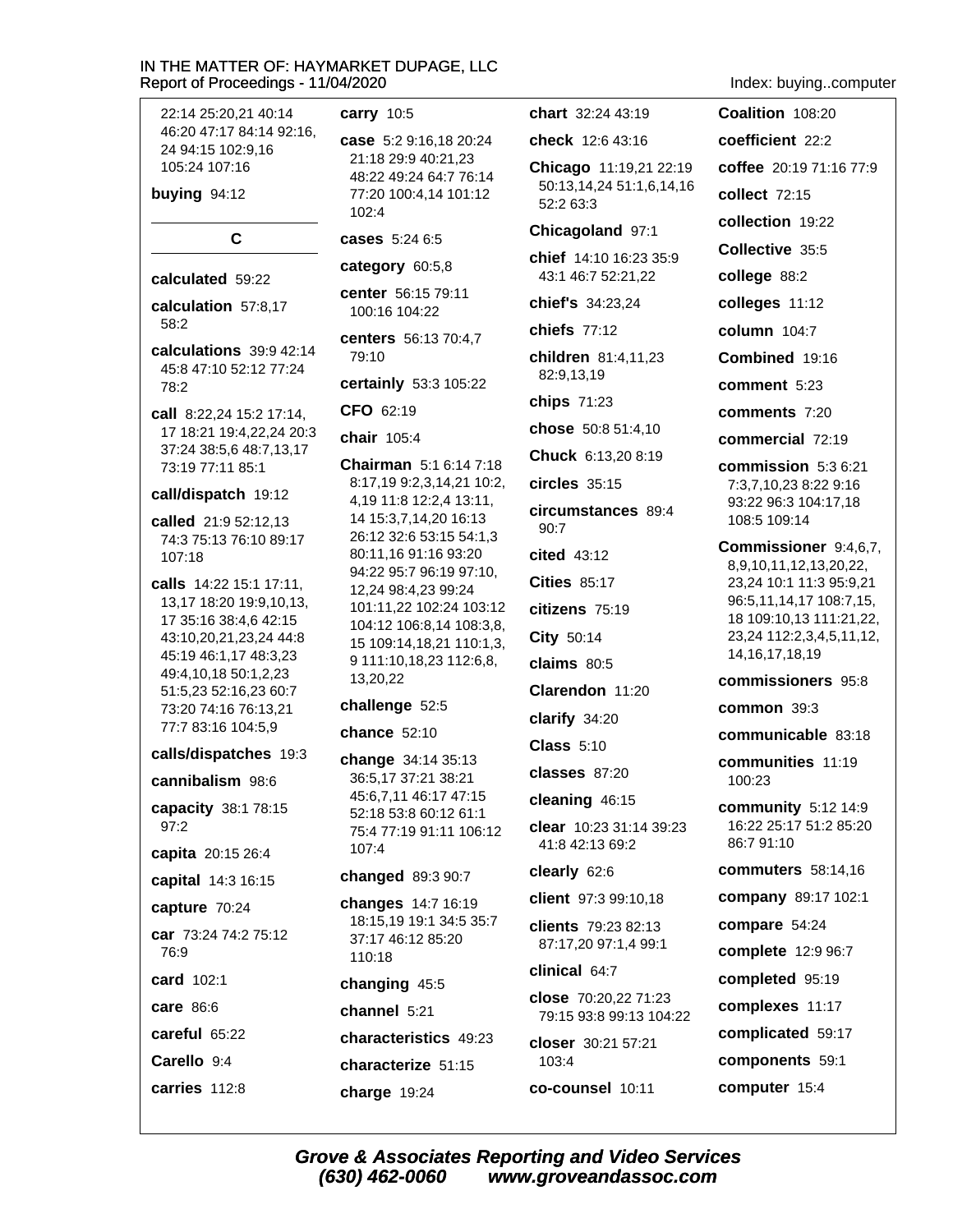concept 97:17

concern 51:9.12 52:5

 $76.23$ concerned 51:19,20 52:1 54:20 75:18

concludes 112:22

conditions 55:11

conference 100:16

confess  $54:13$ 

confirm  $95.1$ 

conservative 20:1 58:11 59:7,16 60:21 71:14 72:1 108:1

considerable 111:14

consideration 10:15 55:8 110:17

considered 55:3 85:3  $97.13$ 

constrained 106:2

consultant 14:20 17:9 19:7 56:14 104:9

consultants 56:12

consumed 72:16

consumer 71:20 79:16

consumption 72:11,12  $102:5$ 

contained 43:9

**context** 20:14

continue 12:7 80:12  $111:19$ 

continued 5:4

continuing 47:21 65:3 99:22

contract 48:19 104:11

contracted 35:1

contracting 45:22

contractors 66:4

contrasted 22:6

contributed 11:23

control 101:6

convenience 69:21 70:16

convention 56:13.15 79:10,11 100:16

conversation 104:2

converted 72:18

**Conway 10:12** 

Cook 70:11,12 71:1 104:21 105:8.9

correct 27:4 33:4.18.21 35:5 42:17 43:11 54:11 55:20 57:9.12.15 59:22 61:2 68:16 73:7,16,20 78:19 91:23 92:16 95:5,6 97:24 101:20 103:5 104:6

correctly 33:11 40:13  $42:9$ 

#### correlation 105:1

cost 15:1 17:14,17 18:21 19:4,11 20:9,15,17,19 26:1,6 33:9 34:7,12,13, 16,22 36:4,8,16,24 38:6 42:5 46:13 47:16 59:21 73:19 85:1 87:6 88:8 92:14,18,22 94:12 97:13, 22 100:10 101:16 103:16.18 104:6 106:16

costs 13:6,18,24 14:2, 11, 13, 14, 16, 24 16: 15, 23 17:2,5,13,18,24 18:11, 14, 18, 24 19: 15 33: 14 34:4,9,11,17 35:6,11,12, 13,23 36:17,19,21,22 37:1,8,16,18,23 38:2,4 45:17,18,24 46:1,12,16, 18 47:8 49:24 61:9,13 73:9,11 76:21 77:1,4 81:6 85:2.3 87:24 88:3 92:20 97:16,17 100:20  $101:1$ 

#### Council 70:4

counsel 6:12 44:4 49:10  $89.17$ Counsel's 76:16

counselor 64:8

(630) 462-0060

count 46:20,21 69:22  $73:1$ 

counting 13:14 66:3

county 21:19 24:7,16, 20,21,24 25:4,8 51:2 62:5 65:21 66:4,12,17,21 67:6 70:11,13 71:1,2 91:13 98:7 102:14 103:3 104:17,19,20,21,23 105:2,8,9 109:2

couple 31:22 91:18

court 6:24 10:20

cover 16:9,12

COVID 26:19 70:2 83:5 84:22 85:5.9.12 86:5.11 87:22 88:13,14 89:7

COVID-19 5:19 83:5

crane  $37:6$ 

created 23:13 24:18.24  $25:4$ 

creates  $7:22$ 

cross-examination 7:15 26:15 29:18 53:17 80:14 106:18

cross-examine 80:17

cross-examiner 44:18

cross-talk 67:2

cup 77:9

cups 77:9

curiosity 43:22

curious 31:4

current 31:5 54:10 55:1,  $\mathcal{P}$ 

cut 94:18

**Grove & Associates Reporting and Video Services** 

# D

Daly 5:1 6:15 7:18 8:19 9:2,3,14,21 10:19 11:8 12:4 13:11,14 15:3,7,14, 20 16:13 26:12 32:6 53:15 54:1,3 80:11,16 91:16 93:20 94:22 95:7 96:19 97:10,12,24 98:4, 23 99:24 101:11,22 102:24 103:12 104:12 106:8,14 108:3,8,15

www.groveandassoc.com

Index: concept..depending

109:14.18.21 110:3.9 111:10,18,23 112:6,8,13, 20.22

**Dan 16:5** 

**Daniel 10:12** 

darn  $80:8$ 

Daspin 10:10

data 44:17 51:5 52:2,3

date 6:11 44:15 62:21 74:5,24

daughter 88:4

day 10:2,4 32:4 66:11 68:22 69:19 70:6,15 84:23 101:14

 $day-to-day$  104:5

**deal** 15:5

debt 14:3 16:15 35:1

decades  $63.4$ 

December 110:11

decision 7:11

decisions 50:5

declare 9:14

declining 88:1

decreased 59:21

dedicated 8:3

deficit 33:2,23 38:20 42:5 77:8

define  $22:21$ 

definitely 74:23

delay 78:9

deliberate 7:22

demand 21:21,24 60:2

demands 23:4

departed 53:18

department 35:15 37:22 73:23 74:10.15 78.2 100.24

depend 91:7

depending 71:23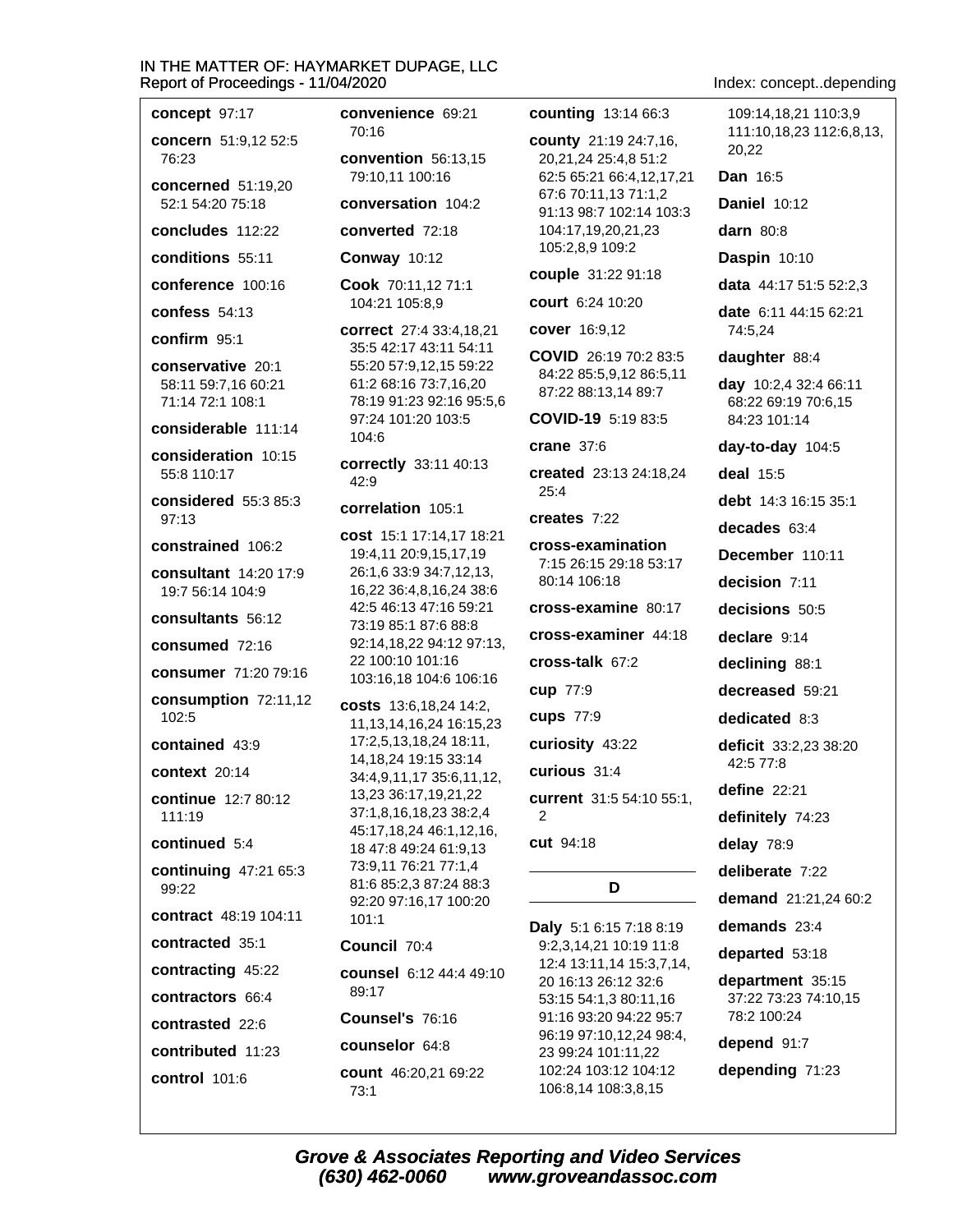depends 22:4 deputy 34:24

derived 49:16 93:6

describing 102:22

details 31:11 75:7

deter  $91.2$ 

determine 49:15

developing 7:2

development 5:9

developments 11:14 81:17,18 97:7

DI 26:17 27:18 28:7,14 29:3,11 30:3 31:18 32:11,15 41:9 44:3,12,23 53:13,18 92:2 94:1,3,21

Dickson 10:12 88:23

differ  $30:14$ 

difference 60:18,21 61:9

differently 20:18

difficult 77:16,22

difficulties 13:12

**Dinolfo** 26:14 29:10 53:15.24 54:8

direct 22:21 23:1,5,7,8, 20, 22, 23 24: 1, 14, 22 25:3,7,10 26:10 62:3,11, 22 91:2,6 103:8 106:11 107:9

directed 104:20

direction 81:22

directly 8:9 22:22 23:12 94:13.17 105:6

director 62:20 64:7,8,11

disagree 75:2

disagreed 30:5

discretionary 84:15

**discussed** 78:16 91:4 98:6 101:13

discussing 110:24

discussion 90:13

disease 83:18 disorder 12:12 dispatch 18:21 19:23 76:24

dispatched 73:24 74:3 75:12 76:9

dispatches 18:20 50:23

distill 107:3

distinct 50:18

distinction 82:4

district 5:13 12:17 18:12,14 19:15,20 20:12, 16 27:3 33:1,3,17,24 34:23 35:4 36:8,20 38:9, 23 39:8 40:11,15,24 42:12 46:18,22 47:11 53:9.11 74:15 80:22 81:1,7,14 82:20 83:1 94:9,14 95:3,4

districts 81:16,17

diverse 22:10

divide  $65:5$ 

divided 57:9

dividina 14:23 17:12

document 28:5,10 29:7, 19,20,22

documents 28:17 29:17 49:9

dollars  $25:2,6$ 

Dominik 74:24

double 35:19 45:24 61:14 77:11

doubled 45:20 46:1,4 52:23 76:22

**doubt** 54:19

down 49:4 53:9 61:2

downtown 51:14

drafted 109:8

dropped 15:4

Drummond 9:6,7,22 112:2,16 due 5:19 23:1,3,13 70:11  $85:3$ 

Dupage 5:6 11:22 12:11, 14,20,22 13:7,9,20,22 14:20 17:9,16,23 18:1,13 19:7,8,14 20:5 21:1,18 23:2,21 24:7,14,16,19, 20,23,24 25:4,8 51:2 62:4 65:20,21 66:4 67:6, 23 71:2 73:12,20 77:5 90:22,23 91:1,13 93:15 98:7,20 99:9 102:13 104:17,23 105:2 108:20 109:2

duplicate 53:23 54:7 78:10

durable 63:1 86:13,14 102:6,21

# E.

earlier 52:19 54:13 90:13 100:17 101:4

earn 25:24

earning 67:20

earnings 21:2 23:23,24 24:8.16.18 25:1.3.4 26:8 62:4 64:18 67:22 105:13 106:14,21,22

easier 56:22 100:21  $101:3$ 

easy 49:5 76:18

economic 11:10 12:19 20:23 21:7.11 22:18 23:1,7,18 25:7,9,16 26:5, 9 28:3 30:10 31:10 47:23 50:20 52:6 54:16.24 55:11,19,22 56:9 74:21 84:9 93:3,6 94:5 97:14, 17,19 98:2,24 103:8 104:18 105:5,10 106:20 107:23

#### economics 55:7

economist 33:20 39:2 85:19

economy 12:20 21:20 22:16 23:13 25:24 90:22  $91:1$ 

effect 22:1,16 45:5

Index: depends..entered

101:23 102:3 107:18

effects 20:22 22:11,21, 24 23:2 24:15 63:13 77:19 86:24 87:2 93:12 102:18,23 103:9 105:10

effort 86:9

egregious 47:15

electric 72:19

electricity 72:16

Ellenbecker 111:5

Ellyn 11:20

elsewhere 23:13 24:24 25:4.8 59:2

emphasize 103:7

employ 62:22

employed 67:6,23 69:9

employees 23:16 35:3 62:22 63:7 64:18 68:20 69:4,10 70:12 78:24 106:23

employer 34:8 50:13

employing 68:8

employment 14:8 16:20 18:16 21:2 23:10 24:20 34:5.6 35:7.19 62:11.23 69:16 105:18

**EMS** 18:22 19:9.15.17 20:10 42:15 43:10.23 45:23 50:13 51:5 74:3 75:13,19 76:9 83:16 85:1 103:18

**EMS/AMBULANCE** 103:16

encourage 13:19

end 27:9 49:2 89:24

engaged 30:10

enjoyed 47:2

enormous 56:17

enough 27:20 48:10 52:8 86:17 111:6

enrollment 81:18

entered 28:8,10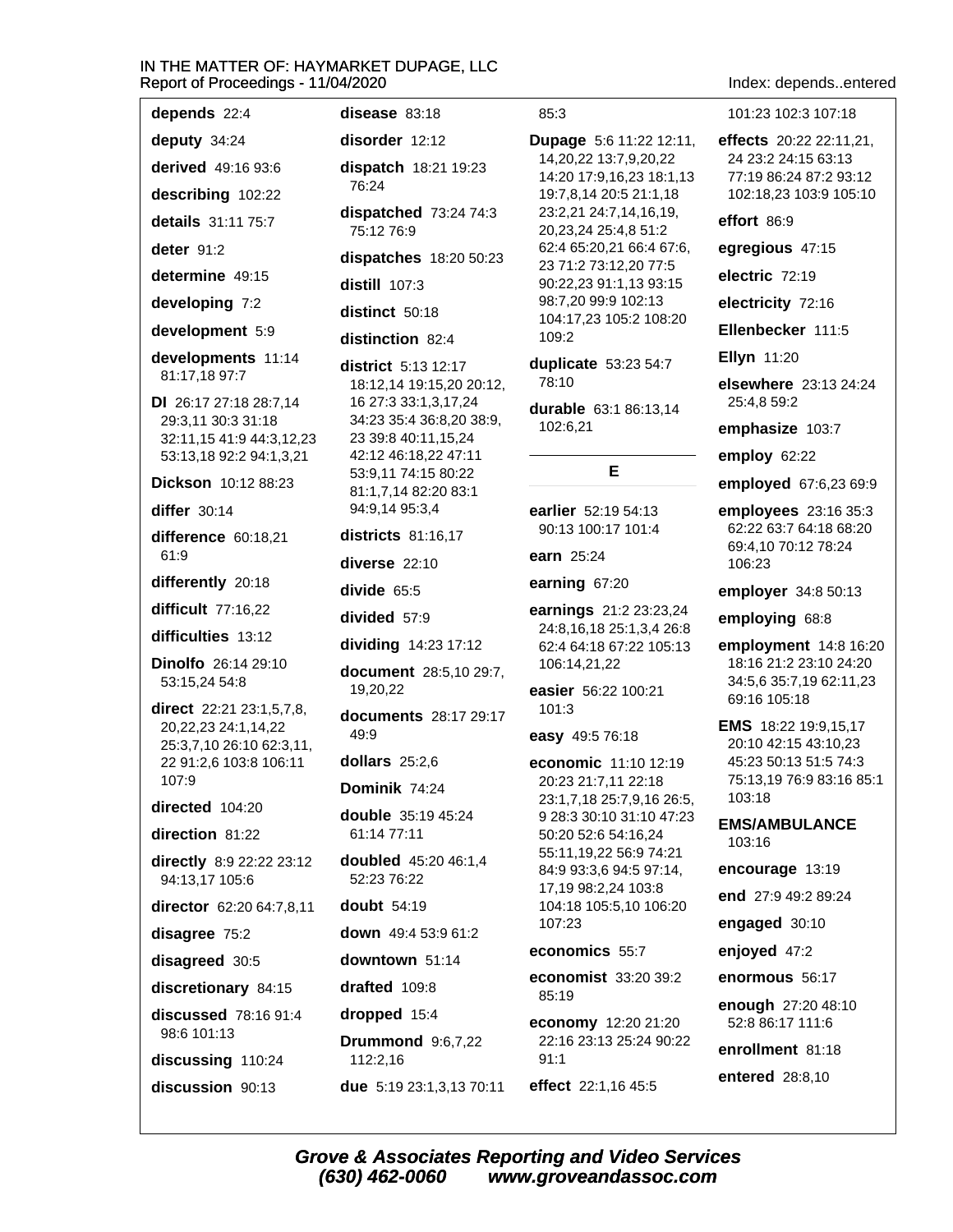entertain 9:17 109:18 111:18 entertainment 11:17 entities 12:13,15 63:2 entity 105:10 entrepreneurially  $99:10$ entries 32:19 equal 57:15 equates 17:18 18:6 20:11,17 23:23 24:17 equipment 14:16 17:5 102:20 equivalent 46:2 56:10 57:2,7 59:21 60:13 92:21 equivalents 57:6 59:20 especially 56:12 98:16 essence 51:13 essential 84:14 essentially 86:12 establish 82:20 100:1 established 78:21  $111:3$ establishments 68:16. 19 estate 85:17,18 estimate 12:19 14:15 15:1 17:4,14,22,24 18:11 20:17 27:1 36:23 44:22 55:22 69:3 71:4 72:3,4, 10.12.17 76:13 78:18 104:8 107:8,11,20 108:2 estimated 12:22 13:1,3, 9,22 14:5,13,23 16:17 17:1,12,16 18:3,6,20,22 19:2,4,8,13,17 20:2,6,9 21:1,9 23:22 24:1,6,8,11, 15, 19, 21 25: 5 26: 1 38: 6

49:23 55:13 58:13,15,17, 24 62:2 65:18 66:20 73:10 102:15 107:7

### estimates 52:12

estimating 59:16 65:22 68:3

evaluate 55:23 56:8 evaluation  $12:10$  72:9

evening 5:1,3 9:16 10:9 12:3 26:13 84:23 108:9 111:16 112:23

#### events 101:5

evidence 75:15

exactly 59:23 65:19 73:21

**EXAMINATION 26:16** 53:20 80:19 91:19 94:2, 23

example 14:8 16:21 22:9 23:11 26:5 34:14 35:8 46:23 72:15 83:12 87:15 103:2

except 88:5

exceptions 5:9

exciting 13:17

excluded 51:13

excluding 14:2 16:14 35:11 47:16

excuse 10:19 13:11 15:3 32:8 110:12

excused 108:13

executive 35:9

exempt 38:17 39:10

exhibit 15:18,19,20 28:13 31:20,23 32:8,12 95:15 96:5 108:14,16 110:5.6.7

exhibits 15:9 95:10.14. 20 109:23 110:4

existing 38:19 98:7

exogenous 101:5

expect 62:21

expenditure 72:17

expenditures 14:18 17:7 18:8 20:4,13 22:22 23:2 24:4 77:14 79:13. 15,17,22 80:7

experience 21:23 48:5 97:1 98:24 100:5

experienced 43:2

expert 12:3 29:16 39:16 40:1 44:15 51:21,23  $93:14$ 

expertise 42:23 43:4 44:11 63:20 65:12 68:13 74:6.13.20 75:1 81:13.19 85:11

explanation 58:6

extensively 111:12

extent  $22:4$ 

extra 107:16,17

extraneous 101:18

extrapolate 101:1

extravagant 70:9

# F

face  $85:3$ 

facilities 11:15

facility 5:11 12:12 23:24 24:23 25:12 42:16 50:13. 19 51:6.13.16 62:21 64:8 67:21 68:9,11 80:6 83:17 89:10 90:12,23

fact 46:6 47:6 75:15 105:21

factor 78:3

factored 39:9 72:5 85:5  $88.12$ 

factors 85:12 101:18

failure 58:9

fair 27:19,24 28:20 29:18,22 31:16,17 32:18, 21 33:24 37:20 44:17 48:10 52:8 54:23 74:9 101:11.21

fairly 101:13

familiar 29:19 31:11 44:24

family  $79:22$ 

fashion 48:1

fancy 78:22 107:19

Index entertain five-minute

faster 84:6 father 89:15 favor 9:21 112:1.15 feasible 56:15 feedback 99:2 feel 46:10 111:15 fewer 50:1 79:3 figure 19:23 37:10,14 59:18 86:3 87:3 98:17 filed  $28:3$ fill 65:9,17 68:2 98:8 filled 63:17 64:3 70:20 fills 69:14 final  $7:11$ **Finally 8:7 22:20** finance  $39:16$ financial 19:21 27:2 38:8,22 39:7 40:23 53:8 62:19 findings 7:7 15:22 62:2 finish  $44:347:1989:21$ finished 106:9 fire 12:17 18:12,14,24 19:4,9,14,16,17,20 20:5, 10,12 27:3 33:1,3,16,24 34:22,23,24 35:9,15 36:20 37:2,21 38:9,23 42:12,15 43:1,10,24 44:8 46:3,7,15,18 47:10 48:3 51:4 52:18,21 53:9 60:7 61:23 74:3.14 75:13 76:9 94:9,14 103:16,17 firefighters 35:3 36:4,  $10$ 

firm  $43:2481:16$ 

firms 21:22 22:4,5

fiscal 11:10 12:10 14:4 15:22 16:16 18:2,9 19:21 20:4.22 27:2 30:9 31:9 50:20 52:6 54:15 55:22 65:13 74:21 77:19 84:3 107:18,24

five-minute 80:13

**Grove & Associates Reporting and Video Services** (630) 462-0060 www.groveandassoc.com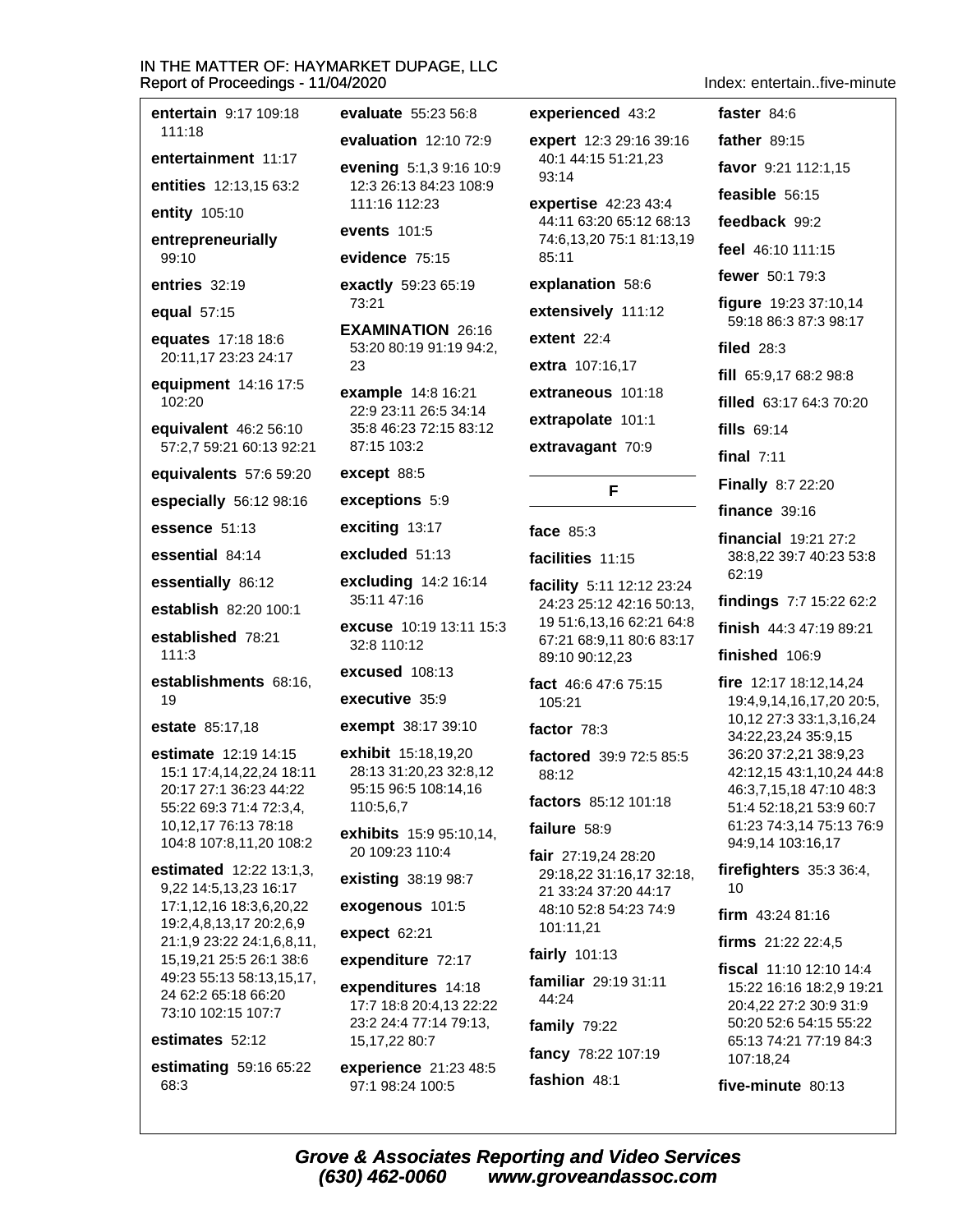| Report of Proceedings - 11/04/2020<br>Index: five-yearheat |                                                       |                                                 |                                                       |  |
|------------------------------------------------------------|-------------------------------------------------------|-------------------------------------------------|-------------------------------------------------------|--|
| five-year 14:21 17:10<br>fixed 6:10 14:6,13,14,18          | foundation 75:22 76:3<br>77:23                        | generating 49:18 50:1<br>55:10 60:24            | guess 30:17 41:2 47:9<br>87:20 92:4 98:15 100:20      |  |
| 16:18 17:2,3,7 18:15                                       | foundational 75:3                                     | geographic 21:18 67:24                          | 108:18                                                |  |
| 33:9,14 34:22 35:17<br>36:8,16,21 37:3 45:18,24            | framework 97:14                                       | 104:22                                          | н                                                     |  |
| 47:8                                                       | franchises 11:16                                      | give 46:10 47:3 48:9<br>53:18 58:5 64:24 66:1,2 |                                                       |  |
| flat 101:13,15                                             | frankly 60:13 86:16 87:4                              | 69:23 77:17,18 83:12                            | HAHN 32:10,12,14                                      |  |
| flavor 77:18                                               | 89:12 101:1 102:22<br>107:19                          | giving 89:23                                    | half 67:15                                            |  |
| <b>Flip 37:13</b>                                          | free $96:8$                                           | glasses 60:15 86:1                              | hand 29:9 80:10                                       |  |
| fluctuate 101:17                                           | frequently 47:7 69:15                                 | Glen 11:20                                      | handle 96:4 104:4                                     |  |
| <b>focus</b> 87:1                                          | 81:15                                                 | global 85:15                                    | handled 83:21                                         |  |
| focused 30:24 52:5                                         | friends 79:22                                         | God 86:21                                       | happen 89:15                                          |  |
| 92:15                                                      | front 46:14 64:15                                     | good 5:1 10:9 47:5 54:4                         | happy 61:11 76:15                                     |  |
| folks 58:14,16,18 59:1<br>79:2                             | full 16:5,6 21:2 48:9 73:6                            | 77:2 80:8 84:7 92:16<br>110:14                  | hard 86:17                                            |  |
| follow 23:4 47:20 97:18                                    | 78:15                                                 | goods 21:5,22 102:3,6                           | <b>harder</b> 101:8                                   |  |
| 106:8                                                      | function 100:24                                       | government 13:8,21                              | HASMAT 88:6                                           |  |
| follow-up 91:17 94:4                                       | fund 12:24 13:6,18 18:3,<br>8 77:14                   | 33:10 44:9 60:6,10 61:9,                        | haymarket 5:6 7:11 8:3<br>10:13 12:11,14,20,22        |  |
| follow-ups 108:6                                           | funds $33:9$                                          | 13 77:1 87:18 92:21,22                          | 13:3,7,9,19,22 14:20                                  |  |
| followed 53:2                                              | future 50:4 87:3                                      | governments 87:15                               | 15:18 17:9,15,23 18:1,13<br>19:7,8,13 20:5 21:1       |  |
| following 47:9 52:9                                        |                                                       | granted 38:16                                   | 22:22 23:2,21 24:13,22                                |  |
| follows 5:15                                               | G                                                     | great 108:10                                    | 25:14,22,24 26:2 27:2<br>28:4,20 31:23 36:6 37:22     |  |
| food 13:2 68:24 72:2                                       | game 29:18                                            | greater 22:11                                   | 38:15 39:10 40:8 43:20                                |  |
| 79:14 80:7                                                 | Garrett 53:16,22 54:6                                 | Greek 69:20 71:15                               | 45:19,21 48:18 49:12<br>50:13,24 51:6 54:24 56:3      |  |
| footnote 33:18 72:20                                       | 57:20                                                 | green $11:3$                                    | 62:14 63:3,17 64:3 67:23                              |  |
| force 58:21 68:9 69:8<br>71:5 98:5,7                       | gas 69:13,14,19 70:19                                 | greeting 102:1                                  | 68:20 72:11,22 73:11,20<br>76:22 77:5 79:23,24 80:5   |  |
| <b>forecast</b> 81:18 86:18                                | 71:15 105:23                                          | gross 98:13,21                                  | 81:12,20 82:23 93:12,15                               |  |
| 100:23                                                     | gave 6:16 57:14,15 86:2                               | ground 87:24                                    | 102:5 104:3 108:14<br>110:5,6,7                       |  |
| forget 106:10                                              | general 12:24 13:6,8,18,<br>20 18:3,8 60:6,9 61:9,12, | group 10:13 83:17<br>104:10                     | Haymarket's 55:23                                     |  |
| form 6:5 27:23 100:7                                       | 13 77:1,13 87:14 89:16                                | groups $68:13$                                  | head 61:5 99:14                                       |  |
| <b>forma</b> 102:6                                         | 92:20,22                                              | growing 101:15                                  | health 12:12 108:20                                   |  |
| formal $26:10$                                             | generalist 64:9                                       | Gruen 5:17 10:15,16,17,                         | healthcare 5:11 63:2                                  |  |
| formality 96:2                                             | generalize 100:13<br>101:10                           | 18 11:9,18 12:1,3,8,18                          | hear 8:16 11:2 26:21,22                               |  |
| formally 28:11                                             | generally 70:1,18 74:16                               | 13:15 26:12,18 44:16<br>53:22 54:6 75:11 76:8   | 28:14 32:6 33:11 41:6                                 |  |
| former 42:4 43:1                                           | 81:8 99:14 101:7                                      | 80:17 93:19 96:7,21<br>108:17                   | 54:1,2 106:16                                         |  |
| forming 49:20                                              | generate 12:23 17:16                                  | <b>Gruen's 32:10</b>                            | heard $8:10$                                          |  |
| fortunate 99:15                                            | 19:8 60:2 103:6                                       | guard 64:10                                     | <b>hearing</b> 6:17,19 7:4,23<br>9:16,18 10:4,5 28:12 |  |
| forward 5:15 83:22                                         | generated 17:23 20:24<br>42:15 49:11 55:14,17         | guardian 82:15                                  | 89:13 104:13                                          |  |
| found 56:14                                                | generates 25:19                                       |                                                 | heat 60:14                                            |  |
|                                                            |                                                       |                                                 |                                                       |  |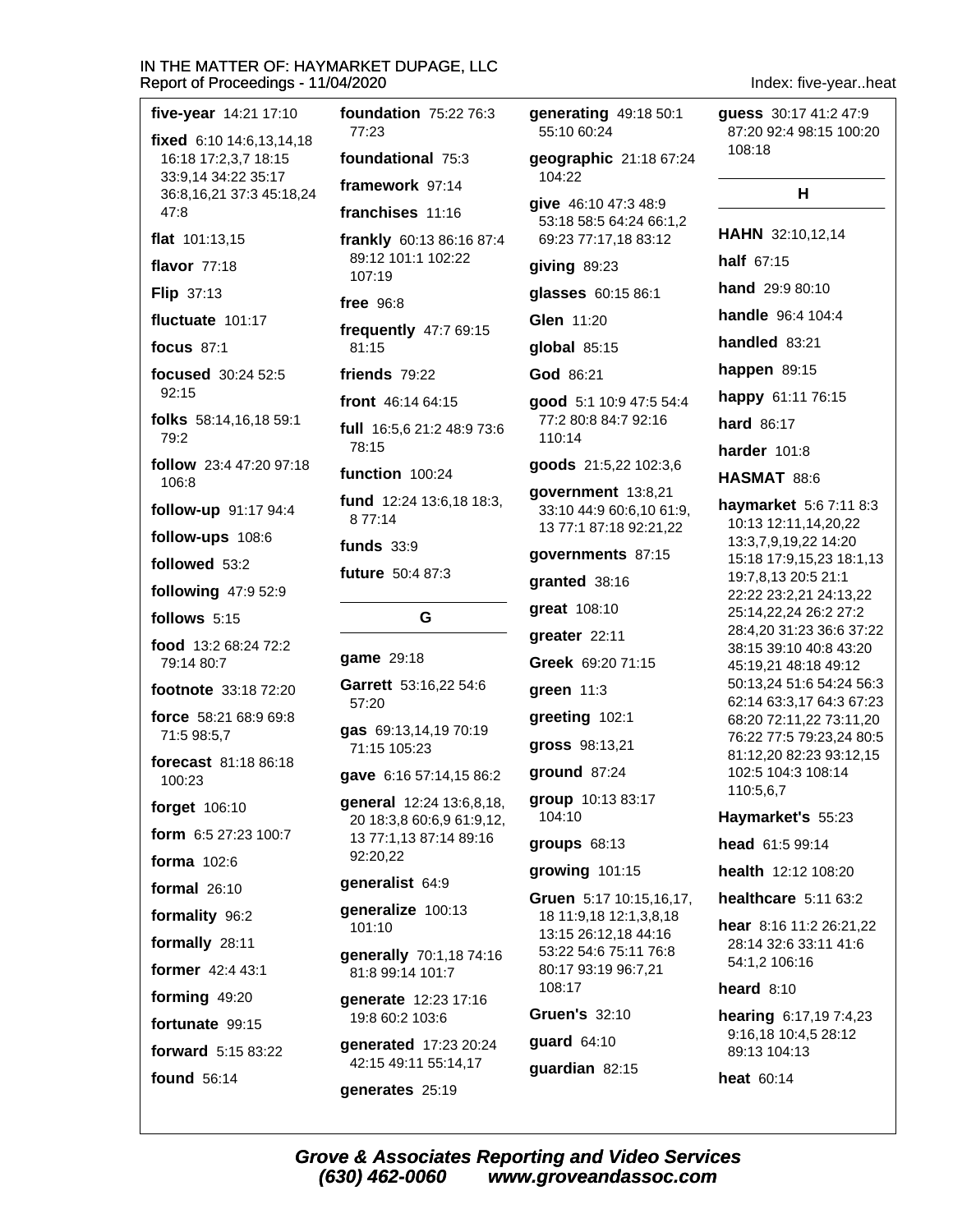| helpful 49:14                                                              | hundreds 86:7,8                                                            |  |  |
|----------------------------------------------------------------------------|----------------------------------------------------------------------------|--|--|
| helping 15:7                                                               | hypothetical 76:4                                                          |  |  |
| helps 16:12 34:19 47:3<br>61:4 77:15                                       | ı                                                                          |  |  |
| Hervas 6:13,14,20 28:9,<br>15,16 29:10,16 32:3,9                           | idea $66:2$                                                                |  |  |
| 41:6,11 44:16 62:6 63:22<br>75:2,21,24 76:6 88:24<br>92:8 95:24 96:9,12,15 | identified 15:18 31:23<br>81:6 108:14                                      |  |  |
| 110:9 111:1,17                                                             | <b>ignore</b> 47:6 57:17 58:2                                              |  |  |
| Hey 16:5                                                                   | $II$ 21:10                                                                 |  |  |
| high 47:7 88:3                                                             | $II-3$ 72:20                                                               |  |  |
| higher 33:23 36:9 40:23                                                    | $II-5$ 73:10                                                               |  |  |
| 45:11 52:17 59:5                                                           | $III$ 62:1                                                                 |  |  |
| hill 61:8                                                                  | illusory 55:14                                                             |  |  |
| <b>Hills 11:20</b>                                                         | immediate 87:3                                                             |  |  |
| Hinsdale 11:20 97:6<br>98:15,18                                            | impact 12:11 15:22 18:2<br>20:4 21:12,13,14 23:7,8,                        |  |  |
| hired 31:7,9                                                               | 18,20 24:13,19 27:2 28:3<br>31:15 38:8,23 39:7 40:23                       |  |  |
| hold 39:15                                                                 | 47:10,23 48:15 49:19                                                       |  |  |
| holding 87:20                                                              | 50:12 51:1 52:6,14 53:8<br>54:16,21,24 55:12,20                            |  |  |
| Holiday 40:3,6,9 49:10,<br>17                                              | 56:9,20 58:9 61:1,22<br>63:6 65:13 66:16 74:10                             |  |  |
| Holmes 9:8,9,23 65:1<br>111:21,23 112:3,11,13,<br>17                       | 81:1,5,14 82:7 84:9<br>85:13 90:21,24 93:2 94:5<br>97:14,19 98:3,24 99:11, |  |  |
| home 15:15 69:15 83:17                                                     | 19 103:6,7,8 105:5,6<br>106:12,20                                          |  |  |
| honestly 100:2                                                             | impacted 83:10                                                             |  |  |
| hope 34:19 47:3 83:21<br>85:21                                             | impacts 11:11,12 12:19<br>20:22,23 21:7 23:9 25:9,                         |  |  |
| hospital 88:6                                                              | 10 31:10 50:10,20,21<br>55:13,22 56:16,17,19                               |  |  |
| hospitals 11:12                                                            | 59:16,19 63:5,8 65:23                                                      |  |  |
| <b>host 26:7</b>                                                           | 66:19 68:4 79:5,10<br>81:15,18 82:2 83:16                                  |  |  |
| <b>hosts</b> 25:18                                                         | 86:11 88:14 90:18 91:2,                                                    |  |  |
| hotel 11:13 49:19 50:1,4,<br>5 54:11,18 55:9,15                            | 3,6,8 92:15 100:17<br>107:23,24                                            |  |  |
| hour 72:19                                                                 | important 7:18 8:9                                                         |  |  |
| hours 58:23 72:16,18                                                       | Inadequate 75:22                                                           |  |  |
| housekeeper 64:12                                                          | include 12:16 13:7,20<br>33:16,22 34:12,13,16                              |  |  |
| <b>HR</b> 64:8                                                             | 35:3 36:4 38:18 51:4                                                       |  |  |
| <b>hundred</b> $45:20$ $47:6,14$<br>48:11 49:5,6                           | 52:2 73:3,5 80:8                                                           |  |  |

**included** 34:11,23 35:10 36:7.22 37:3.7.9.11.12 52:2 73:10 102:17 81:22 includes 23:8 including 11:12,19 13:2 14:16 17:5 20:10 24:14 37:5.7 78:15 97:6 99:11 income 21:4 24:9 25:19 79:18 93:11 incomes 25:16 66:21  $91:10$ incorporated 29:14 42:11 increase 14:9 16:22 34:12 42:5 48:17 59:22 77:7 105:16 increased 21:21,23 26:9 85:3 105:19 increases 21:21 88:8 incur 13:7,19 38:2 indecipherable 67:2 independent 12:10 30:7 42:14 48:4 72:9,12 **Index 95:15** Indicating 11:7 16:1 27:6 104:7 indication 67:10.19 indirect 22:24 23:8 24:14 25:3 62:3 91:3,12 107:18 54:15 indirectly 24:24 94:15 **individual** 62:18 68:1 individual's 68.6 **induce** 13:10,23 induced 17:24 18:13 industrial 11:13 industries 21:16,17,23  $22:8$ industry 22:11 23:3,4 industry's 22:13 industry-to-industry 108:22,24 109:6 23:14

Index: helpful..ltasca

information  $8:2.5$  27:23 50:19 51:11 75:16 77:17 informed 81:4 initial 23:4 63:8 initially 63:7 Inn 40:3,6,9 49:11,17 input 24:1 51:23 inputs 22:5,6,13 73:19 instance 49:17 Institute 70:5 institutions 21:22 **insurance** 14:17 17:6 intended 56:7 interested 7:15,17 internal 38:2 international 11:22 70:4 99:9 interpret 110:2 intrigued 101:23 introduce 95:19 introduced 28:11  $invite$  80:16 involved 74:14 involving 8:3 **irrelevant** 31:13 50:4,10 Irving  $5:7,13$ **issue** 15:8 31:6 98:5 **issues** 110:22 **Itasca** 8:21 12:16,17,24 13:7,19 18:2,12,14 19:14,20 20:12,18 32:24 38:9 40:4 42:12 46:2,19 53:10 57:19 58:4 62:13 65:8 66:5 67:11,20 68:15,21 69:5,9 70:14 73:22 78:13 91:11 93:9, 16 94:9,13 98:8 104:16 105:1,7 106:23,24

**Grove & Associates Reporting and Video Services** (630) 462-0060 www.groveandassoc.com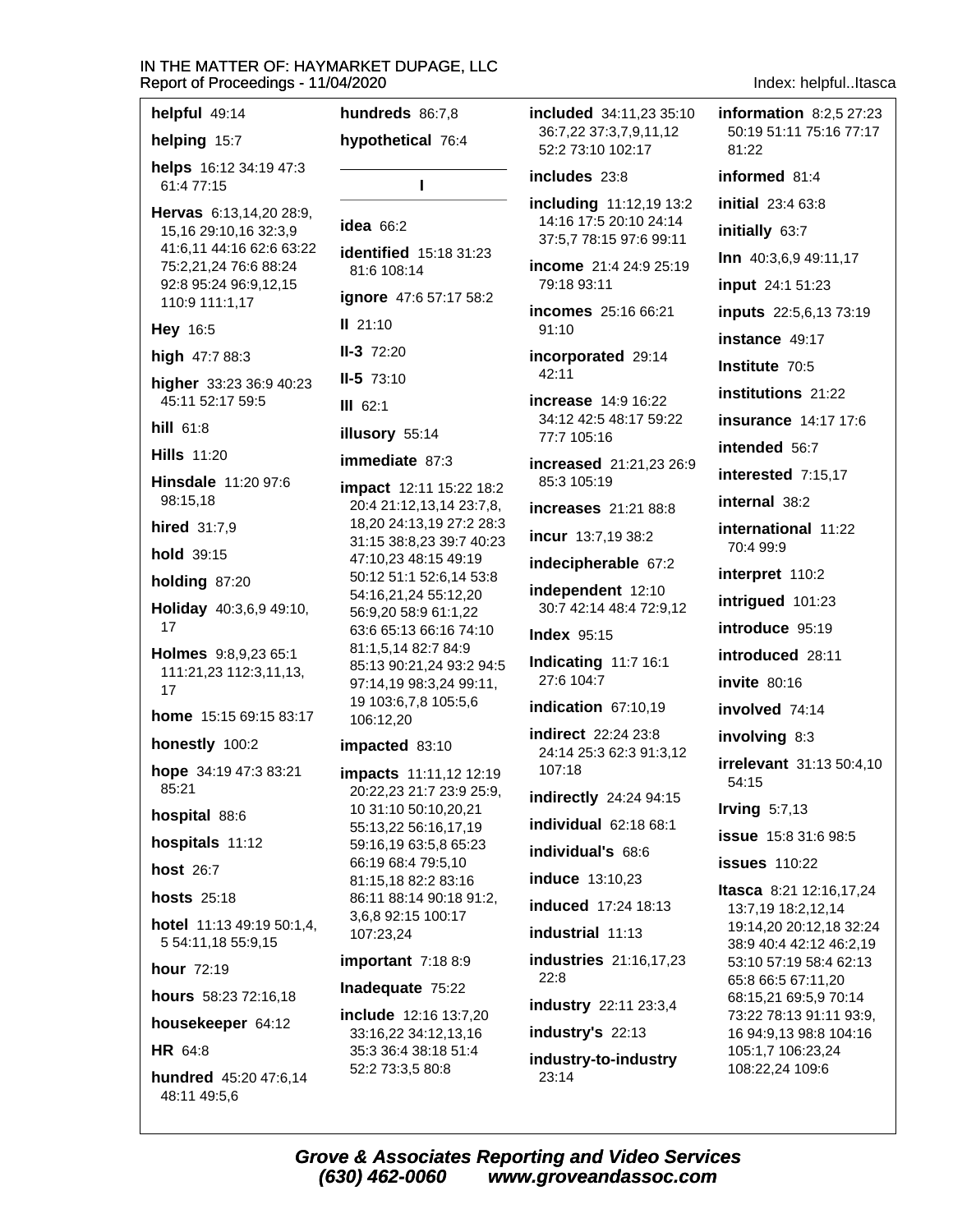| items $24:5$                                                | laptop $46:16$                                 |
|-------------------------------------------------------------|------------------------------------------------|
| J                                                           | larger 22:9,10,18<br>105:10,11                 |
| janitorial 87:21                                            | lawn 46:14                                     |
| jargoning 22:2                                              | lawyer 39:1                                    |
| JARMUSZ 9:5,19 15:13                                        | LCPC 64:12                                     |
| 57:20,23 96:16 109:17                                       | <b>lead</b> $39:362:3$                         |
| Jennifer 80:21                                              | learned 8:11                                   |
| <b>job</b> 7:5 23:24 24:10,18                               | leave $31:10$                                  |
| 93:9 98:14,15,18                                            | leaving 70:17                                  |
| jobs 14:9 16:22 21:2<br>23:11, 13, 22 24: 7, 15, 22,        | led 11:23                                      |
| 23 25:11,15,18 57:8 59:4                                    | left 98:14                                     |
| 62:3,11,12 64:24 67:4,<br>11,15 68:12 91:10 93:10<br>105:13 | legal 6:23,24 7:4<br>54:14                     |
| Johnson 89:15,17,18                                         | legally 7:17                                   |
| judgment 43:3 48:5<br>69:18 70:8                            | letter 95:16 108:1<br>109:5,9                  |
| Κ                                                           | level 35:9 48:17 6<br>103:3                    |
|                                                             | levels 47:8                                    |
| keeping 37:2 94:15                                          | levied $74:17$                                 |
| <b>Kenig 30:18</b>                                          | levy 39:15 92:12                               |
| <b>KHAN</b> 11:7 13:13 15:19<br>16:5                        | liability 14:17 17<br>34:15                    |
| kilowatt 72:16,18,19                                        | life $76:18$                                   |
| kind 30:9 45:8 68:12<br>73:2                                | light 11:3 77:7                                |
|                                                             | likelihood 22:12                               |
| KLOA 110:23                                                 | <b>limit 68:19</b>                             |
| <b>knew 75:4</b><br>knowing 42:7 67:16<br>72:22 85:14       | <b>limited</b> 68:15,18<br>21 110:18           |
|                                                             | <b>linkages</b> 21:17 2                        |
| knowledge 75:19                                             | list 25:14 64:14                               |
| L                                                           | <b>listed</b> 108:19                           |
| labor 24:8 58:21 79:17                                      | <b>live</b> $8:1657:1858$<br>16 59:2 66:9 68:6 |
| 98:5                                                        | <b>lived</b> 59:10                             |
| ladder 37:6                                                 | lives 59:11 85:18                              |
| laid 53:2                                                   | living 65:24 66:1                              |
| land 54:10 55:1,4,6 70:5                                    | LLC 5:6                                        |

 $31:8$  $9,21$ 30:2.24 :6 69:11,  $2:12$  $3:3,14$ 106:23

local 12:13,20 22:16 23:13 25:17.24 33:10 44:9 105:18

**locally** 13:3 62:12 107:15

located 22:5,7 82:24  $91:7$ 

location 5:6 50:18 91:7 105:14

**locks** 16:6

lodging 80:7

long 25:14 59:13,17 63:2,14 84:23 86:5 106:1

long-term 63:6,13 86:12,18,24

longer 25:18 42:4 56:21 85:18 89:4 90:6

looked 49:22 50:18 55:5 70:5 90:17

loop 99:2

lose 39:11 96:13

loss 38:22 39:8 40:18,24  $41:1$ 

lost 91:22.24

lot 8:1 34:3 56:11 87:16, 19 93:1 104:19

lots 8:4 25:14 69:18

low 36:14,21 77:20 102:23

lower 19:23 45:11 52:16 61:20 63:7.8 79:4

lowered 72:3

LPN 64:12

Luay 110:23

lucky 99:16

**lunch 70:19** 

Lustig 10:13 62:15 109:3 110:17 111:11

made 22:22 40:3,11 77:5 93:12 104:10

М

Index: items..member

magnitude 22:3 23:7 76:19

maintaining 46:16

maintenance 14:17 17:6 22:23 64:13 87:23, 24

make 5:22 7:7 8:14 15:8 26:3 38:4 40:18 49:5 60:13,17,20 61:8 72:11, 21 76:18 78:10 86:9 92:16 98:10 106:5 109:24 111:5

makes 45:21 59:6,7

makeup 70:9

making 7:11 50:4,23

MALIK 9:19 15:13 57:20, 23 96:16 109:17

malls 11:15

management 14:11 16:24

manager 64:7

manning 37:5

market 101:18

Mary 10:11

mask 10:24 60:14

masks 85:4,23 87:10

materially 91:6

math 46:9 48:22 61:5

matter 6:22 46:7

meaning 21:3 82:11

meaningful 60:21

means 21:5 24:21 25:6 36:16 53:8 66:6

measuring 34:17

medical 64:11 88:4

meeting 8:21,22 110:10 111:19 112:10,23

meetings 5:15 104:2

**MELONE** 9:2,4,6,8,10,  $12$ 

member 35:16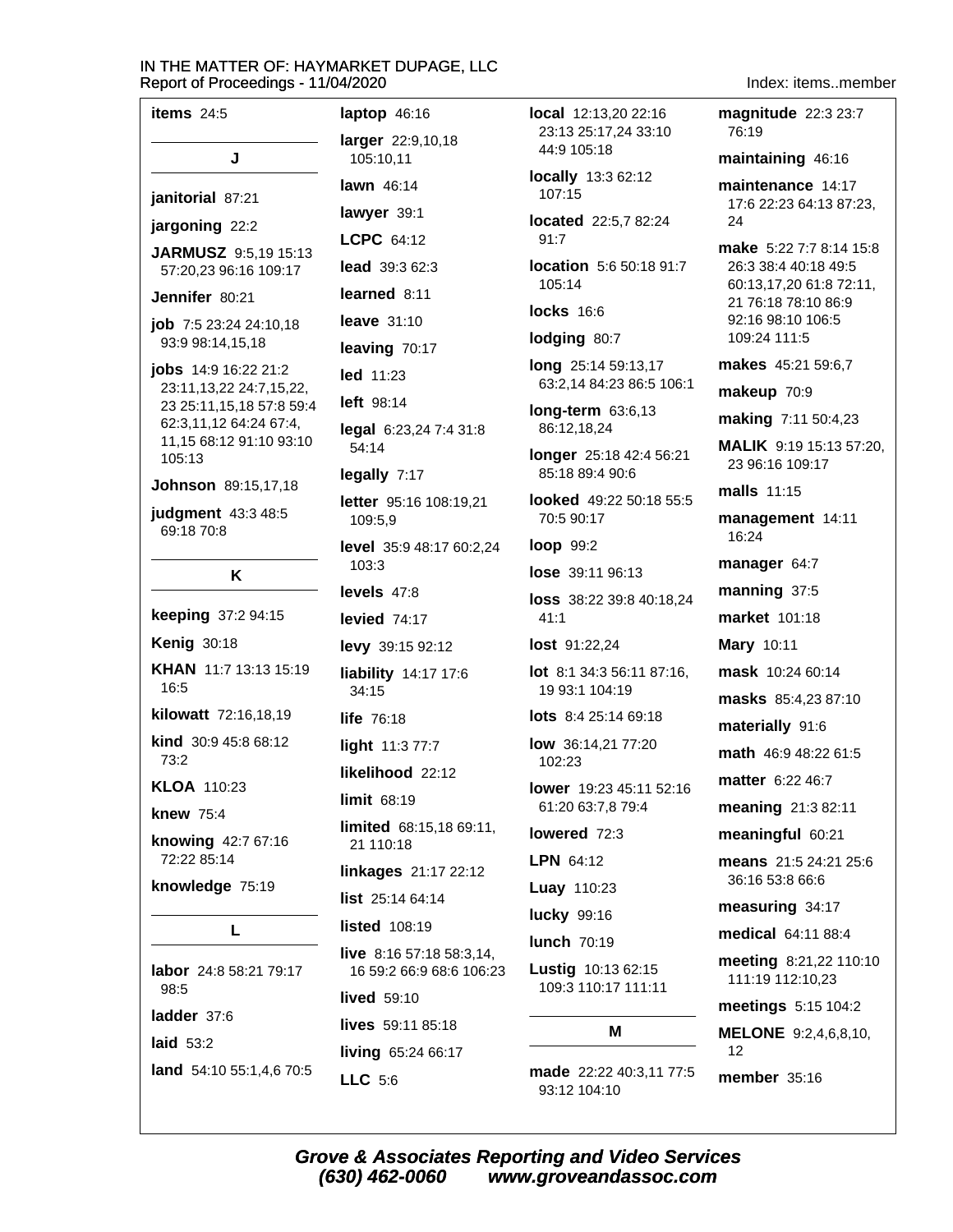memory 105:17 **mentioned** 7:18 79:10 83:4.96:24 **merit** 30:23

methodology 35:21 36:2 52:13

metric 19:12 60:9

metropolitan 22:19

mic 57:21

microphone 8:10,14 10:24 11:4 26:22 62:7  $102:12$ 

microphones 8:12

midnight 71:7

midst 85:14

miles  $69:12$ 

milk 50:3.6.12 54:9

mill 102:2

million 18:17,24 23:22 24:2,11,15,19 26:7,8 60:20 61:15 62:4 65:4 106:12,21

mind 12:5 32:7,8 47:20  $109:8$ 

minute 64.24

misheard 33:7

 $missing$  22:15

misspeak 65:19

mistake 100:6

 $mixed$  5:11

Mo 15:20

model 51:24 52:18 53:7 66:11 76:13 99:6 100:7

modeling 21:12

models 21:13.14

moment 66:1

money 25:23 66:10 70:13 84:10 106:24

monitor 71:20

monitored 71:19

# monitoring  $6:8$

motion 9:17 10:5 109:19 111:19 112:8.9 mouth 62:9 97:23

move 20:21 90:19

moved 9:19 111:21 112:11

moving 5:15

mowing  $46:14$ 

multiple 71:6,13

multiplied 72:13

multiplier 22:1,2,3,11, 16 23:6,10 24:20 25:1,5 101:23 102:3,17,22 103:9 105:10

multipliers 21:10,15  $22:8$ 

multiply 48:23 49:6 56:11,20 78:7

multiplying 38:5 78:4

municipal 13:24 47:7 87:17 97:3

municipalities 97:6

**Murphy 109:12** 

museum 89:16

## museums 11:17

# N

nature 97:4 99:1

nearby 80:6

nearly 24:6,11

necessities 84:14

negative 18:4 20:6

 $59:18$ 

net 18:2 20:4,9 26:1 77:4 98:13.17.20

NI 32:17 41:15 44:5

noise 86:23

(630) 462-0060

**NOLFO** 26:17 27:18 28:7,14 29:3,11 30:3 31:18 32:11,15,17 41:9, 15 44:3.5.12.23 53:13.18 92:2 94:1.3.21

non- 78:18

non-payroll 14:16 17:5 21:8 24:5

nonfixed 85:1

nonlocal 66:7

nonoperating 14:2 16:14

Nonprofit 63:2

nonresident 24:5 78:18

normal 89:14 90:15

93:10

normalized 90:18

Normally 29:16

not-for-profit 100:3 101:12

note  $7.18$ 

**November** 5:2 8:21 110:11 111:20

number 7:21 8:7 14:8 16:21 19:13 38:5 42:14 43:24 44:8 45:10.19 46:17 48:11,24 49:4,10 50:24 51:5 56:21 57:8,9, 15 58:13,15,17,18 59:16, 20 61:7,17,20 63:7 67:14 68:5 69:2 70:10 71:11 72:1 73:18 74:16,18,19 76:21 78:24 83:16 106:10

numbers 25:14 42:11 43:9 46:4 47:12 49:15 51:12 52:23 62:16,17 72:8 73:6 77:20 78:5 79:19 98:13,21 103:11 105:2

# Numeral 62:1

nurse 64:9

**Grove & Associates Reporting and Video Services** 

 $\mathbf{o}$ 

**O'KEEFE** 10:7,9,10 11:5 12:2 15:24 27:9,12,14 28:5,10 29:7 31:24 32:7, 13 41:4,7 44:2,10,14

www.groveandassoc.com

Index: memory..operations

63:18 64:21 65:11 74:4. 12 75:14.22 88:18.21 90:3 91:16,18,20 92:6,13 93:18,20 94:5 95:18 96:6 102:11 109:7,11,20,22 110:8,13 111:1,8,11

object 89:19 92:2

objected 92:2

objection 28:5,23 29:7 41:4,7 44:2,10 63:19 65:11 74:4 75:14,24 88:18,24 92:5

**objective** 12:10 30:7

objectors 7:6

obligations 33:16,22

occur 23:1 62:12

October 5:4

odd 44:1.7

office 11:13 70:1,7

on-site 22:23 23:21 24:22 25:10 103:8 104:5

once-in-an-everyhundred-year 83:20

one-tenth 18:7

one-year 87:6

ongoing 99:22 106:2

online 15:12,13 88:5

open 9:17 10:6 93:21 95:7

**opening** 6:13,16 78:15

**opens 62:22** 

94:16 102:13

73:7 74:14

104:5

operate 24:22 99:10 operating 14:18 17:7

25:11 33:3 36:20 55:10,

13 56:7 68:11 78:22.23

**operation** 20:24 55:8

operations 22:23 23:21

24:14 90:11,15,18 93:11

operational 74:13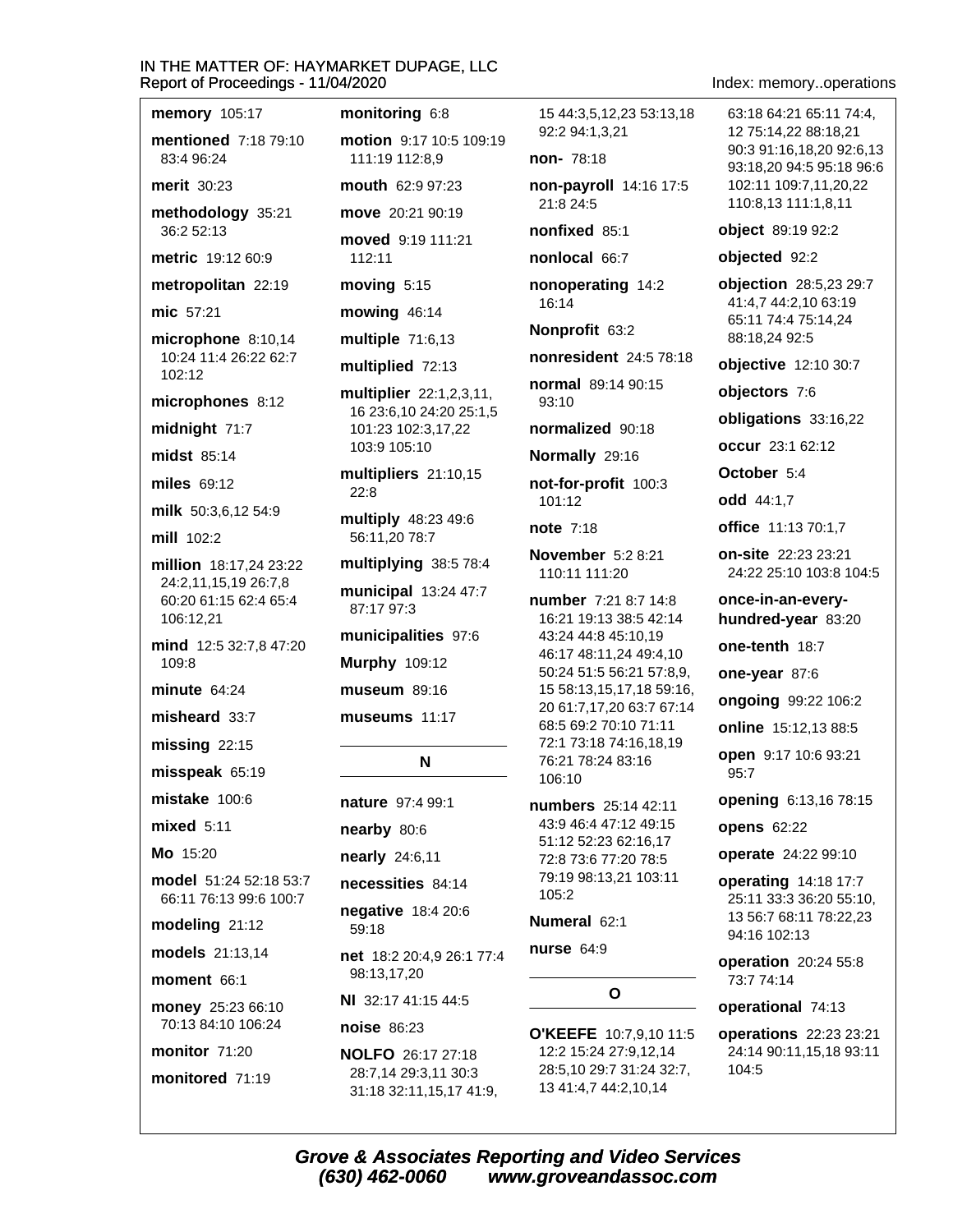| opine 54:14 81:24 85:12                          | parking 110:24                                    | 15,16 45:20 47:6,14                          |
|--------------------------------------------------|---------------------------------------------------|----------------------------------------------|
| 109:7                                            | parks 70:7                                        | 48:12,13 61:16 77:13<br>79:18,19 93:8 105:18 |
| opining 95:4                                     | part 27:1,4,21 28:2,19                            | percentage 36:21 65                          |
| opinion 57:3 74:8 75:4<br>82:18 89:23 90:4,16    | 29:8 30:19 31:20 32:1<br>33:9 37:11 84:2,3,4,8    | perfect 12:9 16:2 86:                        |
| 93:5,14                                          | 96:2 97:12 101:19 102:6                           | perform 45:14 72:9                           |
| opinion-wise 29:5                                | part-time 21:2                                    | performing 77:23                             |
| opinions 27:24 29:6,13,<br>23 30:5,13 31:8 48:14 | particular 21:18 60:9<br>84:20 102:16 111:7       | period 14:21 17:10<br>56:22                  |
| 49:20 52:15                                      | particularly 47:15                                | permit 5:10                                  |
| opportunity 97:13,16,<br>17,21                   | parties 6:4 7:15                                  | permitting 31:5                              |
| Opposed 10:2 112:6,20                            | party 7:17                                        | person 36:18                                 |
| optimist 86:5                                    | past 50:9 55:7,17 97:2<br>103:20                  | personnel 14:11 16:                          |
| optimistic 100:18                                | patience 15:5 108:11                              | 35:11                                        |
| options 69:11,12                                 | patients 89:10                                    | perspective 47:4                             |
| order 5:10 8:23 9:15<br>38:7 44:17 51:1 66:8     | patronage 106:3                                   | pertain 108:17                               |
| 111:1                                            | patterns 71:20                                    | pertains 32:24 42:12                         |
| original 110:19                                  | pay 25:22 33:10,17                                | petition 5:8 7:4,12 8:                       |
| outlays 14:3 16:15                               | 35:22 36:9,10 92:11                               | Petitioner 5:5 6:3 7:6                       |
| output 21:4 24:1,10,19                           | payer 39:21                                       | Petitioner's 5:17                            |
| 25:5,7,8                                         | paying 39:21 56:3,4                               | phase 79:5                                   |
| overestimated 100:9                              | 94:16                                             | phone 73:2                                   |
| overrule 28:22                                   | payments 35:2 107:16,<br>18                       | physical 102:4                               |
| <b>owned</b> 40:10                               | payroll 14:12 17:1 21:8                           | pick 76:23                                   |
| <b>owner</b> 5:5 42:4                            | 23:23 24:4 25:11 65:4                             | picked 36:19 40:10<br>100:15                 |
| owners 39:22 92:11                               | 68:5 102:7                                        | picking 36:1 37:1,18                         |
| <b>owns 40:8</b>                                 | <b>PC</b> 5:3                                     | 101:14                                       |
|                                                  | pending 75:6 96:10                                | <b>piece</b> 47:22                           |
| P                                                | pension 14:14 17:2<br>33:8,22 34:7,9,11,13,15     | piggyback 76:16                              |
| packet 96:3                                      | pensions 33:17                                    | place 68:8 98:20                             |
| <b>paid</b> 23:15 42:4 68:7                      | people 5:19 36:3,9,18                             | places $70:21$                               |
| 92:24 99:18                                      | 37:5 46:8,13 58:19,23                             | <b>plan</b> $5:3,10$ $7:3,7,9,23$            |
| pandemic 83:5,6,9,16,<br>18,21 85:15 89:24 90:5  | 59:3 66:16 69:24 70:6,16<br>71:14 77:12 79:3 84:9 | 62:15 96:3 104:16,17<br>110:10               |
| <b>paper</b> 102:2                               | 85:22 94:12 104:21<br>105:13,22 106:5 107:11      | planned 5:9 99:6                             |
| parent 82:15,23                                  | people's 40:17                                    | Planning 8:22                                |
| parents 82:19                                    | narrant $14.616.1818.8$                           | plans 11:11                                  |

percent 14:6 16:18 18:8, 13 20:11 34:22 35:6 36:9,12,15,16 37:9,14,

Park 5:7,13

 $5:22$ 

22

23

4

 $3,14$ 

**plans** 11:11 plants 11:15 Index: opine..prepared

PM 111:20

point 7:13 28:16,22 33:24 36:13 75:5 79:8 88:10 92:5 93:24

Polach 110:20 111:4

Polaris 14:19 17:8.15 19:6 42:18 43:9,23 45:15,20 47:12 48:1,2,6 49:16 50:23 51:3 52:7, 10,17 74:5,8 77:20 104:9,13 106:17

police 13:8,20 14:5,10, 22,24 16:17,23 17:11,13, 18 33:8 35:14 48:3 52:17,22 60:7 61:23 73:9,22 74:10,15 75:19 76:22,24 77:12 78:2

policy 73:23 75:6 80:1

population 14:7 16:19 18:15,19 19:2 34:5,7 35:7,19 57:12

populations 58:20

portion 92:17,18

pose 76:3 93:15

position 51:15 54:14 65:16,17 68:1,12

positions 63:16 64:2 65:8

possibility 57:18 58:3

possibly 7:14

potential 42:14 98:8 101:14

potentially 18:12 101:16

practice 73:23

practitioner 64:9

preceding 6:23

precise 69:24

predicted 52:17

premised 47:12

prepare 30:24 44:17

prepared 15:9 44:15 48:19

**Grove & Associates Reporting and Video Services**  $(630)$  462-0060 www.groveandassoc.com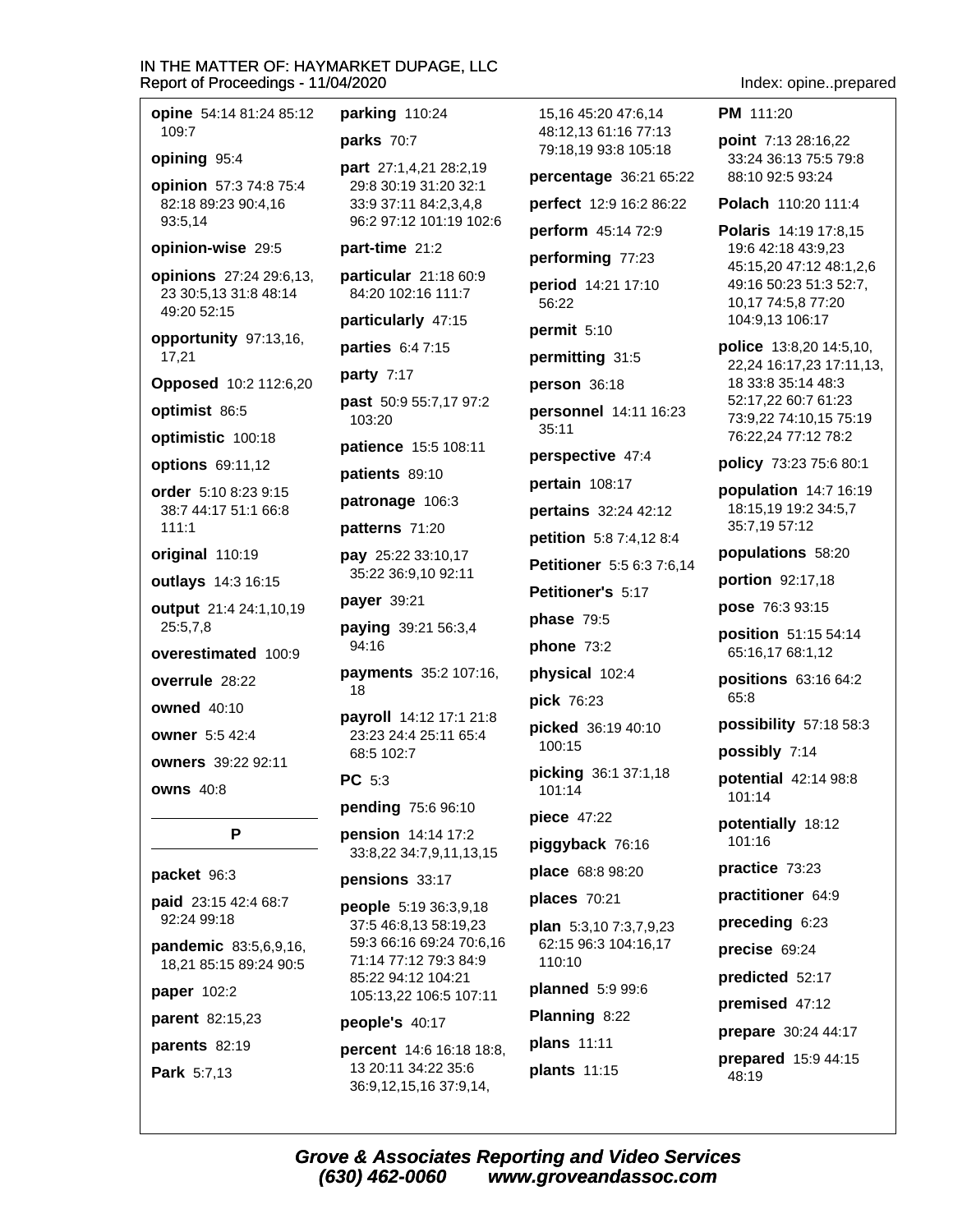| preparing 27:21                             | productive 86:16 106:6                                     | publicly 15:15,16                              | rate 71:1 72:19                              |
|---------------------------------------------|------------------------------------------------------------|------------------------------------------------|----------------------------------------------|
| present 8:8 9:14 10:7                       | products 21:24 102:4                                       | pull 32:21                                     | rates 69:22 72:14                            |
| 12:3 22:17 56:16,18<br>61:11 110:16         | professional 11:16                                         | purchase 22:4,6 107:15                         | <b>ratio</b> 59:12                           |
| presentation 5:16,24                        | 14:17 17:6 43:3 85:18                                      | purchased 107:15                               | Ray 9:10,11,20,24 11:3                       |
| 6:4 15:11 103:14                            | program 81:5                                               | purchases 23:14 93:12                          | 95:9,21 96:11,14,17<br>108:7,15,18 109:10,13 |
| presentations 15:16                         | project 38:8 65:13 93:4,<br>7 99:22 100:1 101:3,8          | 106:6                                          | 111:22,24 112:4,12,14,                       |
| presented 7:14 52:11<br>56:24 89:7 105:2    | projected 43:20 73:20                                      | purposes 39:12 40:22<br>49:18,22 51:11 55:18   | 18<br>re-look 99:21                          |
| presenting 10:14 55:21                      | projections 42:21 45:15                                    | put 20:18 31:21 43:23                          | re-spending 107:12                           |
| pressing 70:18                              | projects 11:11                                             | 50:6 62:9 96:23 97:23<br>106:6                 | reach $57:7$                                 |
| pretend 52:20                               | proper 97:14,19 98:2                                       | putting 37:6                                   | read 30:4 51:3,7 108:21                      |
| pretty 47:5 69:2 70:24                      | property 31:12,15                                          |                                                | reading 66:6                                 |
| 99:15                                       | 38:11,19 39:8,12,14,16,<br>17, 18, 22 40: 2, 7, 14, 17, 24 | Q                                              | real 76:18 85:17,18                          |
| prevention's 34:24                          | 56:4 65:13 91:22 92:11,                                    | quantity 51:17                                 | realized 69:16                               |
| previous 28:3 98:20                         | 24 94:10                                                   | question 15:11 27:19                           | reallocated 92:1                             |
| previously 42:3                             | proportion 26:3                                            | 28:16,20 34:2,10 40:22                         | reask $89:1$                                 |
| primarily 23:3 102:7                        | proposed 12:11 38:8,21<br>42:16 50:9 55:17 97:7            | 41:5,7,12 44:3,18 48:14<br>49:18 52:12,13 53:6 | reason 27:1 34:1,13                          |
| principal 10:15 11:24                       | proposing 104:4                                            | 54:13 55:18 58:12 63:22                        | 42:23 43:2 48:16,21                          |
| 62:2                                        | proprietors' 21:4                                          | 74:4,9 75:3,5,9,11,23<br>76:2,5,16 77:2 83:6   | 54:19 86:19 108:23<br>109:4                  |
| prior 55:6 98:24 99:2<br>103:24 104:2 107:1 | protect 7:5                                                | 88:21 90:17 92:3 94:4                          | reasonable 71:22                             |
| private 45:22 99:1,9,18                     | protection 12:17 18:12,                                    | 95:9,13,21 96:4,5,9<br>104:24 105:3 107:1      | reasonableness 42:20                         |
| privately 104:11                            | 14,24 19:5,9,14,20 20:5,<br>10,12 27:3 33:1,3,24           | 108:16,18                                      | 49:15                                        |
| pro 102:6                                   | 34:22 38:9,23 42:12                                        | questioning 29:23 31:4                         | recall $49:13$                               |
| problem 53:4                                | 46:18 47:11 74:15 94:9,<br>14                              | 90:20                                          | receive $39:13$                              |
| problems 32:15                              | provide 12:13,16 20:14                                     | questions 6:3 7:19 8:5,<br>6 31:22 51:22 74:13 | <b>received</b> 94:8 110:4                   |
| procedures 5:14                             | 21:15 25:15 48:20 50:15                                    | 91:15 93:21 95:8 96:18,<br>20 100:2 108:4,6,11 | receives 38:10                               |
| proceed 8:18 12:4 13:15                     | 71:9                                                       | 109:15 111:4                                   | receiving 40:2,5 82:15                       |
| 16:13                                       | provided 8:5 22:14 49:9<br>104:10                          | quick 80:13                                    | recently 99:8,17                             |
| proceeding 5:18 28:4                        | providing 20:5,10 26:1                                     | quorum 9:14                                    | <b>recess 80:15</b>                          |
| proceedings 5:20 6:9<br>7:3                 | 51:14 73:11 102:9                                          |                                                | recirculate 25:23                            |
| process 7:19,22,24 28:2                     | provision 77:7                                             | R                                              | recirculation 23:15                          |
| 30:19                                       | provisions 48:20                                           | raise $92:4$                                   | recognized 7:17 21:13<br>58:10               |
| produce 17:14 24:8<br>26:5 30:10            | proximity 70:11                                            | raised 90:2                                    | recommend 80:13                              |
|                                             | psychiatrist 64:11                                         | ramp-up 62:23 63:10,14                         | recommendation 7:8                           |
| produced 21:6,10 93:4<br>produces 15:1      | public 5:20,23 7:4,6,19<br>9:16 10:5 13:8,20 14:4,         | 73:7 79:5,7 90:14                              | recommending 7:10                            |
|                                             | 19,23 15:8 16:16 17:8,<br>12,18 19:6 73:11 99:21           | ramping 63:5                                   | record 7:2,22 10:10                          |
| production 21:21                            |                                                            | range 19:17 43:23 44:22<br>47:5 73:12 103:18   | 28:6,8,11,18,19 29:8<br>95:20 104:3 109:23   |

Index: preparing..record

Grove & Associates Reporting and Video Services<br>(630) 462-0060 www.groveandassoc.com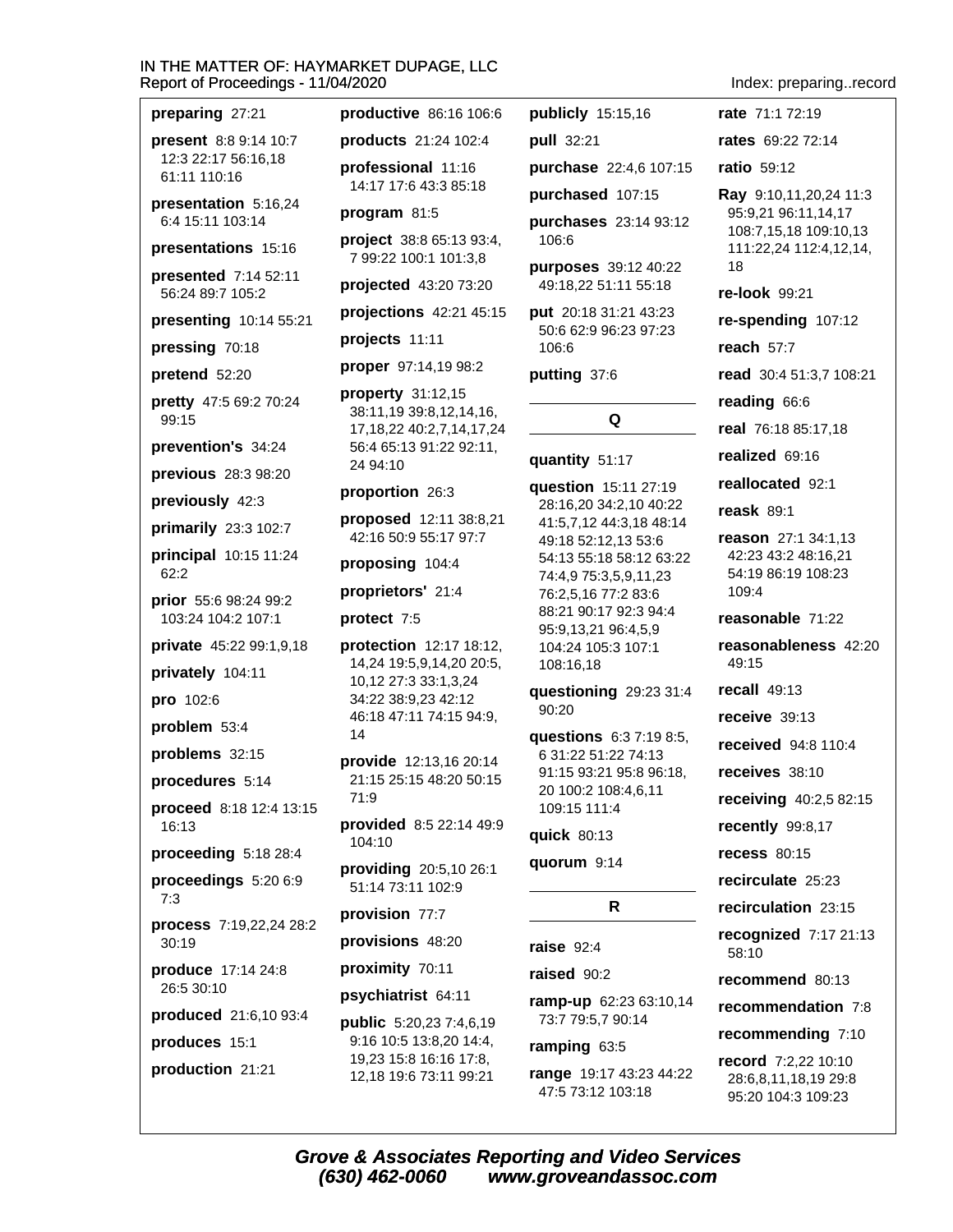| 110:3                                                     | relying 48:2,6 74:8                                | <b>residents</b> 14:8 20:16,18                                         | ripple 93:12 103:9                     |
|-----------------------------------------------------------|----------------------------------------------------|------------------------------------------------------------------------|----------------------------------------|
| recorded 15:16                                            | remarks 6:13,16                                    | 34:14 40:4,12,15 46:21<br>47:16 53:10 65:9,17<br>66:7,9 67:8,12 69:5,7 | $risk$ 35:2                            |
| recording 6:24                                            | remember 60:6                                      |                                                                        | <b>Road</b> 5:7,13                     |
| redirect 93:24                                            | remind $64:17$                                     | 82:23 83:17 92:15                                                      | <b>roles</b> 98:8                      |
| reduce 59:6                                               | reminder 26:21                                     | resource 86:12                                                         | roll 9:1                               |
| reduced 59:18 92:12                                       | Remote 6:7                                         | respect 7:24 75:8 76:2                                                 | <b>Roman 62:1</b>                      |
| reduction 35:2 39:19,20                                   | remotely 5:18                                      | respectfully 75:2                                                      | room 5:19 8:15                         |
| <b>refer</b> 20:22                                        | render 31:8                                        | responding 35:16                                                       | rotational 71:5                        |
| referenced 91:21                                          | rent 94:16                                         | response 10:3 29:10<br>112:7,21                                        | roughly 37:15 79:18                    |
| referred 21:24                                            | repeat $6:17$                                      | <b>rest</b> 35:10                                                      | 105:17                                 |
| refers $45:4$                                             | repeating 54:12                                    | restarting 15:4                                                        | <b>rule</b> 107:2                      |
| refilled 98:18                                            | rephrase 41:14,19 76:5                             | restate 98:10                                                          | run 86:5 106:1                         |
| reflect 48:5 92:22                                        | 81:3                                               | restaurants 79:14                                                      | running 37:1                           |
| reflects 35:22                                            | replacing 93:9                                     | 84:17                                                                  | Russo 9:12,13 10:1<br>112:5,19         |
| regard 73:9 97:19                                         | report 19:21 22:17 27:22<br>28:3 29:5,12,14 30:10, | result 22:21 25:3 45:7                                                 |                                        |
| regarding 72:5 73:23                                      | 18,24 31:19 32:10,20,24                            | results 19:14 45:5 59:3                                                | $\mathbf{s}$                           |
| region 11:19 22:5,12,14                                   | 38:15 42:11,18,24 43:9<br>44:15,17 47:11 48:1      | 74:16                                                                  | safety 13:8,20 14:4,20,                |
| 103:3 104:19                                              | 51:4,7 52:7,11 55:19                               | resumed 6:19                                                           | 23 16:16 17:9,12,18 19:7               |
| regional 21:11                                            | 56:8 59:22 60:1 62:12<br>67:19 68:14 74:8 83:7,11  | retail 11:13 69:18 79:17<br>84:15                                      | 73:11                                  |
| regions 22:7,9,10                                         | 85:11 88:11 89:4 90:6                              | retail/commercial                                                      | salad 69:20 71:16                      |
| regress 101:2                                             | 96:23 106:11,18                                    | 68:16,19                                                               | salaries 14:12 17:1 21:3<br>23:15 35:4 |
| relate 96:9                                               | reporter 6:24 10:21<br>reports 99:2                | retained 12:9 19:7 27:1                                                | salary 34:23,24 68:2                   |
| <b>related</b> 14:3,12 16:15,24<br>21:23 25:10 34:7 54:24 | represent 80:21                                    | <b>revenue</b> 12:24 13:1,2<br>17:23 38:10,11,19 39:17                 | sales 13:1 95:4 101:14                 |
| 97:7 107:6,21                                             | represented 22:1                                   | 72:6 92:23 94:8,10 95:5                                                | sandwich 71:22                         |
| relates 23:6 28:17                                        | request 5:8                                        | 100:9 101:7,12,16 107:3,<br>9,12,21 108:1,2                            | save 76:15                             |
| relationship 99:22                                        | requested 54:18                                    | <b>revenues</b> 12:23 19:22                                            | savings 88:8                           |
| relationships 21:16                                       | reschedule 6:11                                    | 20:2 91:24 100:18,20,24                                                | scale 56:18 60:19                      |
| relative 26:4 61:15                                       | research $31:150:9$                                | 101:3                                                                  | scared 84:11                           |
| relevance 31:16 104:24                                    | reside $65:21$                                     | review 28:3 29:13,22<br>97:3.6                                         | scenario 61:12 63:11                   |
| 105:12<br>relevant 29:8,15 31:1                           | residence 16:22                                    | reviewed 26:6 28:17,21                                                 | 73:7                                   |
| 50:20 55:8,9,18 97:17                                     | residency 82:20                                    | 29:17,19 52:19                                                         | schedule 89:12                         |
| 109:15                                                    | resident 46:2,19 57:6,7,                           | reviewing 30:9                                                         | scheduled 110:11                       |
| reliable 52:3                                             | 14, 15, 18 58: 3 59: 4, 20, 21                     | reviews 99:23                                                          | school 80:22 81:1,6,14,                |
| reliance 44:19                                            | 60:3 61:1 67:21 77:10<br>78:8                      | revisit 13:17 52:14 99:2                                               | 16,17,23 82:6,14 85:20<br>89:14 95:3,4 |
| relied 30:11 42:18 44:16<br>74:19 76:12                   | residential 5:11 11:14                             | rights 7:5                                                             | school-age 81:4,11                     |
| rely 30:6,11 47:24 50:22                                  | 60:12 81:16 92:21                                  | <b>RIMS</b> 21:10,11                                                   | 82:8<br><b>schools</b> 81:23 82:7 86:6 |

Index: recorded..schools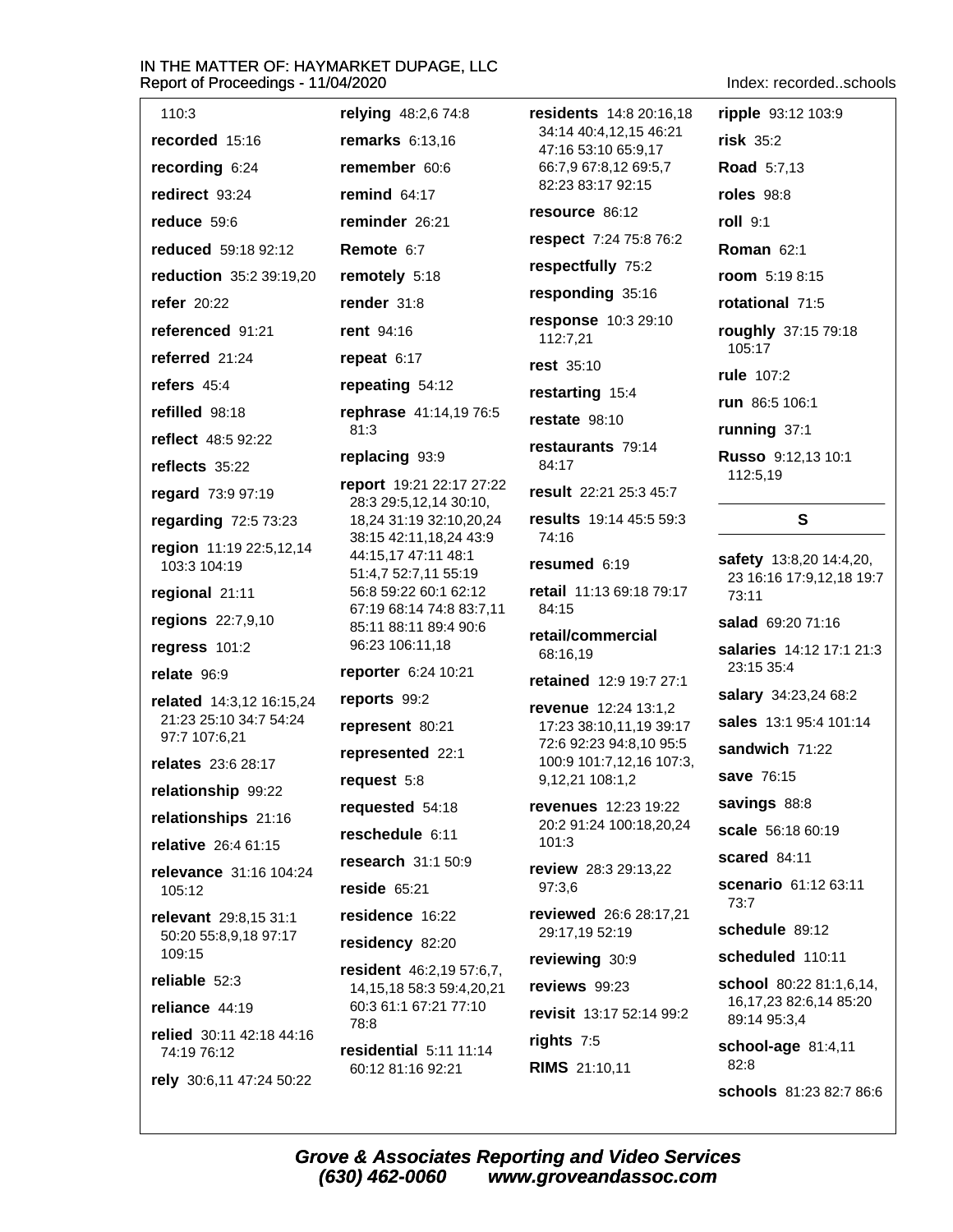| <b>scope</b> 63:18,19 92:3                                                                                     | 102:10                      | <b>slide</b> 12:6,21 13:5 14:1<br>16:8,10,11 17:20 18:5,10<br>19:19 20:8,20 23:19<br>24:3,12 64:19,22 103:13, | <b>spends 66:20</b>                   |
|----------------------------------------------------------------------------------------------------------------|-----------------------------|---------------------------------------------------------------------------------------------------------------|---------------------------------------|
| <b>screen</b> 16:6 31:21                                                                                       | serving 25:22 34:18         |                                                                                                               | spent 59:3 66:11                      |
| <b>scrutiny</b> 30:23                                                                                          | 46:8                        |                                                                                                               | spilled 50:3,6,12 54:9                |
| seconded 111:24<br>112:14                                                                                      | <b>set</b> 33:23 35:4 71:14 | 17 106:10                                                                                                     | spin-offs 23:3                        |
|                                                                                                                | <b>share 65:20</b>          | <b>slides</b> 13:13                                                                                           | sport 11:16                           |
| secretary 8:24                                                                                                 | shared 26:24                | slightly 81:3                                                                                                 | spread 39:17,21                       |
| section 8:3                                                                                                    | <b>shift</b> 71:6           | <b>slow</b> 7:21                                                                                              | squad 73:24 74:2 75:12                |
| sector 21:20 23:3,4                                                                                            | <b>shifts</b> 71:6,13       | <b>small</b> 26:2,3,4 45:6<br>52:24 70:24 91:4                                                                | 76:9                                  |
| <b>sectors</b> 22:15                                                                                           | shop 94:20                  | smaller 22:17 103:10                                                                                          | <b>stab</b> 61:20                     |
| security 45:23 64:10                                                                                           | shopping 70:4 79:3          | <b>smart</b> 60:16                                                                                            | stadiums 11:16                        |
| 77:6                                                                                                           | short 43:6 59:14            |                                                                                                               | <b>staff</b> $6:3.714:1215:11$        |
| <b>seek</b> 95:19                                                                                              | short-circuit 57:1          | Smith 80:17,18,20,21<br>88:19 89:2,19,23 91:15                                                                | 16:24 35:22                           |
| <b>sell</b> 11:14                                                                                              | short-term 86:23            | 94:22,24                                                                                                      | staffed 67:11                         |
| <b>send 61:11</b>                                                                                              | shortchanging 36:24         | <b>Smith's 80:14</b>                                                                                          | staffing 62:15                        |
| senior 89:16                                                                                                   | shorter 43:7                | <b>sole</b> 94:8                                                                                              | stand 21:11                           |
| <b>sense 39:3</b>                                                                                              | shortfall 18:4,6 20:6       | solely 42:18                                                                                                  | standard 55:11 58:9<br>59:8           |
| <b>sensitive 8:13</b>                                                                                          | <b>show 69:9</b>            | <b>sooner 69:17</b>                                                                                           | <b>stands</b> 35:4 38:10 86:18        |
| <b>sensitivity</b> 45:1,4,12,15<br>46:11,24 47:5 76:17,19                                                      | showing 49:10 51:5          | <b>sort</b> 16:10 50:3 72:3                                                                                   | Starbucks 20:19                       |
| 77:18 106:15                                                                                                   | sic 21:12 103:19            | 83:14 99:1 107:2,3                                                                                            | <b>start</b> 10:20 16:3 48:12,13      |
| separate 68:23 72:2                                                                                            | side 92:23 100:8,10         | <b>sounds</b> 43:12                                                                                           | 63:7 78:15 80:14 83:5                 |
| separately 32:2                                                                                                | sign 5:24                   | <b>source 25:15</b>                                                                                           | starting 60:14                        |
| sergeant 35:15                                                                                                 | $sign-up$ 6:5               | space 55:2 105:22                                                                                             | <b>state</b> 68:14                    |
| <b>serve</b> 13:7,19 80:6                                                                                      | significance 6:24           | <b>speak</b> 8:9 10:24 26:22<br>62:6 109:11                                                                   | <b>statement</b> 52:9 105:5<br>106:20 |
| served 11:18,24 53:11<br>97:2                                                                                  | significant 93:6            | special 5:9                                                                                                   | <b>States 21:10</b>                   |
| <b>serves</b> 89:16                                                                                            | similar $51:13$             | specialist $64:6,7,9$                                                                                         | stating 109:5                         |
| <b>service</b> 11:16 12:16                                                                                     | similarly 18:23 72:24       | specific 44:7 65:17                                                                                           | stations 69:13                        |
| 13:24 14:3,18,22 16:15                                                                                         | simple 45:8 71:17<br>107:20 | 67:24 100:1,14 101:9<br>102:9 105:14                                                                          | statistics 69:9,24 79:17              |
| 17:11, 16, 24 18:11, 18, 19,<br>20, 21, 22, 24 19: 1, 2, 4, 9,                                                 | single 43:24 55:20 77:9     | specifically 29:11                                                                                            | <b>status</b> 31:8,12 38:17           |
| 11, 13, 15, 16, 17, 24 20: 5,<br>9,10,17 37:2,24 45:17,19<br>46:1,3 48:3,7,17,20,23<br>50:14,22 51:22 60:2,7   | sir 10:19 13:11 15:3        | specifics 76:11                                                                                               | 39:10 54:15                           |
|                                                                                                                | 16:13 32:11 110:8 111:9     | speculative 41:5,8                                                                                            | stay 63:1 101:13 107:17               |
|                                                                                                                | $s$ it 27:9,13 31:6         | 86:10,16                                                                                                      | staying 70:13                         |
| 61:13 73:9,11,19 76:13,<br>20,21 77:4,6 81:6,20                                                                | site 5:10 31:5              | spend 30:8 50:8 58:23                                                                                         | stick 96:12                           |
| 82:16 104:4,9                                                                                                  | sited 90:23 91:8            | 66:10,18,20 68:20 69:5,<br>10 70:1,13 71:1,2,15                                                               | stimulus 25:16                        |
| <b>services</b> 12:13 13:9,21<br>14:5,18 16:17 17:7 19:5,<br>16 21:5,22 26:2 35:1,2<br>45:23 47:7 50:16 51:14, | sitting 26:18 105:4         | 72:22 84:9 106:24                                                                                             | stipulate 84:22                       |
|                                                                                                                | situation 26:19 101:9       | <b>spending 13:3 21:9</b>                                                                                     | stop 6:10 34:3 48:8                   |
|                                                                                                                | size 71:24                  | 23:5 24:5 25:23 71:3                                                                                          | storage 11:14                         |
| 16 69:21 70:16 71:10                                                                                           | <b>sky 88:3</b>             | 78:13,18 107:24                                                                                               | stream 8:16                           |
| 75:20 82:22 93:13                                                                                              |                             |                                                                                                               |                                       |

Index: scope..stream

Grove & Associates Reporting and Video Services<br>(630) 462-0060 www.groveandassoc.com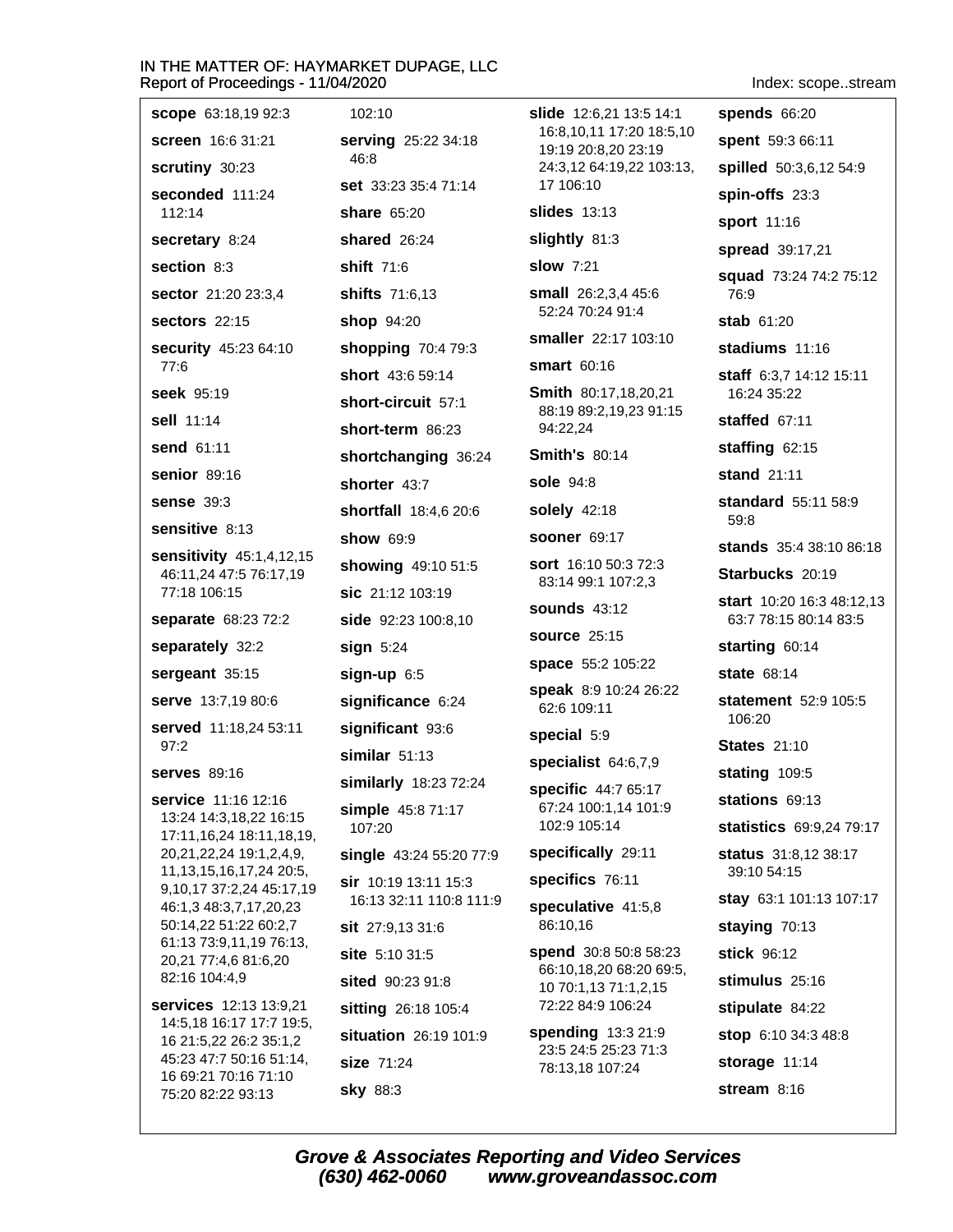stuck 96:1

student 88:5

studied 31:11 49:23

studies 42:22 69:19 70:6 97:7 98:24 99:3,11 100:16

study 30:21 51:1,18 55:16 82:6 87:11,13 97:20 99:19 100:10,11 101:20 105:9

studying 55:16

submission 31:20

submissions 28:19

submit  $32:1$ 

submitted 15:15 30:18 31:19 32:2,4

subsequent 56:9

substance 12:11

substantially 105:9

substitute 43:3

Subway 71:22 84:10.18 94:12,19

suggest 61:19,21 74:22

suggests 60:22

suit 88:6

summarize 25:13

summarized 42:8

supervisor 64:8,11

supplies 102:20

support 24:6 105:24  $108:19$ 

supported 23:12

supporting 108:22,24 109:1,2,6

supportive 109:4

supposed 110:20

surplus  $33:4$ **survey 79:16 surveys 71:18** suspenders 16:11 sustain 88:24 swearing 7:1 sworn 10:20,22

system 15:4 21:12 73:2

# T

table 27:10 61:11 72:20 73:10

tables  $25:14$ 

take-out  $84:18$ 

takeouts 105:23

taking  $92:23$ 

talk 42:10 46:10 54:9 57:5 83:10 93:1.3 102:11 104:19 106:21

talked 8:8 33:8 34:21

talking 20:21 33:8 42:3, 8 50:11 70:2 85:2

tangible 102:4

task  $27:4$ 

tax 12:23.24 13:1.2 14:13 17:1,23 38:10,11, 16, 19 39: 8, 10, 12, 14, 16, 17 40:2.24 68:24 69:22 73:1 91:23 92:17 94:8,10 95:4 101:14 107:16,17 108:1,2

# taxed 94:11

taxes 25:22 40:14,17 56:4,5 91:22 92:24 94:11,17,18 107:11

**taxing** 12:13,15 65:14 91:22 93:2,16 94:6

teaching 88:4

**tease** 98:19

(630) 462-0060

technical 13:12 97:7 technology 34:3

teenage 68:9

#### telecommunications  $73.1$

tend 22:10 63:2 100:17

term 44:24

terms 21:1 22:20 23:18 26:2 45:8 47:15 60:19 65:23 69:10 74:10 81:6 92:22 101:22

Teska 28:4 30:14.22

test 44:18 86:18

testified 29:21 33:1.7 44:14 48:18 74:19 90:21 104:13

testify 88:13 110:18,21  $111:2$ 

testifying 29:17 110:21  $111:12$ 

testimony 7:1 26:11,13 49:3 52:11 83:4 95:18 103:24 110:18 111:14

testing  $45:4,12$ 

thing 48:2 70:18

things 39:6 84:24 85:13 96:2 99:5 102:20 107:15

thinking 103:21

third-party 104:4

thought 44:12 59:15  $64.201119$ 

thousand  $25:2.6$ 

thumb 107:2

tighter  $22:12$ 

time 30:8 38:24 58:24 59:17 63:2 70:18 74:3 75:12 76:9 83:14 86:1,18 89:10,11 95:17 96:22 100:9,11 101:17 104:14 108:9 109:15 110:14 111:6

times 59:2 70:15 78:7.8 85:7 88:22 91:21

www.groveandassoc.com

timing 90:14 tip 86:2

**Grove & Associates Reporting and Video Services** 

Index: streaming..typically

today 5:2 31:6 71:22 88:13

told  $78.2482.2$ 

tomorrow 15:12

tonight 5:14,16 10:11,14 69:16 96:22 103:7 104:1  $109.16$ 

tool 21:16

top 8:14 16:3 99:14 100:8 106:20

topics 107:22

torture  $23:18$ 

tortured 47:23

total 12:24 13:4 14:22 16:17 17:11,22 18:8 20:12 23:7 24:6,13,17,18 62:3.4 66:3

totals  $14:5$ 

towards 49:2

town 34:8 58:15,17 59:3, 10,11 69:11,14 76:12 86:14 104:20

track 96:13

traffic 110:24 111:13.14

transit  $11:15$ 

treatment  $12.12$ 

treats 14:15 17:4

**trend** 100:8

trial  $7:2$ 

trick  $43:16$ 

tried 97:20 107:10.13

truck 37:5 46:16

true 80:5,24 88:23 100:7

types 63:16 64:2 102:16

turn 10:17

103:5

two-tenths 18:7 type 81:19 100:3

typically 56:15